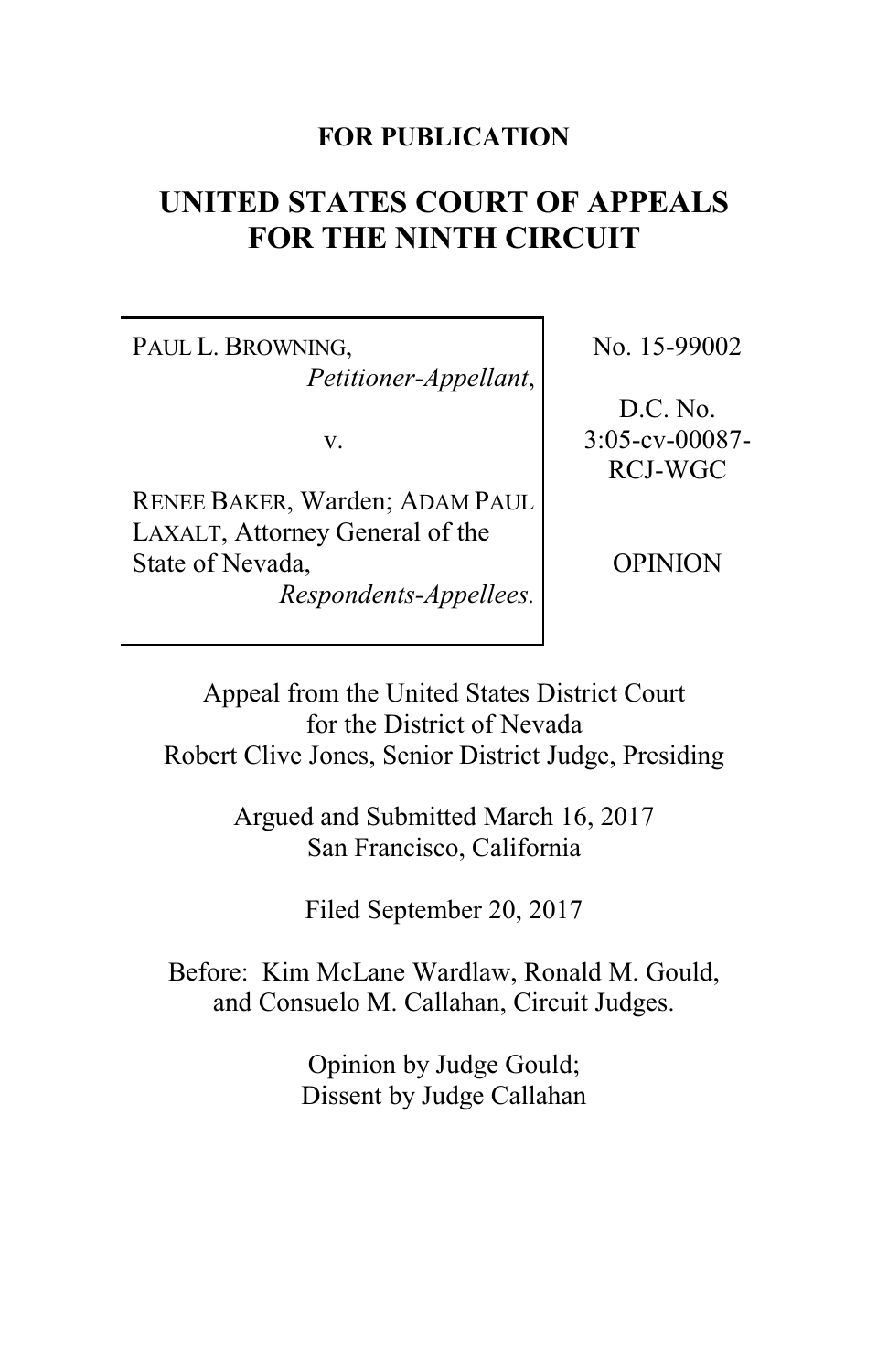## **SUMMARY\***

## **Habeas Corpus**

The panel affirmed the district court's denial of Paul Browning's habeas corpus petition as to his escape conviction; reversed the district court's denial of the petition as to Browning's convictions of burglary, robbery with the use of a deadly weapon, and murder with the use of a deadly weapon; and remanded for further proceedings.

Browning contended that the prosecutor withheld material evidence favorable to the defense in violation of his constitutional rights as described in *Brady v. Maryland*, 373 U.S. 83 (1963), and presented false and misleading evidence at trial in violation of his constitutional rights as described in *Napue v. Illinois*, 360 U.S. 264 (1959). The panel held that an officer's shoeprint observation, a witness's expectation of a benefit for his testimony, and the precise description of the assailant's hairstyle received from the victim were all favorable to Browning under *Brady*. The panel held that Browning's *Napue* claim fails because it was not clearly established at the time of Supreme Court of Nevada's decision that a police officer's knowledge of false or misleading testimony would be imputed to the prosecution. For the *Brady* evidence, except for the witness's expectation of a benefit for his testimony, the Supreme Court of Nevada did not explicitly address whether this evidence was favorable to Browning. The panel held that had the Supreme Court of Nevada not viewed the evidence as favorable to the defense,

**<sup>\*</sup>** This summary constitutes no part of the opinion of the court. It has been prepared by court staff for the convenience of the reader.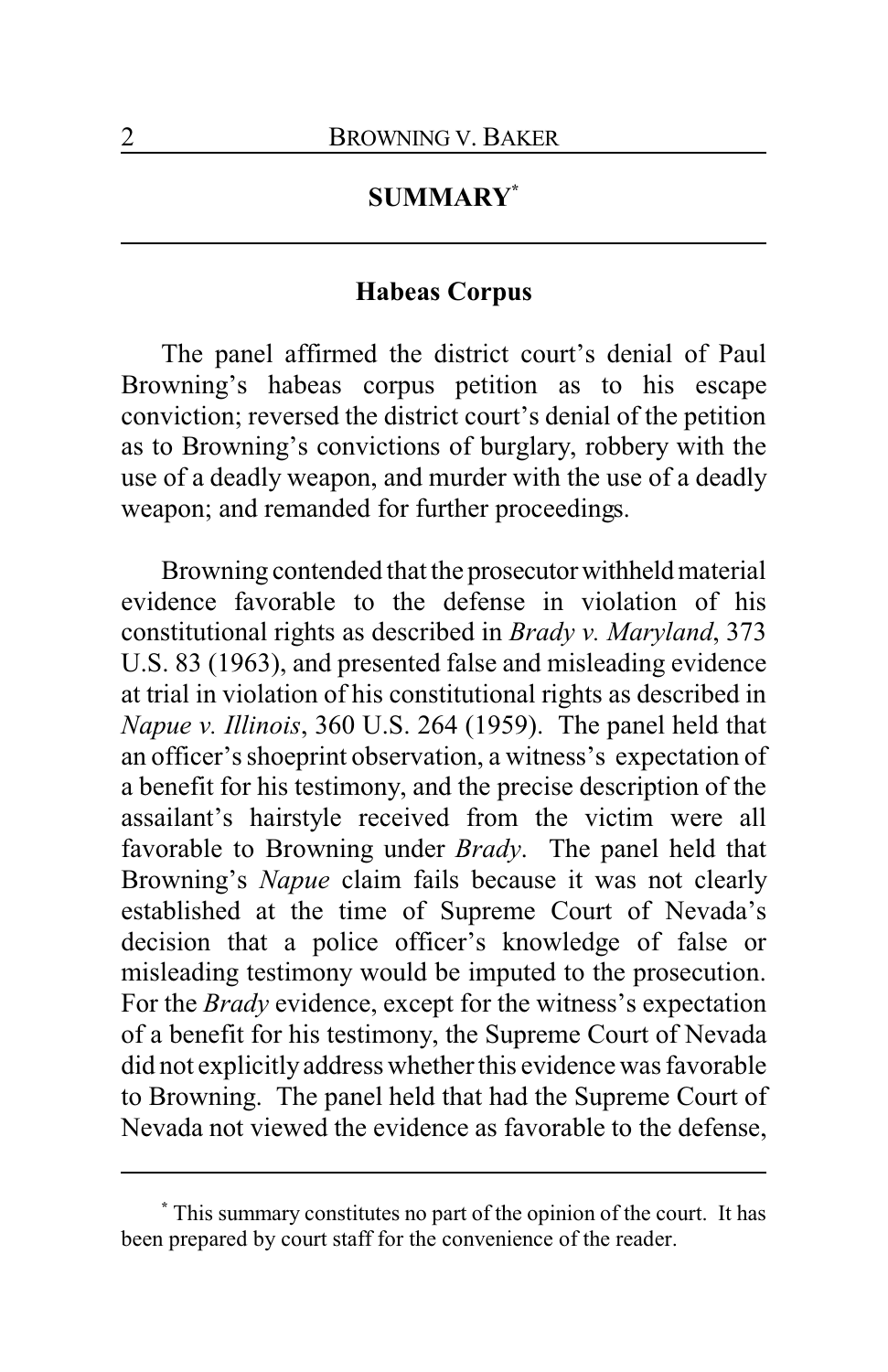it would have been an unreasonable application of Supreme Court precedent. The panel also held that it was an objectively unreasonable application of Supreme Court precedent to hold that the *Brady* materiality standard was not met here, and therefore concluded that the district court should have granted habeas relief on Browning's *Brady* claims.

Browning also contended that he was denied his right to effective assistance of trial counsel due to inadequate pretrial investigation and preparation. Granting Browning's motion to expand the certificate of appealability, and explaining that the court considers counsel's conduct *as a whole* to determine whether it was constitutionally adequate, the panel wrote that the district court erred by limiting the COA to particular "claims" that counsel's failure to investigate particular avenues of evidence were deficient. The panel held that Browning's trial counsel unreasonably failed to investigate Browning's case, and that the Supreme Court of Nevada unreasonably concluded that Browning failed to prove just that. The panel held that the Supreme Court of Nevada's conclusion that any deficient performance did not prejudice Browning was objectively unreasonable.

The panel concluded that Browning is entitled to a writ of habeas corpus with respect to his convictions of burglary, robbery with the use of a deadlyweapon, and murder with the use of a deadly weapon. The panel wrote that Browning is not entitled to relief as to his escape conviction because he offered no reason to call its validity into question.

Dissenting in part, Judge Callahan wrote that a meaningful application of the deferential standard of review under AEDPA compels the conclusion that the Nevada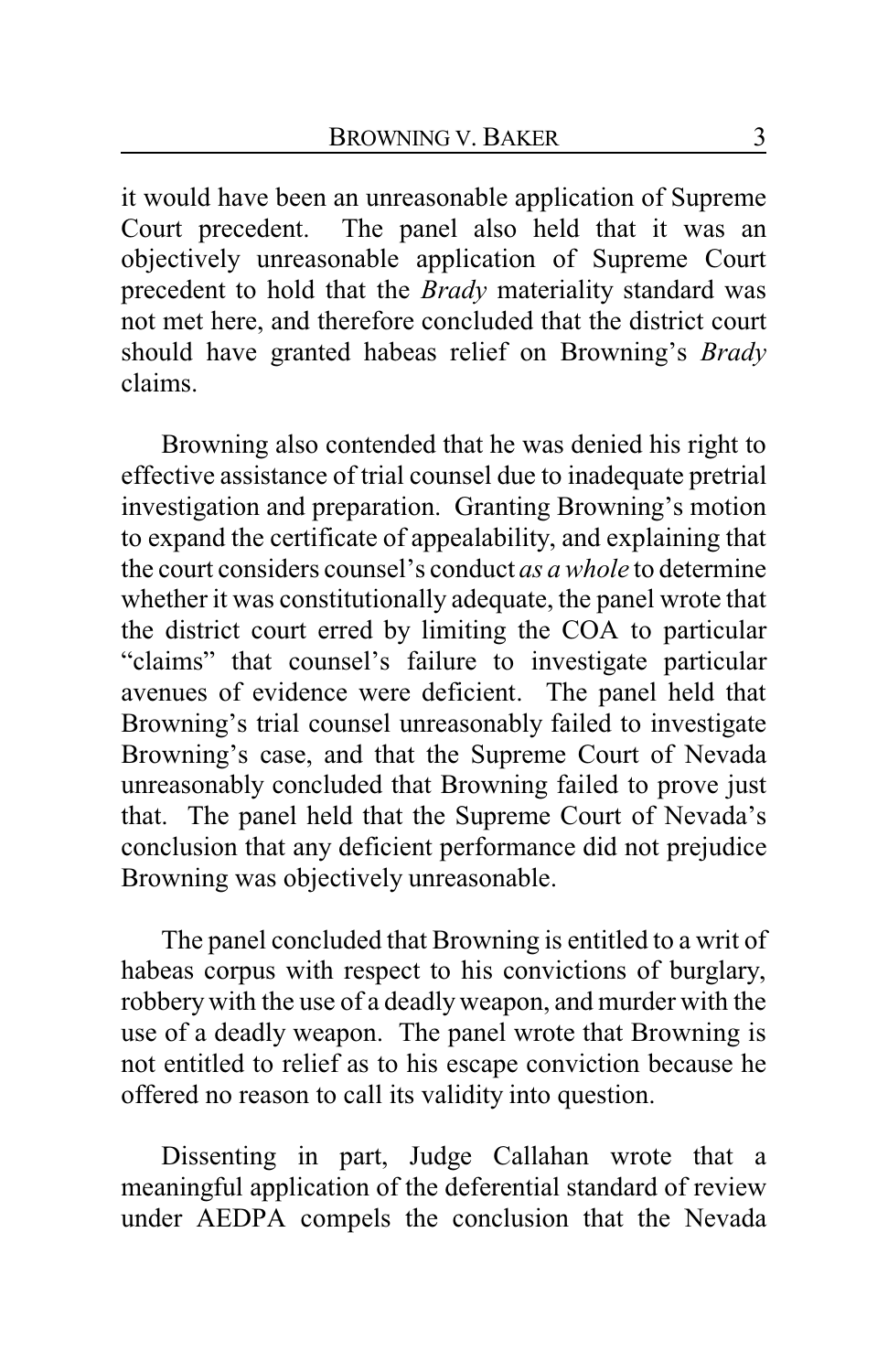Supreme Court was not objectively unreasonable in rejecting Browning's ineffective assistance of counsel claim as well as his claims under *Brady* and *Napue*.

## **COUNSEL**

Timothy K. Ford (argued), MacDonald Hoague & Bayless, Seattle, Washington; Mark A. Larrañaga and Jacqueline K. Walsh, Walsh & Larrañaga, Seattle, Washington; for Petitioner-Appellant.

Victor-Hugo Schulze II (argued), Senior Deputy Attorney General; Thom Gover, Chief Deputy Attorney General; Adam Paul Laxalt, Attorney General; Office of the Attorney General, Las Vegas, Nevada; for Respondents-Appellees.

Maureen P. Alger and Lori R. Mason, CooleyLLP, Palo Alto, California; Reed A. Smith, Cooley LLP, New York, New York; for Amicus Curiae The Innocence Network.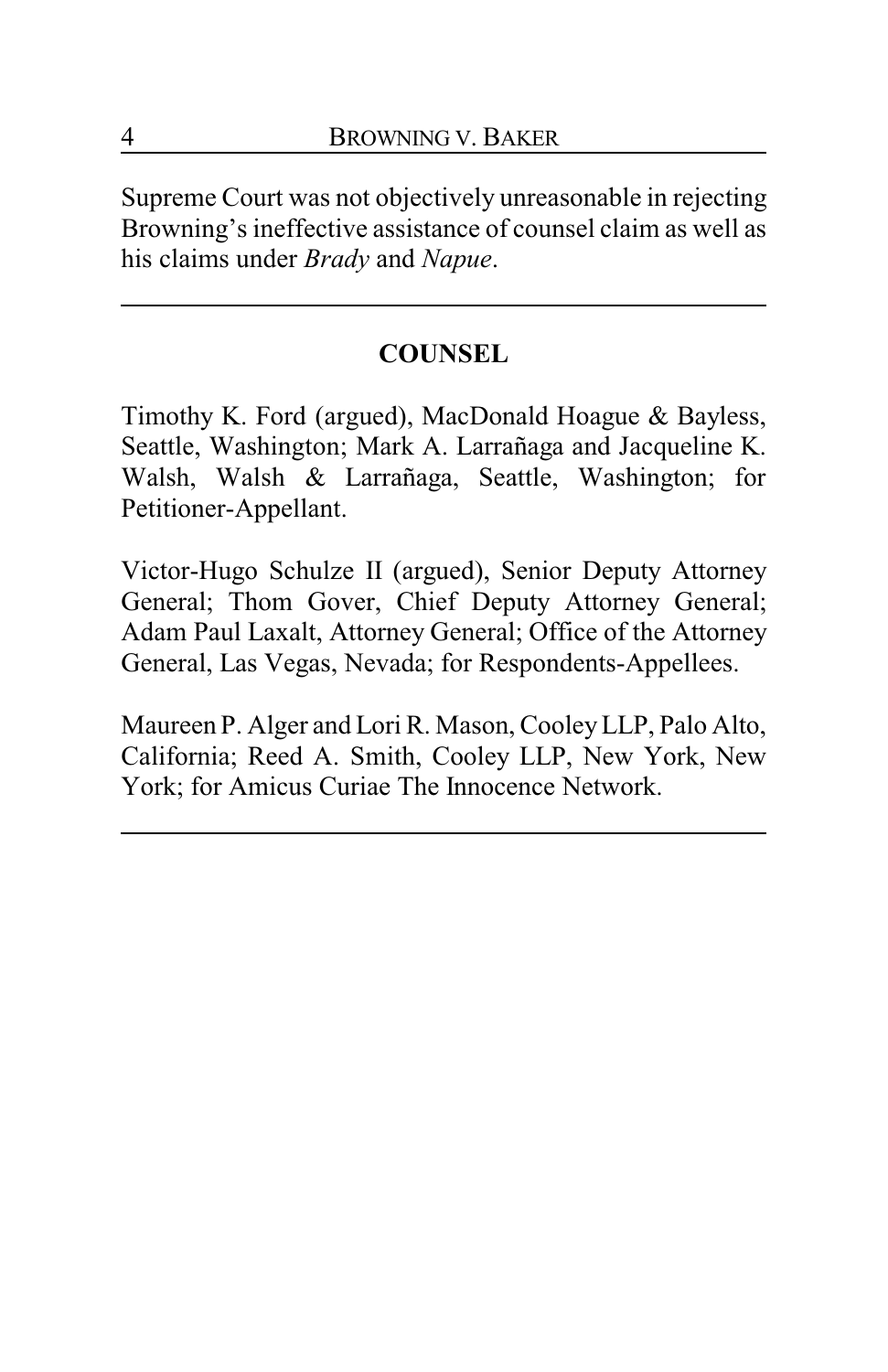#### **OPINION**

GOULD, Circuit Judge:

Nevada state prisoner Paul Browning appeals the district court's denial of his petition for a writ of habeas corpus under 28 U.S.C. § 2254. In 1986, a Nevada jury found Browning guilty of four crimes involving the robbery and murder of Hugo Elsen in a Las Vegas jewelry store. The jury sentenced Browning to death.

In his habeas corpus petition, Browning challenges his convictions. He asserts that he is entitled to habeas relief on two grounds: prosecutorial misconduct and ineffective assistance of trial counsel ("IAC"). Browning contends that the prosecutor in his case withheld material evidence favorable to the defense and presented false and misleading evidence at trial. He also contends that his trial counsel's pretrial investigation and preparation were constitutionally inadequate. The Supreme Court of Nevada previously rejected these claims.

Under this procedural posture, a federal court's role is limited. Our role is only "to guard against extreme malfunctions in the state criminal justice systems." *Davis v. Ayala*, 135 S. Ct. 2187, 2202 (2015) (internal quotation marks omitted). In Paul Browning's case, a mixture of disturbing prosecutorial misconduct and woefully inadequate assistance of counsel produced just that. Because the Supreme Court of Nevada unreasonably applied clearly established Supreme Court precedent in denying some of Browning's claims, we reverse the district court's denial of habeas relief and remand for further proceedings.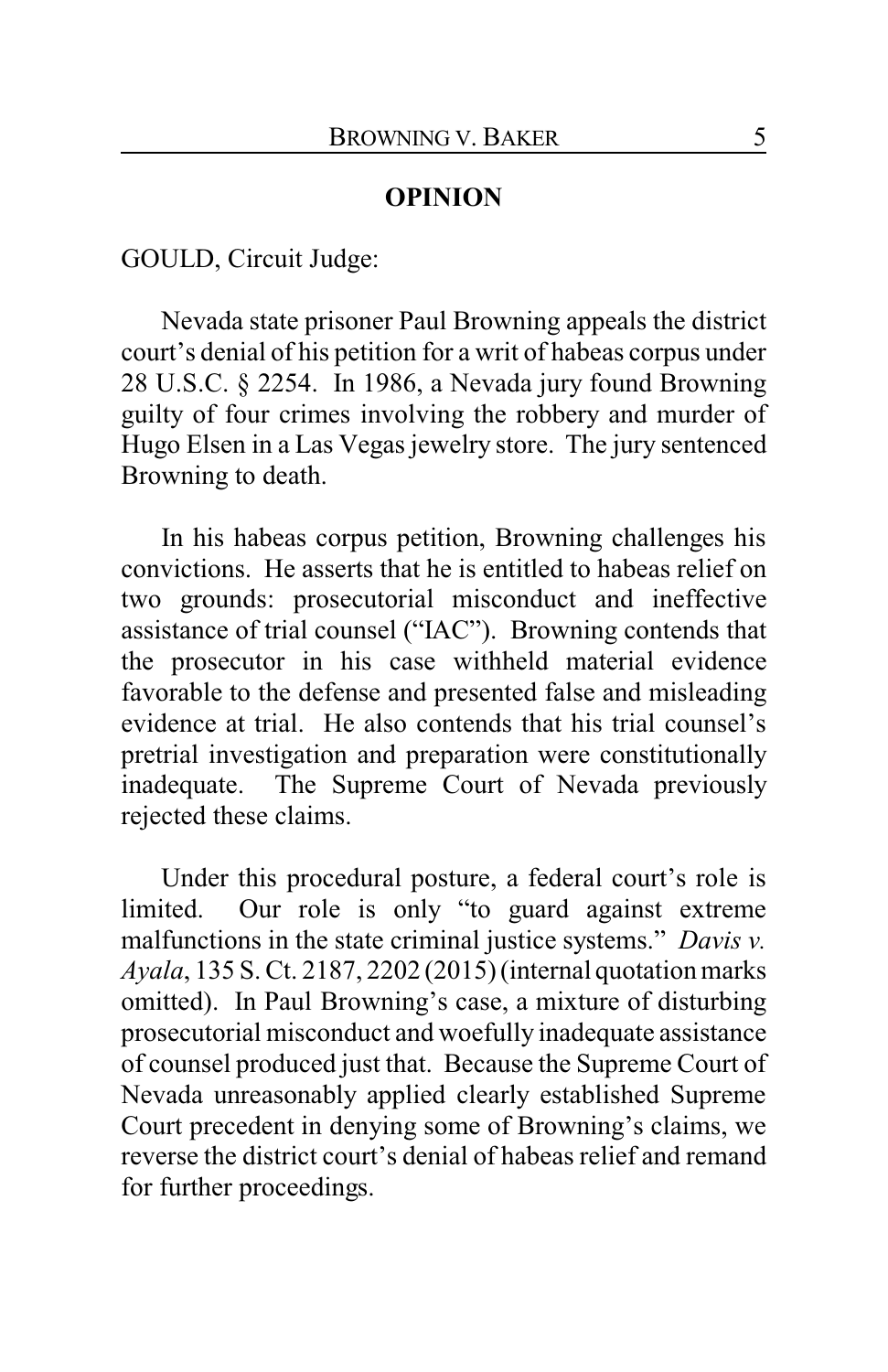#### **I**

We start with the factual background: Between 4:00 p.m. and 4:30 p.m. on November 8, 1985, Hugo Elsen was stabbed to death during a robbery of the jewelry store he operated with his wife, Josy Elsen. Soon after this brutal murder, police officers arrested Paul Browning as the primarysuspect. Browning was staying at the Normandy Motel, located a few blocks from the Elsens' store. The state charged Browning with (1) burglary, (2) robbery with the use of a deadly weapon, (3) murder with the use of a deadly weapon, and (4) escape. Because the public defenders' office was representing a potential witness in Browning's case, the court appointed former Clark County prosecutor Randall Pike to represent Browning. At the time of his appointment, Pike had been practicing as a defense attorney for less than a year. He represented in a state habeas proceeding that Browning may have been his first capital defendant.**<sup>1</sup>**

Browning pleaded not guilty. The court scheduled trial for March 3, 1986. A week before that date, the prosecution requested a continuance, explaining that it was not prepared to begin trial because someone in its office had written the wrong trial date in the case file. Over the defense's objection, the court granted the continuance. Because of the delay, Browning sought dismissal of his case from the Supreme Court of Nevada and federal court. He was unsuccessful. In the meantime, Pike lost contact with Browning's girlfriend, Marsha Gaylord—an essential witness for Browning's trial defense, according to Pike. Trial commenced on December 9, 1986, with Gaylord still unreachable.

<sup>&</sup>lt;sup>1</sup> In contrast, Pike had prosecuted four death penalty cases in his three years working for the Clark County district attorney.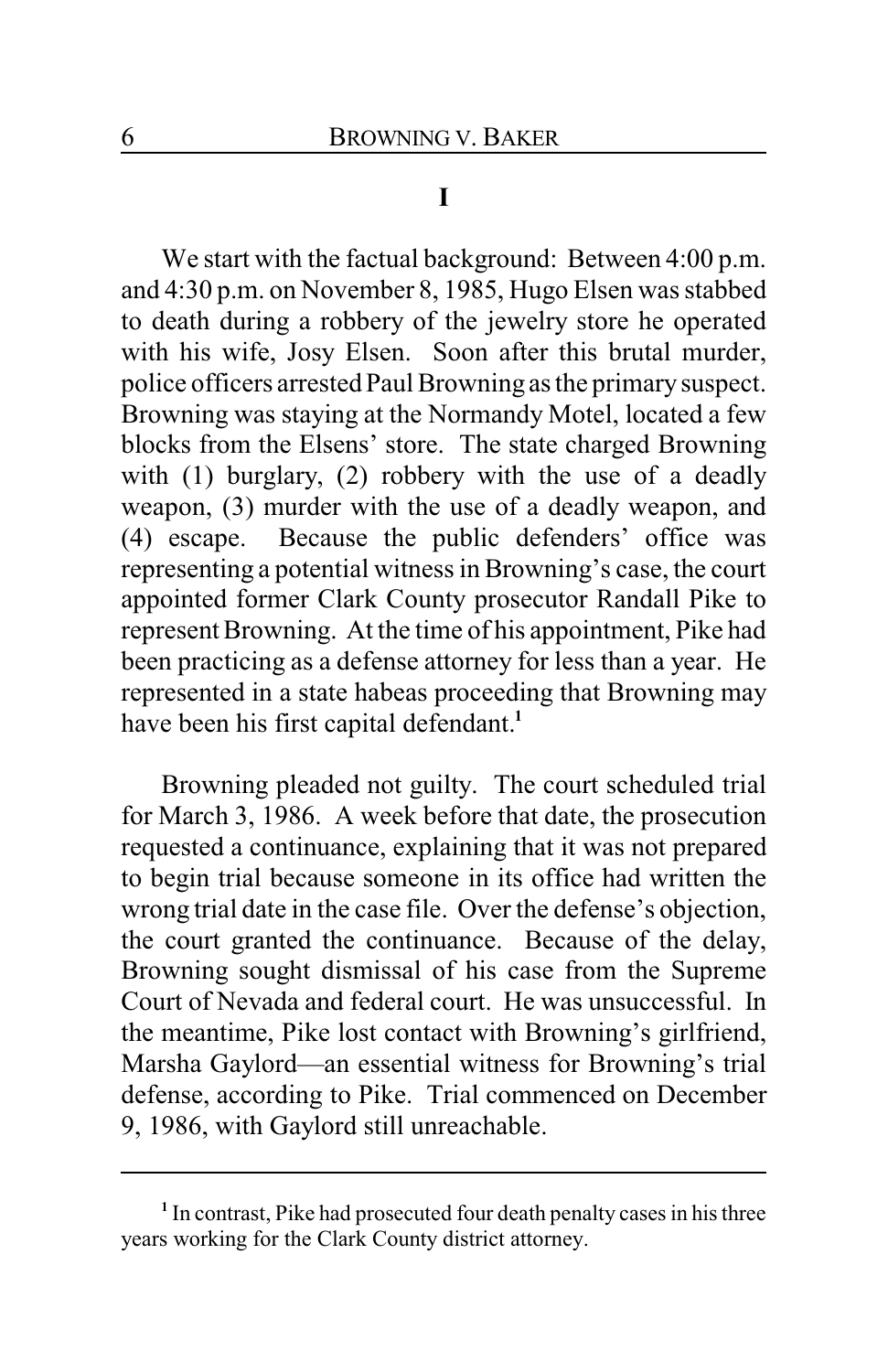#### **A**

The prosecution's first witness was JosyElsen, the spouse of the victim. Josy testified that in the late afternoon of November 8, 1985, she was napping in a back room of the jewelry store when she heard commotion in the showroom. She awoke, entered the showroom, and saw a black man with a blue cap holding a knife and kneeling over Hugo. Hugo and the assailant were in the opposite corner of the room, and a showcase stood between them and Josy. All Josy could see was the side of the assailant's head and hair that "puffed" out of the back of his cap. Josy at once ran through the back door of the jewelry store, knocked on the window of an office next door, and asked the occupants to call the police. Debra Coe, an employee in that office, then accompanied Josy back into the jewelry store through the back entrance; victim Hugo was lying in the same corner in a pool of blood, but the assailant was gone. Later that night, police brought spouse Josy to a station, where she positively identified many pieces of jewelry as coming from her store. At trial, Josy identified a picture of a blue hat with the word "Hollywood" written on the front as the one she saw the assailant wearing in the showroom.

Josy testified that in December 1985, a month after Hugo's murder, police called her back to the station and presented her with a photographic lineup of twelve black men. The officers placed Browning's picture—taken in November 1985—in the "#5" position. According to an officer's report, Josy "immediately" explained to the officers that she thought she would not be able to identify the assailant because "she only saw him for a very slight moment from the side." Nonetheless, Josy examined the photos and stated that the men in photos  $#1, #6, and #11$  had hair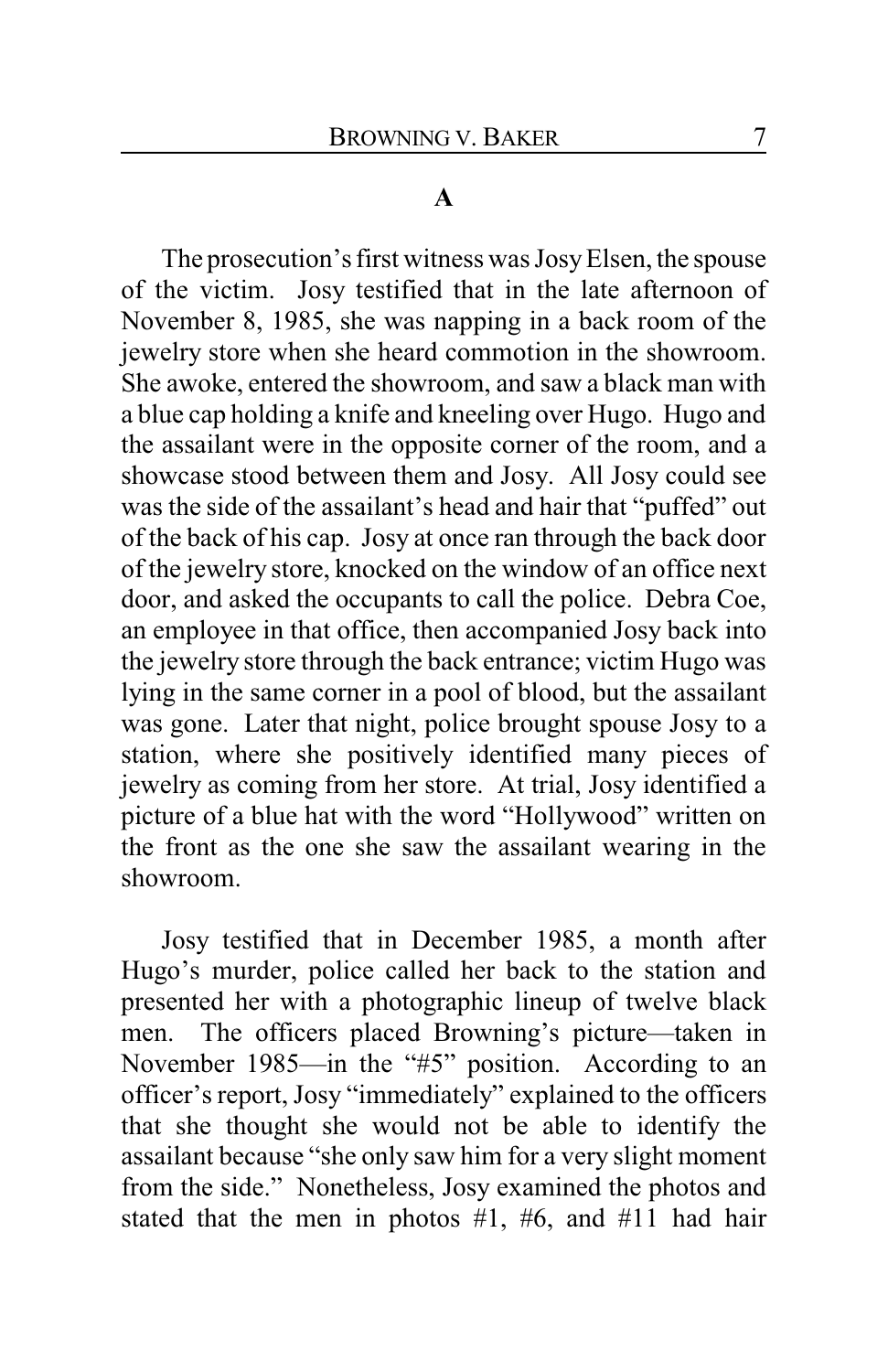"somewhat like" the assailant's. She did not then indicate any recognition of Browning's photo. Yet at trial, when Josy was asked to identify the man who had killed Hugo, she said that, although she had a limited view of the assailant, she was certain that it was Browning.

The prosecution also called a business neighbor and witness, Debra Coe. Coe testified that when Josy Elsen frantically arrived at Coe's office, Coe ran to the front window to see if she could see anyone leaving the Elsens' store. Coe saw a man run by her office from the direction of the jewelry shop, but later that day told the officers that the man had not come out of the Elsens' store and instead "must have run past it." She told the officers that it was "hard for [her] to see how he could've come out of the door and was running at the angles he was at." She initially told the officers that the man she saw was white, but in a later interview the same day said he was "definitely black." In the interview, Coe stated, "when I see a black person, that they all look the same." At trial, Coe described the man as black, about six feet tall and 27 years old, with a mustache and hair sticking out about an inch beyond a blue cap. She also said he was wearing Levi's and a dark blue jacket. When asked at trial if she truly believed that all black people "look the same," Coe said she did not. Coe admitted, however, that she did not "really know any black persons personally."

Coe testified that later on the evening of November 8, an officer asked her to accompany him around the corner to "identify the man that they had picked up." Coe obliged, and a minute or two later, an officer pulled up in a police vehicle. The police first showed her someone whom Coe stated was "definitely not" the man she had seen. The officers then presented Browning, who was shirtless and in handcuffs.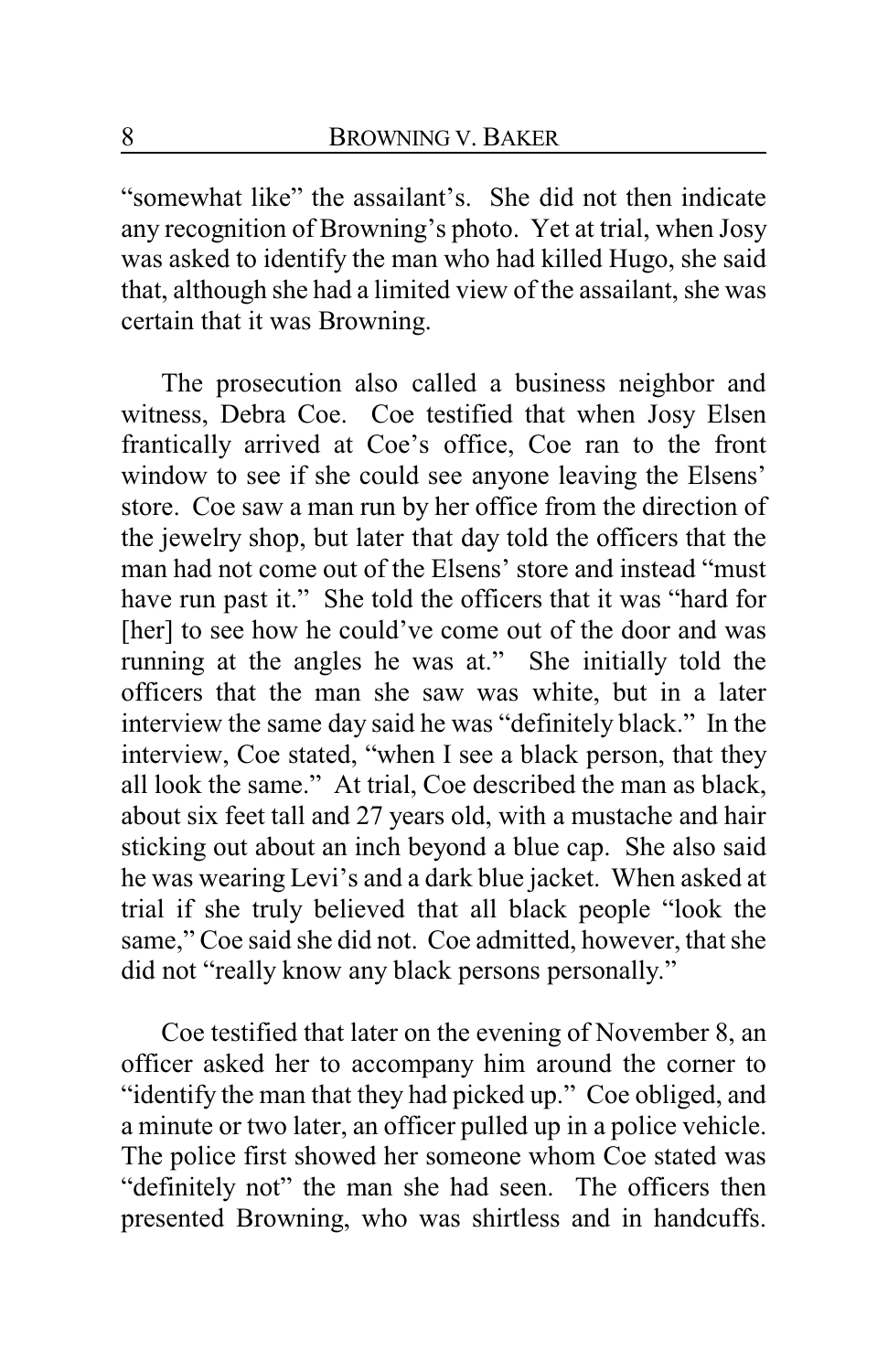Browning had a large Afro-style haircut. Coe indicated to the officers that she "thought" Browning was the person she had seen running by her office, but she "would have been able to identify him better if he had the hat on and the jacket." According to Coe, during the showup, Browning's hair was "pressed down" as if he had been wearing a hat.

At trial, Coe testified that she was now "sure" Browning was the man she had seen running by her office on November 8, 1985. When Pike asked her how, a year after her equivocal identification on the night of the crime, she was so sure that it was Browning that she had seen, Coe stated that she had "had time to think about it." Coe also identified the blue "Hollywood" hat as the one worn by the man who ran by her office.

The prosecution also called Charles Woods, who in 1985 operated a jewelry store three doors down from the Elsens' store. Woods was standing outside his store with a friend around 4:30 p.m. when he saw a man jogging towards him. The man was not holding anything, and had no blood on him. The man passed Woods within touching distance. Woods told police that the man he saw was about six-feet tall, slim, muscular, about 180 pounds, and was wearing dark pants, a light-colored shirt, and a "darker color" hat. When shown a picture of the Hollywood hat at trial, Woods said that it was not the hat he saw the man wearing, which was more of a "beret sort of thing."

Woods testified that the officers at the scene asked him to join Coe at the nearby corner to "stick around and identify" a suspect. When police presented Woods with a shirtless and handcuffed Browning, Woods identified Browning as the man who ran by Woods earlier that day.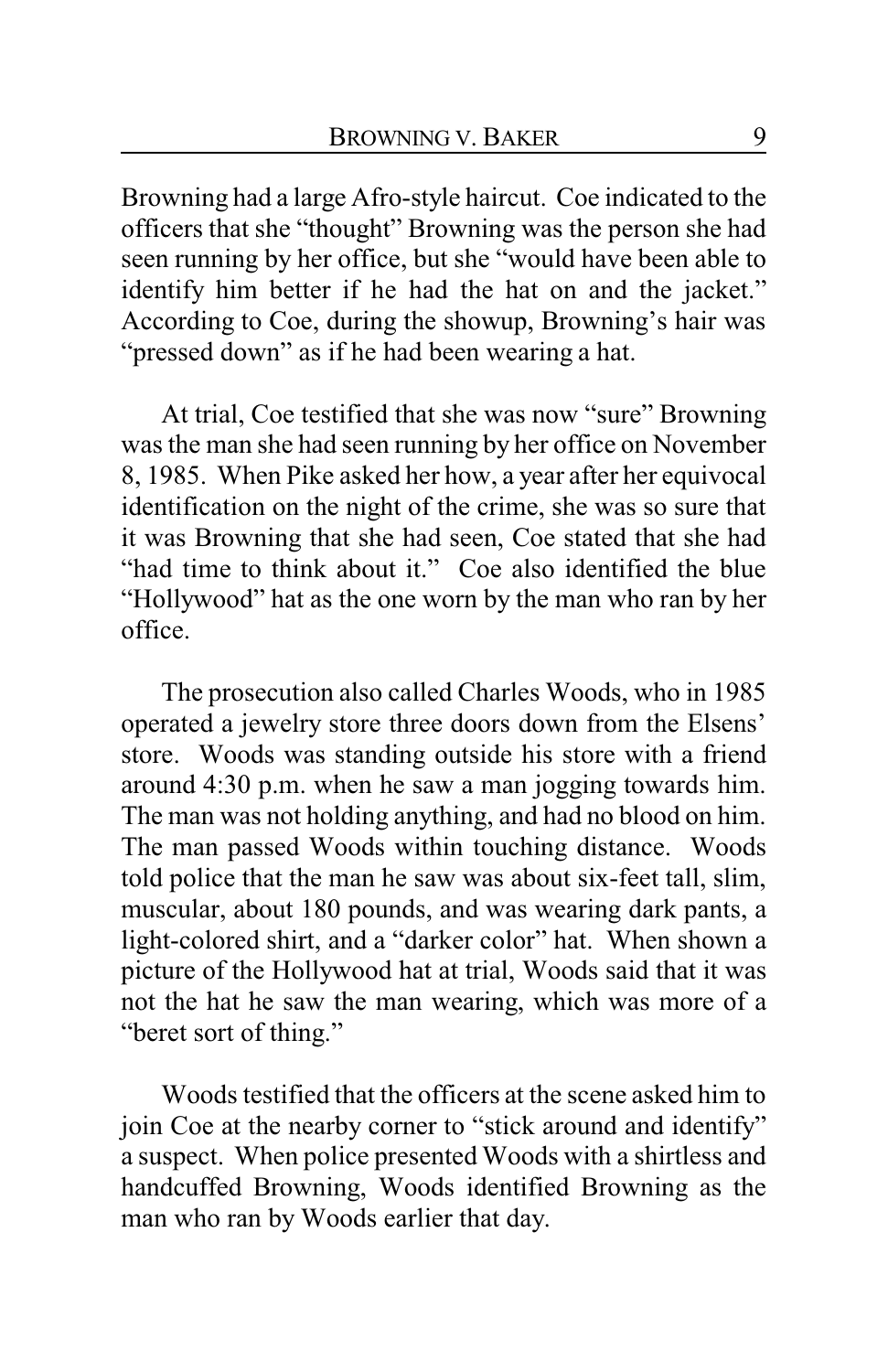The prosecution then called Randy Wolfe. Randy and his wife, Vanessa Wolfe, lived in the same motel where Browning was staying. Randy testified that between 4:00 p.m. and 4:30 p.m. on November 8, 1985, he was working on his landlady's car when Browning yelled his name from the motel's upper level. Randy went upstairs and found Browning in the Wolfes' apartment sitting on the bed and wearing a tan windbreaker and the Hollywood hat. Jewelry had been dumped on the bed. According to Randy Wolfe, Browning told Randy that he had just robbed a jewelry store and thought he had killed someone. Browning also told Randy that he planned to use the jewelry to get Gaylord out of jail. Randy told Browning that he wanted nothing to do with the murder, and was going to go finish working on his landlady's car and then get some heroin. Browning asked if Randy would get some heroin for him too. On his way down the stairs, Randy encountered Vanessa, whom he instructed to keep Browning "cool" while Randy found the police. Randy then located the crime scene and led several officers back to his apartment. Randy testified that when the officers got there, they promptly arrested Browning, and that after they removed Browning from the apartment, Randy found a cup under his sink filled with additional jewelry.

Randy Wolfe made several admissions during his testimony that bore on his credibility. He admitted that he and Vanessa were addicted to heroin and cocaine, and that he would break into cars to support their habits. He had prior convictions for selling a controlled substance and prison escape. He also admitted that he had kept some of the jewelry he claimed he found under his sink, and lied during Browning's preliminary hearing by stating that he did not keep any of it.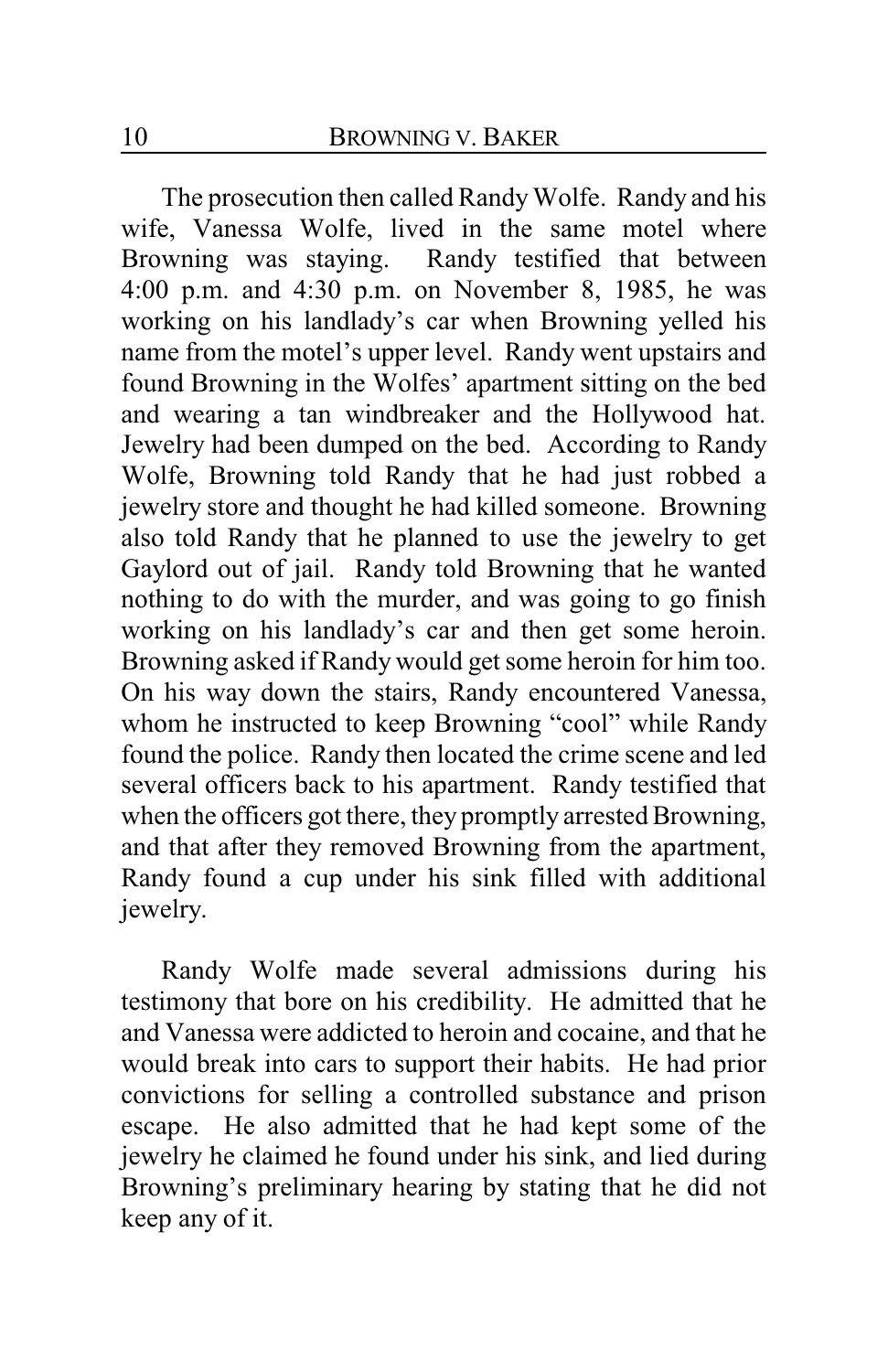Before the time of Browning's trial, Randy had been charged with possession of stolen property, a charge unrelated to the Elsens' stolen jewelry. Prior to Randy's testimony at trial in Browning's case, the state permitted Randy to plead to a lesser charge of attempted possession of stolen property, for which he faced one to five years in prison. Despite Randy Wolfe's failure to appear in court almost thirty times in the past, he was released on his own recognizance before Browning's trial. Randy Wolfe testified, however, that he had not received "anything" for his testimony against Browning, and that no one had promised that his sentence might be "diminished" if he testified. The prosecutor in Browning's case, Daniel Seaton, was not the prosecutor in Randy's case.

The prosecution next called Vanessa Wolfe. Around 1977, Vanessa and Gaylord, Browning's girlfriend at the time of the murder, had lived in southern California, where they ran con games and "bilk[ed] people out of their money." At the time of Browning's trial, Vanessa worked as a prostitute in Las Vegas. On the afternoon of November 8, 1985, Vanessa was bringing a client to the Wolfes' apartment when she encountered Randy on the stairs. Randy told Vanessa about what Browning had done, and that Browning was going to take Vanessa hostage if Randy called the police. Vanessa then entered the apartment. Browning was inside, shaking water off of a knife. The Hollywood hat and tan windbreaker were on the floor. Browning instructed Vanessa to throw the knife and hat on the roof, but instead she put the knife in a pizza box under the stairs and threw the hat in a dumpster. Police arrived soon after.

Officer David Radcliffe also testified for the prosecution. He said that he arrived at the Elsens' store to find Hugo Elsen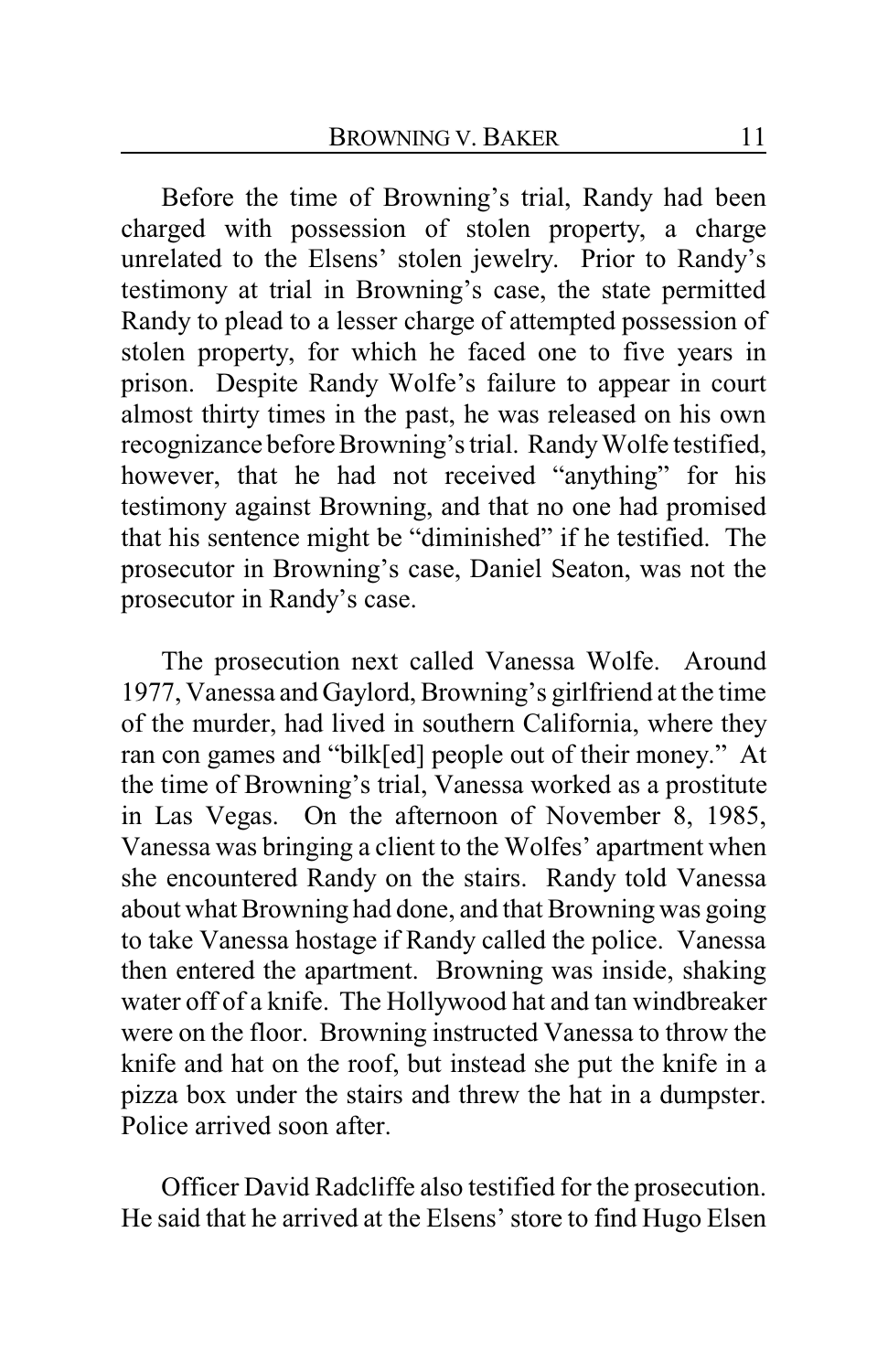conscious, but in an "extremely serious" condition. Hugo told Radcliffe that a black man wearing a blue baseball cap had stabbed him. Radcliffe then joined some officers standing outside of the storefront, and soon after, Randy Wolfe approached him. Radcliffe had known Randy for several years because Randy was a regular narcotics user. Randy led Radcliffe and several other officers to Randy's apartment, which the officers forcibly entered. Inside, they found Browning sitting on the corner of the bed. Pieces of jewelry were scattered along the floor on the opposite side of the room from the bed.

The prosecution also called several forensics specialists to testify about evidence at the crime scene. Identification specialist David Horn testified that three of the showcase counters in the store had been "disturbed," and that the merchant-side sliding glass of one of the showcases had been broken. Horn lifted "approximately twenty some odd" fingerprints from the scene. Two were most relevant: one from the top glass of one of the counters, and another from a fragment of the counter's broken sliding-glass door. A different fingerprint examiner concluded that these two prints matched Browning's.

Horn also testified that he observed bloody tennis shoestyle shoeprints leading away from the corner where Hugo was lying and towards the store's front door. After leaving the scene, Horn compared the shoeprints to the loafers Browning was wearing when he was arrested; they did not match. Horn testified that paramedics and off-duty officers often wear tennis shoes at crime scenes, so he did not think any further investigation into the source of the shoeprints was necessary.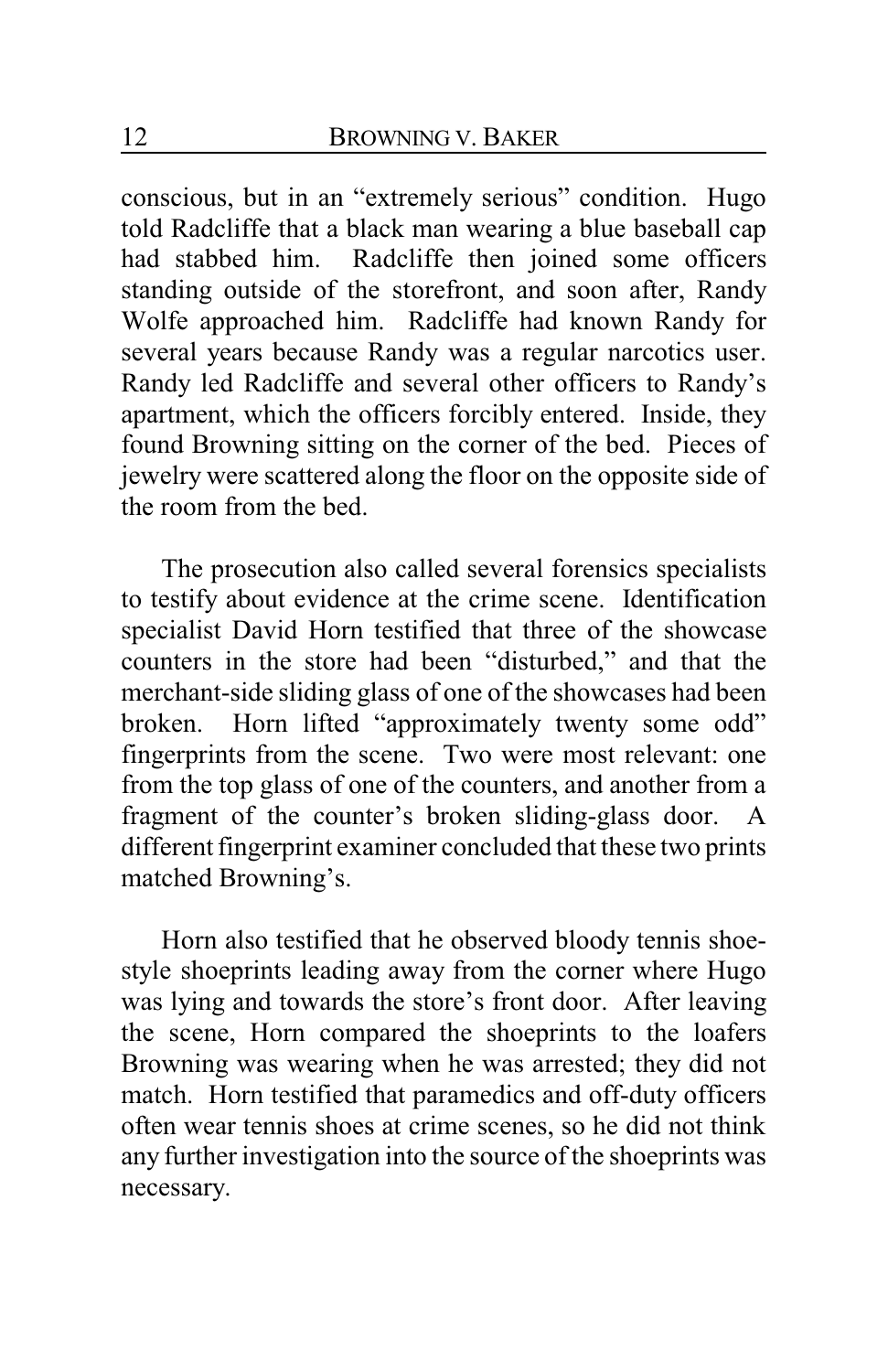State criminalist Minoru Aoki testified that Hugo had Type B blood. Blood had been found on the tan jacket that was lying on the floor in the Wolfes' apartment, and it too was type B. Aoki did not test Randy Wolfe or Vanessa Wolfe's blood type.

Pathologist Giles Green testified that the knife recovered from the pizza box under the stairs at the Normandy Motel was "consistent" with the wound configurations in Hugo's body, but "nothing about that knife t[old him] that the knife made those wounds."

Browning's trial counsel, Randall Pike, called three witnesses. First was Bradley Hoffman, who operated a store two doors down from the Elsens' store. Hoffman testified that around 4:00 p.m. on the day of the crime, he saw a man walking down the street towards the Elsens' store. The man was Cuban, "probably five seven, slight build," and wearing Levi's jeans, the shirt that Hoffman vaguely recalled as plaid, and a blue baseball cap. Later that night, officers brought Hoffman to the showup with Coe and Woods, and presented him with a shirtless Browning. Hoffman stated that Browning's hair, a "medium sized Afro," did not appear as though Browning had recently been wearing a hat. He also stated at trial that the Hollywood hat was not the one worn by the man he saw walking towards the Elsens' store.

Pike also called Officer Gregory Branon, who testified that he was "one of the first two officers" to arrive at the scene. Branon received a description of the suspect: a "black male, adult in his late twenties, wearing a blue baseball cap, blue windbreaker-type jacket, blue Levi's[,] . . . medium complexioned, bore a mustache and what was described as a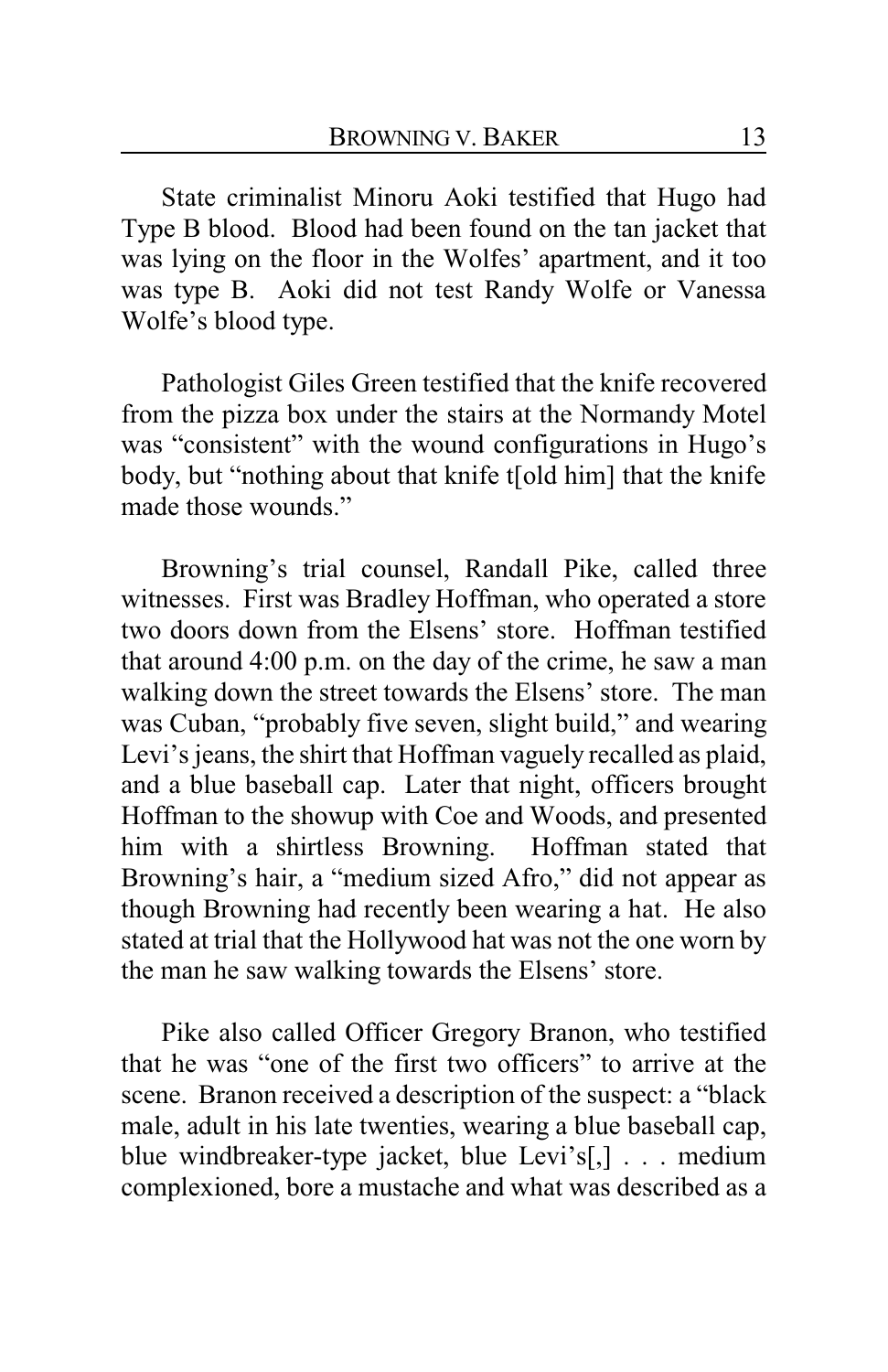shoulder length J[h]eri-type curl." Pike did not ask Branon who gave him that description.

Last, Pike called Annie Yates—a hair stylist—who testified to the difference between a Jheri Curl (the assailant's hairstyle as described to Officer Branon), and an Afro (Browning's hairstyle on November 8, 1985). Yates stated that a Jheri Curl requires the use of chemicals, whereas an Afro does not. Pike presented Yates with the twelve-person photographic array previously shown to Josy Elsen, which had Browning at position #5. Yates stated that pictures #1, #2, #4, and #10 had Jheri Curls.

In his closing, Seaton laid out his theory: Browning robbed the jewelry store to bail Gaylord out of jail because he relied on her prostitution income to feed his heroin addition. Seaton's closing argument was incendiary, but Pike rarely objected. Seaton began by characterizing the presumption of innocence as follows:

> Now we are talking about that wonderful constitutional element called the presumption of innocence, we are now talking about piercing that veil, dropping that facade because, in fact, as a person sits in a courtroom he may not be innocent. He may be guilty.

> [Browning] has the presumption of innocence. And, of course, it is one when his guilt is shown that the farce of that presumption is known and it's been done in this case.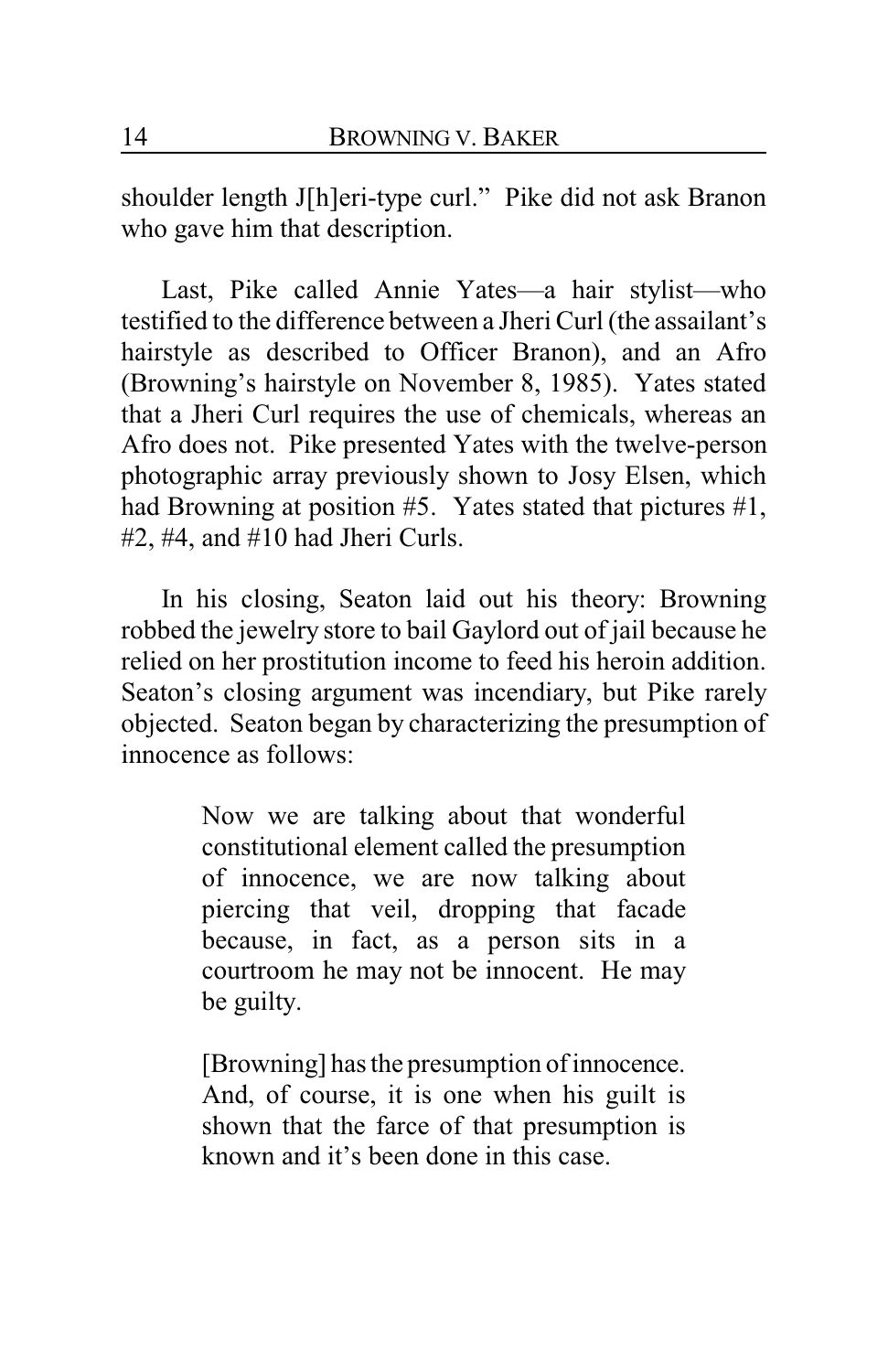Seaton gave the following description of Browning's murder of Hugo Elsen:

> [Browning, t]his man whose girlfriend prostituted for him so he could get drugs, money to get drugs, this man who took heroin, he wanted Randy Wolfe to get him to cop some heroin for him after the murder. He shot the life of Hugo Elsen right up his arm. That's what he was doing that day. That's what we have here.

Seaton also described JosyElsen's identification of Browning at trial as "as good as you can ask for." Anticipating that Pike would argue that Browning's hair on the night of the murder (an Afro) did not match the assailant's hairstyle as described to Officer Branon (a Jheri Curl), Seaton explained that Officer Branon received the description from "some white person" who did not understand "the true definition" of a Jheri Curl. Seaton concluded by saying that it was the jury's "duty to go out, decide that and come back in here and tell [Browning] just exactly that, that he's the one that has to pay for these crimes."

Pike's closing argument set forth a theory that the Wolfes' friend, a Cuban man, committed the robbery-murder, and the Wolfes were now framing Browning.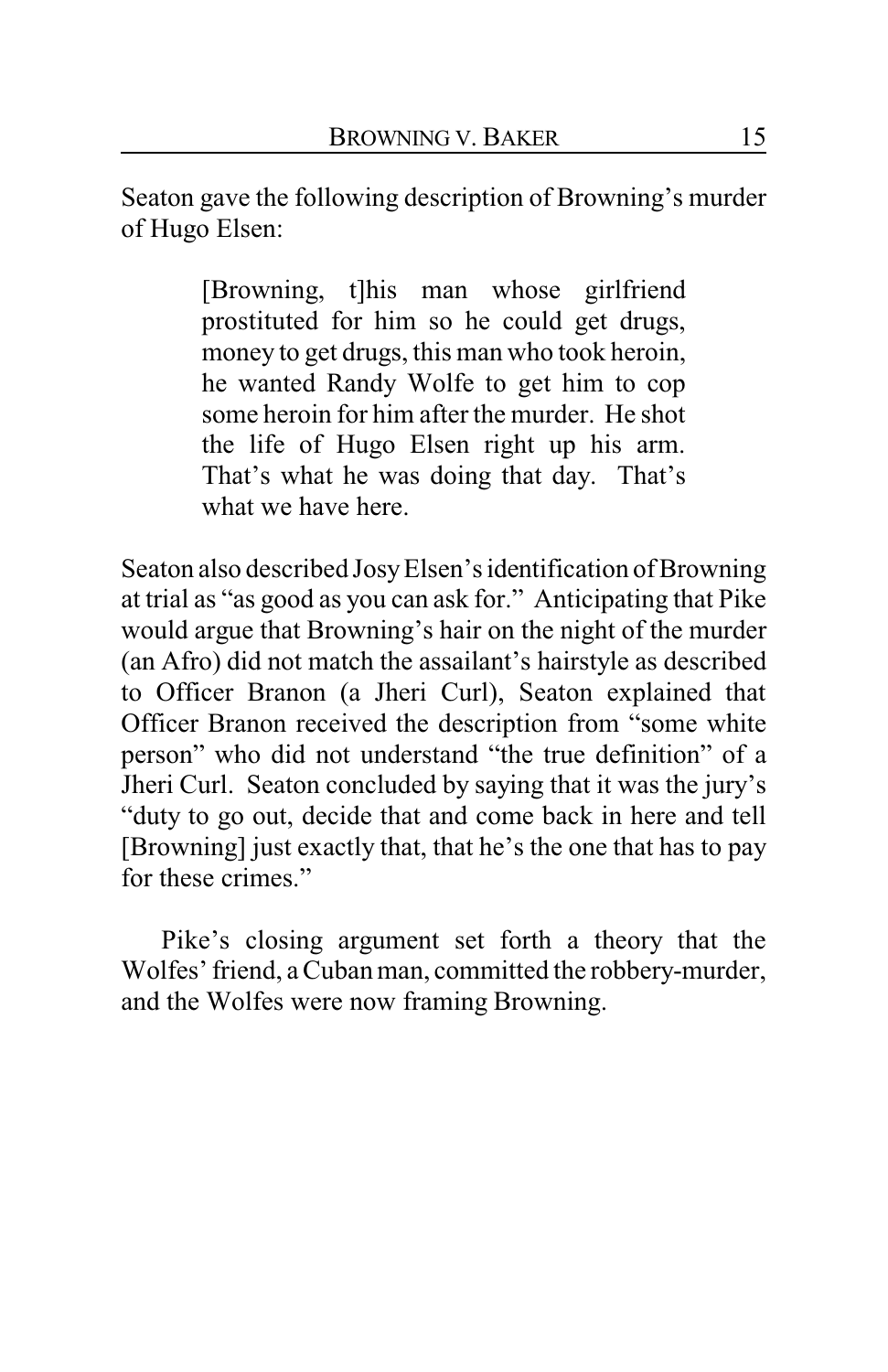The jury found Browning guilty on all four counts**<sup>2</sup>** and sentenced him to death. Browning directly appealed to the Supreme Court of Nevada, which affirmed. *Browning v. State*, 757 P.2d 351 (Nev. 1988).

#### **B**

Browning filed a petition for a writ of habeas corpus in Nevada state district court, arguing in relevant part that Seaton had withheld exculpatory evidence from the defense and that Pike was ineffective by failing to perform an adequate investigation before trial. The petition included three new pieces of evidence. First, the state stipulated that post-conviction DNA analysis had proven that the blood on the tan windbreaker found in the Wolfes' apartment did not belong to Hugo Elsen. Second, a forensics report indicated that Hugo Elsen's wounds did not "coherently coincide" with the knife found in the pizza box under the stairs at the Normandy Motel. Third, a forensics report suggested that the bloody shoeprints were too large to belong to Josy Elsen or Debra Coe.

The Nevada district court held an evidentiary hearing, at which attorneys Jason Isaacs and Daniel Lamb represented Browning. Robert Shomer, a forensic psychologist, testified that Josy Elsen's identification of Browning as the assailant was questionable because (1) her in-court identification of

**<sup>2</sup>** The prosecution also presented evidence that once Browning was brought to the police station on the night of November 8, 1985, he escaped from the interview room where he was being held. He was caught before he left the police station building. As explained below, *see* Section V, *infra*, because Browning's petition provides no basis for challenging his escape conviction, our analysis focuses only on his robbery- and murderrelated convictions.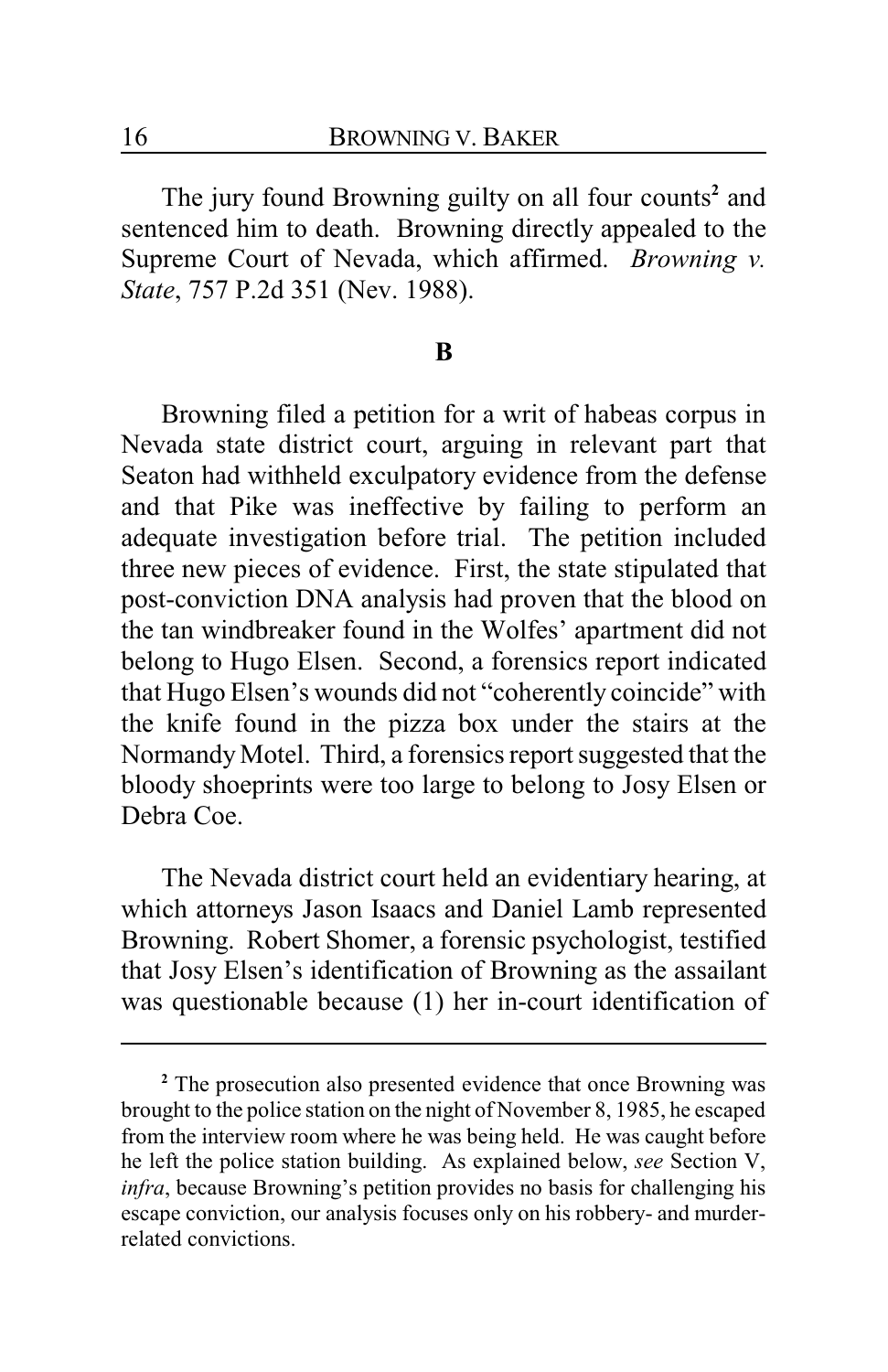Browning was 14 months after the incident; (2) the stress of the moment might have made her memory more vivid, but no more accurate; (3) the in-court identification was extremely suggestive because Browning was the sole available "choice"; (4) cross-racial identifications are unreliable (Josy is white, Browning is black); and (5) Josy's observation of Browning's picture during the photo array in December 1985 may have implanted Browning's face in Josy's memory and prompted a false in-court identification. Shomer also criticized Coe's identification, explaining that (1) the 14 month gap between Coe's observations and the trial likely distorted her memory; (2) Coe initially reported to the police that the man she saw did not appear to come from the Elsens' store, and Shomer suggested that Coe probably did not focus intently on his characteristics; (3) Coe had reported to the police that the man she saw was white, but one of the officers' statements to Coe that the suspect was black might have impacted Coe's memory; and (4) given the highly suggestive procedures of the in-person showup on the night of November 8, 1985, Coe's identification was, at best, equivocal. Finally, Shomer criticized Woods's identification because (1) Woods stated that he saw nothing notable about the man who ran towards him on the afternoon of November 8, 1985, suggesting that Woods did not pay close attention to the man's appearance; and (2) the showup was particularly suggestive in light of the officers' telling Woods that they had a suspect whom they wanted Woods to identify.

Browning's counsel then called Michael Sweedo, a fingerprint examiner and crime scene analyst, to give his opinion on the officers' forensic investigation. Sweedo testified that Browning's fingerprints on the showcase glass could have been the result of Browning leaning over the case. Sweedo noted that it was unusual that there were no other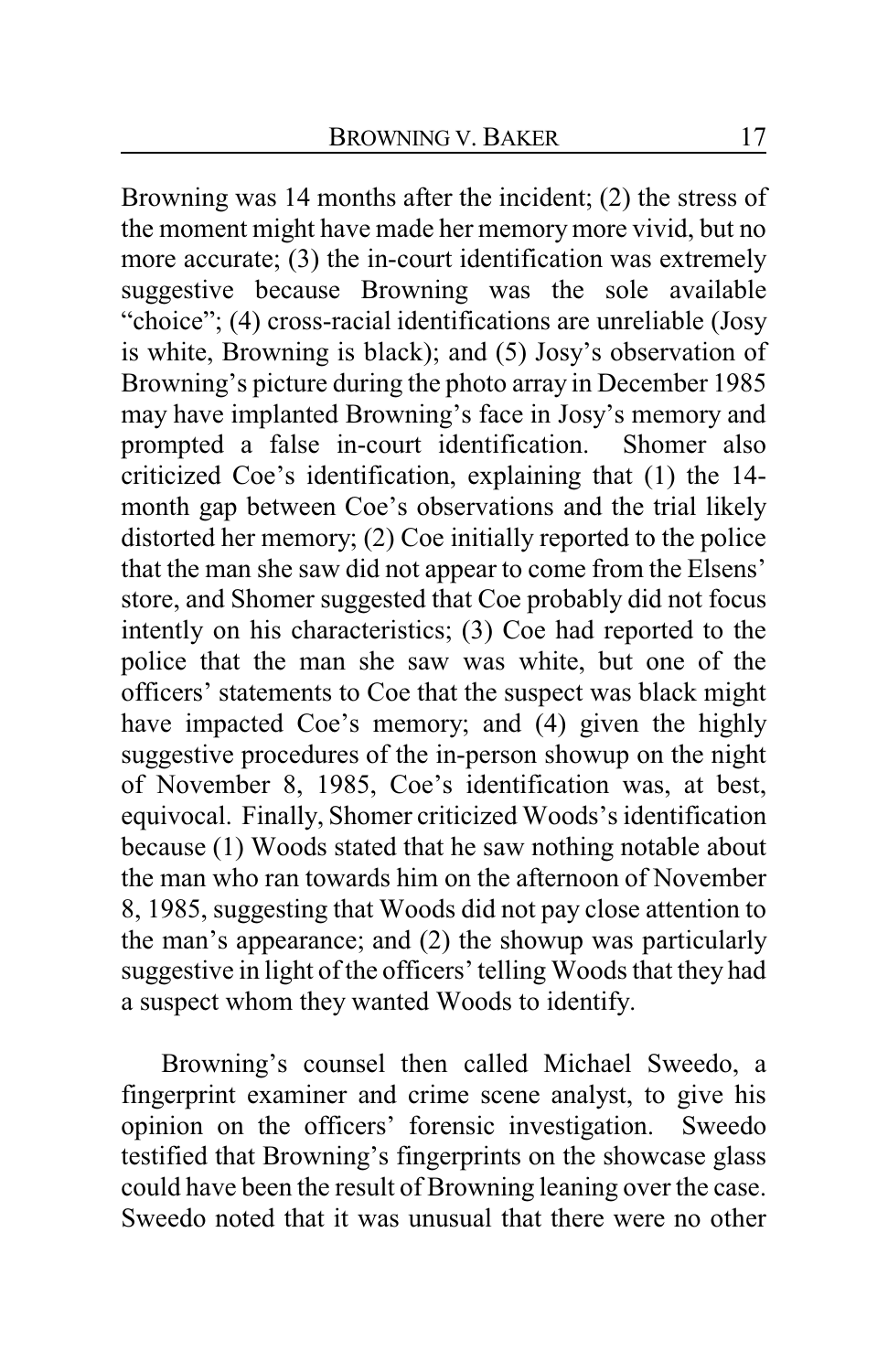identifications on the remaining twenty-some latent prints lifted from the crime scene. Sweedo also said that it was abnormal that the officers did not investigate the source of the bloody shoeprints.

Browning's attorneys then called Pike, Browning's trial counsel. Pike told the court that Marsha Gaylord would have testified to two crucial pieces of evidence that never came out at trial: (1) Gaylord and Browning had been in the Elsens' store prior to November 8, 1985, which could have explained the presence of Browning's fingerprints in the store; and (2) the Wolfes had a friend that was of Cuban descent. Pike could not call Gaylord as a witness, however, because she "disappeared" after the initial trial continuance. Pike asserted that he tried to locate Gaylord by using Martin Schopp, his investigator. Other than Browning himself, Gaylord was the only person who knew that Browning had been in the Elsens' store before November 8, 1985.

Pike then described his investigation of Browning's case. He explained that although he visited the Elsens' store after it was cleaned and reopened to the public, he never went when it was a crime scene. Pike explained that, to avoid becoming a witness himself, he had Schopp conduct all witness interviews. Pike did not have Schopp interview the Wolfes before trial, despite Pike's knowing that the Wolfes were "long time informants." Pike suggested that any inquiry into whether the Wolfes were receiving a benefit for their testimonies would have been futile because, in 1986, plea bargaining was "informal," and "basically, there were a lot of things that were done just with passive agreement." At some point prior to trial, Pike was told that the Wolfes had falsely accused a man named Jerold Morell of assaulting Vanessa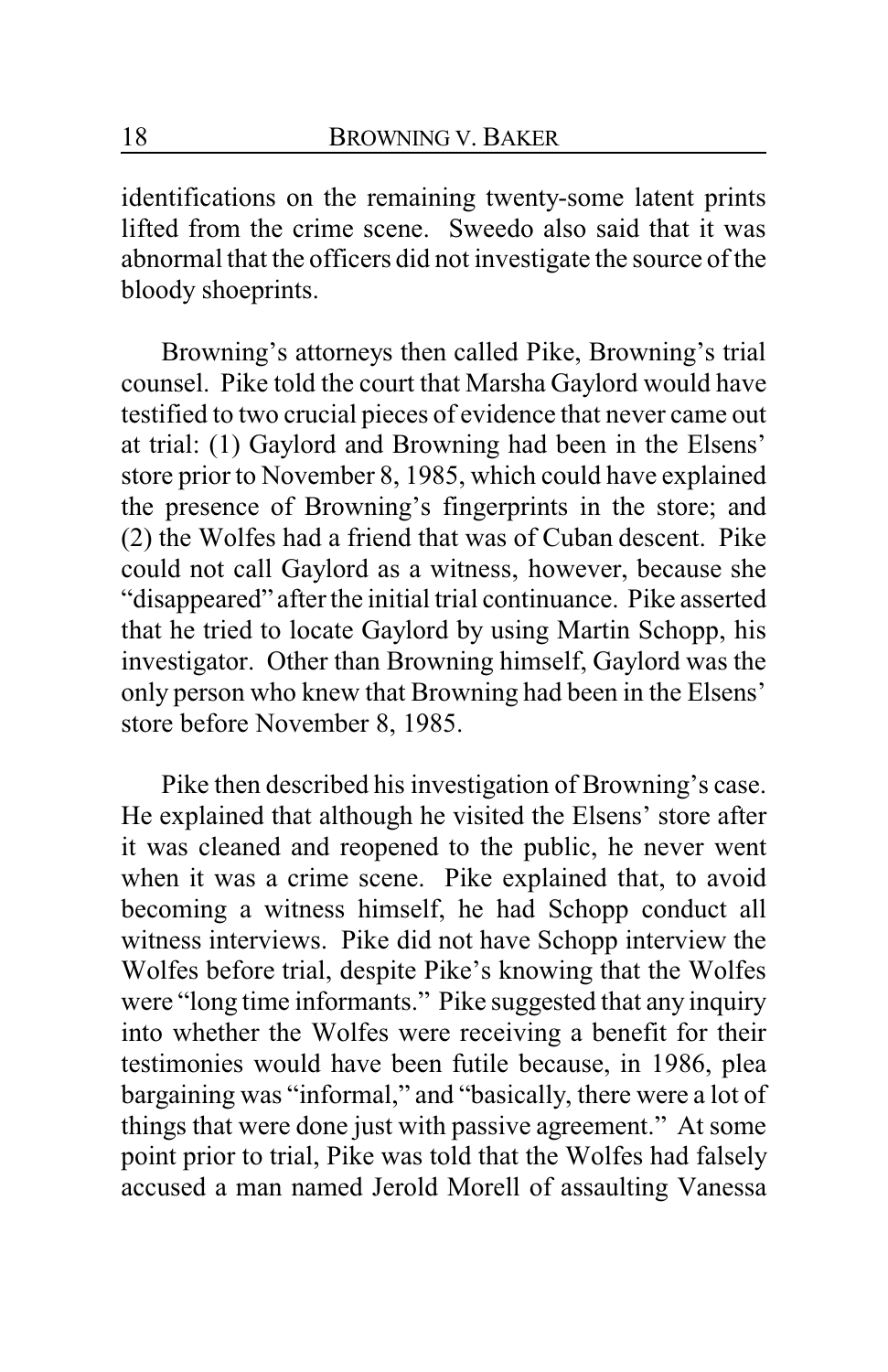with a knife, but Pike could not recall making any attempt to locate Morell.

Pike did not retain a fingerprint expert because, as a former prosecutor, he "knew" all of the state's forensics witnesses and relied on informal conversations with them. Pike said that he could trust the state's main fingerprints expert to be "straight" with him.

Pike did not conduct any investigation into the source of the bloody shoeprints, and never authorized any interviews to determine when the responding officers observed the shoeprints. He explained that if he investigated the shoeprints' source and determined that they belonged to one of the paramedics, he would not be able to argue that the shoeprints exculpated Browning as the murderer. Pike characterized his overall trial strategy as "overcasting a shadow of doubt, as opposed to proving" Browning's innocence.

Before trial, Pike was told that a man named Thomas Stamps had information suggesting that Randy Wolfe and another man, Mike Hines, were attempting to sell some of the jewelry stolen from the Elsens' store. Pike could not recall why he did not have Schopp interview Stamps. Pike also could not recall why he did not instruct Schopp to interview Martha Haygard (the Wolfes' landlady), who had seen the Wolfes with a Cuban individual. Nor could Pike recall why he had not followed up on Coe's initial statement to the police that the man whom she saw running by her office was white, not black.

Investigator Martin Schopp also testified at the state habeas hearing. Schopp performed "substantially all the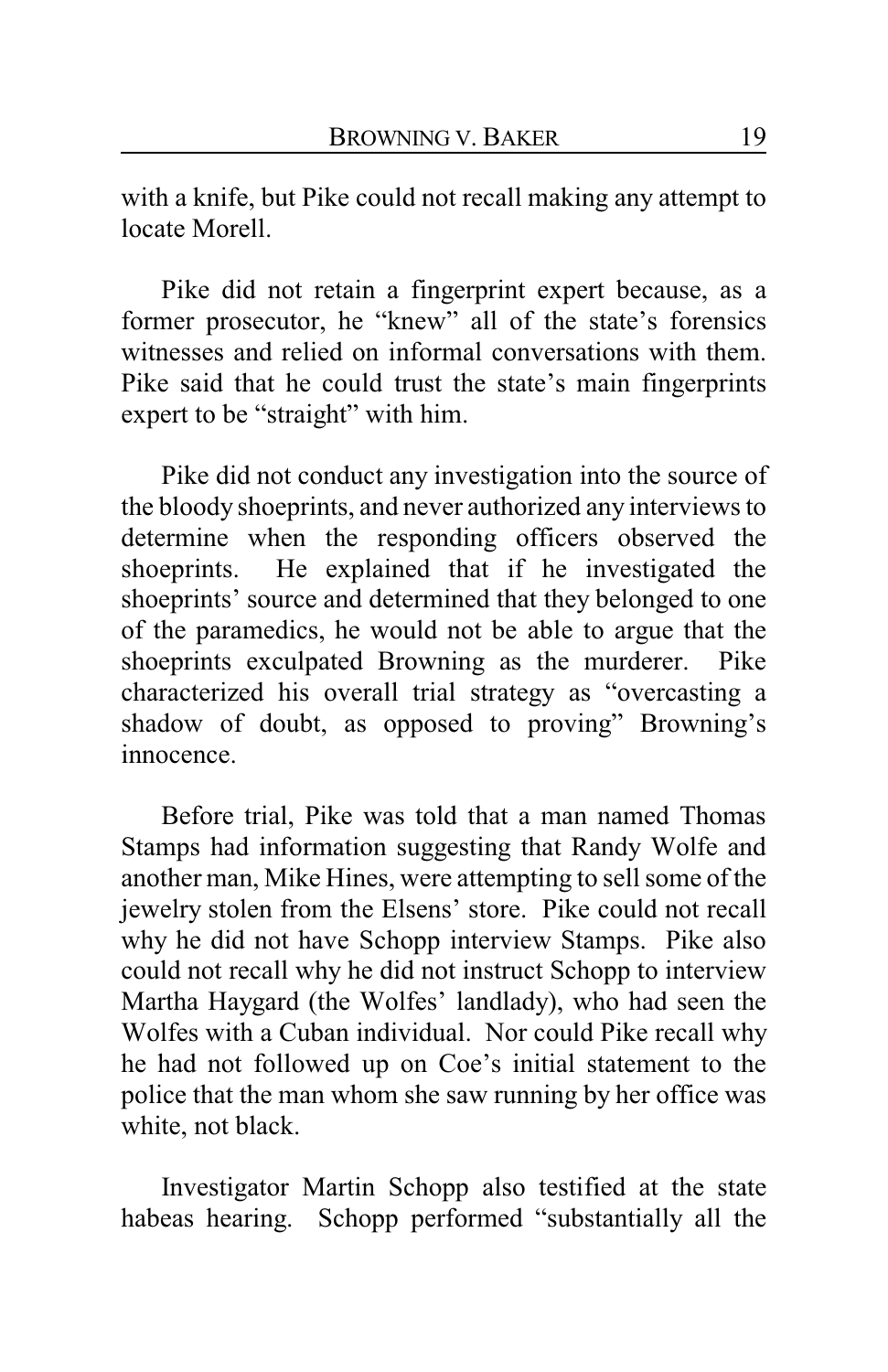investigative work" for Browning's defense. Schopp, however, did not have autonomy—Pike directed all of his inquiries. While the court appointed Schopp soon after Browning's arrest, Schopp was not contacted to perform any work until five months later, when Browning himself reached out. Schopp testified that such a significant delay was unusual and likely allowed evidence to get cold. Pike did not give Schopp a discovery file until August 1986—ten months after Browning's arrest—and the file included only police reports and a voluntary statement by Randy Wolfe. Pike gave Schopp no other information to create a foundation for his investigation. Schopp performed a total of 12 hours of investigative services for Pike—a number Schopp thought was low under the circumstances. Pike limited Schopp's investigation by denying Schopp's requests for additional investigation funds. Schopp and Pike spoke no more than five times, and each time only briefly.

Shopp explained that after preparing a preliminary report—which included a statement from Haygard that she saw the Wolfes wearing "big gold wedding bands" after the robbery—he felt that there were various other leads to follow. He requested that Pike permit him to interview the Wolfes and Thomas Stamps. He also wanted to interview Jerold Morell, who had told Pike that the Wolfes falsely accused him of sexually assaulting Vanessa with a knife. (A jury acquitted Morrell of those accusations.) Pike denied each of these investigation requests. Pike also never asked Schopp to interview any police officers or detectives. In Schopp's opinion, the investigation into Browning's case was never "completed."

Browning's state habeas counsel also called prosecutor Daniel Seaton. Seaton testified that after Browning was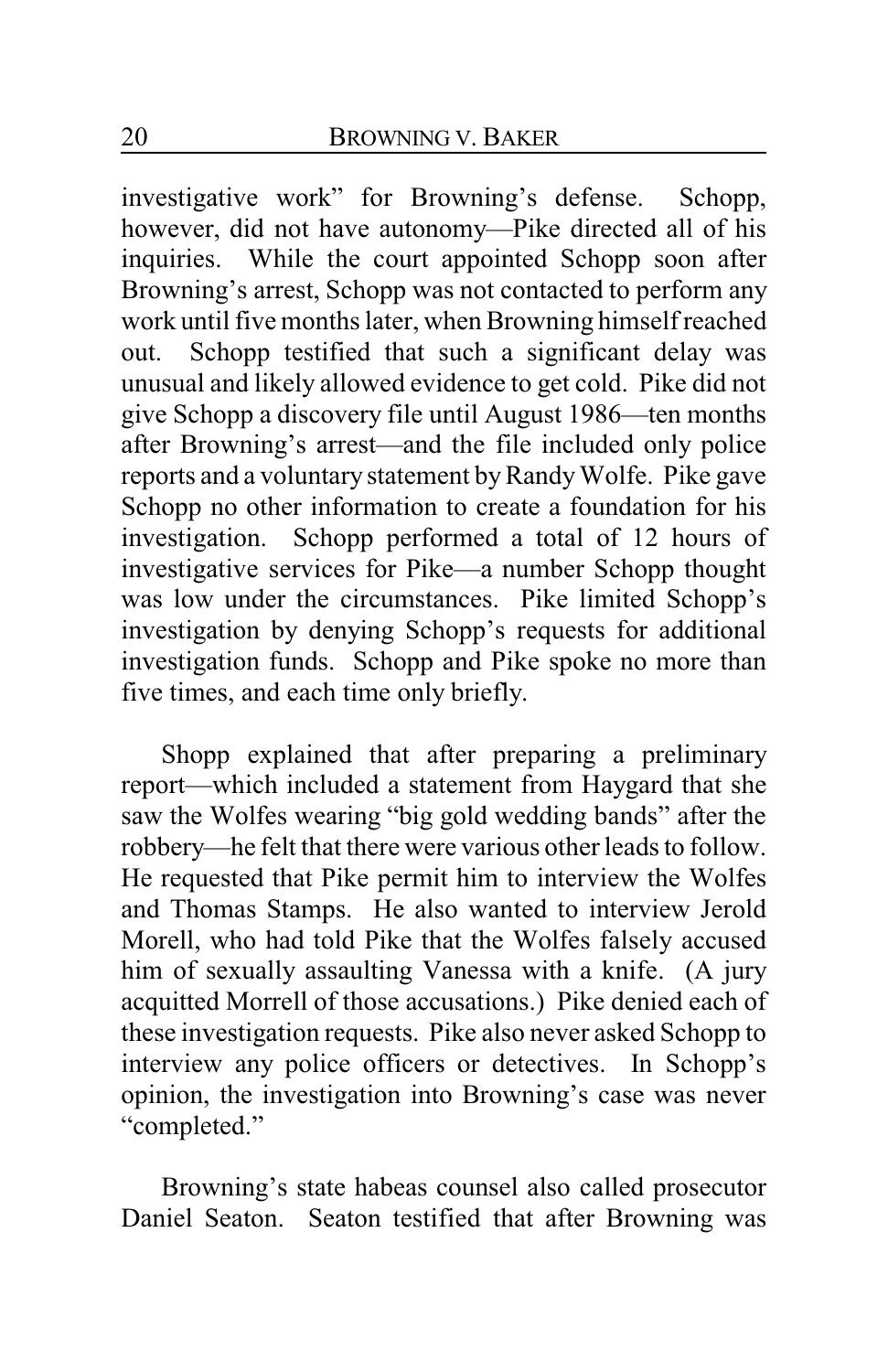convicted of the robbery-murder, Seaton gave Randy Wolfe two concrete benefits. First, he helped Randy get a drywalling job. Second, and more importantly, before Randy was sentenced on his conviction for attempted possession of stolen property, Seaton spoke to the sentencing judge on Randy's behalf. At Randy's sentencing hearing, the judge explained that Seaton had told him that Randy was "a witness in a recent trial," and in light of Randy's being "somewhat helpful" to the prosecution on "several occasions," Seaton felt Randy "deserve[d] something positive for doing that." The judge later noted that Seaton told him that Randy "more than fulfilled his obligation" in Browning's trial "and as a matter of fact put himself in some jeopardy and deserves something for it." In light of Seaton's statements to the sentencing judge, the prosecution in Randy's case withdrew its recommendation of five years imprisonment. The judge imposed only probation.

At the state habeas hearing, Seaton testified that he never promised Randy any benefits in exchange for his testimony against Browning, and decided to speak to Randy's sentencing judge only after Browning was convicted. Seaton admitted, however, that he had engaged in off-the-record plea bargaining in the past in at least one other case. Seaton also admitted that after he learned that the Wolfes kept some of the Elsens' stolen jewelry, Seaton did not impound the jewelry or instruct anyone else to do so. Nor did the state prosecute the Wolfes with any crime relating to the jewelry they kept.

Browning's state habeas counsel also called Officer Branon. Branon testified that he and another officer were the first to arrive at the crime scene—before paramedics or other officers entered the Elsens' store. Upon arrival, Branon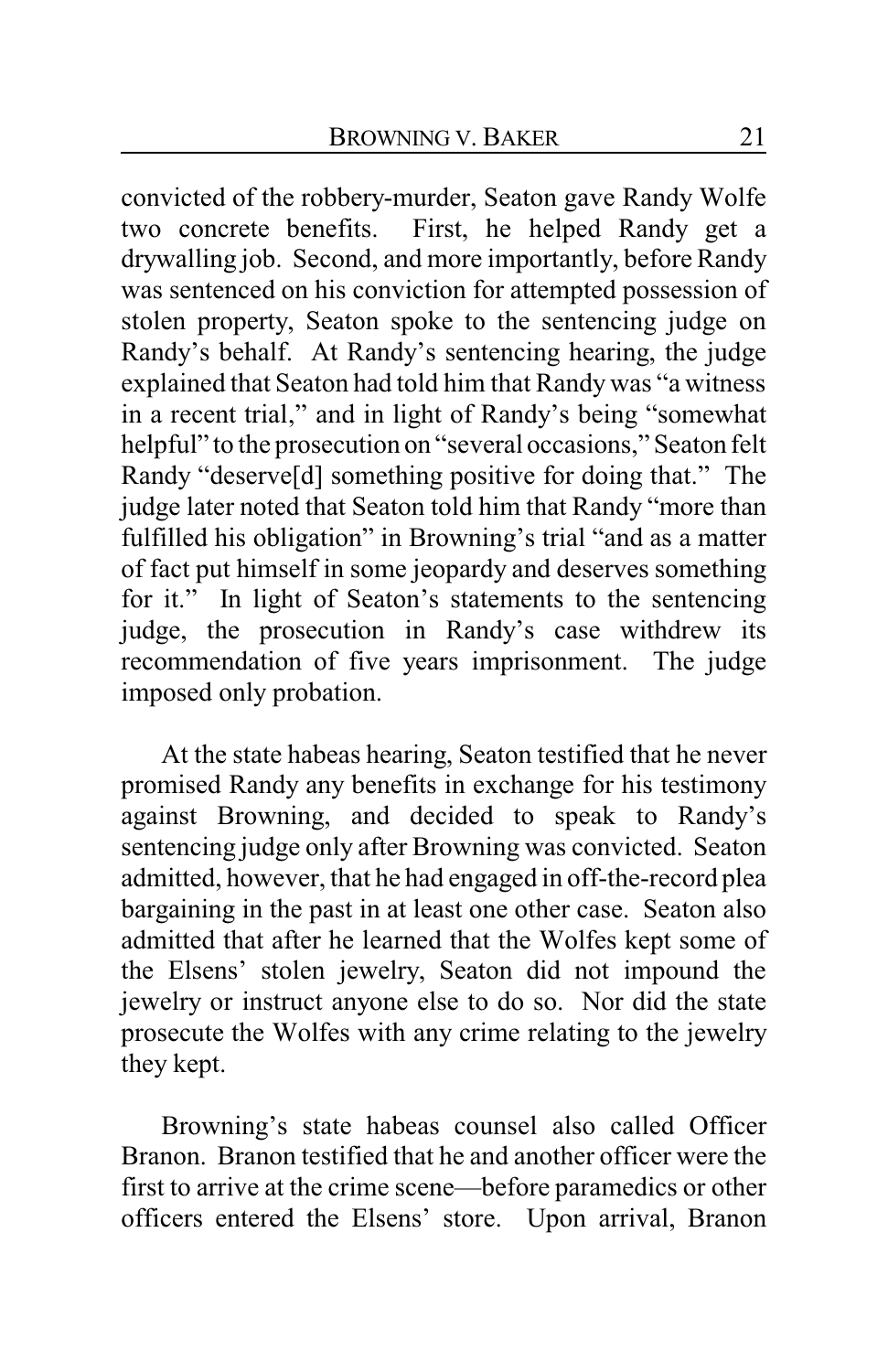immediately noticed bloody shoeprints on the floor. Branon encountered Hugo Elsen lying in the corner of the store. Hugo was scared, but lucid. In Branon's original report, he wrote that the assailant had a Jheri Curl-type hairstyle. As noted above, Branon never explained at Browning's trial who gave him that description, and the speaker was not revealed. During the state habeas hearing, however, Branon explained that it was victim Hugo Elsen himself who had given the description. Branon also testified that Hugo did not use the term "Jheri Curl" when describing the assailant; rather, Hugo described the assailant's hair as shoulder length, loosely curled, and wet. It was Branon—who is black—who first used the term Jheri Curl to describe the assailant's hair. When shown pictures and a video of Browning from the night of November 8, 1985, Branon stated that Browning's hair was a "four inch Afro with braids on top of it," and could not be described as a Jheri Curl or shoulder length, loosely curled, and wet. The revealed testimony about the victim's description of the murderer's hair raised a critical identification issue.

Finally, Browning himself testified at his state habeas hearing. He told the court that on November 8, 1985, around 4:00 p.m., he was walking down the street when he saw Randy Wolfe driving a yellow Datsun. Browning asked Wolfe for a ride downtown, and as he approached, a Cuban man—whom Browning knew as Randy's friend—pushed Browning out of the way and entered the car. The Cuban man was wearing both the Hollywood hat and tan jacket found in the Wolfes' apartment when Browning was arrested. Randy told Browning to meet him back at the Wolfes' motel room, and then drove off.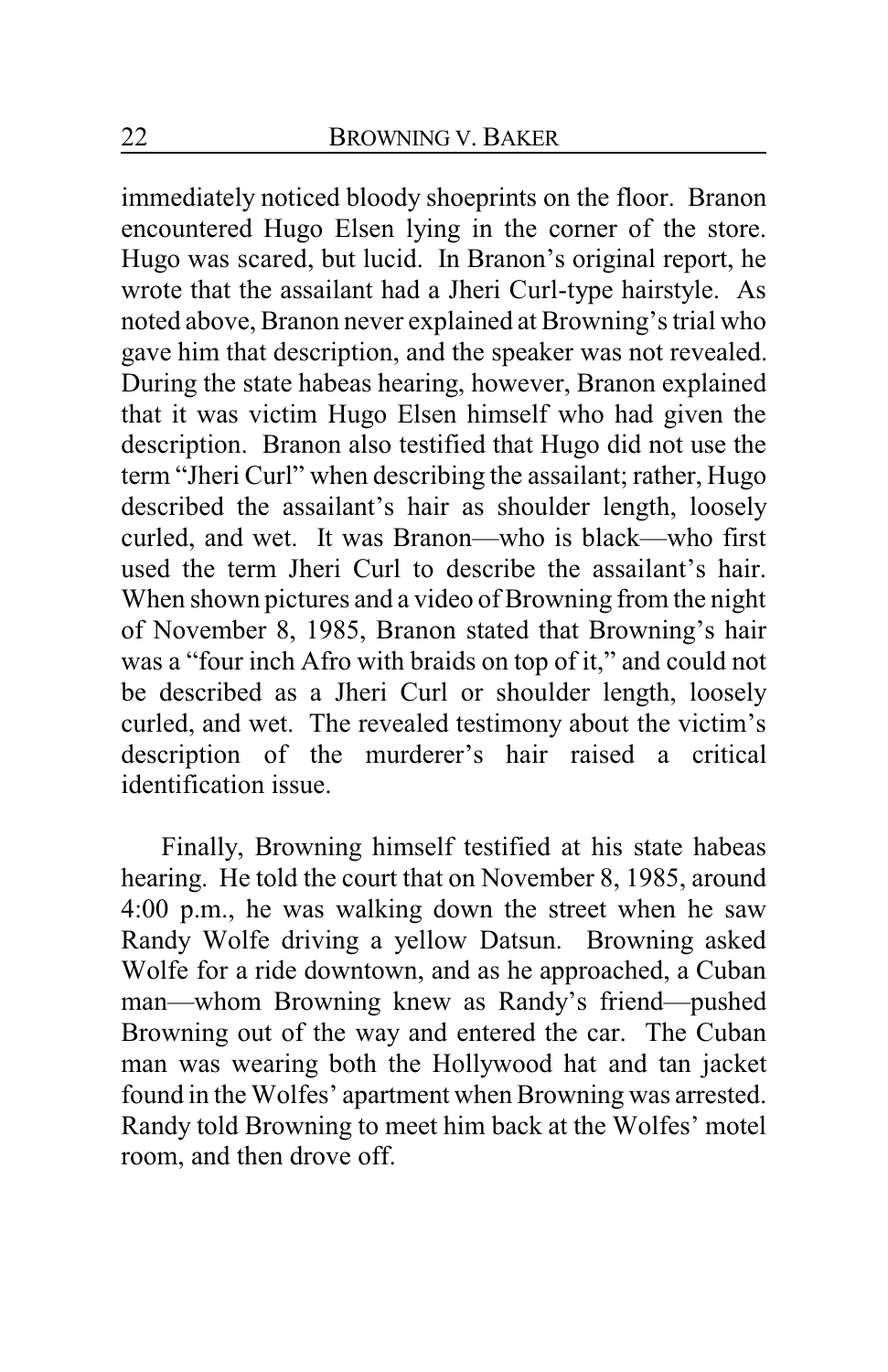## **C**

The state district court denied Browning's habeas petition on December 7, 2001, and filed its findings of fact and conclusions of law on October 24, 2002. Browning appealed to the Supreme Court of Nevada, which on June 10, 2004 affirmed the denial of Browning's challenge to his convictions, but reversed the district court's denial of Browning's challenge to his sentence. *Browning v. State*, 91 P.3d 39 (Nev. 2004). On remand, a jury again sentenced Browning to death. Browning appealed to the Supreme Court of Nevada, which affirmed. *Browning v. State*, 188 P.3d 60 (Nev. 2008). The United States Supreme Court denied a subsequent petition for a writ of certiorari. *Browning v. Nevada*, 556 U.S. 1134 (2009).

While he was being resentenced, Browning filed a petition for a writ of habeas corpus in the United States District Court for the District of Nevada. On November 28, 2011, Browning filed his Fifth Amended Petition, the operative version before our court now. After Browning abandoned several unexhausted claims, the district court denied Browning's petition in full on August 1, 2014. The district court granted Certificates of Appealability ("COA") on the following issues: (1) whether the prosecution's failure to produce evidence relating to the bloody shoeprints constituted a violation of Browning's rights as described in *Brady v. Maryland*, 373 U.S. 83 (1963), and/or *Napue v. Illinois*, 360 U.S. 264 (1959); (2) whether evidence impeaching Randy Wolfe's credibility was withheld in violation of Browning's rights under *Brady*; and (3) whether Pike was ineffective in light of his failure to investigate the source of the bloody shoeprints, Hugo Elsen's description of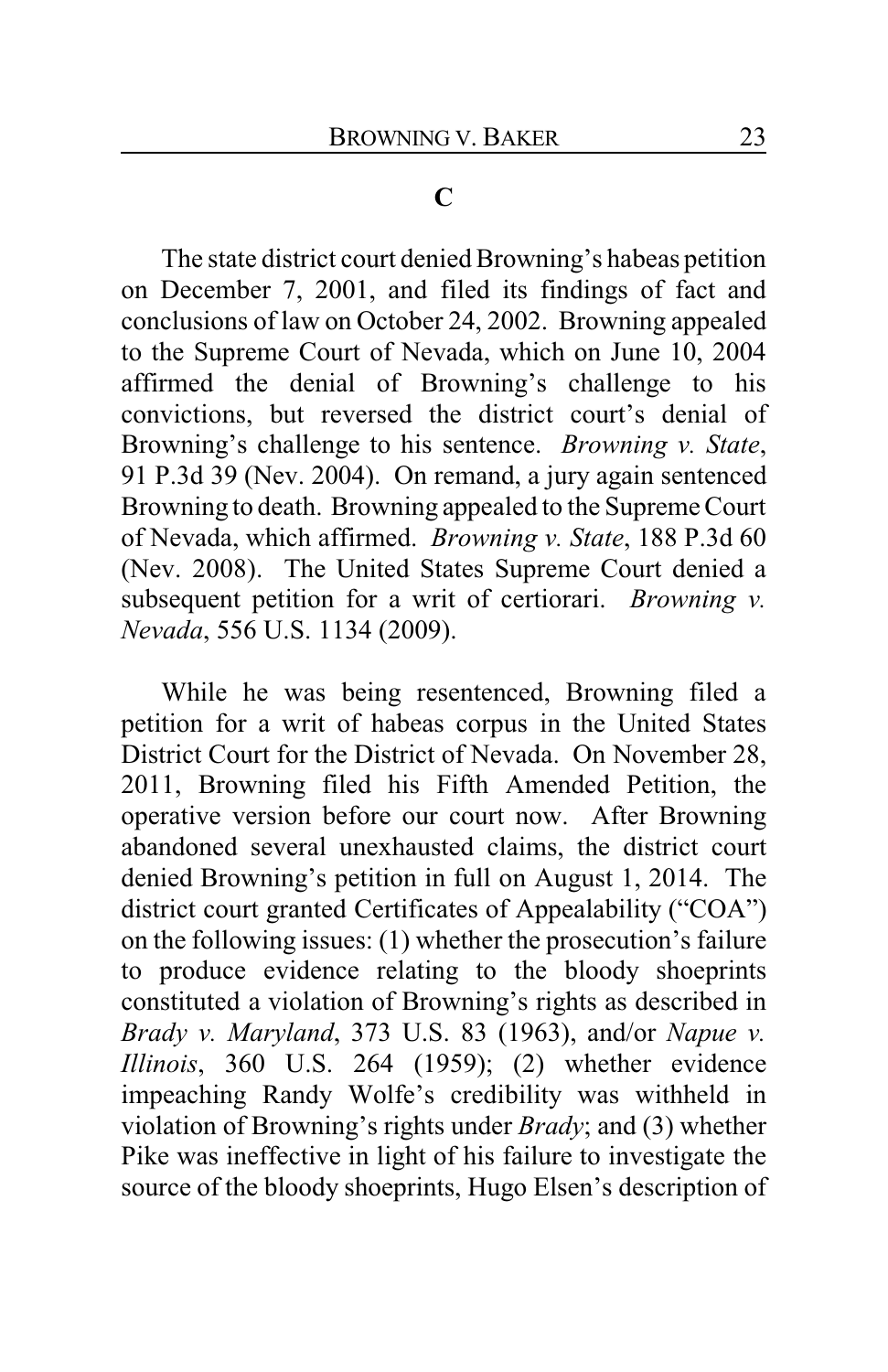the assailant, and the credibility of Browning's accusers. Browning timely appealed.**<sup>3</sup>**

#### **II**

We have jurisdiction under 28 U.S.C. §§ 1291 and 2253(a), and "review de novo the district court's dismissal of a habeas petition." *Runningeagle v. Ryan*, 825 F.3d 970, 978 (9th Cir. 2016). Under the Antiterrorism and Effective Death Penalty Act ("AEDPA"), if a state court adjudicates a petitioner's federal law claim on the merits, a federal court may grant habeas relief only if the state court's adjudication "resulted in a decision that was contrary to, or involved an unreasonable application of, clearly established Federal law, as determined by the Supreme Court of the United States." 28 U.S.C. § 2254(d)(1).**<sup>4</sup>**

**<sup>3</sup>** Browning has moved for expansion of the COA to include three additional issues. For the reasons set forth below, *see* Section IV.A, *infra*, we GRANT Browning's motion in part and expand the COA to include the issue of whether Browning's trial counsel was ineffective because of his overall failure to investigate Browning's case. Browning also seeks to expand the COA to include: (1) whether the trial court improperly instructed the jury on the element of deliberation, and (2) whether the prosecutor's statements during closing argument violated Browning's rights under the Due Process Clause. Because Browning has not "made a substantial showing of the denial of a constitutional right" for either issue, we DENY the motion in part as to those claims. 28 U.S.C.  $§$  2253(c)(2).

**<sup>4</sup>** As the dissent notes, this deferential AEDPA standard is occasionally described as allowing habeas relief only when the state court's conclusions are so unreasonable that there is no "possibility of fairminded disagreement." *Davis v. Ayala*, 135 S. Ct. 2187, 2199 (2015). The existence of cases post-dating AEDPA where the Supreme Court has granted habeas relief over dissent, however, suggest that this language is not to be construed as requiring unanimity, or as suggesting that jurists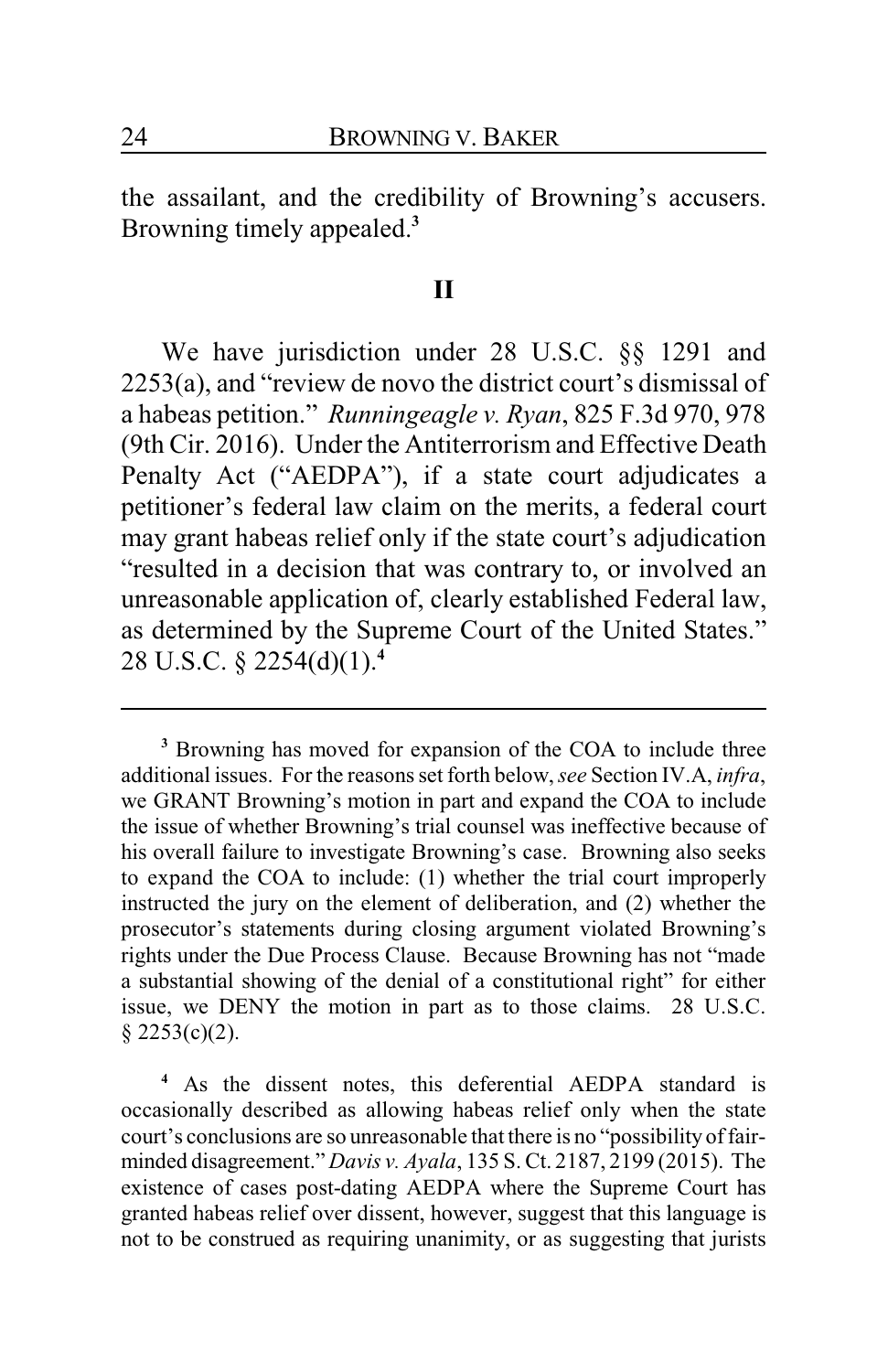"[A]n *unreasonable* application of federal law is different from an *incorrect* application of federal law." *Williams v. Taylor*, 529 U.S. 362, 410 (2000). "A state court's decision can involve an unreasonable application of Federal law if it either  $[(1)]$  correctly identifies the governing rule but then applies it to a new set of facts in a way that is objectively unreasonable, or [(2)] extends or fails to extend a clearly established legal principle to a new context in a way that is objectively unreasonable." *Hernandez v. Small*, 282 F.3d 1132, 1142 (9th Cir. 2002) (internal quotation marks omitted).

Browning asks that we review some of his claims de novo rather than with deference to the Supreme Court of Nevada. He contends that the Supreme Court of Nevada's rulings were not on the merits, and that its reasoning was based on standards contrary to federal law. *See* 28 U.S.C. § 2254(d). Because we hold that Browning is entitled to relief based on an unreasonable application of United States Supreme Court precedent, we need not, and do not, address whether the Supreme Court of Nevada's decisions were on the merits or contrary to federal law.

## **III**

Under *Brady*, prosecutors are responsible for disclosing "evidence that is both favorable to the accused and material

who disagree with a grant of habeas relief are not fair-minded. *See, e.g.*, *Panetti v. Quarterman*, 551 U.S. 930 (2007) (a 5–4 decision holding that the state court unreasonably applied *Ford v Wainright*, 477 U.S. 399 (1986)) and *Abdul-Kabir v. Quarterman*, 550 U.S. 233 (2007) (a 5–4 decision holding that the state court unreasonably applied clearly established Supreme Court precedents requiring a sentencing jury in a capital case to be able to consider all mitigating evidence).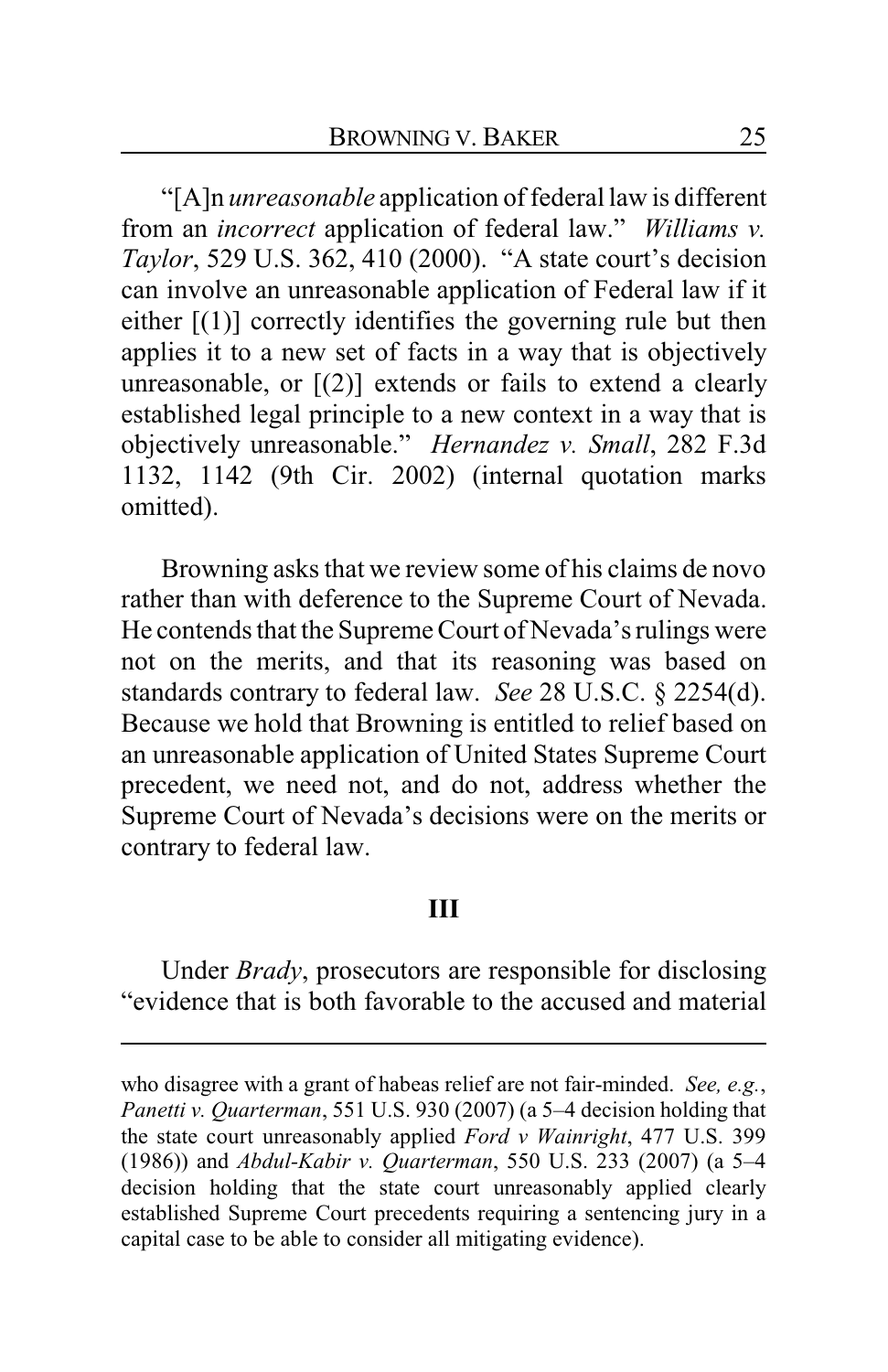either to guilt or to punishment." *United States v. Bagley*, 473 U.S. 667, 674 (1985) (internal quotation marks omitted). The failure to turn over such evidence violates due process. *Wearry v. Cain*, 136 S. Ct. 1002, 1006 (2016) (per curiam). The prosecutor's duty to disclose material evidence favorable to the defense "is applicable even though there has been no request by the accused, and . . . encompasses impeachment evidence as well as exculpatory evidence." *Strickler v. Greene*, 527 U.S. 263, 280 (1999) (citation omitted).

Under *Napue*, convictions obtained through the use of false testimony also violate due process. 360 U.S. at 269. A violation occurs whether the prosecutor solicits false statements or merely allows false testimony to go uncorrected. *Id.* The constitutional prohibition applies even when the testimony is relevant only to a witness's credibility, *id.*, and where the testimony misrepresents the truth, *see Miller v. Pate*, 386 U.S. 1, 6 (1967) (prosecutor "deliberately misrepresented the truth" by presenting testimony that shorts with large reddish-brown stains tested positive for blood, while leaving out that the stains were made by paint).

For claims under *Brady*, the prosecutor's personal knowledge does not define the limits of constitutional liability. *Brady* imposes a duty on prosecutors to learn of material exculpatory and impeachment evidence in the possession of state agents, such as police officers. *See Youngblood v. West Virginia*, 547 U.S. 867, 869–70 (2006) ("*Brady* suppression occurs when the government fails to turn over even evidence that is 'known only to police investigators and not to the prosecutor.'" (quoting *Kyles v. Whitley*, 514 U.S. 419, 438 (1995))).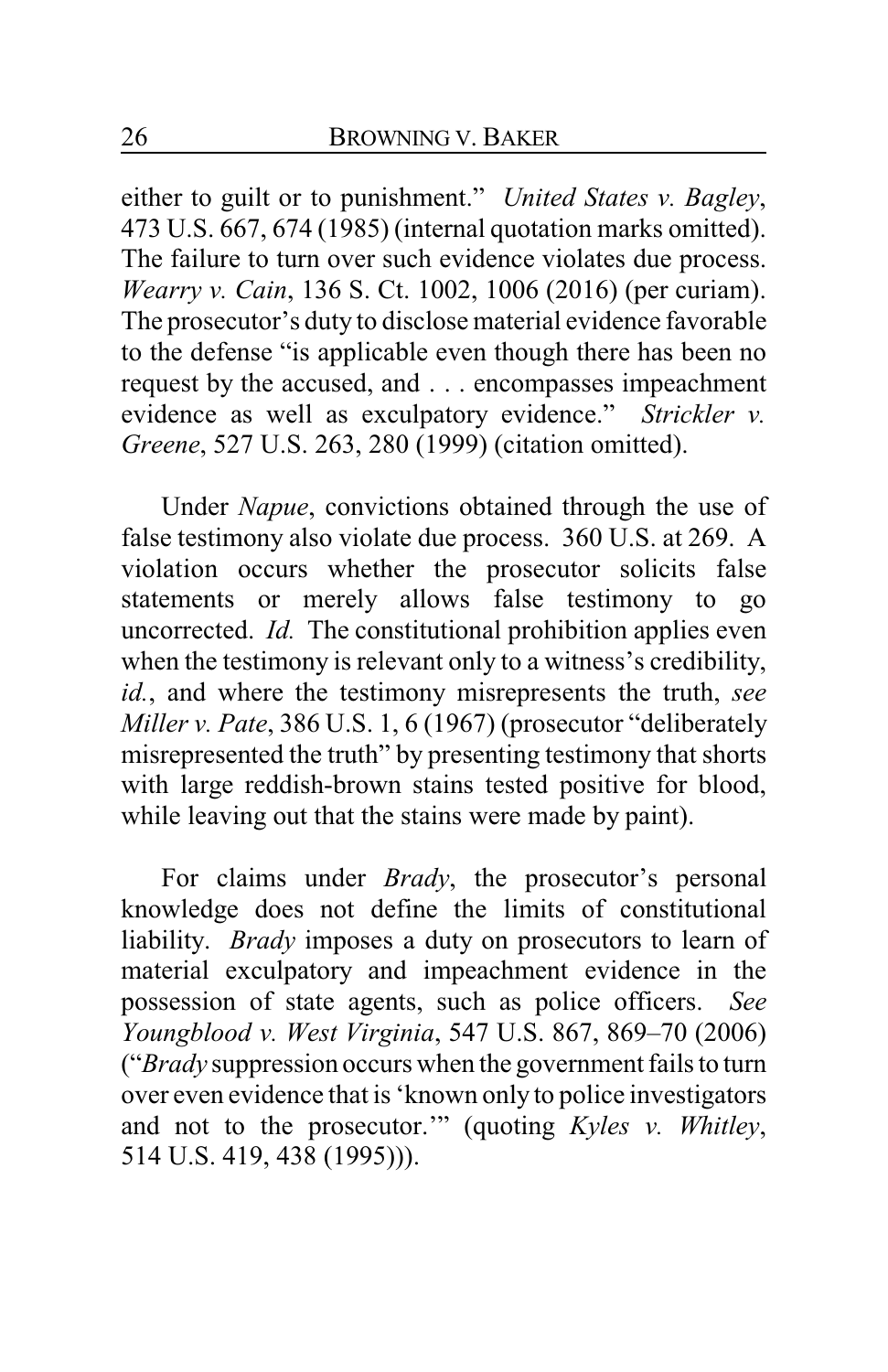In the Ninth Circuit, the same is true for claims under *Napue*. First, in *Giglio v. United States*, the Supreme Court held that it would impute to an entire prosecution office one prosecutor's knowledge that a government witness's testimony was false, even though the prosecutor with knowledge of the false testimony was not the trial attorney on the case*.* 405 U.S. 150, 154 (1972). Then, in *Jackson v. Brown*, we applied the same principle to police officers with knowledge that trial testimony offered by the government was false, holding that "*Napue* and *Giglio* make perfectly clear that the constitutional prohibition on the 'knowing' use of perjured testimony applies when any of the State's representatives would know the testimony was false." 513 F.3d 1057, 1075 (9th Cir. 2008).

However, the dispositive question on the *Napue* claim here is what "clearly established Federal law, as determined by the Supreme Court of the United States," says on the issue. *See* 28 U.S.C. § 2254(d)(1). We recently answered that question. Despite our holding in *Jackson*, we held in *Reis-Campos v. Biter* that "it is not clearly established that a police" officer's knowledge of false testimony may be attributed to the prosecution under *Napue*." 832 F.3d 968, 977 (9th Cir. 2016).

As the habeas petition in *Jackson* was filed before AEDPA's effective date, *Jackson* did not directly address whether there was clearly established Supreme Court precedent as required by 28 U.S.C. § 2254(d)(1). As such, *Reis-Campos*—a case decided under the AEDPA standard—is controlling on that question. *See* 832 F.3d at 973.

The district court granted a COA as to whether the prosecution violated (1) *Brady* or *Napue* with respect to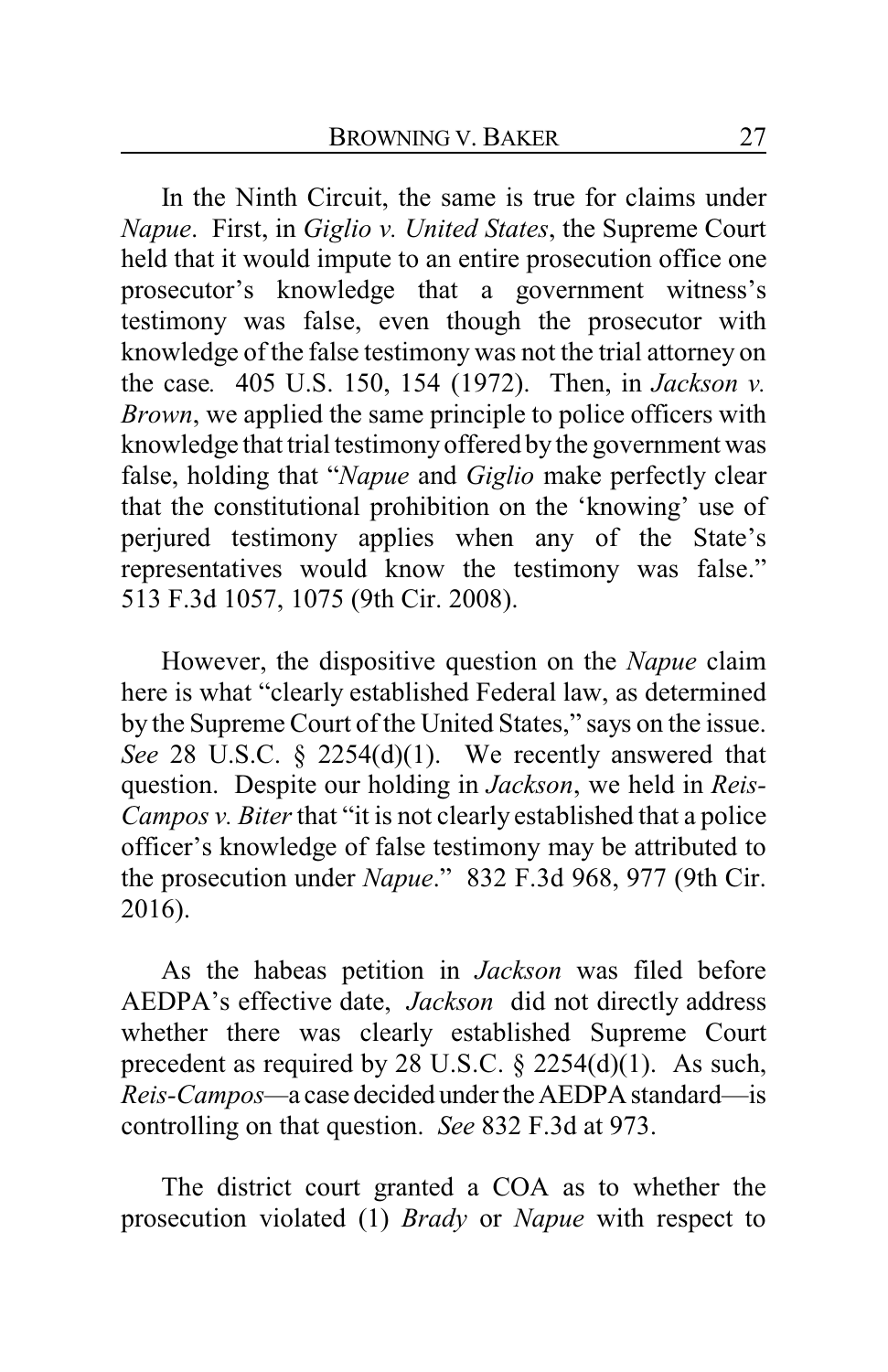Officer Branon's undisclosed observation of the bloody shoeprints, and (2) *Brady* with respect to evidence of an undisclosed benefit for Randy Wolfe's testimony. We expand the COA to include a third claim: whether the prosecutor violated *Brady* by not disclosing the actual description that Hugo Elsen gave to Officer Branon of the assailant's hair.**<sup>5</sup>** We first address whether each piece of evidence was exculpatory, triggering a potential duty to disclose under *Brady*, and for the shoeprint evidence, whether it involved the prosecution's knowing presentation of misleading testimony in violation of *Napue*. We then turn to materiality.

## **A**

*The bloody shoeprints.* At trial, Browning argued that the bloody shoeprints—which did not match the shoes Browning was wearing when he was arrested—demonstrated that

**<sup>5</sup>** We expand the COA to cover this claim because we conclude that reasonable jurists could disagree with the district court's ruling that not disclosing Hugo's precise description of the hair did not violate *Brady*. *See Buck v. Davis*, 137 S. Ct. 759, 773 (2017). As we explain in this opinion, the prosecution's failure to disclose that evidence was in violation of *Brady*.

The state argues that we lack jurisdiction to expand the COA in this manner because Browning did not explicitly include the hair description issue in the section of his brief labeled "uncertified issues." We disagree. When the content of a brief covers an uncertified issue, "we may treat it as a request to expand the scope of the certificate of appealability." *Robertson v. Pichon*, 849 F.3d 1173, 1187 (9th Cir. 2017) (quoting *Delgadillo v. Woodford*, 527 F.3d 919, 930 (9th Cir. 2008)). Though Browning did not style his hair-description arguments as a request to expand the COA, he nonetheless thoroughly discussed the issue. We construe that discussion as a request to further expand the COA.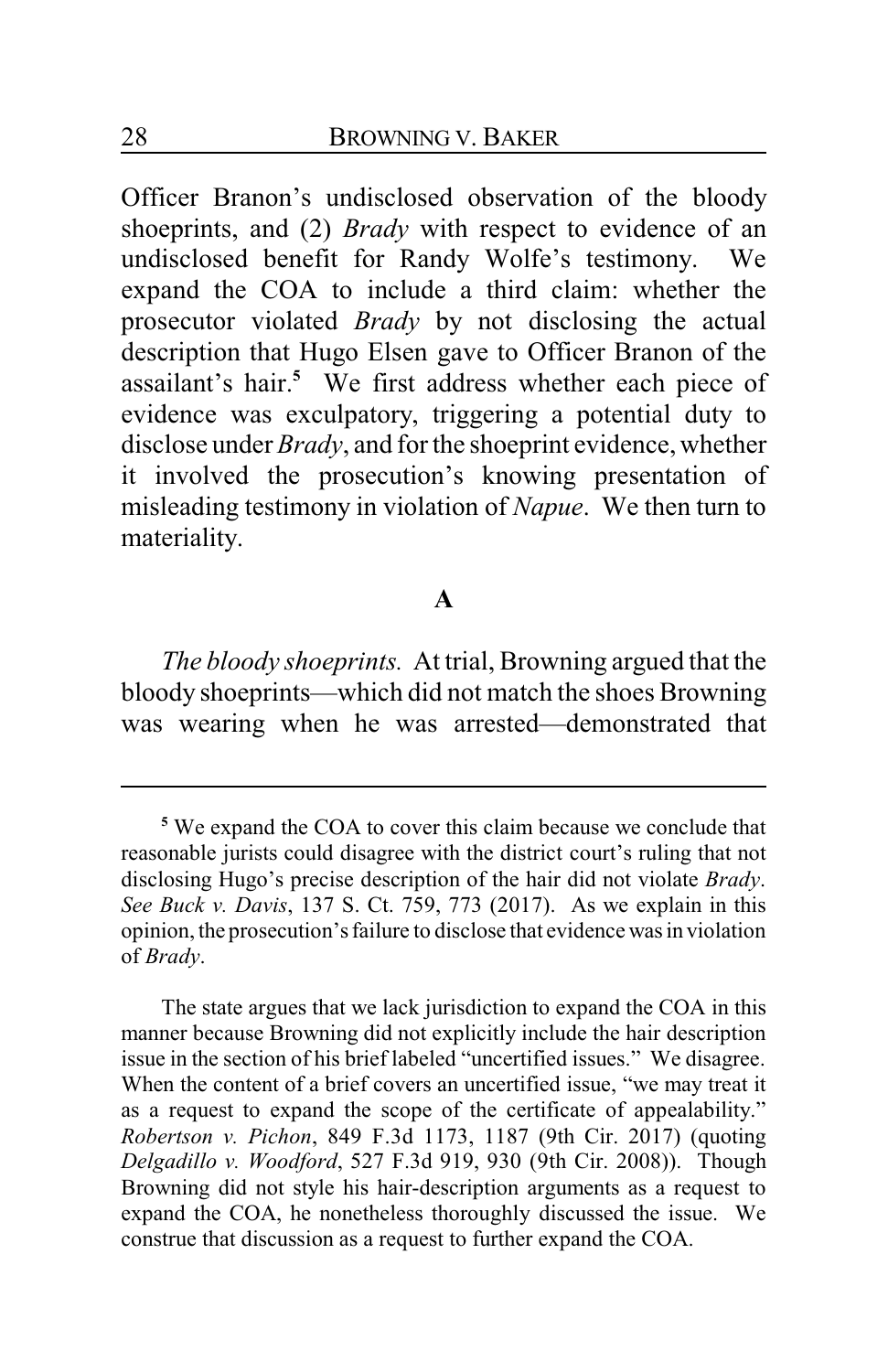someone else committed the murder. The prosecution responded with Officer Horn's testimony that responding paramedics and off-duty detectives often wear tennis shoes at crime scenes, misleadingly suggesting that the shoeprints came from them. But during the state habeas hearing, Branon testified that he and Officer Robertson were the first responders at the store, before the paramedics or other officers, and that the shoeprints were there when he arrived. Branon's observation of the shoeprints was directly contrary to Horn's suggestion that paramedics or other officers left the prints. Had Branon's observation been disclosed, Browning could have used that evidence to bolster his contention that the shoeprints were left by the real killer. This makes Branon's observation exculpatory under *Brady*. *See Kyles*, 514 U.S. at 441 (undisclosed witness observation did not match defendant, and so was exculpatory). And, under *Brady*, Branon's knowledge of the shoeprints is imputed to the government as a whole. *See Youngblood*, 547 U.S. at 869–70.

Browning contends that the prosecution's handling of the shoeprint evidence similarly implicates *Napue*. He asserts that Branon's observation, which was written in Branon's original report, made Horn's testimony that paramedics or off-duty detectives often wear tennis shoes misleading, because it suggested a source of the shoeprints that could not have been true. *See Miller*, 386 U.S. at 6–7. But there is no evidence suggesting that the prosecution knew that Horn misrepresented the truth. And, as we held in *Reis-Campos*, it is not clearlyestablished under Supreme Court precedent (and was not clearly established under Supreme Court precedent on June 10, 2004, the date of the Supreme Court of Nevada's decision rejecting Browning's *Napue* claim) that the prosecution had a duty to learn from Branon about his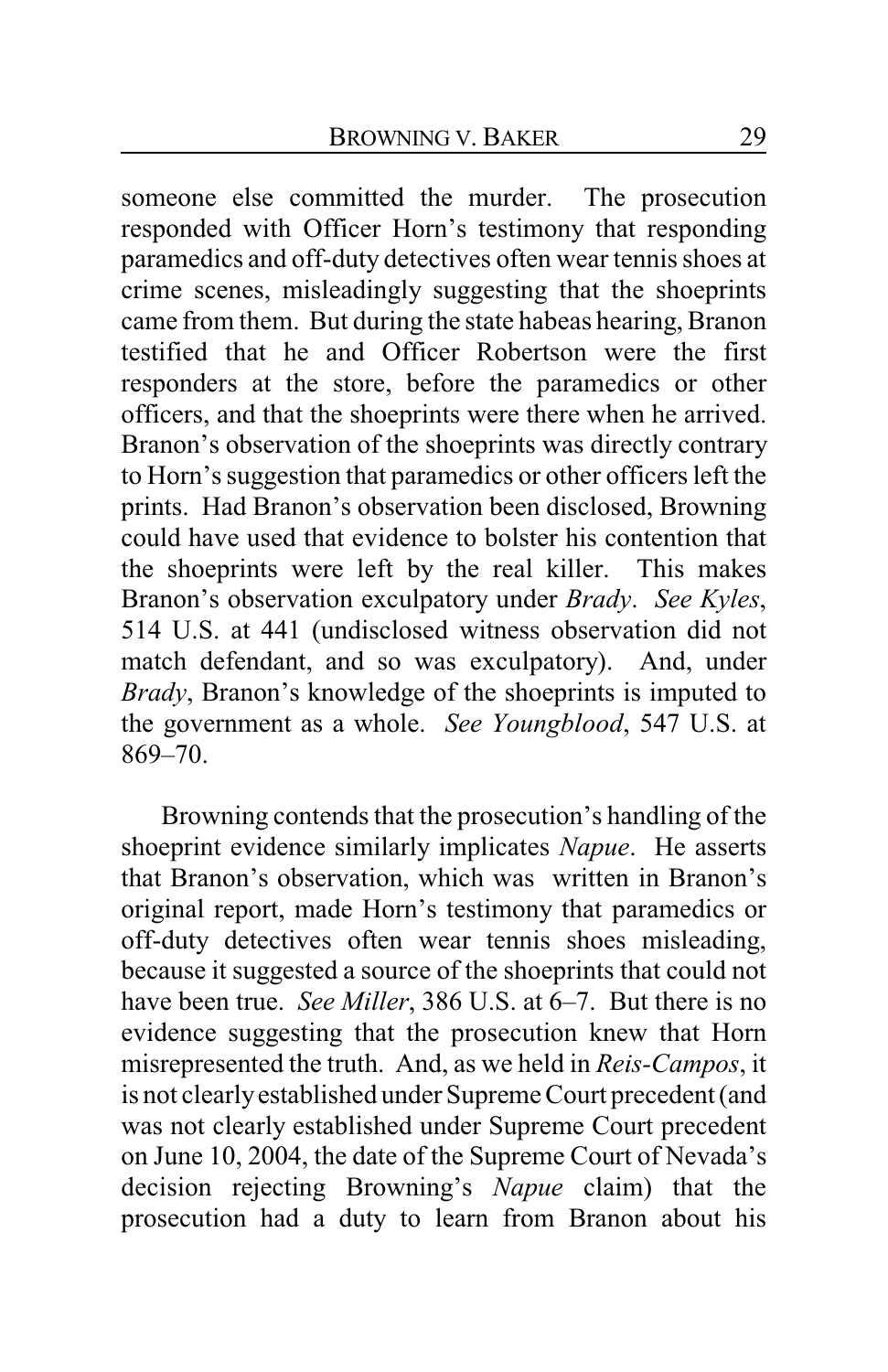observation. *See* 832 F.3d at 977. Browning contends that the evidence suggests Horn knew that his testimony was misleading. But this theory runs into the same obstacle: it is not, and was not on June 10, 2004, clearly established that Horn's knowledge would be imputed to the prosecution. The record before the Supreme Court of Nevada does not suggest that the prosecution knew that Horn's testimony was false or misleading. As a result, Browning has not shown that the Supreme Court of Nevada unreasonably applied clearly established Supreme Court precedent in denying his *Napue* claim.

*Benefit for Randy Wolfe's Testimony.* When Pike learned that Randy had been allowed to plead guilty in an unrelated case to a lesser charge of attempted possession of stolen property, Pike moved for a continuance in Browning's case to investigate whether Randy and Seaton had made a deal. Seaton responded in court: "I can tell the court categorically . . . there has never been any plea bargaining with Randy Wolfe regarding this case." At Browning's trial, Randy similarly testified that he had not been promised anything for his testimony, including any promise of a more lenient sentence on his recent conviction. But after Browning's trial, Seaton spoke with Randy's sentencing judge on Randy's behalf. This led Randy's prosecutor to withdraw his recommendation of five years, and the judge to sentence Randy to only probation. The Supreme Court of Nevada held that this constituted withholding of impeachment evidence favorable to Browning at his trial,**<sup>6</sup>** Browning, 91 P.3d at 54–55, and the state does not dispute that conclusion.

**<sup>6</sup>** The Supreme Court of Nevada held that while impeachment evidence was withheld, that information was not material. *Browning*, 91 P.3d at 55.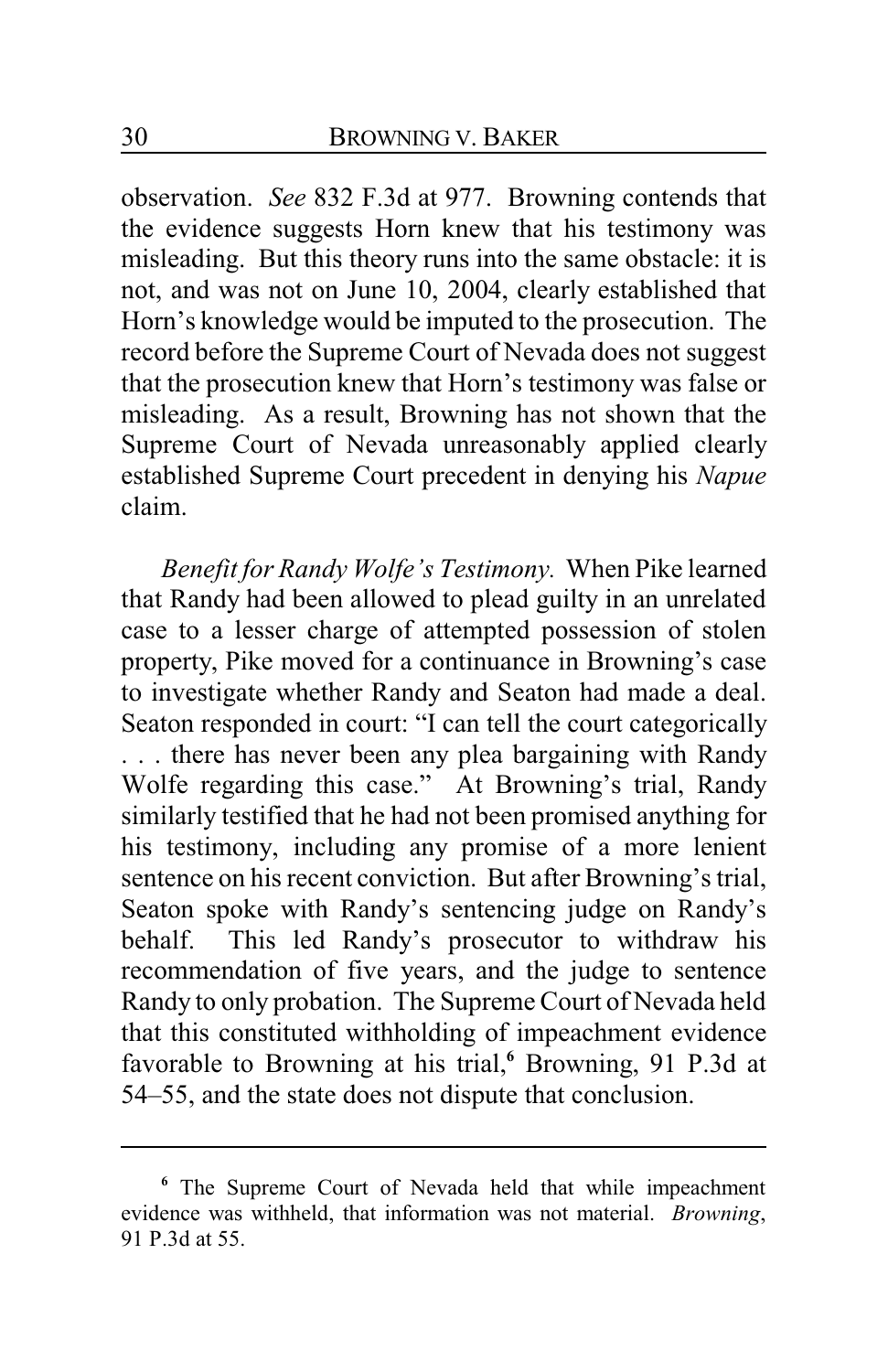While the Supreme Court of Nevada explicitly concluded that Seaton improperly withheld evidence in this context, it never specified precisely what evidence the prosecution should have disclosed. It stated:

> [T]he prosecutor withheld information regarding benefits given to an important witness for the State, Randy Wolfe. . . . [A]t th[e] time [of trial], Wolfe was the defendant in a separate criminal prosecution, and the prosecutor admitted at the post-conviction evidentiary hearing that after Browning's trial he told the district judge assigned to Wolfe's case that Wolfe had helped in prosecuting Browning . . . . Though the prosecutor maintained that he acted unilaterally and never made any deal with Wolfe, this information still should have been disclosed to the defense. Under *Brady*, even if the State and a witness have not made an explicit agreement, the State is required to disclose to the defense any evidence implying an agreement or an understanding.

*Id.* (citing *Jimenez v. State*, 918 P.2d 687, 694–95 (Nev. 1996)). The only way this information could be "evidence implying an agreement or an understanding" would be if Randy *knew* that Seaton was contemplating speaking to Randy's sentencing judge. If Randy did not know, then Seaton's intentions would have had no impact on Randy's motivations to tell the truth, or not, at trial. We therefore read the Supreme Court of Nevada's decision as concluding that Randy knew that Seaton might help reduce his sentence if he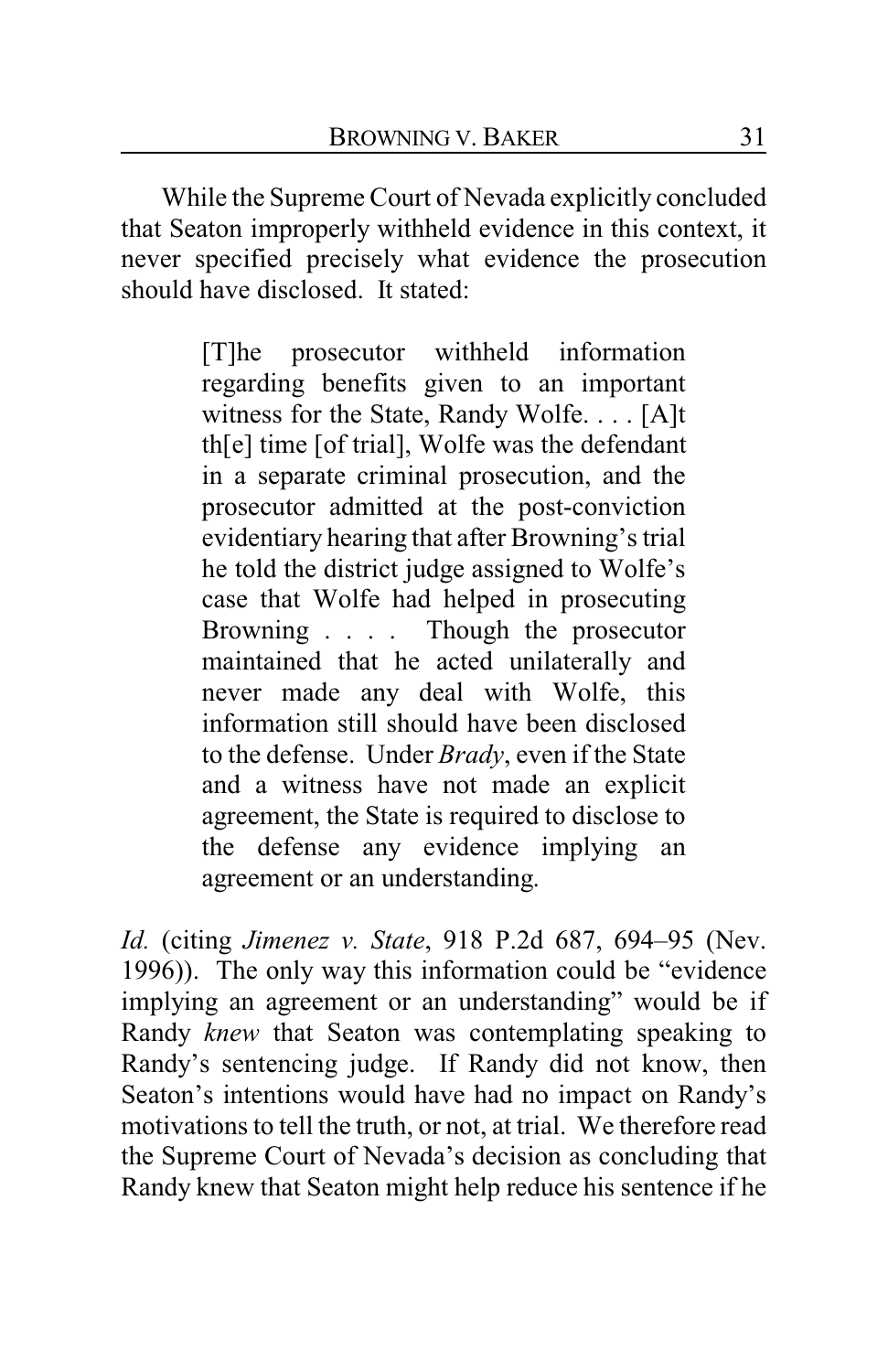testified against Browning. **7** It is that piece of evidence—Randy's expectation of a potential benefit in exchange for his testimony—that constituted impeachment evidence that should have been disclosed to Pike. *See, e.g.*, *Arizona v. Fulminante*, 499 U.S. 279, 300 (1991) (recognizing that benefits conferred by authorities may motivate a witness to lie).

*Hugo Elsen's Description of the Killer's Hair*. Browning's hairstyle at the time of the robbery was an Afro. At trial, Officer Branon testified that he received a description of the suspect at the scene as sporting a "shoulder length J[h]eri-type curl." At closing, the prosecution argued that whoever gave this description to Branon did not know

**<sup>7</sup>** The dissent reasons that this determination by the Supreme Court of Nevada was "not based on any facts in the record," and that the Supreme Court of Nevada therefore "engaged in an unreasonable determination of the facts" in violation of 28 U.S.C.  $\S$  2254(d)(2). But at no point in this case has the state challenged the Supreme Court of Nevada's ruling on that point. We also do not see how it could. The federal habeas statutes provide a mechanism by which state prisoners can challenge on federal grounds the authority behind their detention by state officers. They do not provide a means for federal courts to engage in error correction of state court rulings that favor defendants. The statutory language makes this plain: 28 U.S.C. § 2254(d)(2) states that "[a]n application for a writ of habeas corpus . . . shall not be granted with respect to any claim . . . unless the adjudication of the claim . . . resulted in a decision that was based on an unreasonable determination of the facts in light of the evidence presented in the State court proceeding." Also, 28 U.S.C. § 2254(e)(1) states "a determination of a factual issue made by a State court shall be presumed to be correct. The applicant shall have the burden of rebutting the presumption of correctness by clear and convincing evidence." These statutory principles are limitations on federal courts' power to grant habeas relief. We do not understand how the dissent wrings from these provisions an affirmative power to rule that a state court erred in doing too little to justify its detention of a petitioner.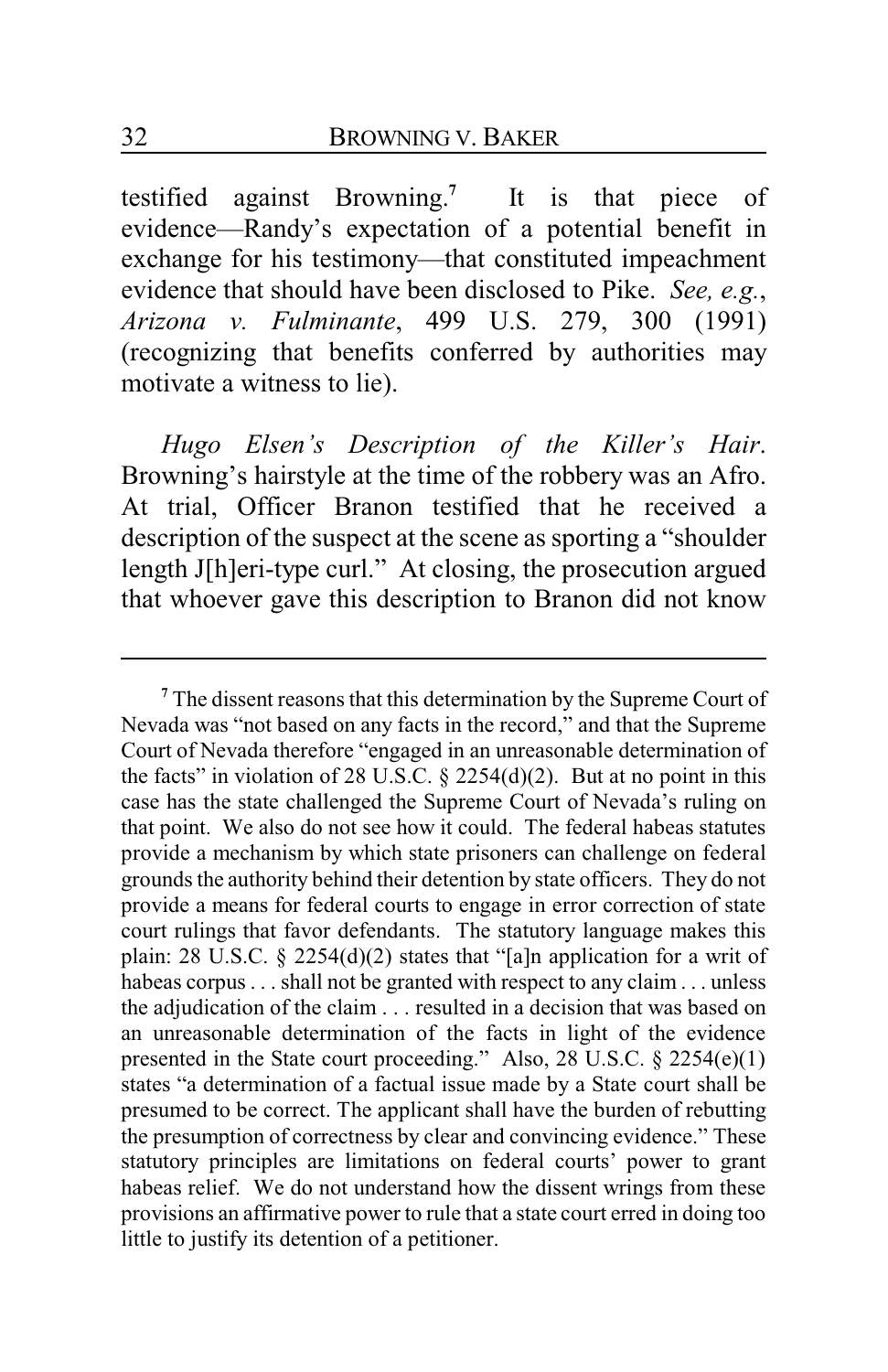the difference between a Jheri Curl and an Afro. But during the state habeas hearing, Branon testified that the description he was given did not actually include the words "Jheri Curl." Rather, Hugo told him that the assailant's hair was "shoulder length," "loosely curled," and "wet." Branon, who is African American, then interpreted those words to mean a Jheri Curl, and used that term in his original report.

Neither "Jheri Curl" nor "shoulder length," "loosely curled," and "wet" are descriptions of an Afro. But only "Jheri Curl" is susceptible to the argument that the speaker could have seen an Afro and used the wrong term because he was unfamiliar with African American hairstyles. Had the prosecution disclosed before trial that victim Hugo Elsen's description of his assailant's hair was not a "shoulder length J[h]eri-type curl," but "shoulder length," "loosely curled," and "wet," Browning could have easily refuted the prosecution's argument. This makes the exact words Hugo used to describe his assailant evidence favorable to the defense under *Brady*. **8**

**<sup>8</sup>** The dissent calls this a "novel view" of *Brady.* According to the dissent, our analysis "extends the state's obligations into the murky zone of *interpretations* of otherwise neutral facts." But facts do not exist in a vacuum. Their exculpatory value invariably depends on the interpretations offered, and the theories pressed, by the parties. Consider, for example, one of the pieces of *Brady* material in *Kyles.* 514 U.S. 419. The prosecution in that case did not disclose to the defense a list of the cars parked in the parking lot where the victim was killed, a list which did not include the defendant's car. *Id.* at 450. The Supreme Court held that the list was exculpatory in part because the prosecution "argued to the jury[] that the killer drove to the lot and left his car there." *Id.* Had the prosecution instead argued that the killer walked to the scene of the crime, the list of cars would have had less exculpatory value to the defense. Likewise here, the prosecution's argument that the speaker did not know the difference between a Jheri Curl and an Afro affected the exculpatory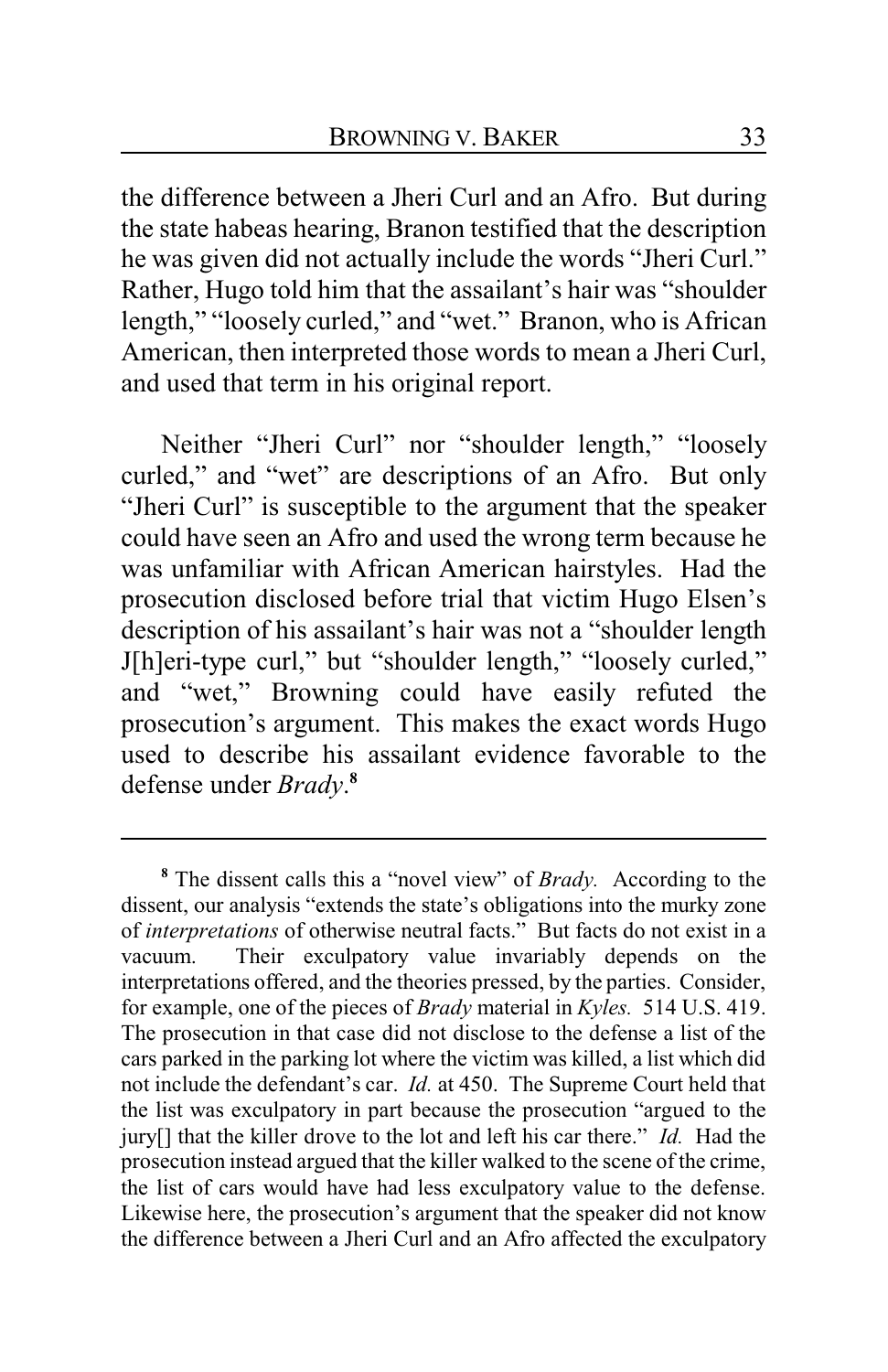We hold that Officer Branon's shoeprint observation, Randy's understanding that Seaton was considering speaking with Randy's sentencing judge in exchange for Randy's testimony against Browning, and the precise hair description Branon received from Hugo Elsen were all favorable to Browning under *Brady*. We also hold that Browning's *Napue* claim fails because it was not clearly established at the time of the Supreme Court of Nevada's decision that a police officer's knowledge of false or misleading testimony would be imputed to the prosecution.

For the *Brady* evidence, except for Randy's expectation of a benefit for his testimony, the Supreme Court of Nevada did not explicitly address whether this evidence was favorable to Browning. But in light of our above analysis, we hold that had the Supreme Court of Nevada not viewed the evidence as favorable to the defense, it would have been an unreasonable application of Supreme Court precedent.

#### **B**

We turn now to materiality as an element of the *Brady* claims. Under *Brady*, evidence is material "if there is a reasonable probability that, had the evidence been disclosed to the defense, the result of the proceeding would have been different. A 'reasonable probability' is a probability sufficient to undermine confidence in the outcome." *Bagley*, 473 U.S. at 682. When there are multiple *Brady* claims, the Supreme Court instructs that we consider materiality "collectively." *Kyles*, 514 U.S. at 436. We must imagine that every piece of suppressed evidence had been disclosed, and

value of Hugo's precise words. We offer a straightforward application of clearly established *Brady* principles, not a "novel interpretation."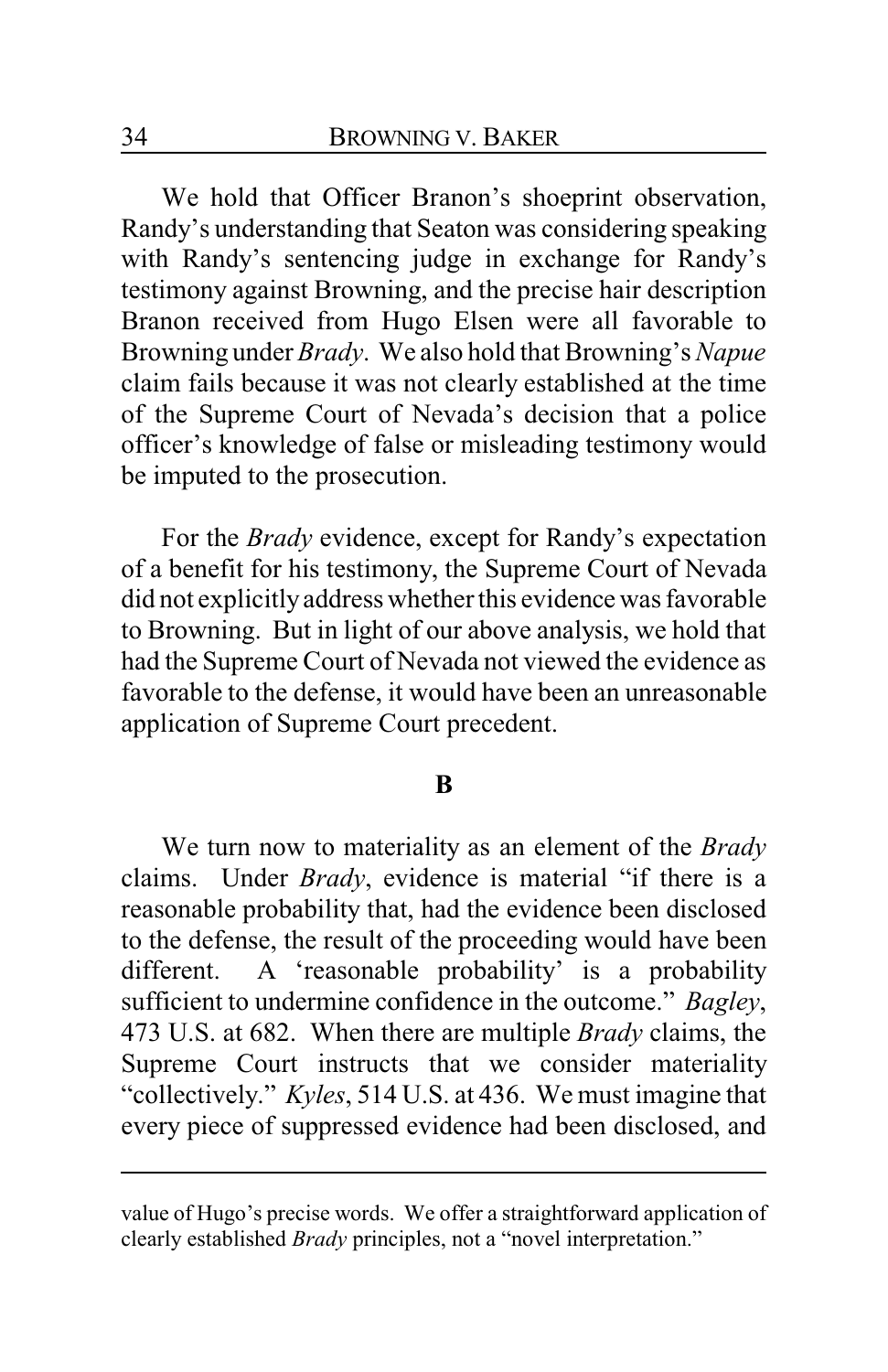then ask whether, assuming those disclosures, there is a reasonable probability that the jury would have reached a different result. *See, e.g.*, *Turner v. United States*, 137 S. Ct. 1885, 1893 (2017); *Cone v. Bell*, 556 U.S. 449, 473–74 (2009).

Applying this procedure to the facts before us, and incorporating AEDPA deference, we address the following question: Imagine that the prosecution had disclosed (1) that Officer Branon observed that the shoeprints existed before paramedics or other officers arrived; (2) that Randy expected a benefit for his testimony; and (3) that Hugo Elsen described the assailant as having shoulder length, loosely curled, and wet hair, rather than a Jheri Curl. Was it objectively unreasonable for the Supreme Court of Nevada to conclude that there was not a reasonable probability that the jury would have reached a different result?

We conclude that the answer is yes. Officer Branon's undisclosed shoeprint observation disproves the prosecution's primary rebuttal against Browning's strongest piece of evidence that someone else killed Hugo. The undisclosed evidence of a benefit for Randy's testimony adds a powerful reason to disbelieve him and his wife, the prosecution's most critical witnesses. And the undisclosed evidence of Hugo's exact dying words defeats the prosecution's central argument against its probativeness.

Also, the prosecution's trial evidence was remarkably weak. Its case relied on flawed identifications and the Wolfes' unreliable testimony. And the physical evidence was just as consistent with Browning having been framed as with him being the killer.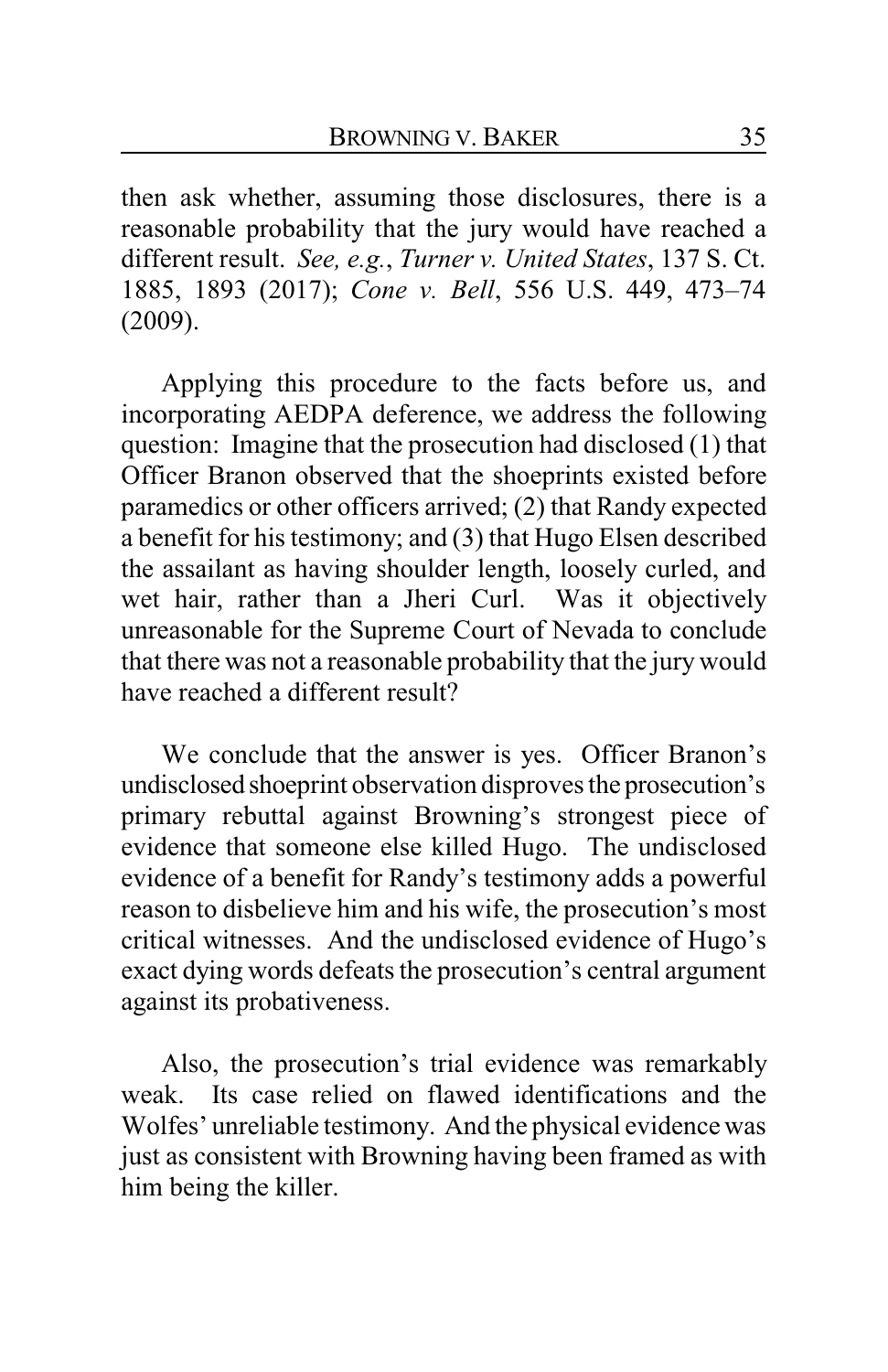We conclude that it was an objectively unreasonable application of Supreme Court precedent to hold that the *Brady* materiality standard was not met here. Below, we discuss materiality in more detail, analyzing the relevant evidence at trial piece-by-piece, with an aim to showing the probable ultimate effect on the jury's decision.

*The Bloody Shoeprints*. Browning's trial theory was that someone else killed Hugo Elsen. The shoeprints leading from Hugo to the front door lent strong support to this theory. But Officer Horn's testimony suggesting that paramedics or other officers could have left the shoeprints gave the jury a reason to disregard strong evidence raising questions of reasonable doubt. Had the prosecution disclosed Branon's observation about the shoeprints, the source of several bloody shoeprints would remain a mystery. This means the jury would have been left with powerful evidence that Browning was not the killer.

In its briefing, the state responds that Officer Branon's observation was not so helpful for Browning's defense because the shoeprints could have been made by Josy Elsen or Debra Coe. But that is pure speculation. The prosecution had the opportunity to offer at trial evidence that Josy or Coe made the shoeprints, but either chose not to do so or did not have such evidence. We cannot now assume such evidence exists. *See Miller-El v. Cockrell*, 537 U.S. 322, 345 (2003) ("Had there been evidence obtainable to contradict and disprove the testimony offered by petitioner, it cannot be assumed that the State would have refrained from introducing it." (internal quotation marks omitted)). In any event, as the district court noted, it is unlikely that either Josy or Coe was the source of the prints because there is no evidence that either of them went anywhere near the store's front door after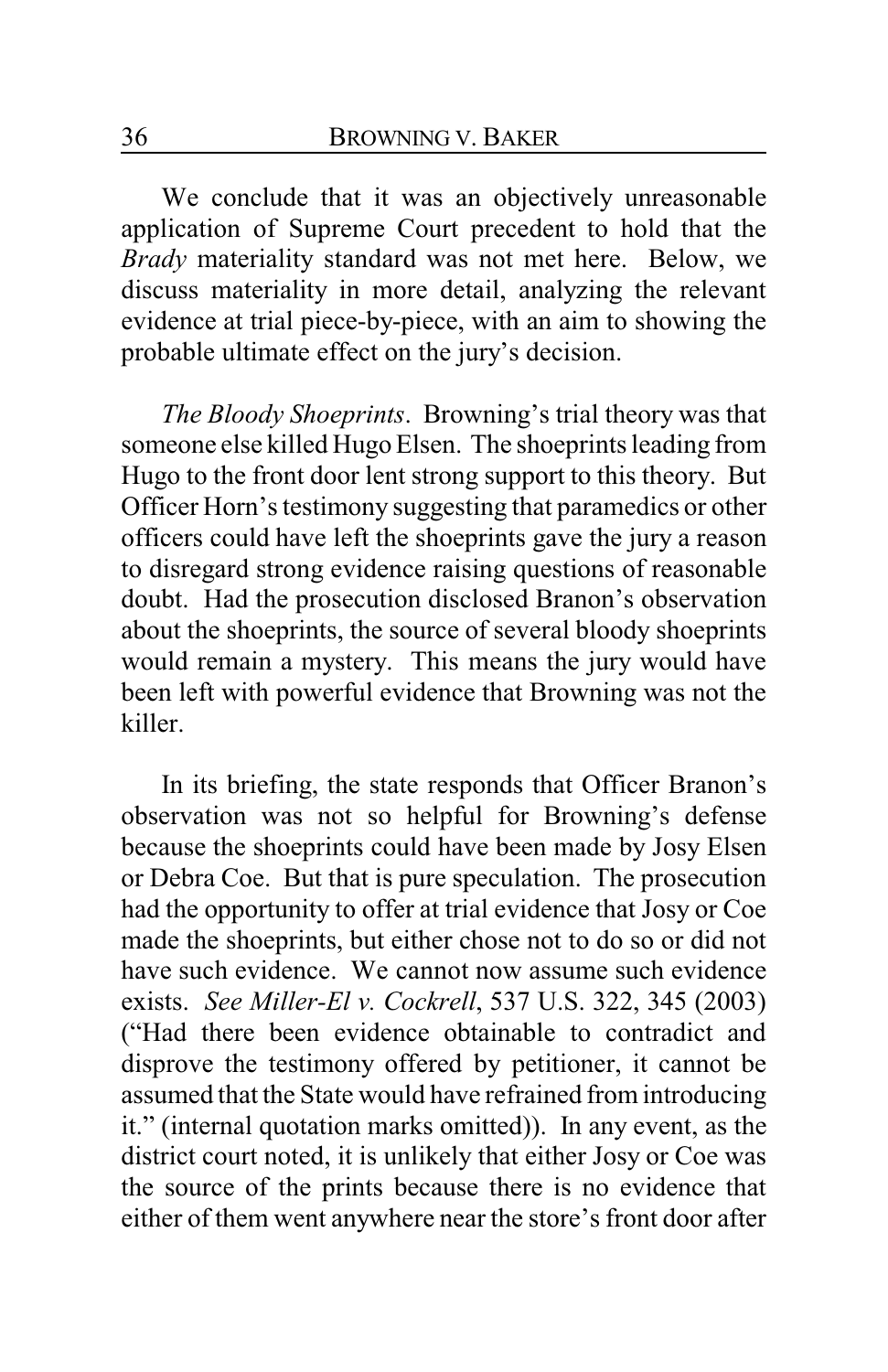Hugo was stabbed. There are also photos in the trial record of the shoeprints next to a ruler. Examining the photos as if we were the jury viewing them as exhibits at trial, the shoeprints appear to us larger than those of a typical woman's shoe.**<sup>9</sup>**

At oral argument, counsel for the state proffered a different theory. He asserted that there were in fact two sets of prints: one set around Hugo Elsen's body, and another leading from the body to the front door. *See* Oral Arg., *Browning v. Baker*, No. 15-99002 (Mar. 16, 2017) at 23:00–23:47, https://www.youtube.com/watch?v=8va4fhOsWZ8. Counsel argued that the shoeprints Officer Branon referred to in his testimony were only those immediately surrounding Hugo's body, which Josy or Coe may have created while giving aid to Hugo. *Id.* at 23:50–24:20. According to his theory, the other prints—which led from the body to the front door—were left later by paramedics. *Id.* at 24:22–24:55. But the state did not raise this argument in its briefing before this court (or apparently in any court); it has thus long been

**<sup>9</sup>** In the state habeas proceeding, Browning argued the same point but with expert testimony. He submitted a report from forensics examiner Michael Sweedo that stated that the shoeprints were too big to have been made by the typical woman's tennis shoe. This evidence was not part of the original trial record, and we are doubtful that we may consider it in determining materiality under *Brady*. Nevertheless, we need not decide the issue because the *Brady* violations here were material without considering post-trial revelations.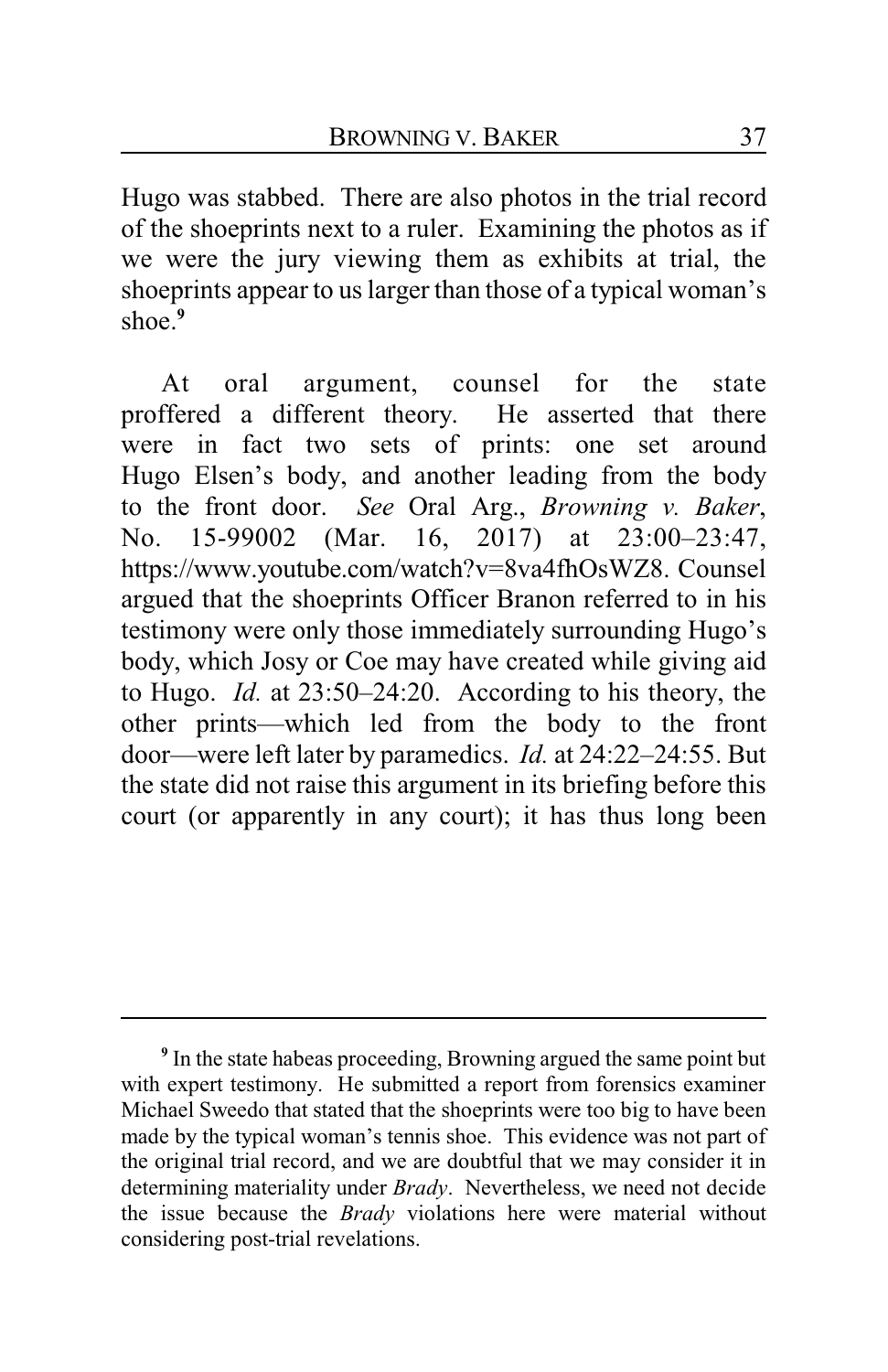forfeited. *See Harger v. Dep't of Labor*, 569 F.3d 898, 904 n.9 (9th Cir. 2009); Fed. R. App. P. 28(b).**<sup>10</sup>**

A final possibility, one the parties do not discuss but that the jury might have considered, was that Browning made the shoeprints, but then changed his shoes before being arrested. But like the theory that Josy or Coe left the prints, there is no evidence to support this possibility. The prosecution never found any such shoes in the Wolfes' or Browning's apartments, nor any other shoe that matched the prints.

The bloody shoeprints were strong evidence that Browning was not the killer. Had the prosecution disclosed Branon's observation, that strong evidence would have gone unrebutted.

*Benefit for Randy Wolfe's Testimony*. Randyand Vanessa Wolfe were the prosecution's most important witnesses. They were the original accusers, the source of the alleged murder knife, and the source of Browning's alleged confession. It is fair to say that had the jury not credited the Wolfes' testimony, Browningwould not have been convicted.

**<sup>10</sup>** Moreover, the record does not support this new theory. Counsel seemed to derive the theory from the particular words chosen by Officers Branon and Horn in describing the location of the shoeprints. At the state habeas hearing, Branon testified that the shoeprints were "near" Hugo, while Michael Sweedo, reading from Horn's police report, stated that the prints led from Hugo's body to the front door. We are unpersuaded. A description of shoeprints "near" a body could easily mean shoeprints leading from that body to another part of the room. The state also presents no other evidence, such as different tread patterns in the shoeprints, to support the two-sets theory. And we have already explained why the evidence does not support Josy or Coe having left any of the shoeprints.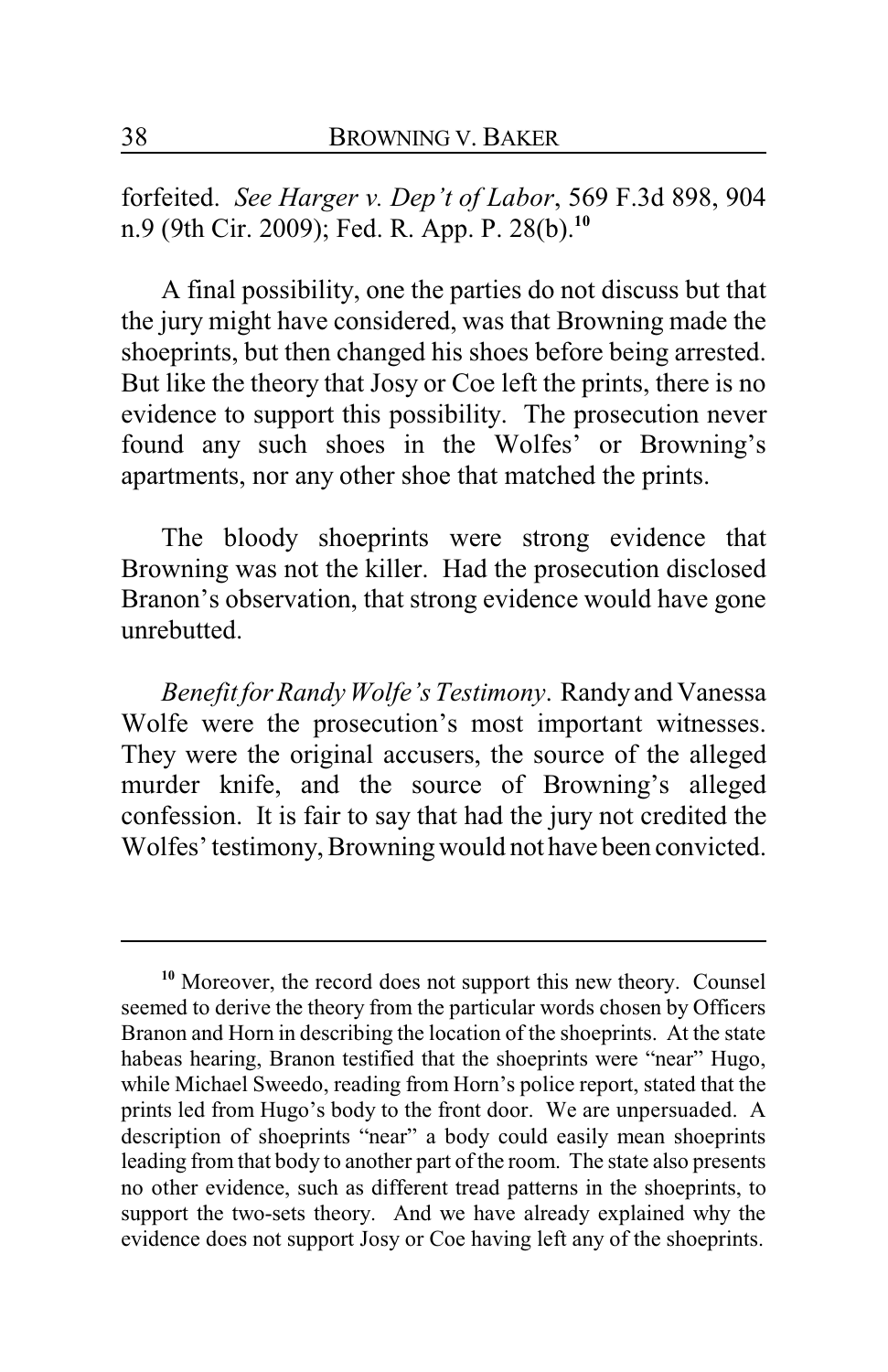The jury had plenty of reasons not to believe the Wolfes. The Wolfes admitted that they used heroin and cocaine,**<sup>11</sup>** that Vanessa was a prostitute, and that Randy stole property. Randy had prior convictions, including a recent conviction for which he would soon be sentenced. Randy admitted to keeping some of the stolen jewelry and lying about it at Browning's preliminary hearing. Vanessa testified that she used to "bilk people out of their money."

Given this mountain of evidence providing potential reasons to doubt the Wolfes' credibility, getting just one juror to change his or her mind about the truth of the Wolfes' testimony likely would not have required much. *See Agurs*, 427 U.S. at 113 ("[I]f the verdict is already of questionable validity, additional evidence of relatively minor importance might be sufficient to create a reasonable doubt.").

Evidence suggesting that Randy was expecting leniency in his sentencing in exchange for his testimony against Browning could have accomplished this task. And, it could have done so without being merely cumulative of the impeachment evidence already in the record. Evidence that Randy was expecting a benefit for his testimony would have revealed that the Wolfes had a "direct, personal stake in [Browning]'s conviction." *Id*. at 683. The other impeachment evidence concerning the Wolfes' criminal activity and penchant for lying suggested to the jury that the Wolfes were untrustworthy. But evidence suggesting that Randy had a personal stake in Browning's conviction would

**<sup>11</sup>** The Wolfes' use of drugs is relevant to their credibility because it indicates that in the past they engaged in illegal activity. However, that the Wolfes were physically addicted to drugs is not here relevant to their credibility. *See United States v. Kizer*, 569 F.2d 504, 506 (9th Cir. 1978).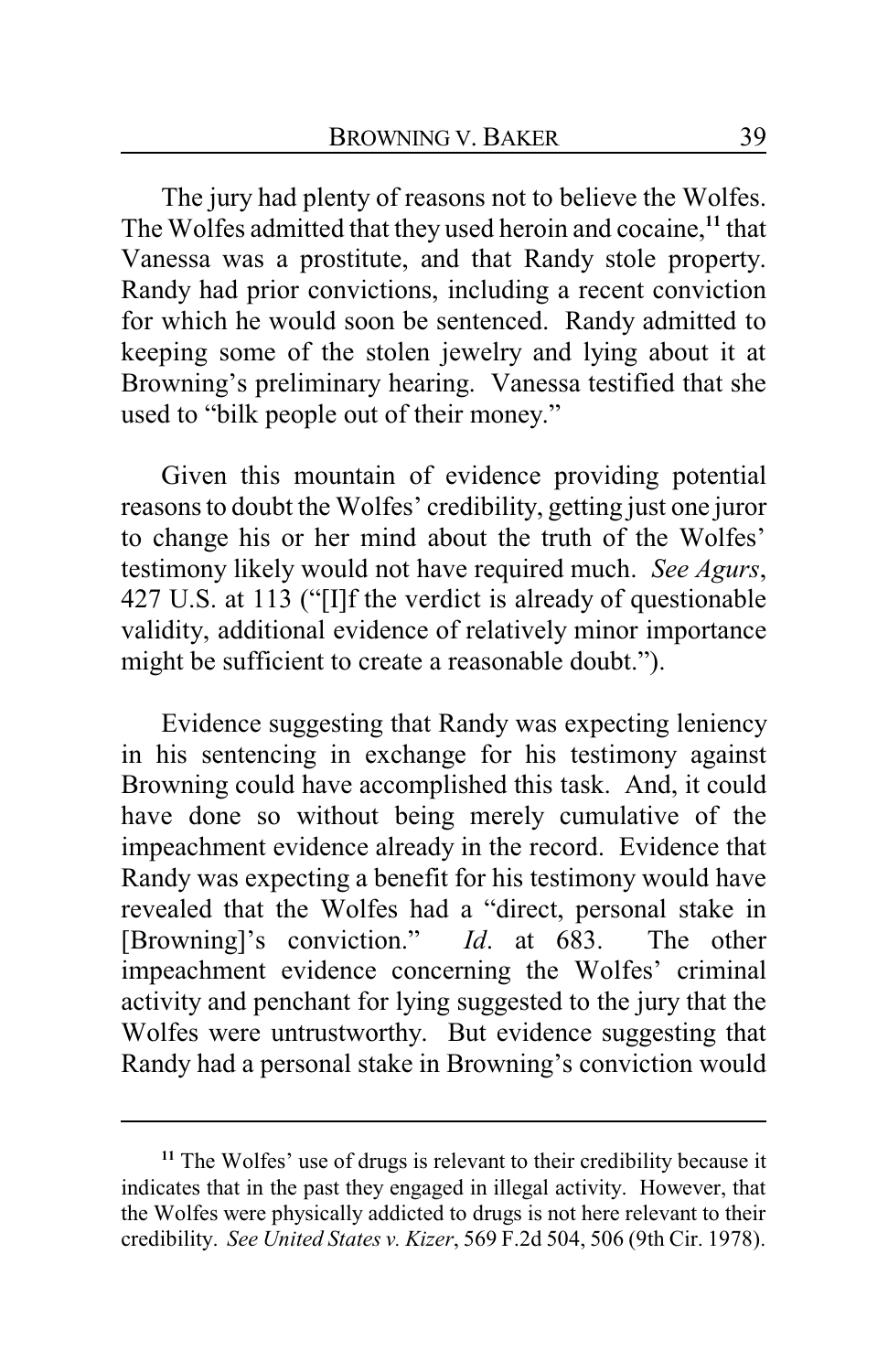have shown the jury why the Wolfes would lie in this particular case. *See Maxwell v. Roe*, 628 F.3d 486, 510 (9th Cir. 2010) ("The undisclosed benefits that the informant received added significantly to the benefits that were disclosed and certainly would have cast a shadow on the informant's credibility. Thus, their suppression was material." (internal quotation marks and alterations omitted)). Such evidence would have been uniquely impeaching, and if disclosed, may have broken the camel's back and persuaded the jury to disbelieve the Wolfes. Without the Wolfes, the prosecution had no case.**<sup>12</sup>**

*Hugo Elsen's Description of the Assailant's Hair*. Had the prosecution disclosed the precise words Hugo used to describe his assailant's hair, the prosecution's argument that the source of the description must not have known the difference between a Jheri Curl and an Afro would have failed, leaving the jury with no reason to disregard Hugo's description. Hugo's precise description—wet, shoulder length, and looselycurled—significantly undermines the case against Browning. The description was markedly different from Browning's hair on the day of the murder—an Afro—and, according to Branon, Hugo was lucid when he gave it. Moreover, it was unlikely that Hugo was mistaken about his description in light of Branon's "meticulous"

**<sup>12</sup>** The dissent contends that, when engaging in this analysis, "our role is not to reweigh the evidence and make fresh credibility determinations." We disagree that this argument is controlling. To determine whether the jury would have been swayed by additional evidence, we must put ourselves in the shoes of the jurors and ask whether the same result would be reached if presented with this new, hypothetical trial record. There is no way to do that without making fresh credibility determinations, particularly when the new evidence is impeachment evidence, and is therefore relevant only because of its tendency to affect credibility.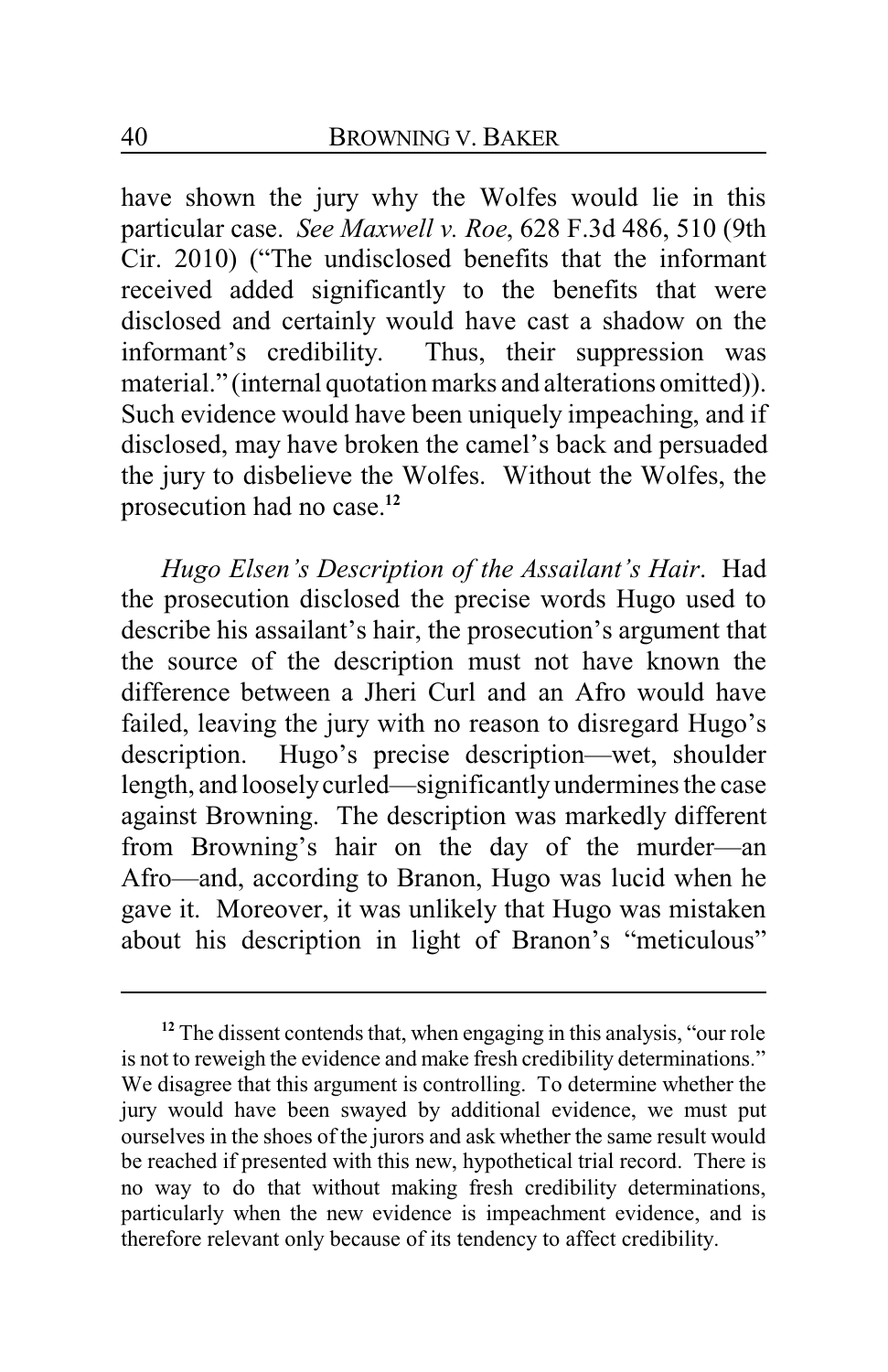questioning. Hugo also had the closest and most accurate view of the assailant's hair, while, as discussed below, every other eyewitness identification was seriously flawed. Hugo's vivid description of a hairstyle so different from Browning's presented substantial reason to doubt that Browning was the one who stabbed Hugo. If the jury no longer had reason to reject that description, and the jury knew that the description came from the victim, it would have raised grave doubt about the prosecution's theory of the case.

*Identifications*. The identifications presented at trial were significantly flawed. Two of the three original positive identifications were equivocal at best, and the officers' presentation procedures were textbook examples of suggestive techniques. *See United States v. Wade*, 388 U.S. 218, 228 (1967) ("A major factor contributing to the high incidence of miscarriage of justice from mistaken identification has been the degree of suggestion inherent in the manner in which the prosecution presents the suspect to witnesses for pretrial identification.").

Josy Elsen saw only the side of the assailant's head after waking from a nap. She told officers it was unlikely that she would be able to identify the assailant because she saw him only for a moment, and never saw his face. During the photo lineup, Josy pointed to three photos of men that were not Browning, saying only that their hair resembled the assailant's. While Josy identified Browning at trial, it was only after seeing Browning at more than a dozen preliminary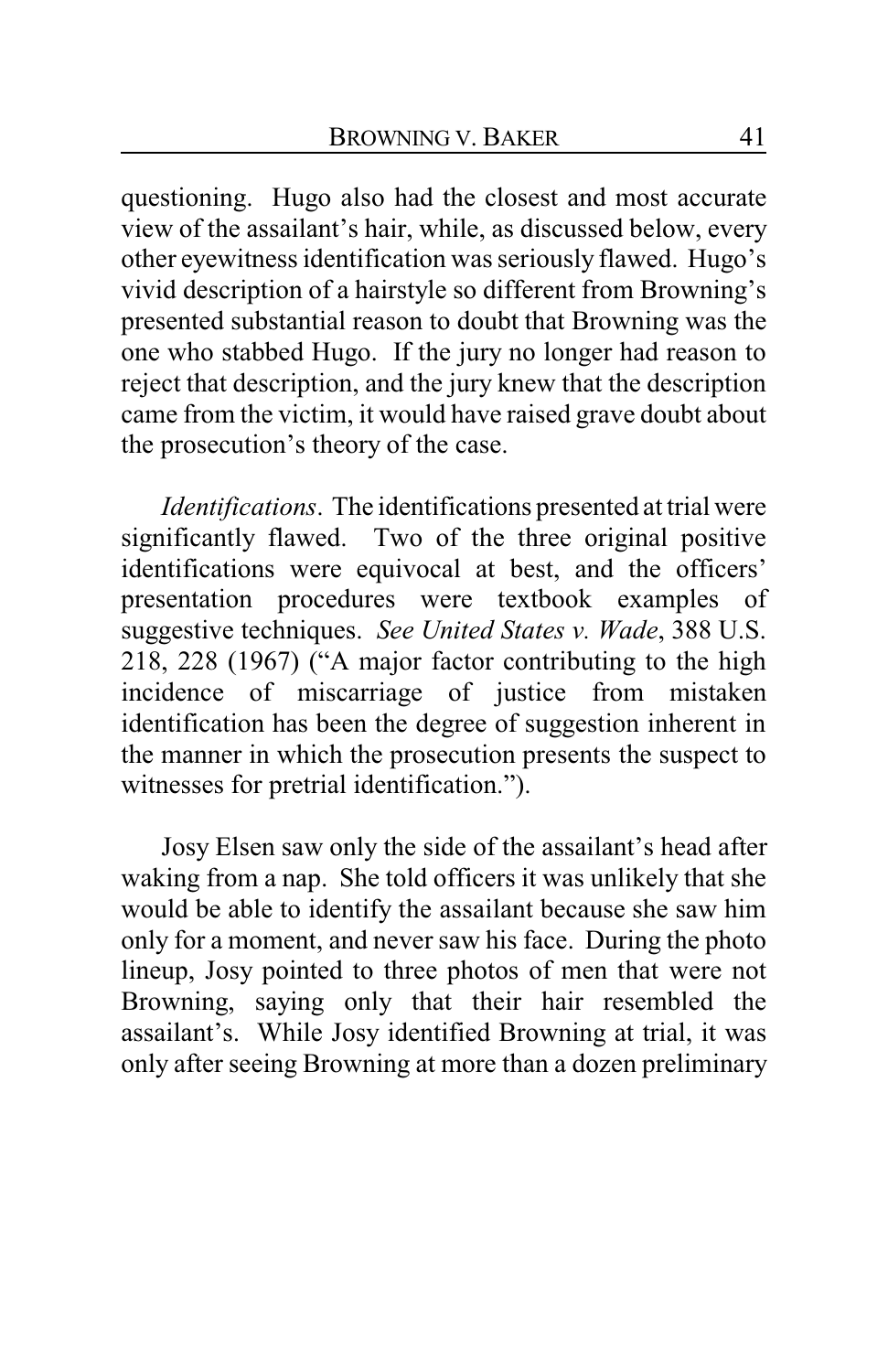hearings, and at each he was presented as the accused. Josy's identification deserves, at most, minimal weight.**<sup>13</sup>**

Coe's identification was not much better. An officer presented Coe with Browning—who was shirtless and handcuffed—and said, "We think we have a suspect. Is this him?" At this point, Browning's appearance, the officer's question, and the form of the showup rendered the procedures highly suggestive and any resulting identification of little evidentiary value. *See Stovall v. Denno*, 388 U.S. 293, 302 (1967) ("The practice of showing suspects singly to persons for the purpose of identification, and not as part of a lineup, has been widely condemned."), *abrogated on other grounds by Griffith v. Kentucky*, 479 U.S. 314 (1987). Coe then said that she only "thought" Browning was whom she had seen running by her office. This was despite initially telling police that the man she saw was white and did not look as if he came from the Elsens' store. Coe also told police that "when [she] see[s] a black person, [] they all look the same," giving less reason for confidence in her already uncertain identification. Coe said at trial that after having had "time to think about it," she was sure that it was Browning that she saw. But her incourt identification says far less than her equivocal contemporaneous one. *Cf. Gilbert v. California*, 388 U.S.

**<sup>13</sup>** Browning argues that Josy never positively identified Browning at trial, and that the state conceded as much during state habeas proceeding. However, Browning has not provided the Court with any documentation regarding the state's supposed concession. The prosecution did significantly overstate Josy's identification, saying that she pointed at Browning and said, "That's the man who was kneeling over my husband," when in fact Josy had merely said that Browning was in the courtroom. The identification was not, as Prosecutor Seaton maintained, "as good as you can ask for." Nevertheless, we agree with the trial court that Josy identified Browning at trial.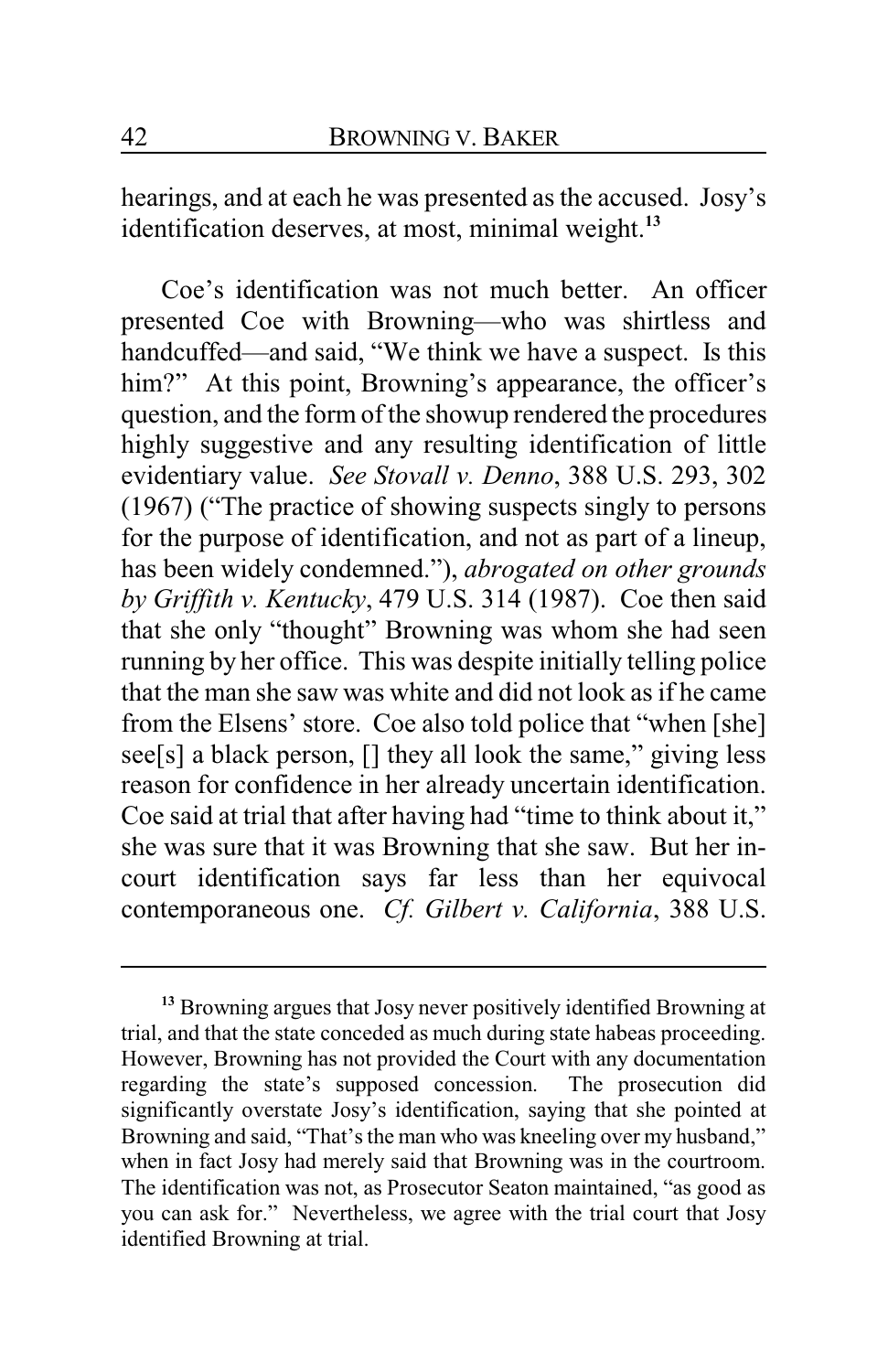263, 272 (1967) (tying admissibility of in-court identification in part to the constitutionality of a pretrial identification).

Woods gave a positive identification of Browning at the scene. But police used the same suggestive procedure they did with Coe. They told Woods that they had a suspect and then presented Browning wearing only pants, and not as part of a multi-person lineup. Again, these procedures cast doubt on the answer they produced.**<sup>14</sup>**

Not counting the far-after-the-fact and suggestive in-court identifications, the only unequivocal identification of Browning at the time of the crime was Woods's, in response to a suggestive, one-person showup. But even crediting Woods's identification, it tells us almost nothing about who killed Hugo Elsen. Woods stated that he saw Browning jogging towards him (and away from the Elsens' store), getting within touching distance. *Browning was not carrying anything and had no blood on him.* We do not understand how Woods's identification and description of Browning—no blood on him and nothing in his hands—would support an inference that Browning had just brutally stabbed a man to death and stolen 70 pieces of jewelry. The only thing that Woods's identification, if credited, proves is that Browning

**<sup>14</sup>** Hoffman was subject to the same suggestive procedure as well, but curiously, no party at trial squarely asked him whether Browning was the same man he had seen earlier walking towards the Elsens' store. Nevertheless, Hoffman's trial testimony hints at what his answer would have been. He testified that the man he saw was wearing a hat, and that Browning did not appear as though he had recently been wearing a hat. Hoffman also told police that the man he saw was "Cuban," supporting Browning's defense theory that the Wolfes and their Cuban friend framed him for the murder.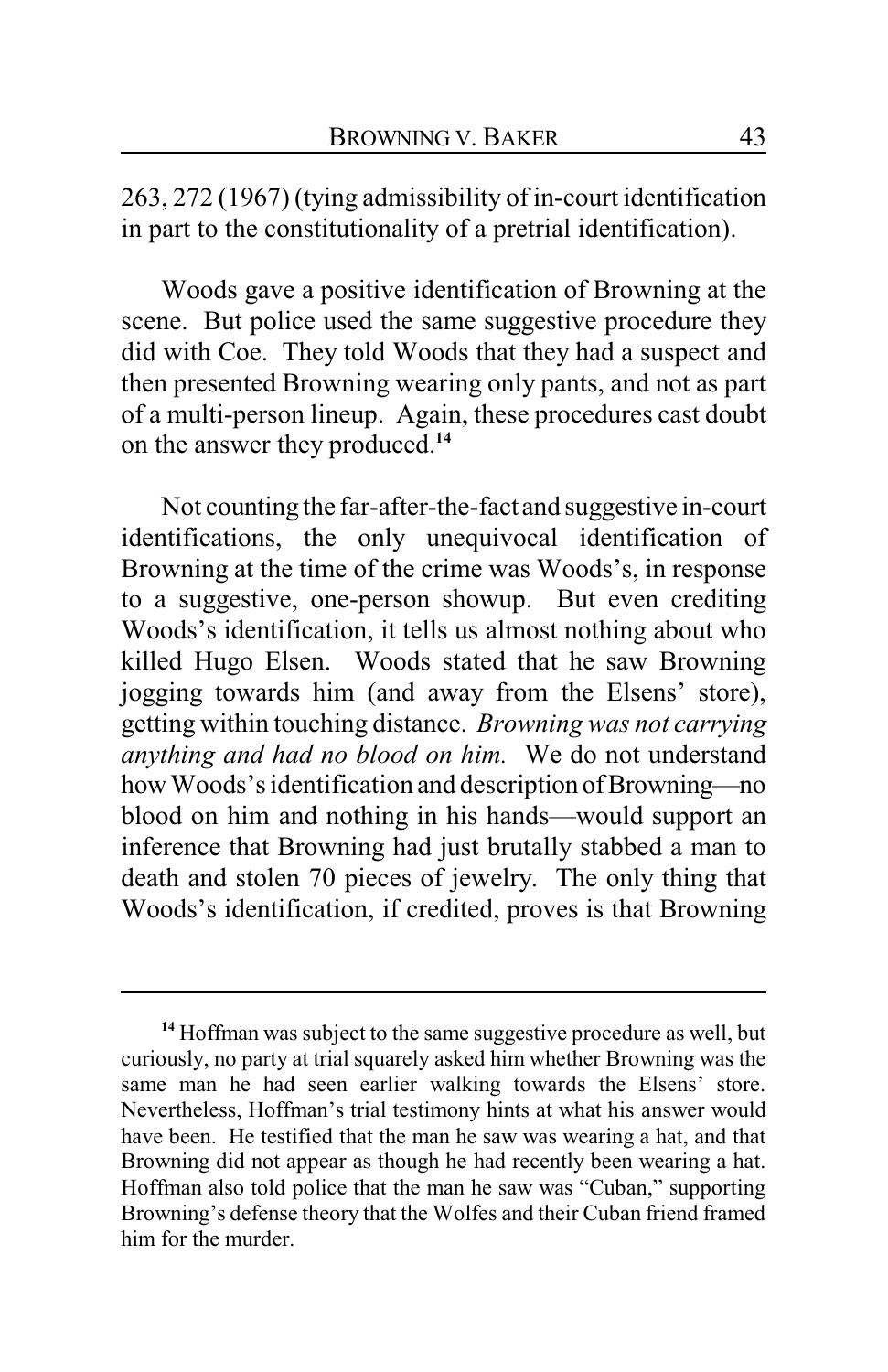was a few blocks from his residence around 4:30 p.m. on November 8, 1985.

*The Jewelry*. When police arrested Browning in the Wolfes' apartment, they found many pieces of the stolen jewelry in the same room as Browning. However, the rest of the jewelry was turned over later by the Wolfes (except for the items Randy kept for himself). There was no evidence at trial that Browning's fingerprints were on any of the stolen jewelry. The jewelry evidence is just as consistent with the Wolfes framing Browning for the murder as it is with Browning being guilty.

*Browning's Appearance When Arrested*. The Elsens, Coe, Hoffman, and Woods gave somewhat similar descriptions of the clothes on the man they saw. Josy and Hugo Elsen both described a man wearing a blue cap. Coe described a blue cap, Levi's, and a dark blue jacket. Woods described dark pants, a light-colored shirt, and a "darker color" hat—a "beret sort of thing." Hoffman described Levi's, a shirt that he vaguely recalled as plaid, and a blue baseball cap. When police arrested Browning, he was not wearing any jacket, any shirt, or any hat. The shoes Browning was wearing did not match the bloody shoeprints at the crime scene, and there was no evidence that Browning had any blood on him. Police recovered a blue hat in the dumpster outside the Normandy Motel, but again, this discovery was just as consistent with the Wolfes being responsible for the murder as Browning.

*Fingerprints*. Officer Horn lifted "twenty some odd" fingerprints from the scene, two of which matched Browning's prints. One of Browning's prints was from the top glass of one of the disturbed counters, and the other was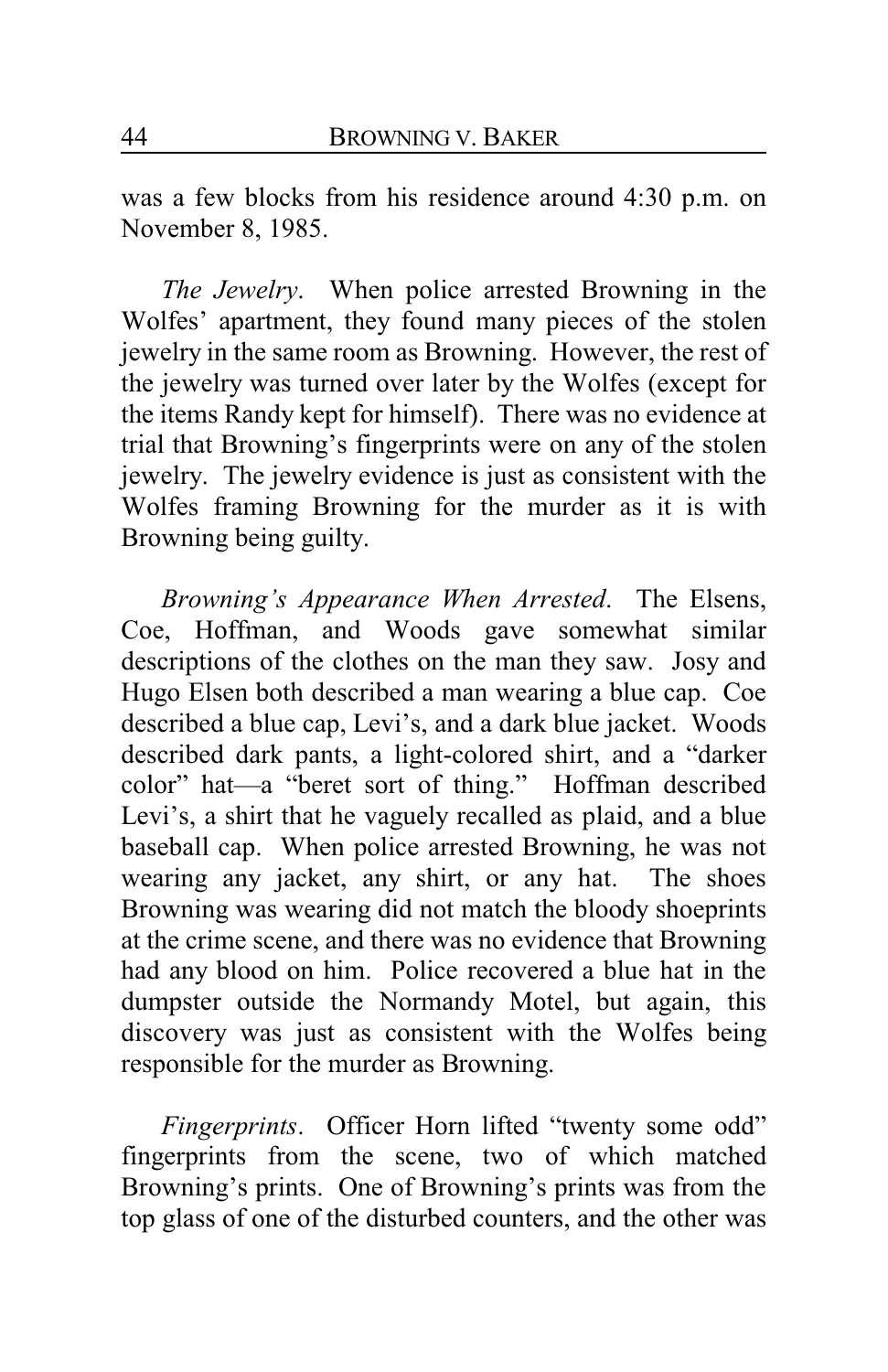from a fragment of the counter's broken sliding-glass door. However, the store was only two blocks from Browning's residence, and there was no evidence as to how long the prints had been present. *See Mikes v. Borg*, 947 F.2d 353, 361 (9th Cir. 1991) ("[I]n a case resting upon the premise that the defendant impressed his fingerprints on an object at the time of the commission of the crime and supported solely by evidence that the defendant's fingerprints were found on that object, the record must contain sufficient evidence . . . that the defendant touched the object *during the commission of the crime*."). Browning could have visited the store at some earlier point. Or he could have been involved in the robbery, while someone else—say Randy Wolfe or the Wolfes' Cuban friend—committed the murder. *Cf. Wearry*, 136 S. Ct. at 1006 ("[T]he evidence the dissent cites suggests, at most, that someone in Wearry's group of friends may have committed the crime, and that Wearry may have been involved in events related to the murder *after* it occurred.").

Steven Scarborough, who examined the fingerprints, also testified that he compared the approximately twenty fingerprints lifted from the scene against only Browning's and Hugo Elsen's. This left no evidence about whether any of the prints matched Randy or Vanessa Wolfe, or any other possible suspect. Moreover, the prosecution did not present any evidence that the fingerprints were bloody or that blood was on the glass. Had Browning stabbed Hugo and then broken the case and stolen the jewelry as the prosecution suggested, the fingerprints likely would have had blood on them.

The fingerprint evidence is probably the strongest evidence against Browning. But it is by no means decisive, and we conclude that it is not enough to avoid the otherwise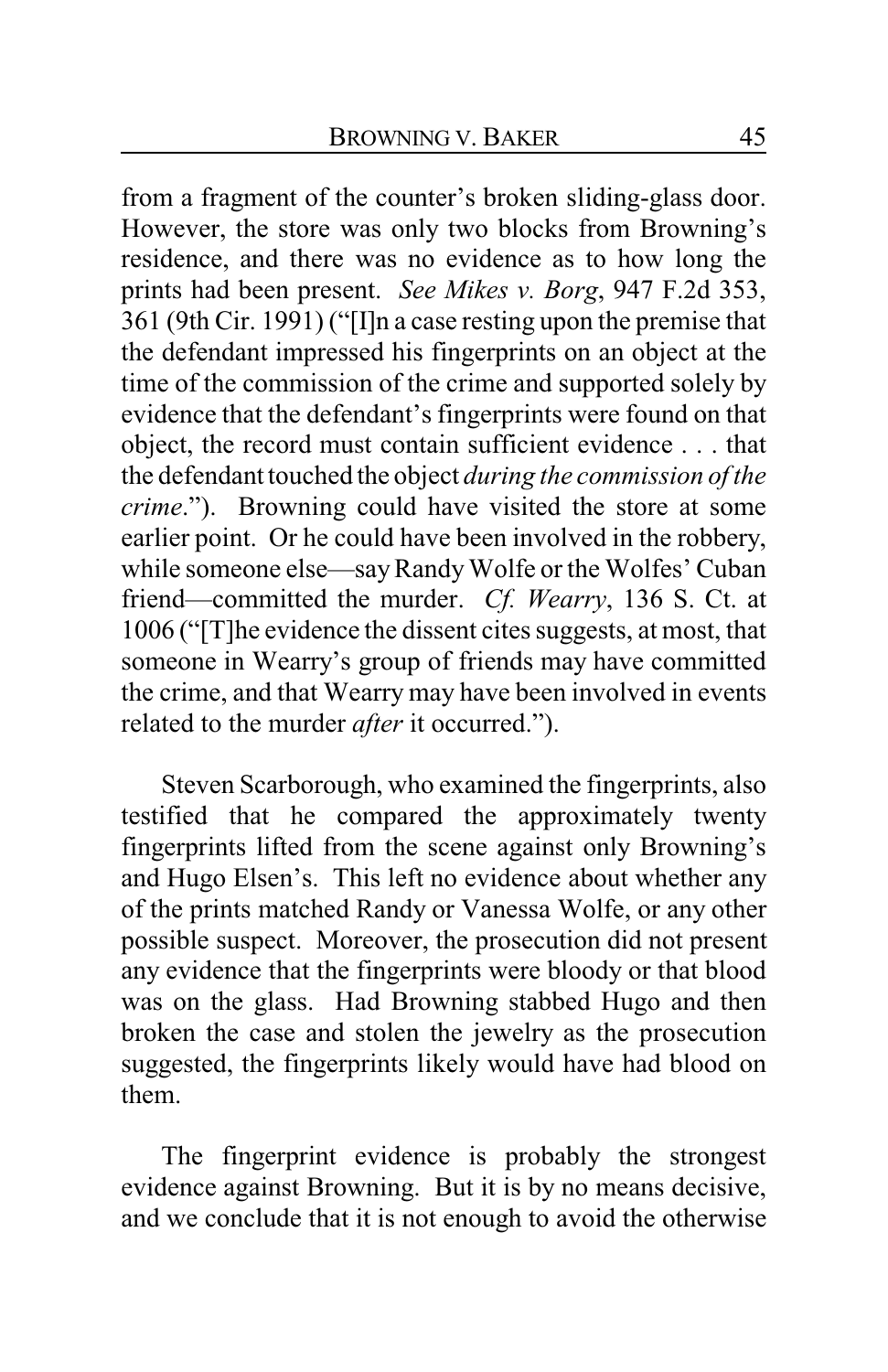substantial reasonable doubt created by the shoeprint evidence, the evidence that Randy expected a benefit for his testimony, and Hugo's description of the assailant's hair.**<sup>15</sup>**

*Blood-Spotted Jacket*. Vanessa Wolfe identified a tan windbreaker found in her apartment as belonging to Browning. Criminalist Minoru Aoki testified that blood found on the jacket was type B, the same blood type as Hugo Elsen's. The prosecution argued at trial that the jacket proved that Browning was the killer. But Aoki's testimony only showed that the blood on the jacket was the same type as Hugo Elsen's (out of four types), not that there was a DNA match.<sup>16</sup> The jacket did not match any of the descriptions given by the identification witnesses, who all said the jacket they saw was blue. And even if the killer had worn the jacket, there was no reason to believe that Browning was wearing the jacket on November 8, 1985. The jacket was found in the Wolfes' apartment, tying it just as easily to Randy or his Cuban friend as to Browning. The jacket was a zero-sum for the prosecution's case.

<sup>16</sup> In the state habeas proceeding, the parties stipulated that post-trial DNA testing revealed that the blood on the jacket conclusively did not belong to Hugo Elsen. Again, we do not rely on this post-trial evidence.

<sup>&</sup>lt;sup>15</sup> In the state habeas proceeding, Browning presented expert testimony that it was possible that the print on top of the glass case could have come from someone leaning over the case, and that the print found on the shard of glass on the floor behind the counter could be consistent with someone pushing the glass door open. Defense counsel Pike also testified at the habeas hearing that he had planned to call Browning's girlfriend, Marsha Gaylord, to testify that she had been in the jewelry store with Browning prior to the day of the crime, but that Pike was unable to do so because Gaylord had disappeared. As already discussed, we grant relief without deciding whether such post-trial evidence bears on materiality under *Brady*.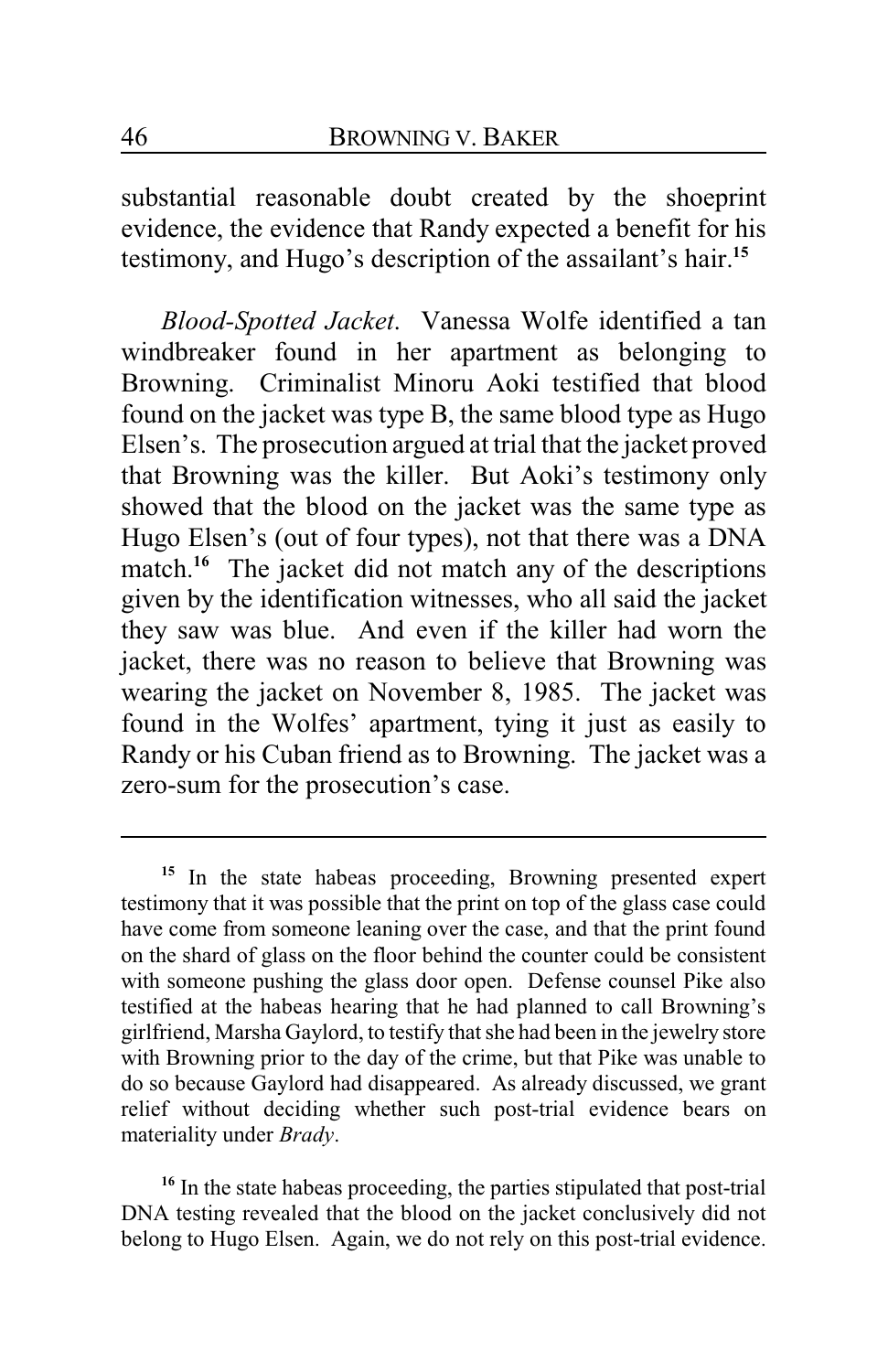*The Knife*. Vanessa Wolfe testified that she saw Browning shaking water off of a knife in her apartment, and that he asked her to help get rid of it. But there was no blood or fingerprints found on the knife, and apart from Vanessa's testimony, no other evidence tying the knife to the murder. Dr. Giles Green testified that Hugo's wounds could have been made by the knife, but nothing made him think that that particular knife was the murder weapon.**<sup>17</sup>** Even if there had been some physical evidence connecting the knife to the murder, there was still no such evidence that Browning had even touched it. Indeed, the knife, like the tan jacket, is just as consistent with the Wolfes or a friend of theirs committing the murder as with Browning being the killer. Outside of Vanessa's testimony, the knife adds nothing to the prosecution's case.

In sum, the jewelry, the knife, and the tan jacket all failed to tie Browning to the murder. The identifications were flawed and mostly equivocal. There were endless reasons to distrust the Wolfes. When arrested, Browning was not wearing any clothing described by the eyewitnesses, and there was no evidence that Browning had any blood on him. All the prosecution had left was the fingerprints. But even with those, there was no evidence about how long the prints had been present, and no evidence that the other prints from the scene did not match either of the Wolfes or their Cuban friend. The upshot is that the prosecution presented a fundamentally weak case. Add Officer Branon's observation of the shoeprints, thus leaving unanswered significant

<sup>&</sup>lt;sup>17</sup> In the state habeas proceeding, Browning introduced a forensics report indicating that Hugo Elsen's wounds "do not coherently coincide" with the knife found in the Wolfe's apartment. We do not rely on this evidence.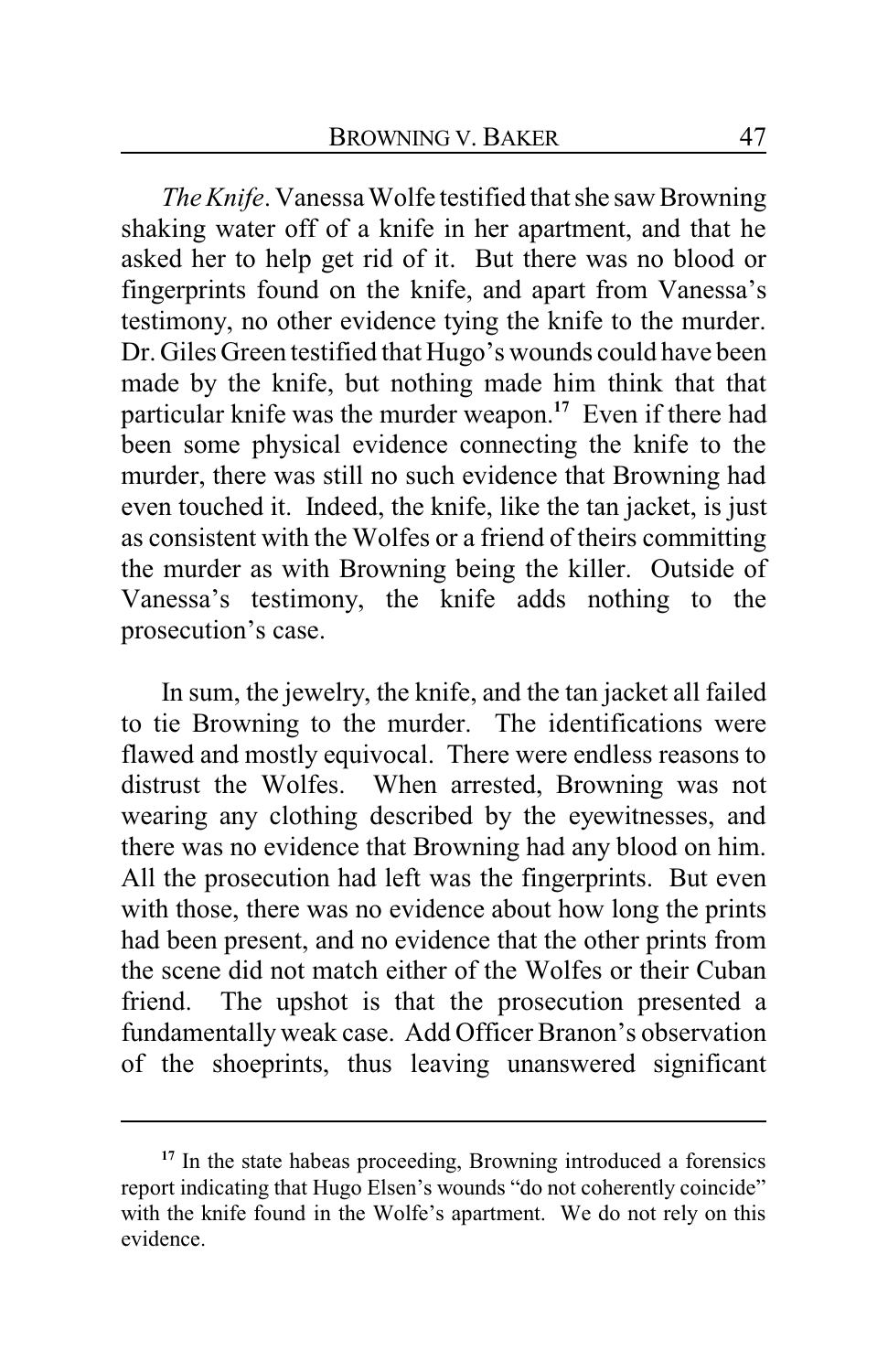evidence that someone besides Browning, Josy, Coe, a paramedic, or a police officer was in the store with Hugo while he was bleeding; add evidence that the prosecution was planning to help its best witness in an unrelated sentencing, suggesting a motive for the witness and his wife to lie at trial; add an unrebutted closeup description from the victim that did not match the defendant; and that fundamentally weak case collapses under the weight of its reasonable doubt. "Even if the jury—armed with all of this new evidence—*could* have voted to convict [Browning], we have no confidence that it *would* have done so." *Wearry*, 136 S. Ct. at 1007 (internal quotation marks omitted). And yet Browning sits on death row. We conclude that there is a reasonable probability that had the concealed evidence not been withheld, the jury would have reached a different result.

We also hold that this result is the only objectively reasonable conclusion. Whatever confidence the Supreme Court of Nevada found in Browning's verdict, it was not a confidence that was objectively reasonable. The strength of the undisclosed evidence is too great, and the remainder of the trial record too weak. "'[F]airness' cannot be stretched to the point of calling this a fair trial." *Kyles*, 514 U.S. at 454. The district court should have granted habeas relief on Browning's *Brady* claims.

#### **IV**

Browning also asserts that he was denied his right to effective assistance of trial counsel. To show a violation of that right, Browning must demonstrate that (1) Pike's performance was deficient, and (2) that deficiency prejudiced Browning. *Strickland v. Washington*, 466 U.S. 668, 687 (1984). Because AEDPA guides our review, we ask whether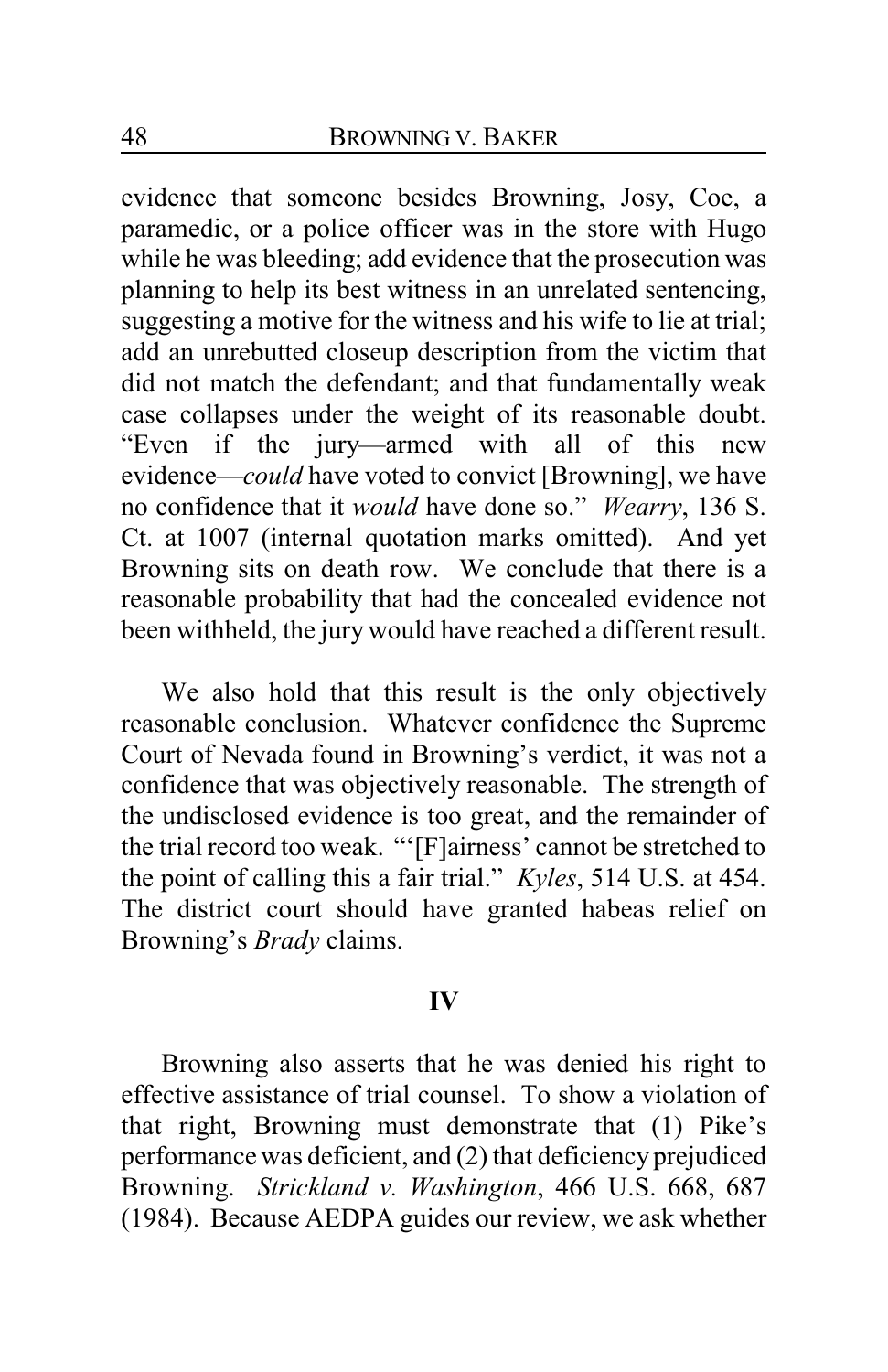the Supreme Court of Nevada "applied *Strickland* to the facts of [t]his case in an objectively unreasonable manner." *Bell v. Cone*, 535 U.S. 685, 699 (2002). We conclude that it did.

## **A**

We first clarify the scope of Browning's IAC claim on appeal. In its order, the district court limited the COA to particular "claims" that Pike's failure to investigate particular avenues of evidence were deficient. The district court granted COAs on whether Pike's failure to investigate (1) the source of the bloody shoeprint, (2) the Wolfes' credibility as witnesses, and/or (3) Hugo Elsen's actual description of the assailant to Officer Branon each constituted individual instances of ineffective assistance of counsel. Limiting the COA in this manner was error.

Browning is entitled to a COA if he "has made a substantial showing of the denial of a *constitutional right*." 28 U.S.C. § 2253(c)(2) (emphasis added). Browning's habeas petition asserts that he was denied the constitutional right of effective trial counsel. This right is a guarantee of effective counsel *in toto*—it promises that counsel will perform reasonably. While an individual claiming IAC "must identify the acts or omissions of counsel that are alleged not to have been the result of reasonable professional judgment," *Strickland*, 466 U.S. at 690, the court considers counsel's conduct *as a whole* to determine whether it was constitutionally adequate, *see, e.g.*, *id*; *Wong v. Belmontes*, 558 U.S. 15, 17 (2009) ("In light of the variety of circumstances faced by defense counsel and the range of legitimate decisions regarding how best to represent a criminal defendant, the performance inquiry necessarily turns on whether counsel's assistance was reasonable considering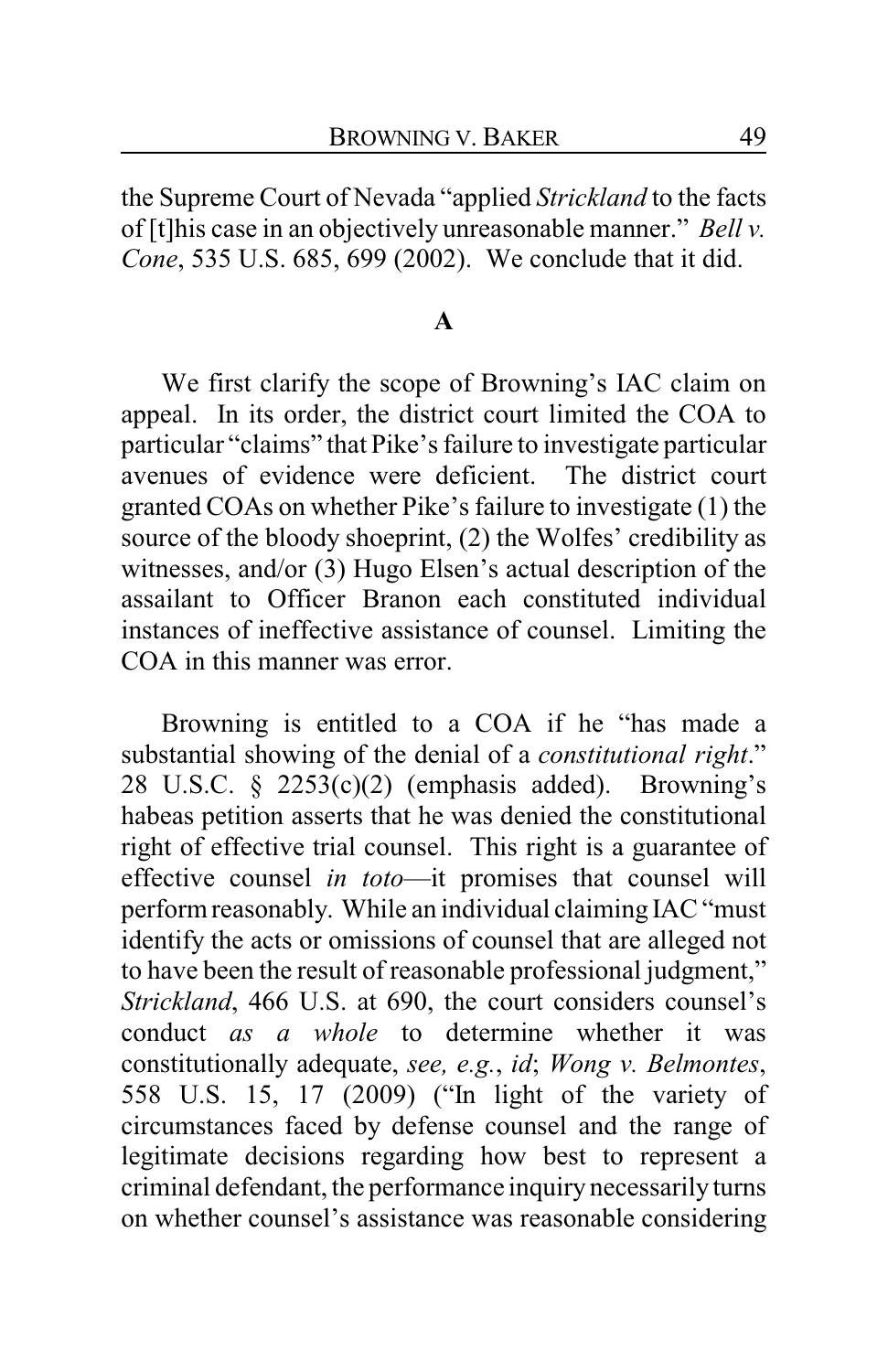all the circumstances." (internal quotation marks and alterations omitted)). The district court distorted this inquiry by separating Browning's IAC argument into individual "claims" of IAC corresponding to particular instances of Pike's conduct. This approach was misguided. Rather, the IAC portion of the COA should have been crafted at a higher level of generality.

Browning asks us to expand the COA to include whether he "was denied effective assistance of counsel by his trial lawyer's wholesale failure to investigate and prepare for trial." Because this articulation more appropriately frames the constitutional right Browning's petition contends was violated, and because—as explained below—he "has made a substantial showing of the denial" of that right, 28 U.S.C. § 2253(c)(2), we GRANT his motion to expand the COA to include that issue.

#### **B**

The first element of an IAC claim requires Browning to show that his counsel's performance was "deficient," or more precisely, "below an objective standard of reasonableness." *Strickland*, 466 U.S. at 688. Browning may not rely on generalities in making this showing; he must point us to specific instances of Pike's conduct that demonstrate incompetent performance. *Id.* at 690. Because Browning asserts that Pike failed to adequately investigate the case, Browning must show that Pike violated his "duty to make reasonable investigations or to make a reasonable decision that makes particular investigations unnecessary." *Id.* at 691. The ABA Standards for Criminal Justice in effect during Browning's trial, to which the Supreme Court has "long . . . referred as guides to determining what is reasonable,"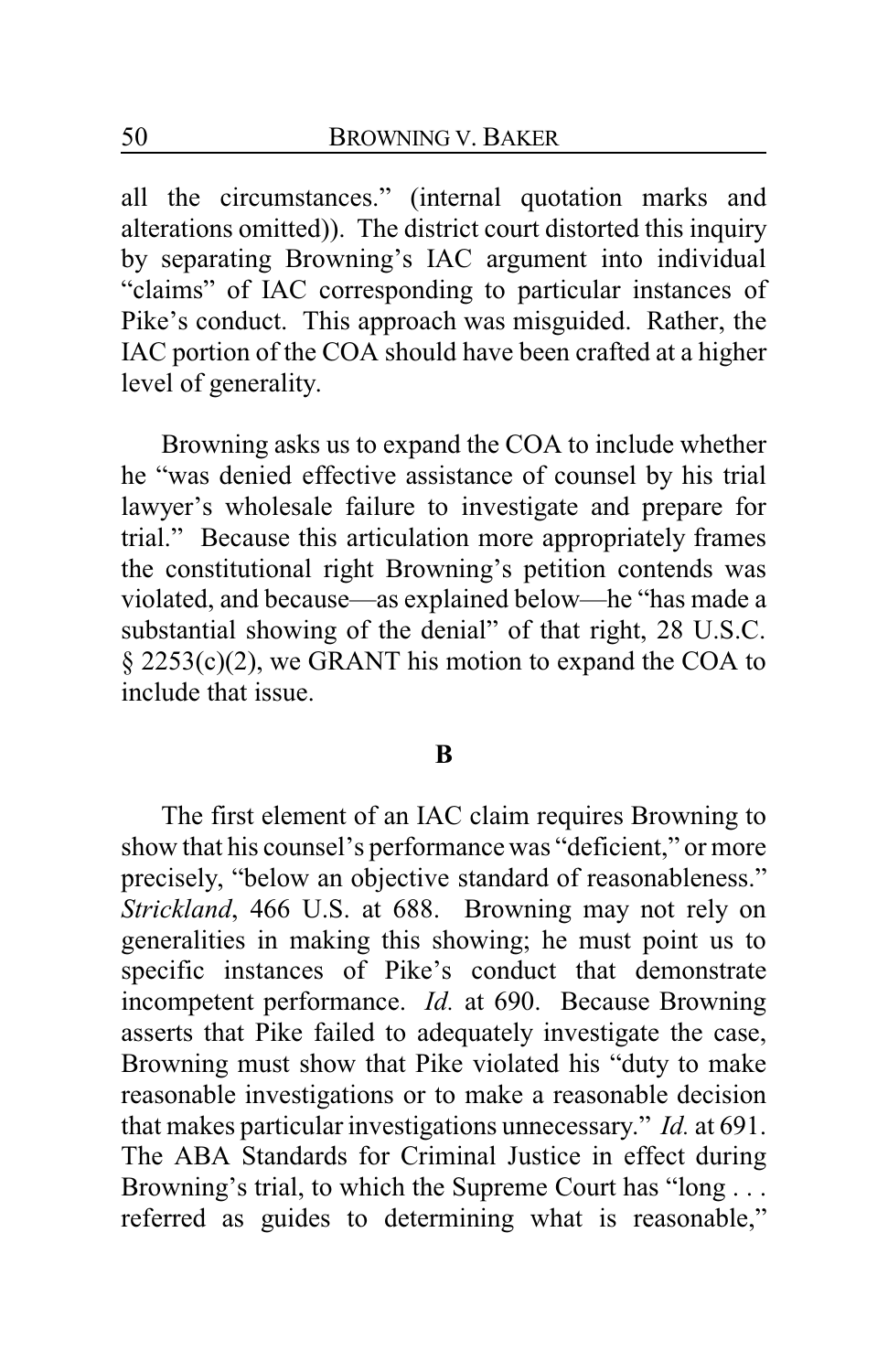*Wiggins v. Smith*, 539 U.S. 510, 524 (2003) (internal quotation marks omitted), help clarify Pike's investigatory obligations. They included "the duty . . . to conduct a prompt investigation of the circumstances of the case . . . includ[ing] efforts to secure information in the possession of the prosecution and law enforcement authorities." ABA Standards for Criminal Justice, Standard 4-4.1 (2d ed. 1980); *see also Summerlin v. Schriro*, 427 F.3d 623, 629–30 (9th Cir. 2005) (en banc) ("The standards in effect at the time of Summerlin's trial [which occurred prior to Browning's] clearly described the criminal defense lawyer's duty to investigate . . .").

We examine Pike's performance in a "highly deferential" manner, "indulg[ing] a strong presumption that [Pike's] conduct falls within the wide range of reasonable professional assistance." *Strickland*, 466 U.S. at 689. Moreover, because we are operating under AEDPA deference, our review is "doubly deferential[,] . . . tak[ing] a highly deferential look at counsel's performance, through the deferential lens of § 2254(d)." *Cullen v. Pinholster*, 563 U.S. 170, 190 (2011) (citation and internal quotation marks omitted). Browning therefore must show more than "a strong case for relief"—he must demonstrate that "there is no possibility fairminded jurists could disagree that the state courts decision conflicts with" Supreme Court precedent. *Harrington v. Richter*, 562 U.S. 86, 102 (2011). We conclude Browning has made this showing.

Browning first points us to Pike's failure to interview Officer Branon prior to calling Branon to testify at trial. The Supreme Court of Nevada concluded that this was deficient performance, *Browning*, 91 P.3d at 46, and we agree. We have previously assumed without deciding that "it ordinarily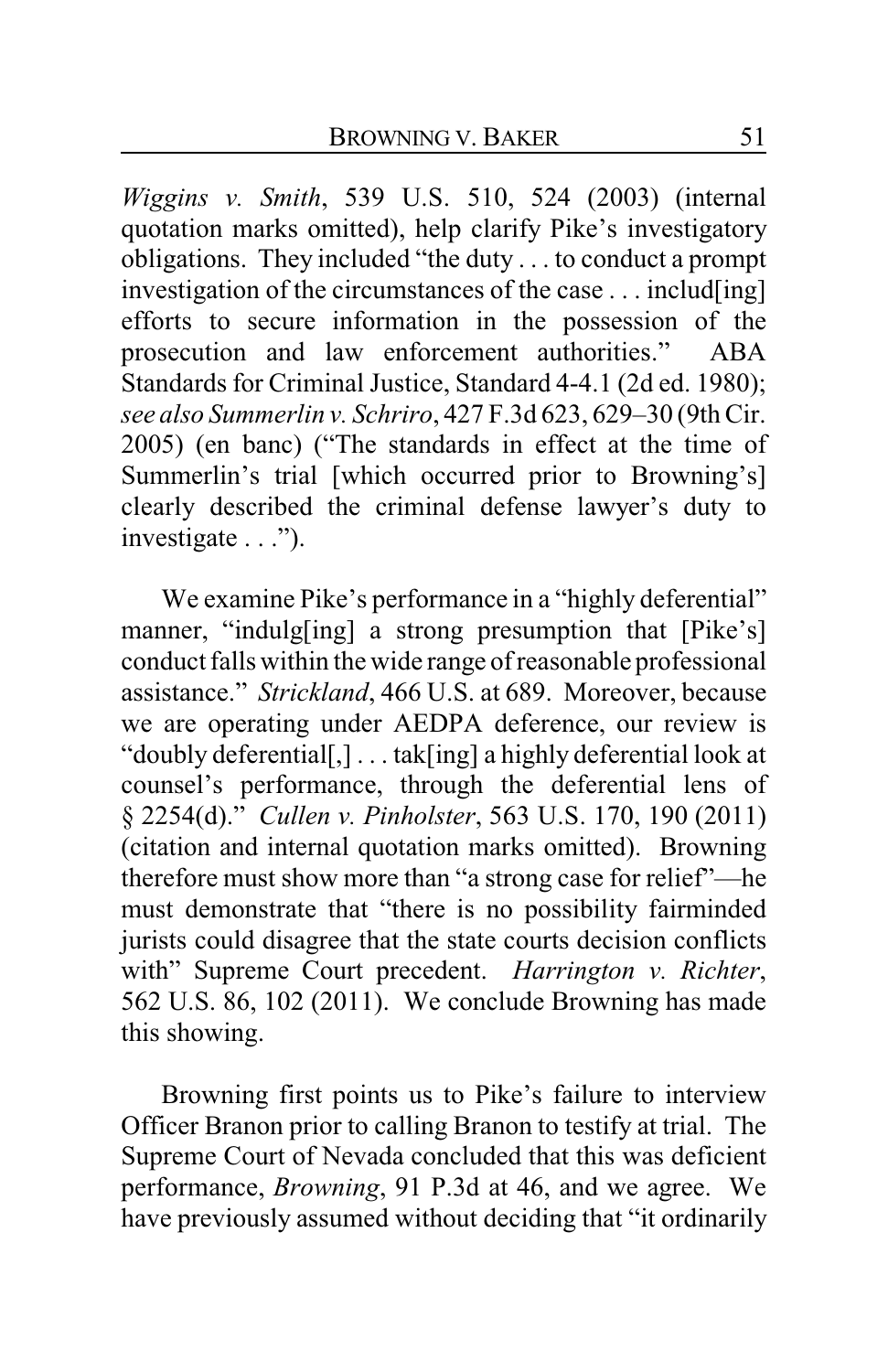falls below the *Strickland* level of required competence to put a witness on the stand without interviewing him." *Jackson v. Calderon*, 211 F.3d 1148, 1160 (9th Cir. 2000). Because the government does not challenge the Supreme Court of Nevada's conclusion on this point, we need not decide whether failing to interview a witness before calling him to the stand invariably constitutes objectively unreasonable representation, and do not disturb the Supreme Court of Nevada's conclusion that it did in this case.

Browning also argues that Pike's failure to investigate the source of the bloody shoeprints constituted deficient performance. At the state habeas hearing, Pike explained this decision by noting that if he attempted to determine the source of the shoeprints and discovered that the source was paramedics or responding officers, he would disprove his own theory that the prints were left by the assailant (who was someone other than Browning). In other words, Pike apparently chose not to investigate the source of the shoeprints because he thought Browning was guilty, and thus assumed the shoeprints had been left by paramedics and other responders. The Supreme Court of Nevada held that this was a reasonable tactic, explaining, "[a]s long as the source of the prints was unknown, counsel could argue to the jury that the actual murderer had left them." *Browning*, 91 P.3d at 46.

On this issue, the Supreme Court of Nevada unreasonably applied *Strickland*'s deficiency standard by blindly accepting<br>Pike's strategy. "Counsel cannot justify a failure to "Counsel cannot justify a failure to investigate simply by invoking strategy. . . . Under *Strickland*, counsel's investigation must determine strategy, not the other way around." *Weeden v. Johnson*, 854 F.3d 1063, 1070 (9th Cir. 2017). Pike's invocation of strategy here is an extreme instance of strategy determining investigation. If a defense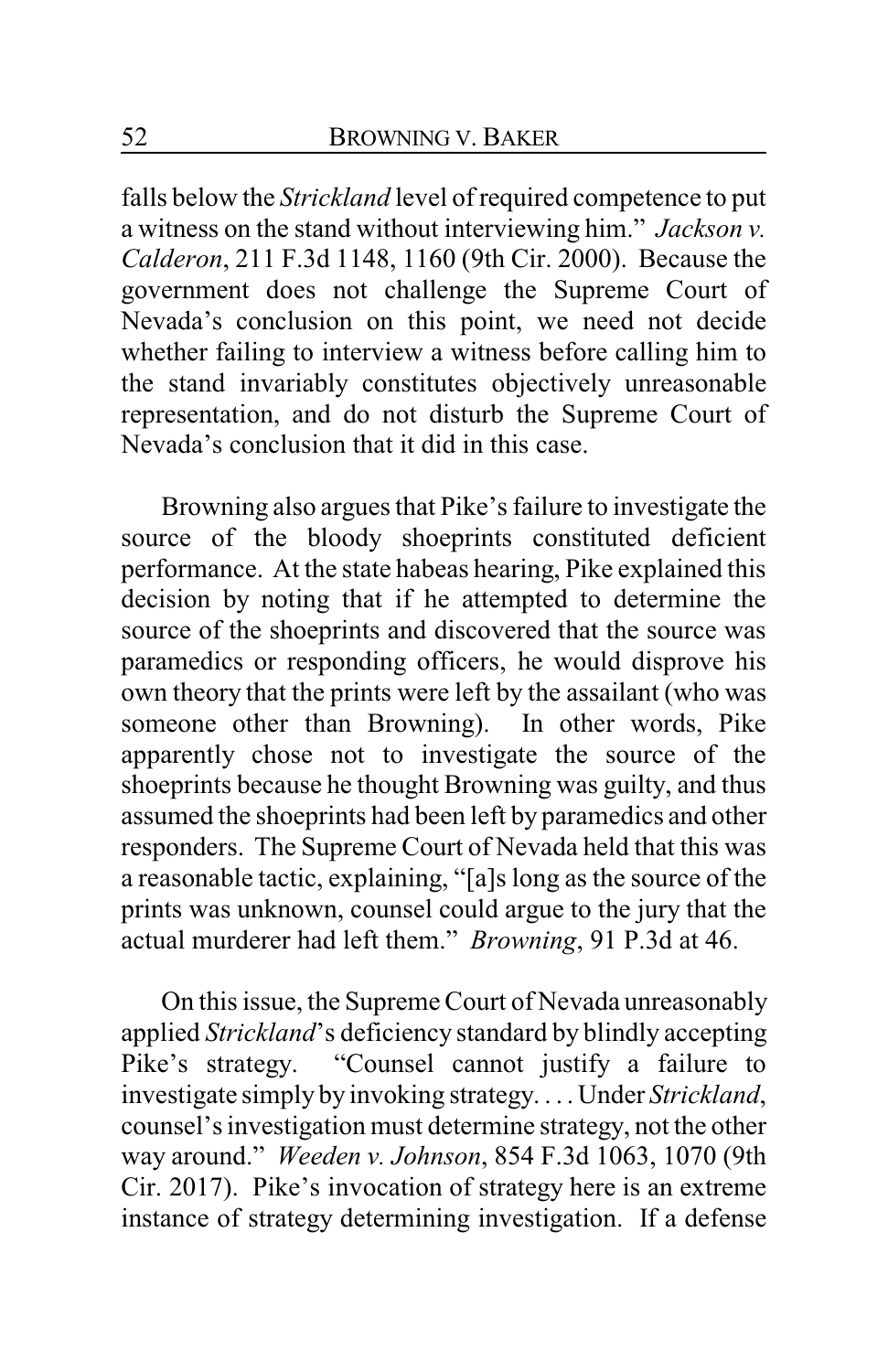attorney's "fear of learning the truth" rendered every decision not to investigate a reasonable tactic, even the most egregious failures to investigate a client's case would be protected from constitutional scrutiny. Even worse, under the Supreme Court of Nevada's reasoning, a criminal defendant's entitlement to a reasonable investigation would depend on his attorney's uninformed, gut-based intuition about his client's guilt. In other words, according to the Supreme Court of Nevada, if your criminal attorney does not believe your story, your attorney need not investigate your case. The Sixth Amendment required more in 1986, and still does today.

To be sure, a decision not to investigate particular facts may be reasonable *when the attorney has reason to believe* doing so would reveal inculpatory evidence. In *Richter*, for example, the defendant argued that his attorney should have had a blood expert test a pool of blood from the crime scene to determine whether it was a mixture of two victims' blood. 562 U.S. at 108. Such a result would have dramatically bolstered the defense's theory. *See id.* But the test could have also *disproved* the defense's theory by only detecting a single blood source. *See id.* The Court explained that the defendant's attorney decided not to test the blood because he "had reason to question the truth of his client's account" in light of the client's prior false statements. *Id*. Because of the "serious risk" that the test would expose the defense's theory "as an invention," defense counsel's decision was reasonable. *Id.*

Here, the facts are the opposite. Pike had no reason to disbelieve Browning's assertions that he had been framed by the Wolfes. And more importantly, contrary to Pike's fears, there was little risk that investigation into the source of the shoeprints could damage Browning's defense theory. Had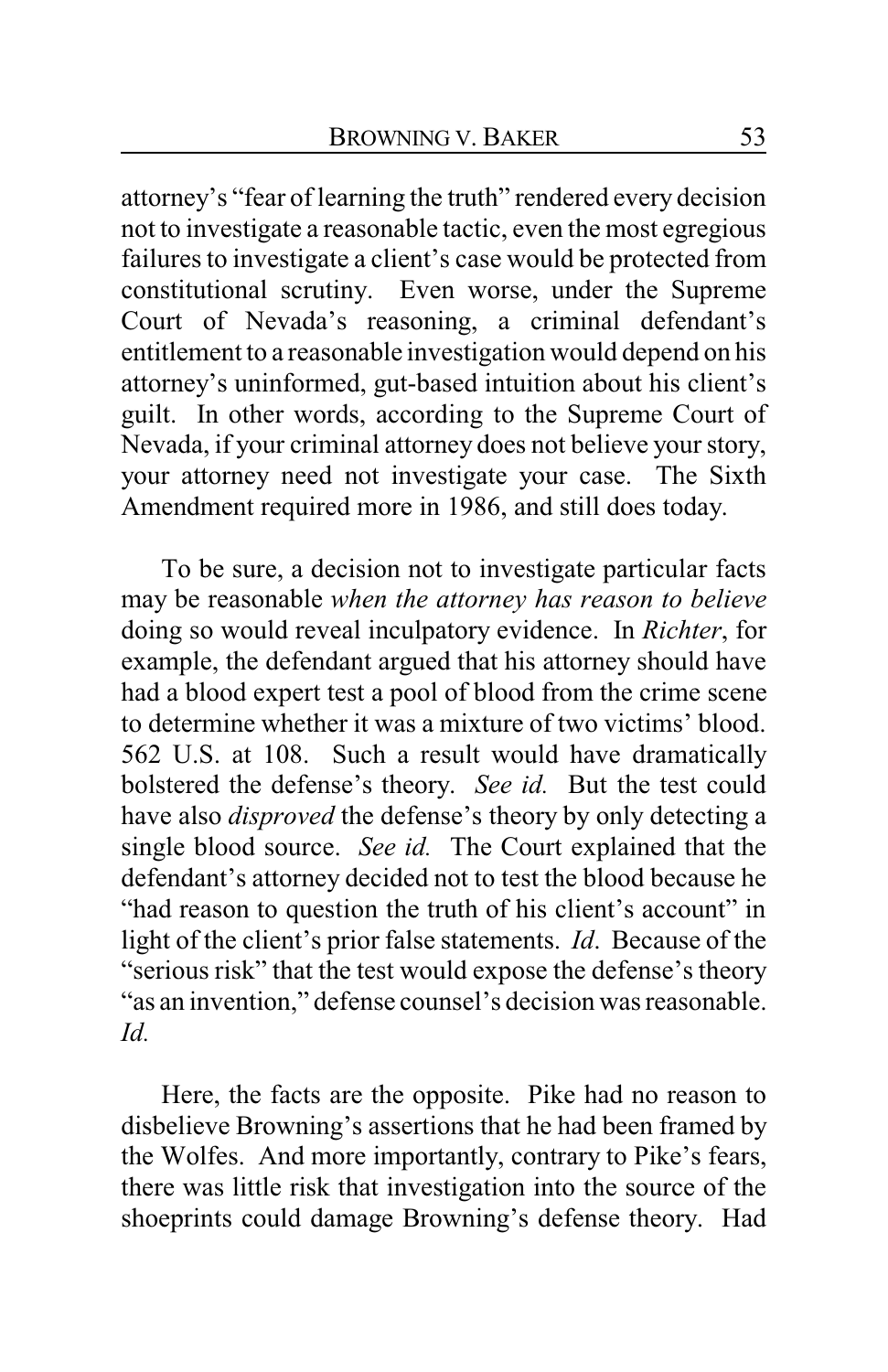Pike interviewed Branon before calling him to the stand, Pike could have asked him whether paramedics or police officers had entered the store before Branon's arrival. If Branon's answer was "no," this would have bolstered Browning's theory. But even if Branon had responded "yes," Pike could have decided *then* to inquire no further, and still would have inflicted no harm on his theory. Pike thus had no reason to fear that any inquiry into the source of the shoeprint would damage his case. While "[a]n attorney need not pursue an investigation that would be fruitless, much less one that might be harmful to the defense," *id.* at 108, the reverse is also true: the obligation to investigate, recognized by *Strickland*, exists when there is no reason to believe doing so would be fruitless or harmful.**<sup>18</sup>**

Browning also asserts that Pike's performance was deficient because Pike never interviewed the Wolfes before trial. When asked about this at the state habeas hearing, Pike explained that he had a policy of never personally interviewing witnesses to prevent becoming a witness himself. Rather, he had Martin Schopp conduct all interviews. The Supreme Court of Nevada concluded that this was a reasonable strategy. *Browning*, 91 P.3d at 46.

There can be no doubt that Pike's policy of not personally interviewing witnesses was reasonable. But that policy in no wayexplains whyPike rejected Schopp's request to interview

**<sup>18</sup>** Browning offers a different but related argument: the Supreme Court of Nevada's conclusion that Pike's performance was deficient due to his failure to interview Branon *at all* requires a holding that Pike was deficient for not asking Branon about the shoeprints. Because there was a deficiency in not interviewing Branon at all, we need not decide if any particular questions were needed to be asked.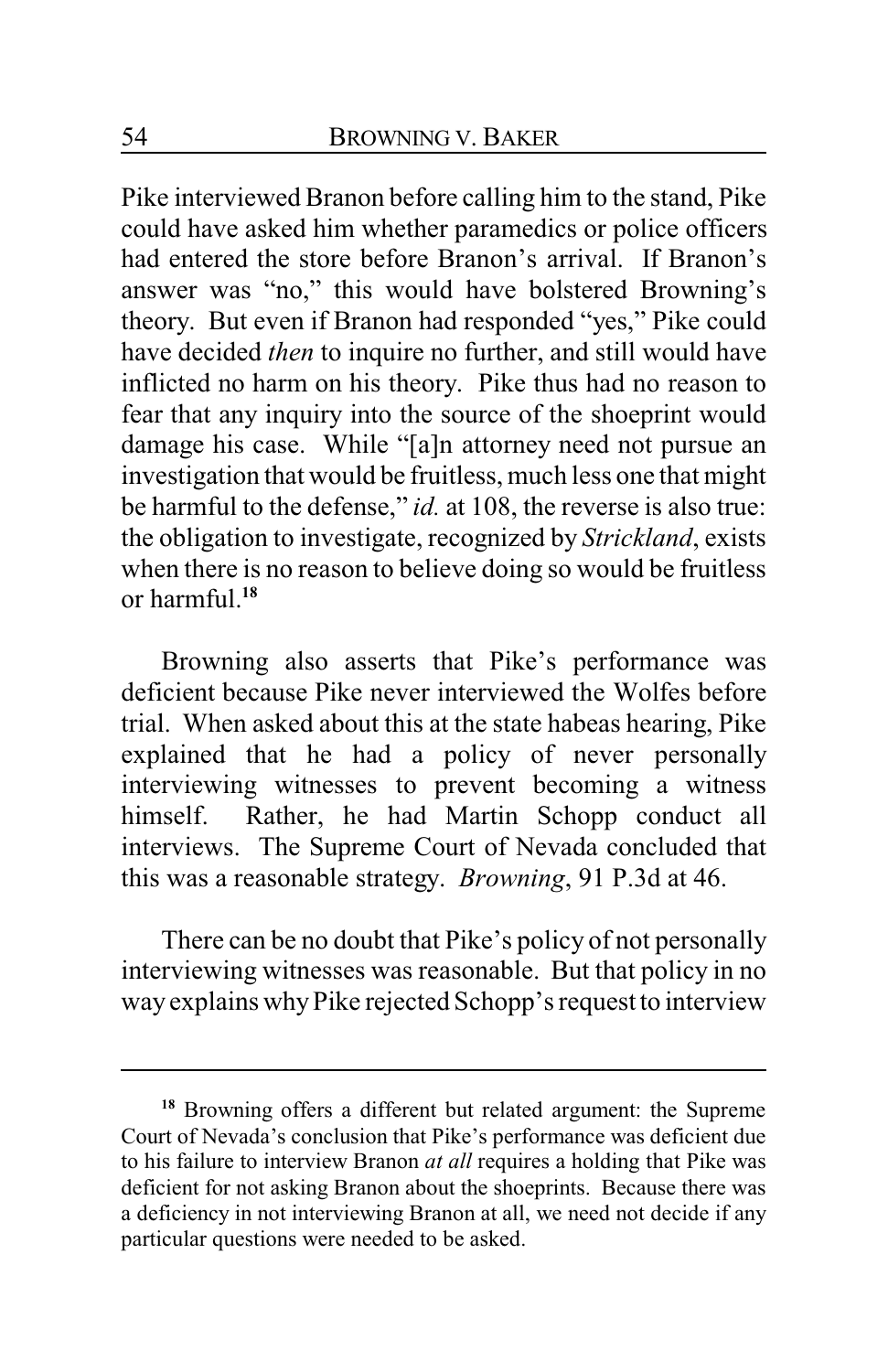the Wolfes. Merely articulating a reasonable strategy in response to a deficiency argument does not end the inquiry when that strategy does not explain the decision itself. *See* Wayne R. Lafave, et al., *Criminal Procedure* § 11.10(c), at 797 (6th ed. 2016) ("Of course, a decision apparently based on a tactical judgment is not therefore rendered immune from an incompetency challenge."). Pike gave *no explanation* for why Schopp could not conduct the interview himself. Yet the Supreme Court of Nevada concluded that Pike's no-personalinterviews strategy explained his decision to not subject the Wolfes to interviews. That conclusion makes no sense and is objectively unreasonable.

Finally, Browning lists in a footnote of his brief a litany of other asserted deficiencies in Pike's representation. We decline to consider these issues because they are mentioned only in passing without the support of any reasoned argument.**<sup>19</sup>** See *United States v. Strong*, 489 F.3d 1055, 1060 n.4 (9th Cir. 2007) ("The summary mention of an issue in a footnote, without reasoning in support of the appellant's argument, is insufficient to raise the issue on appeal." (internal quotation marks omitted)).

**<sup>19</sup>** These include: Pike's not offering evidence at trial that Browning had no blood, cuts, or scrapes on his body when he was arrested; failing to secure Gaylord's testimony; not challenging the prosecution's assertion that when they entered the Wolfes' apartment Browning was "surrounded" by jewelry; not objecting to the prosecutor's improper closing statements; not bringing out at trial that Browning had no heroin in his body when he was arrested; not objecting to Seaton's claim that the tan jacket had Hugo Elsen's blood on it; not presenting evidence demonstrating that Gaylord was not in jail on November 8, 1985; never obtaining a forensic evaluation of the knife; and never getting a witness to testify that Randy Wolfe tried to sell the jewelry.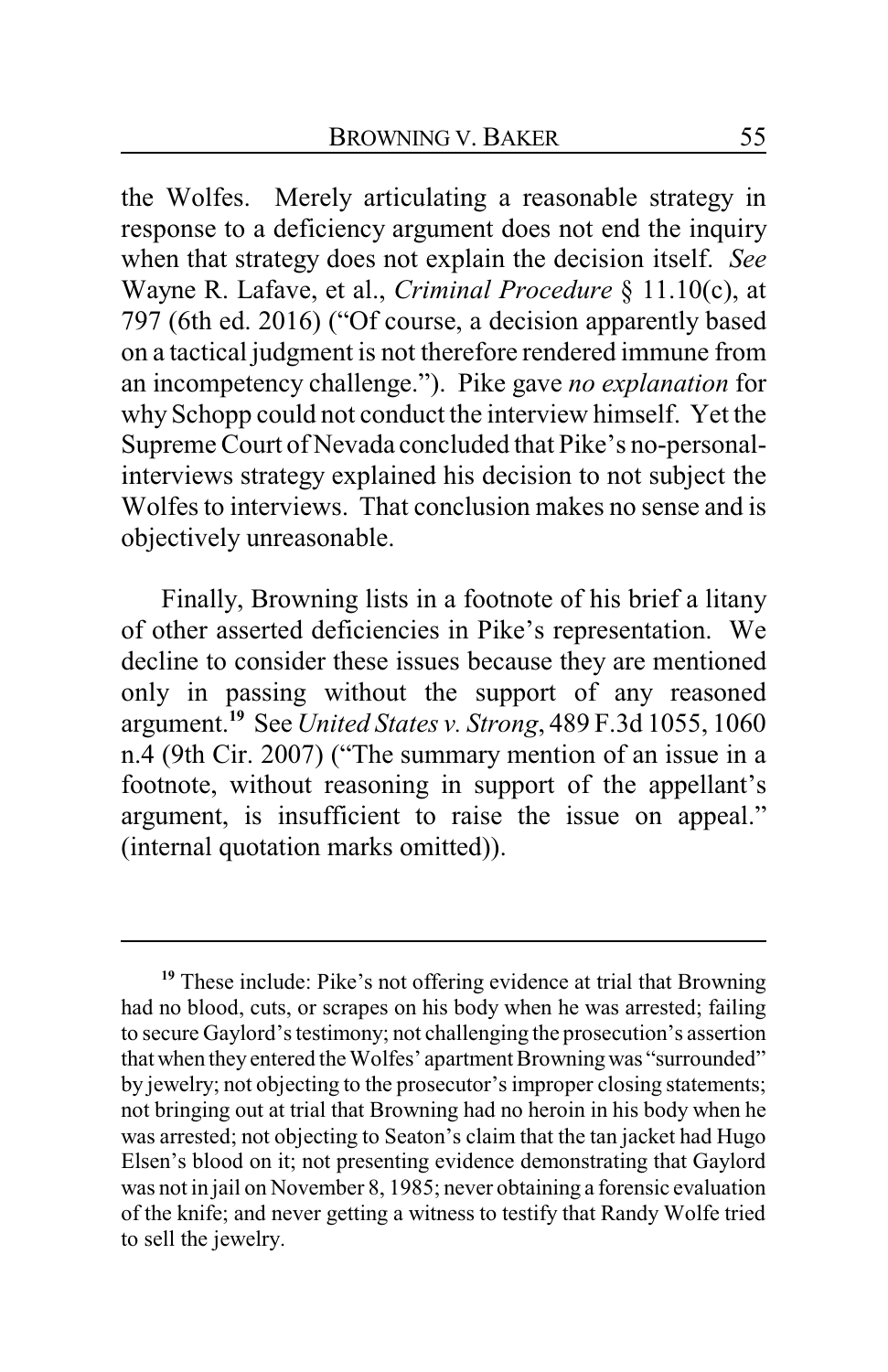Our IAC analysis is based on the fundamental obligations of each attorney, and is not a product of hindsight. *See Bell*, 535 U.S. at 702. Pike had "countless ways" to investigate adequately Browning's case. We do not limit him to just "one technique or approach." *Richter*, 562 U.S. at 106. And to be sure, Pike's "poking holes" and "casting shadows" strategy could have been appropriate under the right circumstances. *See id.* at 109 ("To support a defense argument that the prosecution has not proved its case it sometimes is better to try to cast pervasive suspicion of doubt than to strive to prove a certainty that exonerates."). But to reach the conclusion that this strategy was reasonable, Pike first had an obligation "to make reasonable investigations or to make a reasonable decision that makes particular investigations unnecessary." *Strickland*, 466 U.S. at 691. Here, Pike did neither. His failure to investigate what happened on November 8, 1985, "so undermined the proper functioning of the adversarial process that [Browning's] trial cannot be relied on as having produced a just result." *Id.* at 686.

We conclude that Pike unreasonably failed to investigate Browning's case, and that the Supreme Court of Nevada unreasonably concluded that Browning failed to prove just that.

## **C**

We now consider whether the unprofessional deficiencies identified above prejudiced Browning. Despite its differing terminology, prejudice in the IAC context mirrors the materiality standard under *Brady*. We ask whether there is a "reasonable probability that, but for counsel's unprofessional errors, the result of the proceedings would have been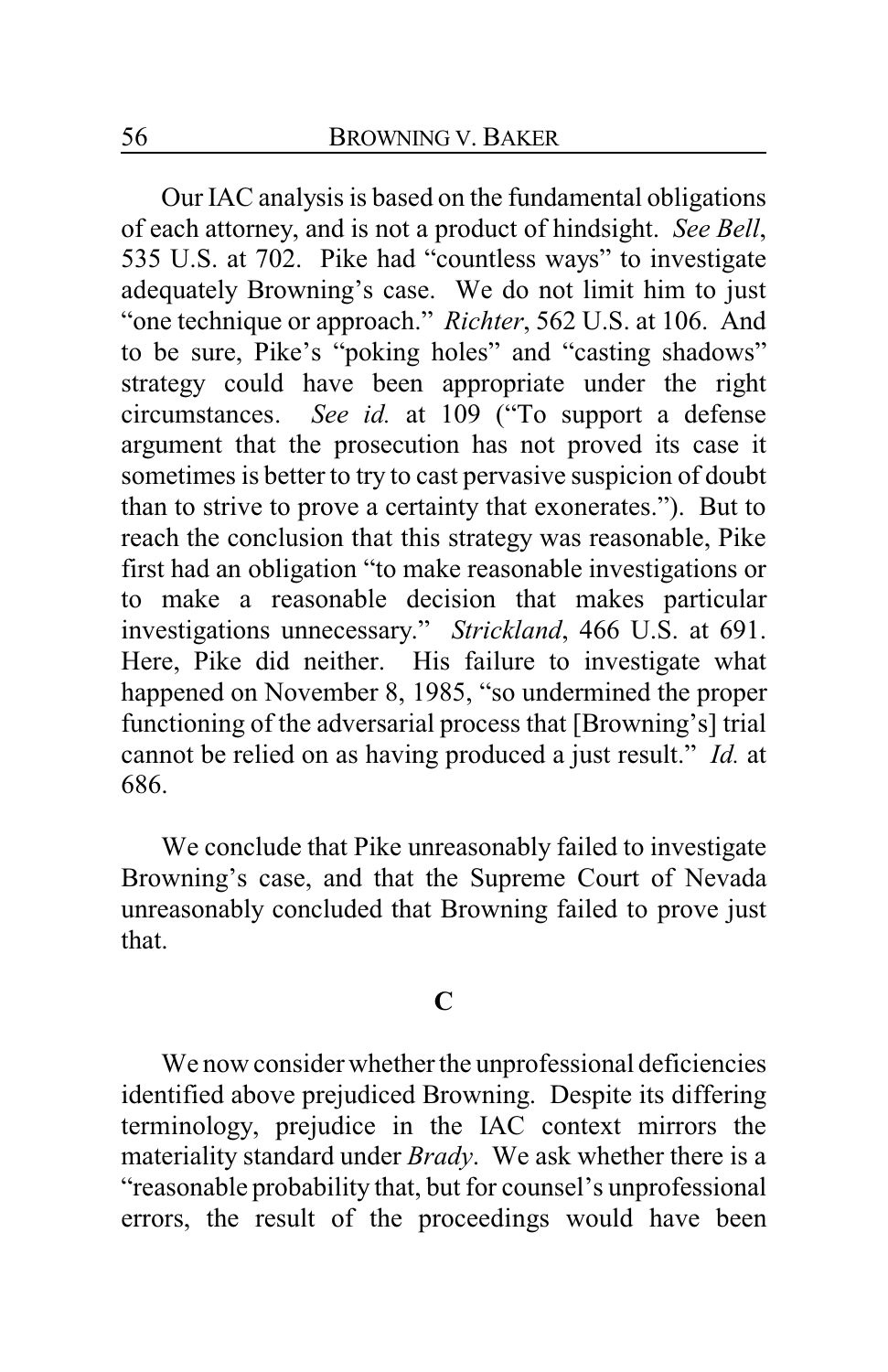different." *Strickland*, 466 U.S. at 694; *see Gentry v. Sinclair*, 705 F.3d 884, 906 (9th Cir. 2013) ("*Brady* materiality and *Strickland* prejudice are the same."). To meet this standard, Browning must demonstrate a reasonable probability that had Pike conducted an adequate investigation, "at least one juror would have harbored reasonable doubt about" Browning's guilt. *Buck v. Davis*, 137 S. Ct. 759, 776 (2017). Because we defer to the Supreme Court of Nevada's decision under AEDPA, our ultimate inquiry is whether that court's conclusion that any deficient performance by Pike did not prejudice Browning was objectively unreasonable. We conclude that it was.

We have already explained in detail why the prosecution's case against Browning was quite weak. In fact, because the standards of materiality for *Brady* and *Strickland* are the same, our materiality analysis above is in large part identical to the assessment of the prejudicial effect of Pike's ineffective assistance. But while we will not repeat that analysis here, we cannot just incorporate the materiality section above in its entirety. The evidence to consider in the IAC context differs in one important aspect: even if Schopp had interviewed the Wolfes, there is no reason to believe that Randy would have made any mention of his expectation that he would receive leniency in exchange for his testimony against Browning. After all, Randy stated explicitly at Browning's trial that he was not anticipating any such benefit. We therefore consider, for purposes of assessing prejudice in the context of Browning's IAC claim, the following facts that would have been available to Browning had Pike engaged in an adequate investigation: (1) that the shoeprints could not have been created by a paramedic or responding officer, and (2) that Hugo Elsen described his assailant not as having a Jheri Curl, but as having shoulder-length, wet, loosely-curled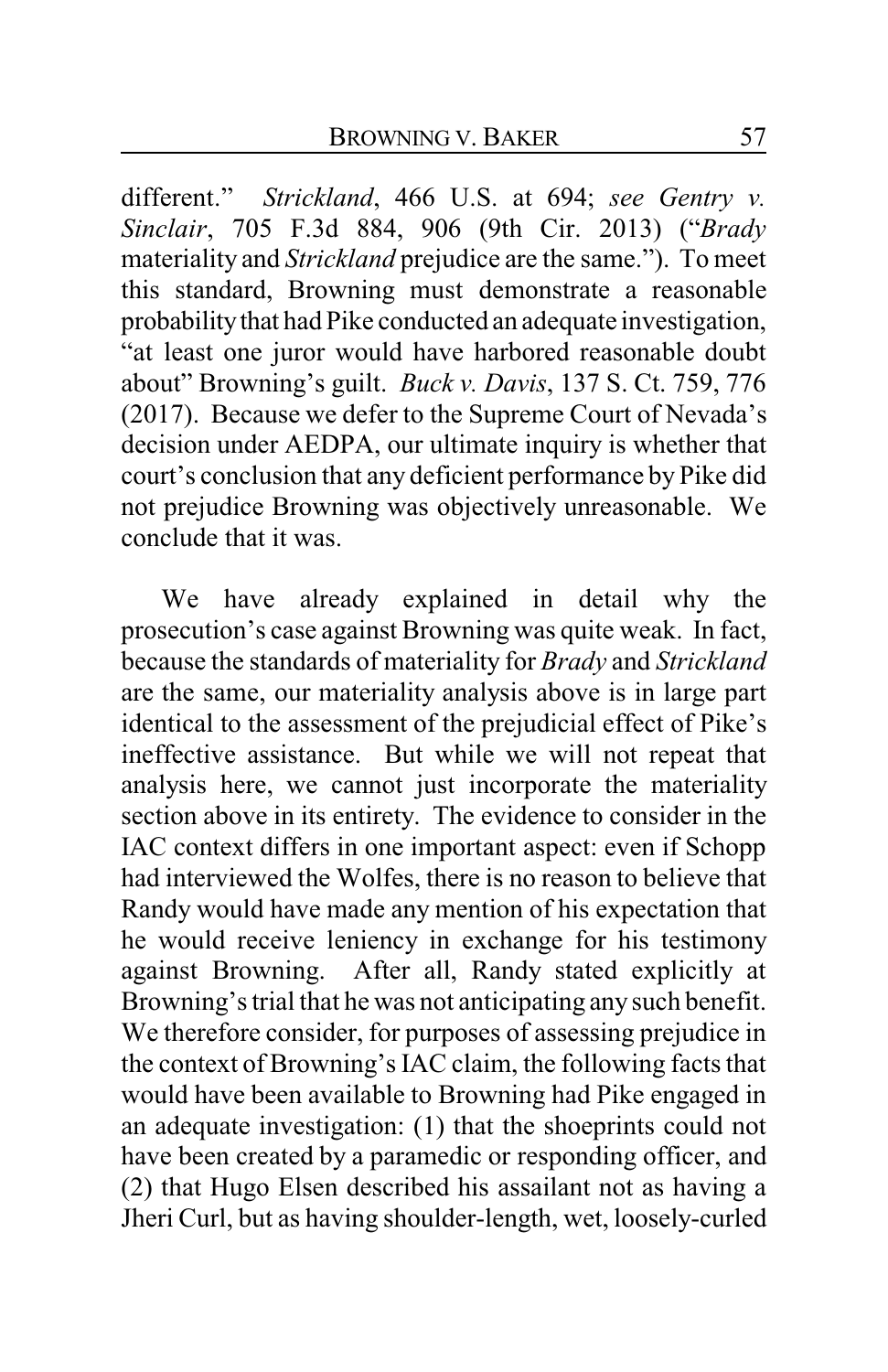hair. As discussed above, this evidence would have had a significant impact on Browning's case. The bloody shoeprints were the only evidence left in the store during the period between the robbery and the arrival of the firstresponders, and the evidence does not support that the shoeprints were left by Josy Elsen or Debra Coe . This leaves Browning with evidence that someone else—not Browning, not Josy, not Coe—was in the store with Hugo Elsen before the arrival of the first-responders. Such evidence would have been significantly and uniquely exculpatory. *Cf. Richter*, 562 U.S. at 112 (rejecting petitioner's prejudice claim because it "established nothing more than a theoretical possibility" that petitioner's defense theory was true); *Pinholster*, 563 U.S. at 200–01 (rejecting petitioner's prejudice claim because the evidence at issue was duplicative of other evidence presented to the jury).

And Hugo's description of his assailant's hair is powerful evidence of Browning's innocence. As stated above, Hugo's view and description of the assailant suffers from none of the flaws inherent in each of the other eyewitness accounts involved in this case. Officer Branon said it was not possible that Hugo was mistaken about his description of the assailant. And Woods's description of Browning running towards him on the sidewalk away from the Elsens' store—with not a drop of blood on him or a piece of jewelry in his hands—is, if anything, supportive of Browning's innocence.

As described in great detail above, the prosecution's evidence was far from overwhelming. There is a strong possibility that had Pike offered the evidence he would have obtained if he had made a reasonable investigation, at least one juror would have harbored reasonable doubt. Browning would have so substantiallybenefitted from that evidence that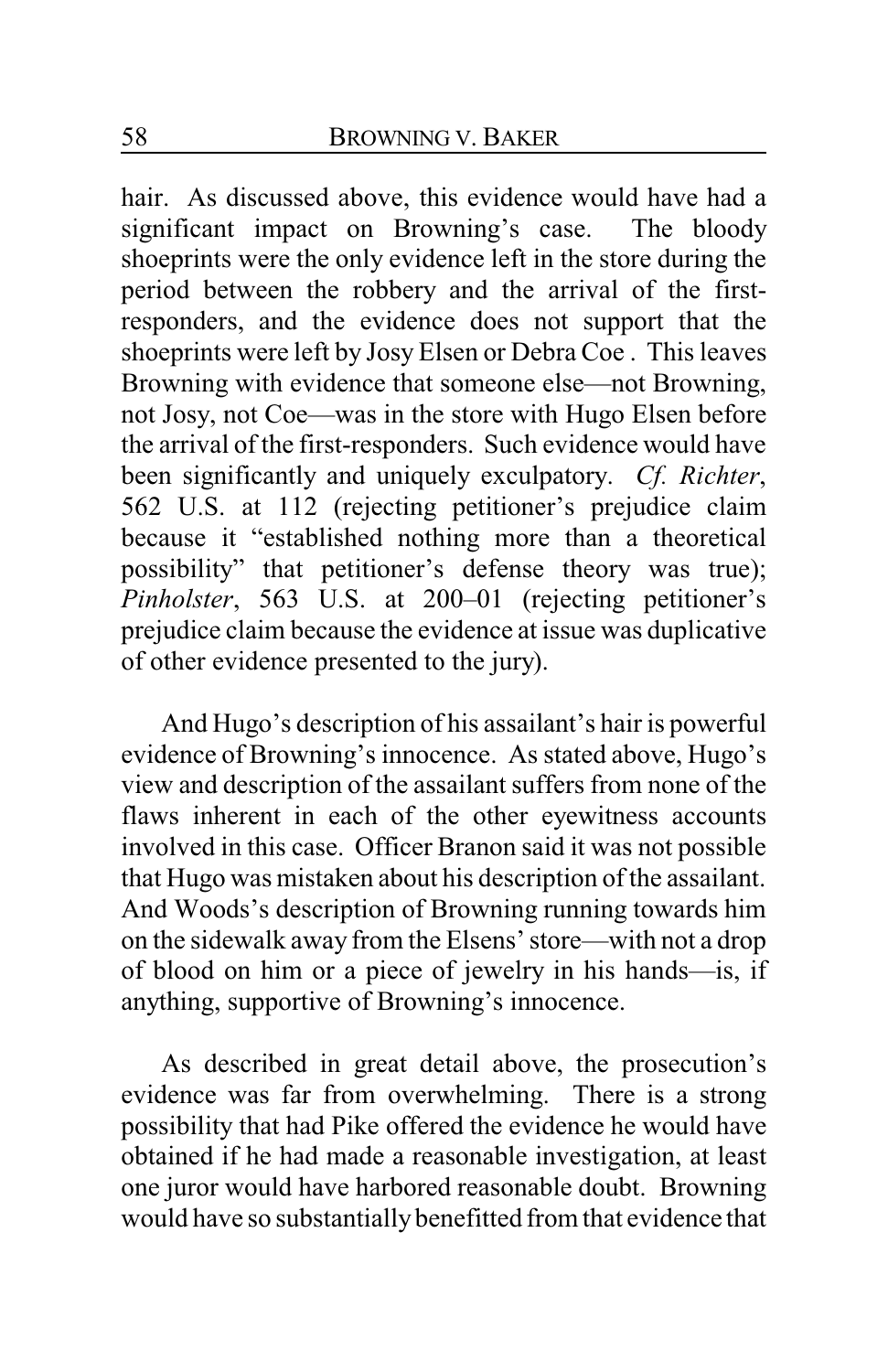it was objectively unreasonable for the Supreme Court of Nevada to conclude to the contrary.

### **V**

Our conclusions above regarding Browning's claims under *Brady* and *Strickland* involve only his convictions relating to the robbery and murder of Hugo Elsen. They do not affect the validity of his escape conviction. It is not clear from Browning's habeas petition whether he challenges his escape conviction. But even assuming he means to challenge that conviction, he has identified no exculpatory evidence withheld that would have affected the jury's decision to convict him of escape under Nev. Rev. Stat. § 212.090. And while Pike's investigation into Browning's case was deficient, Browning points to no evidence that Pike would have obtained had he reasonably investigated the case that would have affected the jury's decision on the escape count. In sum, while Browning has demonstrated that he is entitled to habeas relief from his murder- and robbery-related convictions, he is not entitled to relief from his escape conviction.

### **VI**

The Supreme Court of Nevada's denial of Browning's claims under *Brady* and *Strickland* constituted an unreasonable application of clearly established Supreme Court precedent. Browning is entitled to a writ of habeas corpus with respect to his convictions of burglary, robbery with the use of a deadly weapon, and murder with the use of a deadly weapon. Because Browning has offered no reason to call the validity of his escape conviction into question, he is not entitled to habeas relief as to that conviction.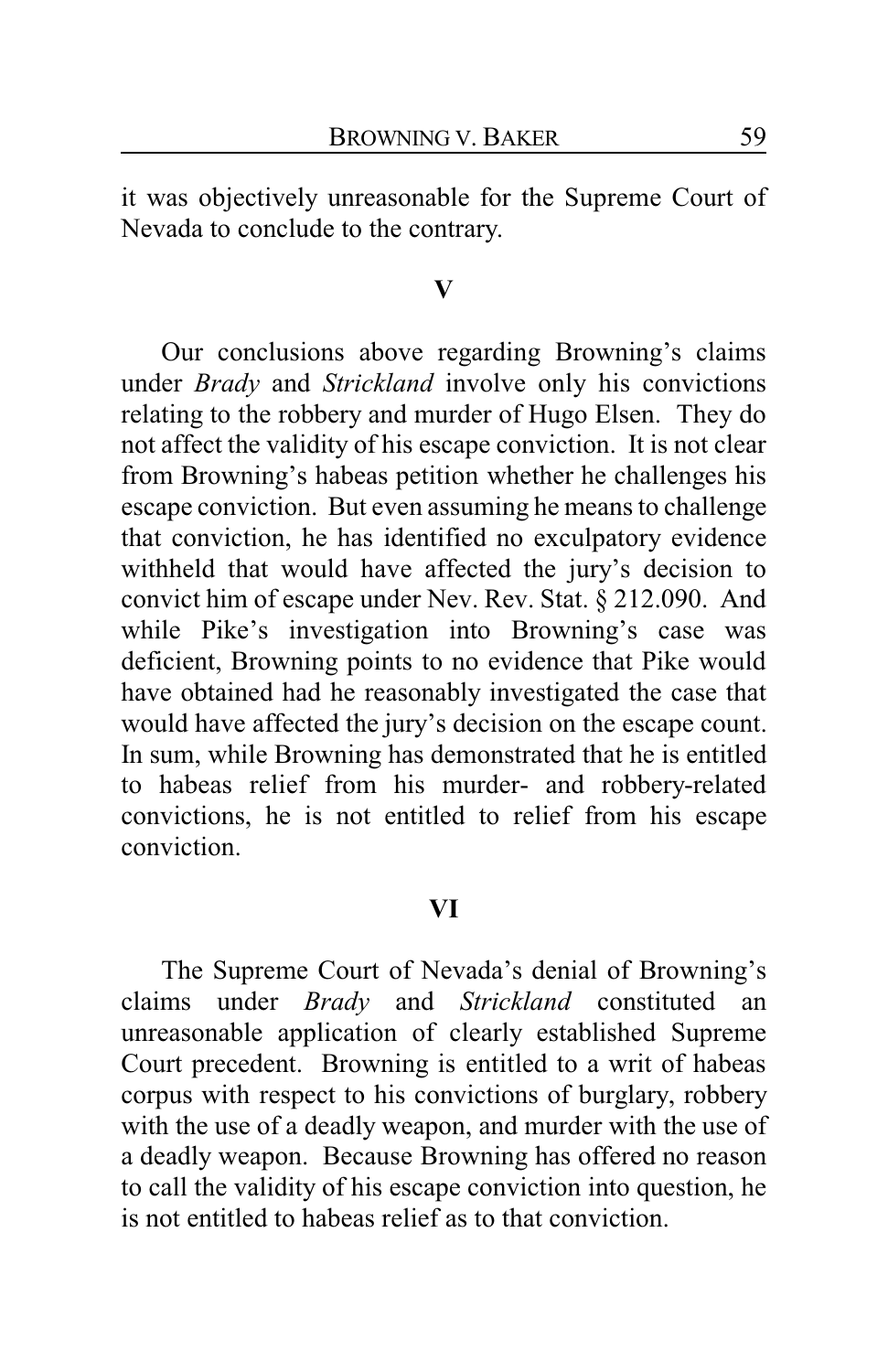We **AFFIRM in part, REVERSE in part, and REMAND** to the district court for further proceedings consistent with this decision.

CALLAHAN, Circuit Judge, dissenting in part:

The Antiterrorism and Effective Death Penalty Act of 1996 ("AEDPA") "circumscribe[s]" a federal court's role in reviewing a habeas claim that was "adjudicated on the merits in State court proceedings." *Johnson v. Williams*, 568 U.S. 289, 298 (2013) (quoting 28 U.S.C. § 2254(d)); *Wiggins v. Smith*, 539 U.S. 510, 520 (2003). The Supreme Court has made clear, time and again, that our task is limited to deciding whether the state court was "objectively unreasonable" in its application of federal law, as determined by the United States Supreme Court, or in its determination of the facts that were before the trial court. *See Lockyear v. Andrade*, 538 U.S. 63, 75 (2003); *see also Johnson*, 133 S. Ct. at 1094.

Today's majority gives short shrift to the Supreme Court's admonitions. Along the way, it misapplies Supreme Court case law, embarks on its own fact-finding mission, and overrules the jury's credibility determinations. A meaningful application of our deferential standard of review under AEDPA, by contrast, compels the conclusion that the Nevada Supreme Court was not objectively unreasonable in rejecting Browning's Ineffective Assistance of Counsel ("IAC") claim, as well as his claims under *Brady v. Maryland*, 373 U.S. 83 (1963) and *Napue v. Illinois*, 360 U.S. 264 (1959). I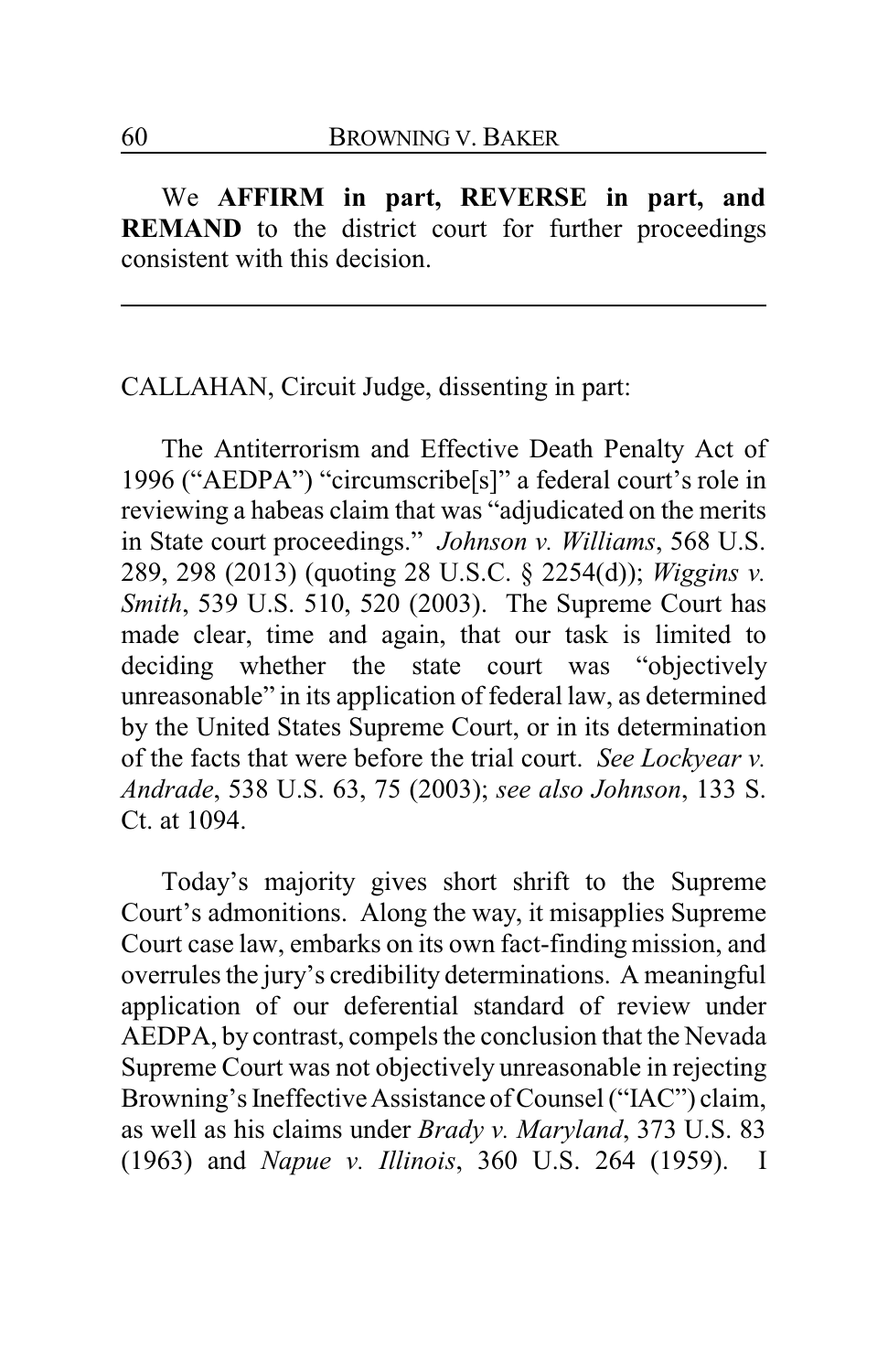respectfully dissent and would deny Browning's habeas petition.**<sup>1</sup>**

#### **I. Background**

Sometime between 4:00 p.m. and 4:30 p.m. on November 8, 1985, Hugo Elsen was stabbed to death inside his jewelry store. In the course of the murder, the assailant smashed a glass display case and stole some 72 pieces of jewelry.

The police immediately identified Browning as a suspect based on eyewitness accounts and circumstantial evidence. Three individuals identified Browning at or near the jewelry store around the time of the murder. Hugo's wife, Josy, actually witnessed the murder. She saw a "black man with a blue cap" raise a knife over Hugo. While she got only a side view of the attacker, she noted that his hair "was a little bit puffed out on the bottom" of his cap. That description was consistent with Browning's Afro-like hairstyle. Police later recovered a blue cap with the word "Hollywood" on it in a dumpster near Browning's motel room. At trial, Josy identified that cap as the one worn by the killer. Presented with a photographic lineup approximately a month after the murder, which included a photo of Browning, Josy did not choose Browning's photo. However, when confronted with Browning in person at trial, Josygave a positive identification of Browning as the assailant.

After Josy witnessed the murder, she ran out the back of the shop to the business next door and asked someone to call the police. Debra Coe was in the neighboring office, located

**<sup>1</sup>** I concur in the majority's rejection of Browning's *Napue* claim and in its affirmance of his escape conviction.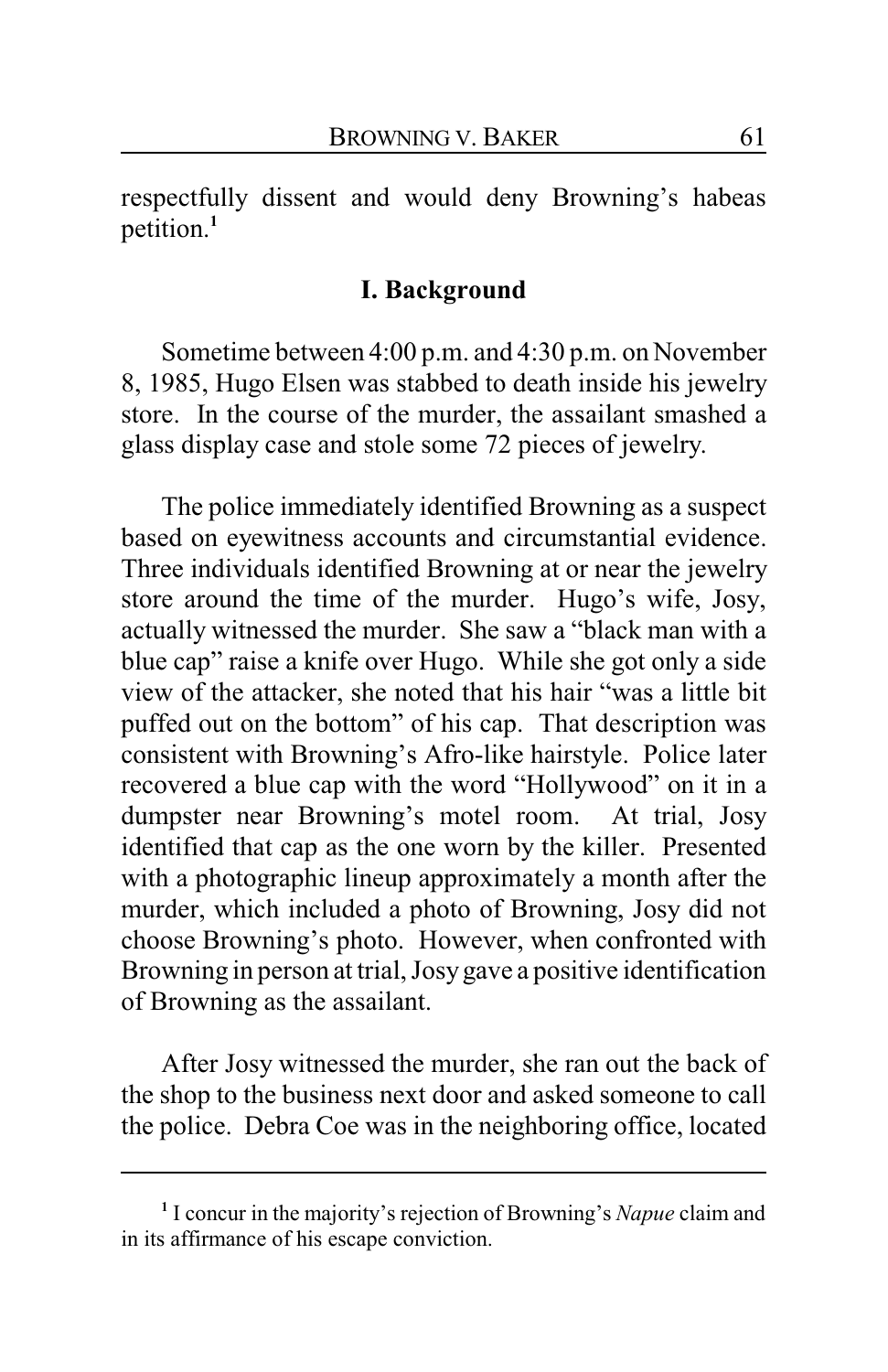just south of the Elsens' store. When Josy told her that "there was a man standing over Hugo with a knife," Coe went to the front of her office and saw a black man running "south." Coe identified the man as wearing a blue cap, a jacket, and Levi's, with hair sticking out about an inch from underneath the cap. At trial, Coe identified the blue "Hollywood" cap—presented as a state trial exhibit—as the one worn by the person she saw run by her office.

Later the same day, the police presented Coe with two men. She stated that the first man was "definitely not" the person she saw. The police then presented Browning, who was wearing no cap, shirt, or jacket. Coe said she "thought" Browning was the person she saw run by her office, but that she would have been more certain had he been wearing the cap and jacket. She noted, however, that his hair was "pressed down" as though he had been wearing a cap. When asked if she could be "more sure in [her] mind," Coe said "[n]o, I wouldn't think so, no . . . . they all look the same and that's just what I think when Isee a black person, that they all look the same." Coe retracted this statement at trial, testifying that she did not really think that all black people looked the same. At trial, Coe positively identified Browning as the man she saw run by her office.

Charles Woods owned a jewelry store three doors south of the Elsens' shop. At around 4:30 p.m., he was standing outside the front of his store when he saw a black man jogging toward him. The man was wearing a dark-colored, "beret"-style cap, a light-colored shirt, and dark pants. Later that day, the police presented Woods with Browning, as they did with Coe, and Woods positively identified Browning as the man he saw. He also positively identified Browning at trial, though, unlike Josy and Coe, he testified that the hat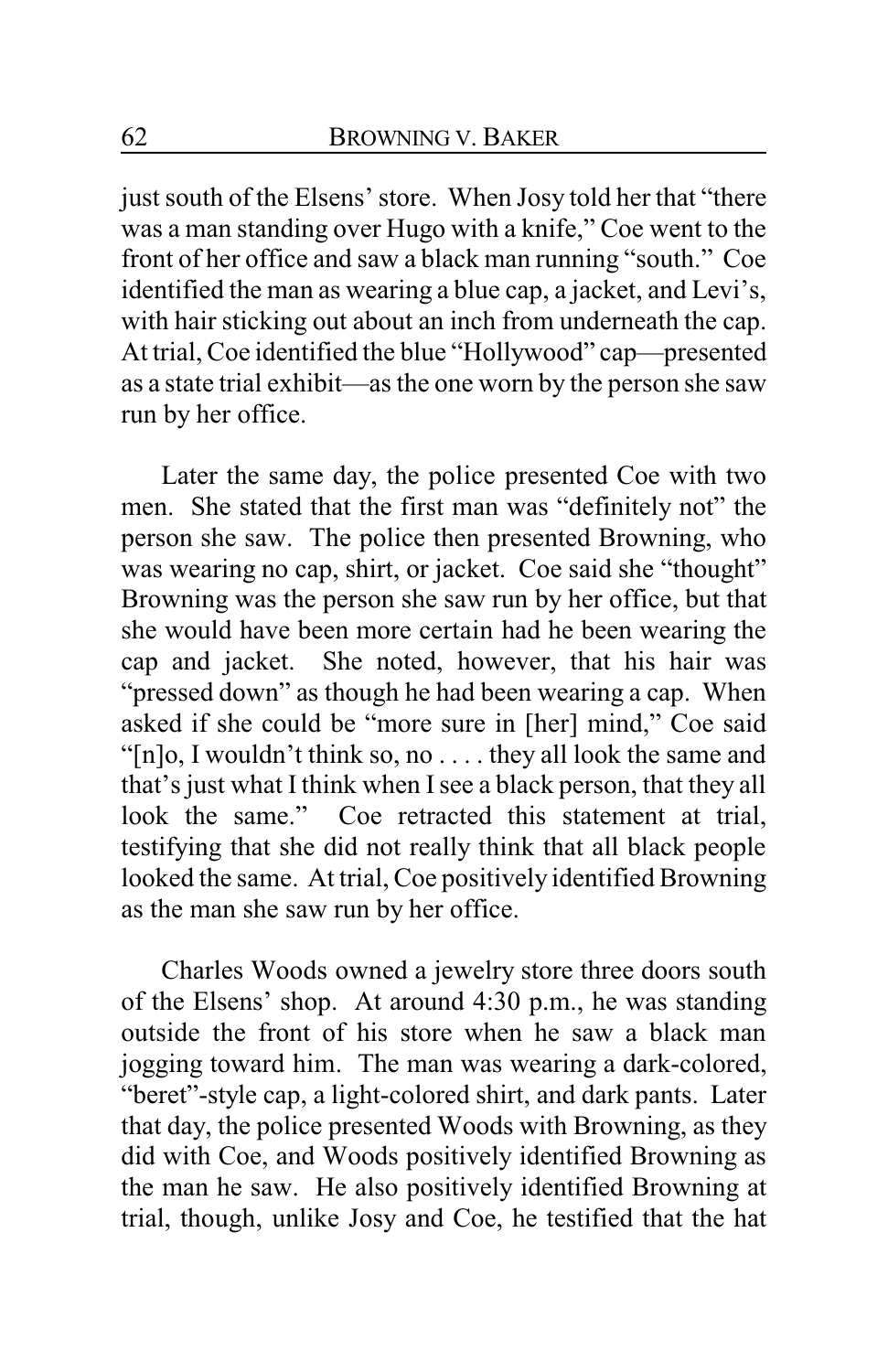found near Browning was not the same one worn by Browning.

Bradley Hoffman owned a store two doors from the Elsens'. At trial, he testified that he saw a man walk by his shop and approach the Elsens' store about 20 minutes before the robbery-murder. He described the man as a Cuban, with a slight build, wearing Levi's jeans and a blue baseball cap. Like Coe and Woods, Hoffman was presented with Browning by the police later that day. He stated that Browning was not the man he saw. He also testified that the blue "Hollywood" cap recovered by the police, and positively identified by Josy and Coe, was not the cap worn by the man he saw.

Hugo also identified his assailant. Officer David Radcliffe was one of the first officers on the scene. He found Hugo lying in a pool of blood and in an "extremely serious" condition. Hugo identified his attacker as "a black man wearing a blue baseball cap." Officer Gregory Branon also arrived early on the scene, and he, too, received a description of the attacker from Hugo. Hugo stated that the suspect was a "black male" who was "wearing a blue baseball cap, blue windbreaker-type jacket, blue Levi's" and who had "shoulder length" hair. At trial, Branon testified that the description he received**<sup>2</sup>** included a description of the attacker's hair as a "J[h]eri-type curl."

Besides the eyewitness identifications, two witnesses—Randy Wolfe and his wife, Vanessa—testified that Browning confessed to them to committing the crime. At the time, the Wolfes, as well as Browning and his girlfriend,

**<sup>2</sup>** Branon did not identify Hugo as the source of the description until post-conviction proceedings some 15 years later.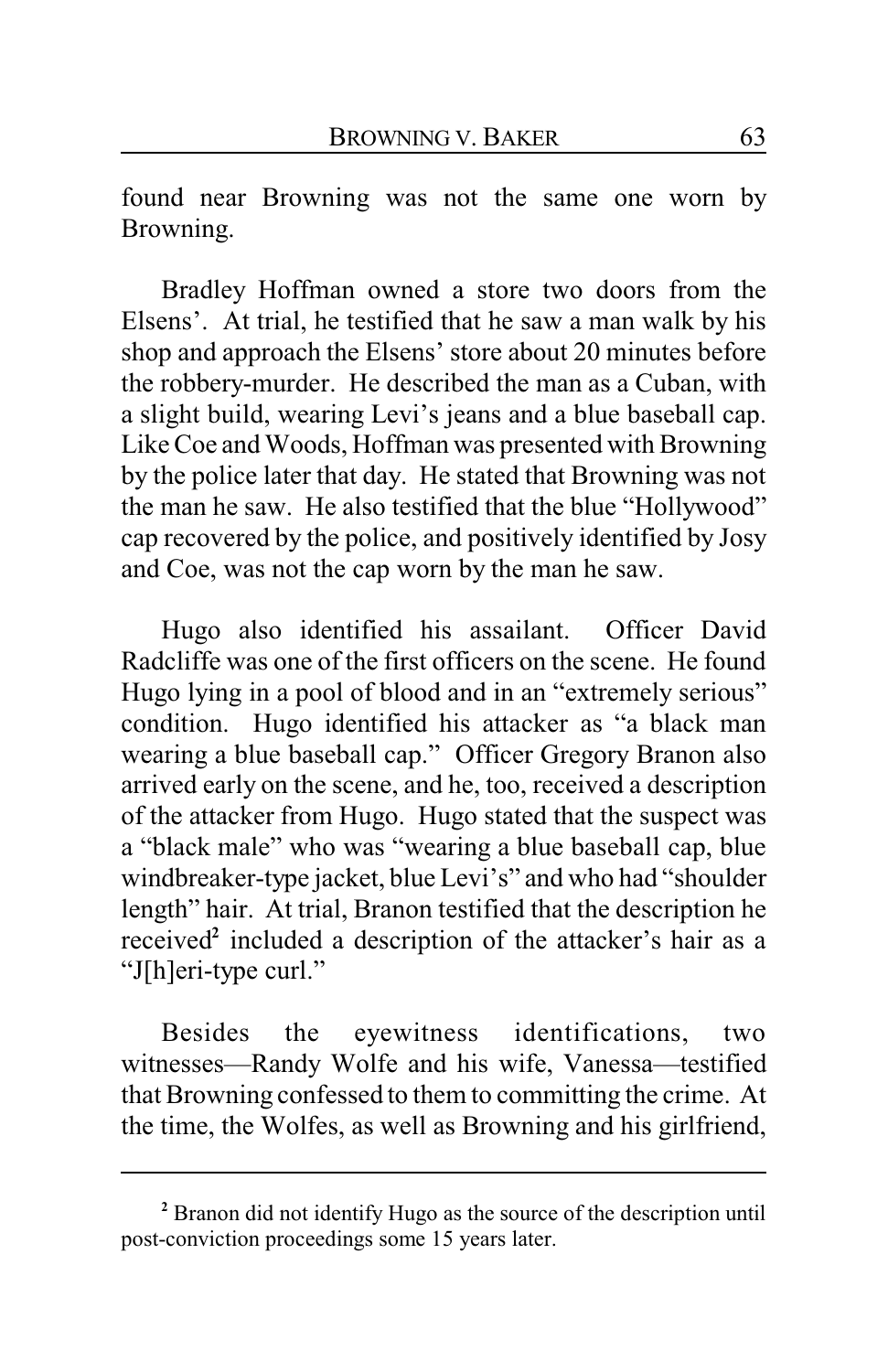Marcia Gaylord, resided at the Normandy Motel. The two couples were acquainted. According to Randy, shortly after the robbery-murder, Randy found Browning in the Wolfes' room, wearing a blue "Hollywood" cap and surrounded by some of the stolen jewelry. Browning admitted to Randy to stealing the jewelry and killing Hugo. Randy then left to get the police, at which point Vanessa entered the room. According to Vanessa, she found Browning with a knife, and saw the "Hollywood" cap on the floor. Like Josy and Coe, Vanessa identified the state's trial exhibit as the cap she saw near Browning.

According to Vanessa, Browning asked her to help him dispose of the evidence. Vanessa threw his shirt and cap in a dumpster and hid the knife in a small closet under the stairway of the motel. The police later recovered the items. At trial, expert testimony established that the knife was "consistent" with Hugo's wounds. Browning was arrested in the Wolfes' motel room approximately half an hour after the murder. Several pieces of the stolen jewelrywere in the room with him, as well as a tan jacket.

The prosecution also presented physical evidence. The tan jacket had blood on it, which was later identified as Type B—Hugo's blood type. Browning's fingerprints were also found at the crime scene. Identification Specialist David Horn testified at trial that several of the showcase counters had been "disturbed," and that a glass door on the vendor's side of one of the counters was broken. Browning's prints were found on top of one of the counters and also on a fragment from the vendor-side glass door, which is the employee area.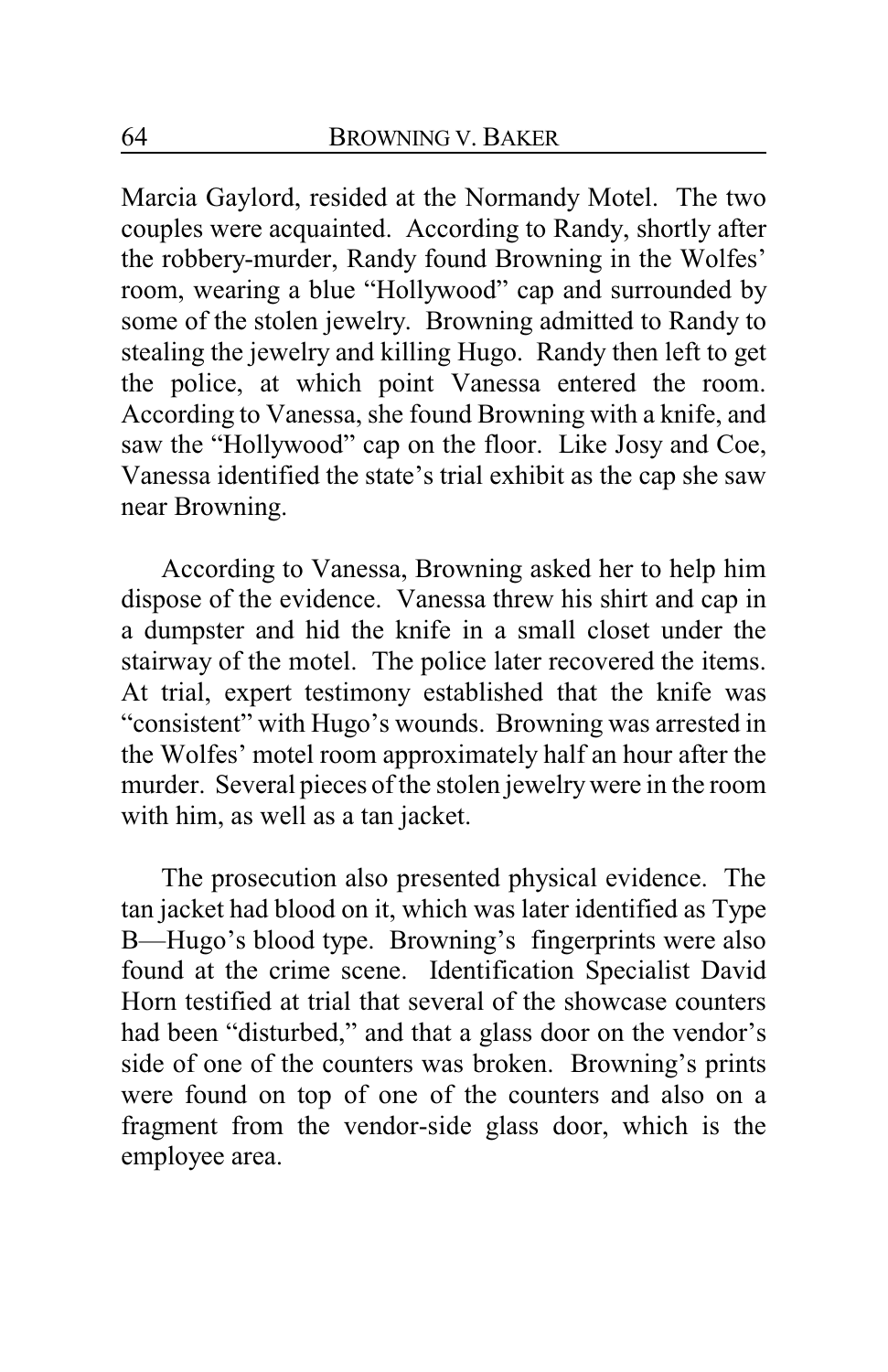Several pieces of exculpatory evidence were presented at trial. Horn testified to finding bloody shoeprints leading from Hugo's body to the front door of the Elsens' store. Those prints were consistent with a tennis shoe and did not match the shoes Browning was wearing at the time of his arrest. Browning's trial counsel, Randall Pike, also called a hairstyle expert to testify to the difference between a Jheri curl and an Afro. Branon had testified that the description he received was of a person with "shoulder-length," "J[h]eri curl" hair, whereas Browning had an Afro-style haircut. Pike presented the hairstylist with the same photographic lineup that the police showed Josy. She stated that four of the photos depicted individuals with Jheri curls—none of them was Browning.

Finally, the jury was presented with substantial evidence relevant to the Wolfes' credibility. The jury knew that the Wolfes were habitual heroin and cocaine users, that Vanessa was a prostitute, that Randy had several prior convictions, that Randy was awaiting sentencing in another case, that Vanessa used to "bilk people out of their money," that Randy had kept some of the stolen jewelry, and that Randy had lied under oath about doing so at a preliminary hearing.

Ultimately, the exculpatory evidence was not enough to create reasonable doubt in any of the jurors' minds. A Nevada jury found Browning guilty of four counts related to a robbery and murder at a Las Vegas jewelry store and sentenced him to death. *See Browning v. State*, 757 P.2d 351 (Nev. 1988).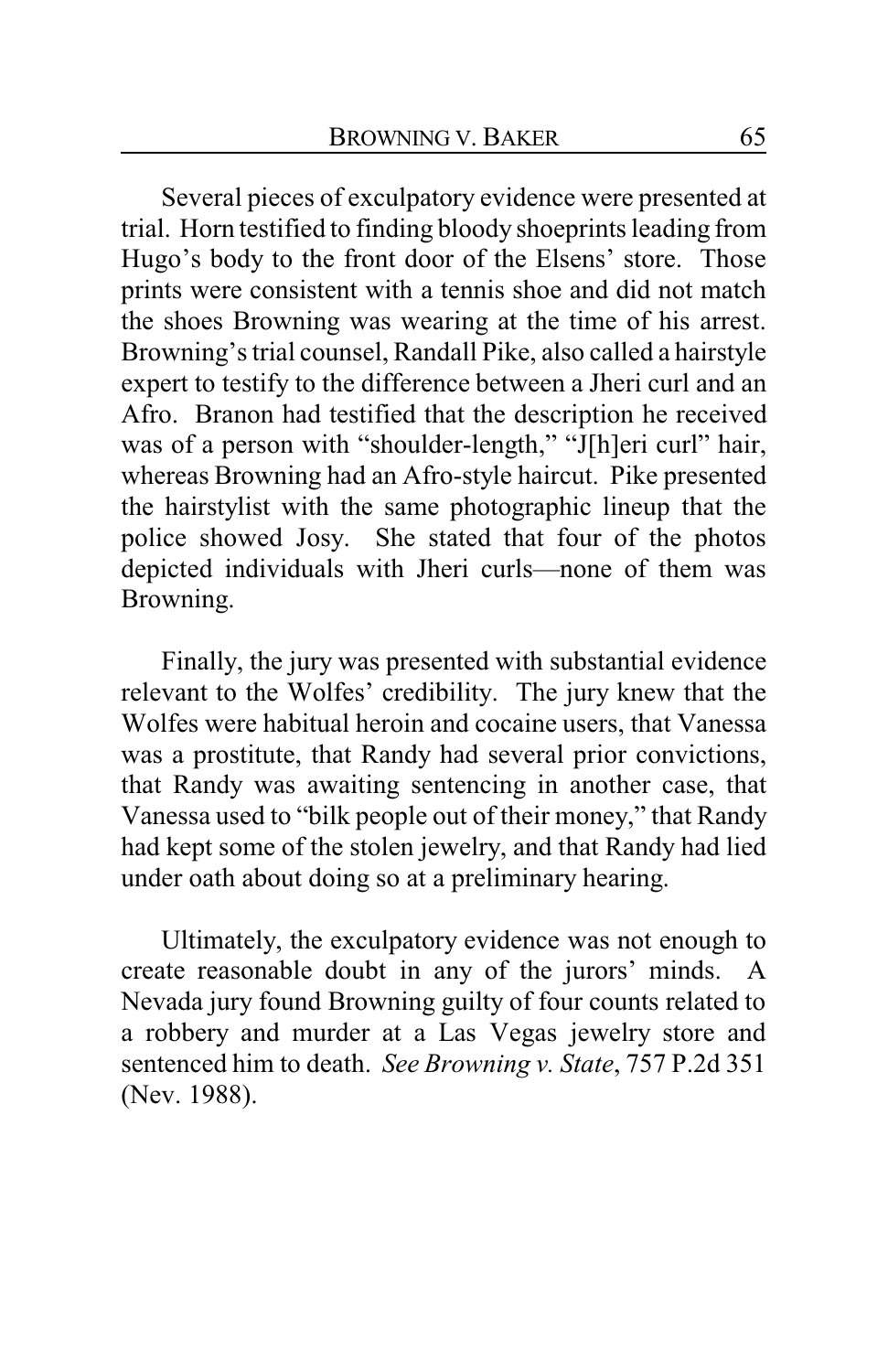### **II. Procedural History**

In 2004, the Nevada Supreme Court affirmed Browning's conviction in a state habeas proceeding. *Browning v. State*, 91 P.3d 39 (Nev. 2004). Browning argued, as is relevant to the instant appeal, that the prosecution withheld *Brady* material—i.e., exculpatory evidence—and that his trial counsel, Randall Pike, provided ineffective assistance for failing to adequately investigate his case. *See id.* at 45, 54.

As is relevant here, Browning identified three pieces of allegedly exculpatory evidence in the state court postconviction proceedings. First, he argued that the prosecution should have disclosed Officer Branon's observation that the bloody shoeprints at the crime scene predated the arrival of police and other first responders. *Id.* at 55. Second, he argued that the prosecution should have disclosed that the term "Jheri curl" came from a black police officer (Branon), rather than the white victim. *Id.* Third, he claimed that the prosecution withheld information regarding a benefit given to Randy Wolfe.**<sup>3</sup>** *Id*. at 54–55.

Browning also argued that Pike was ineffective for, among other things, failing to interview Branon. *Id.* at 46. Browning reasoned that had Pike done so, he would have

**<sup>3</sup>** Pretrial, the prosecution stipulated that Randy was not promised anything for his testimony, a point that Randy confirmed on the stand. *See Browning*, 91 P.3d at 55; Trial Tr. at 4 (Dec. 8, 1986). During postconviction proceedings, Prosecutor Seaton admitted that after Browning's trial, he told the judge in a case in which Randy was the defendant that Randy had helped with Browning's trial. *Id.* Randy ended up receiving probation for attempted possession of stolen property—a conviction that could have resulted in a 5-year sentence. Seaton also helped Randy secure a job. *Id.*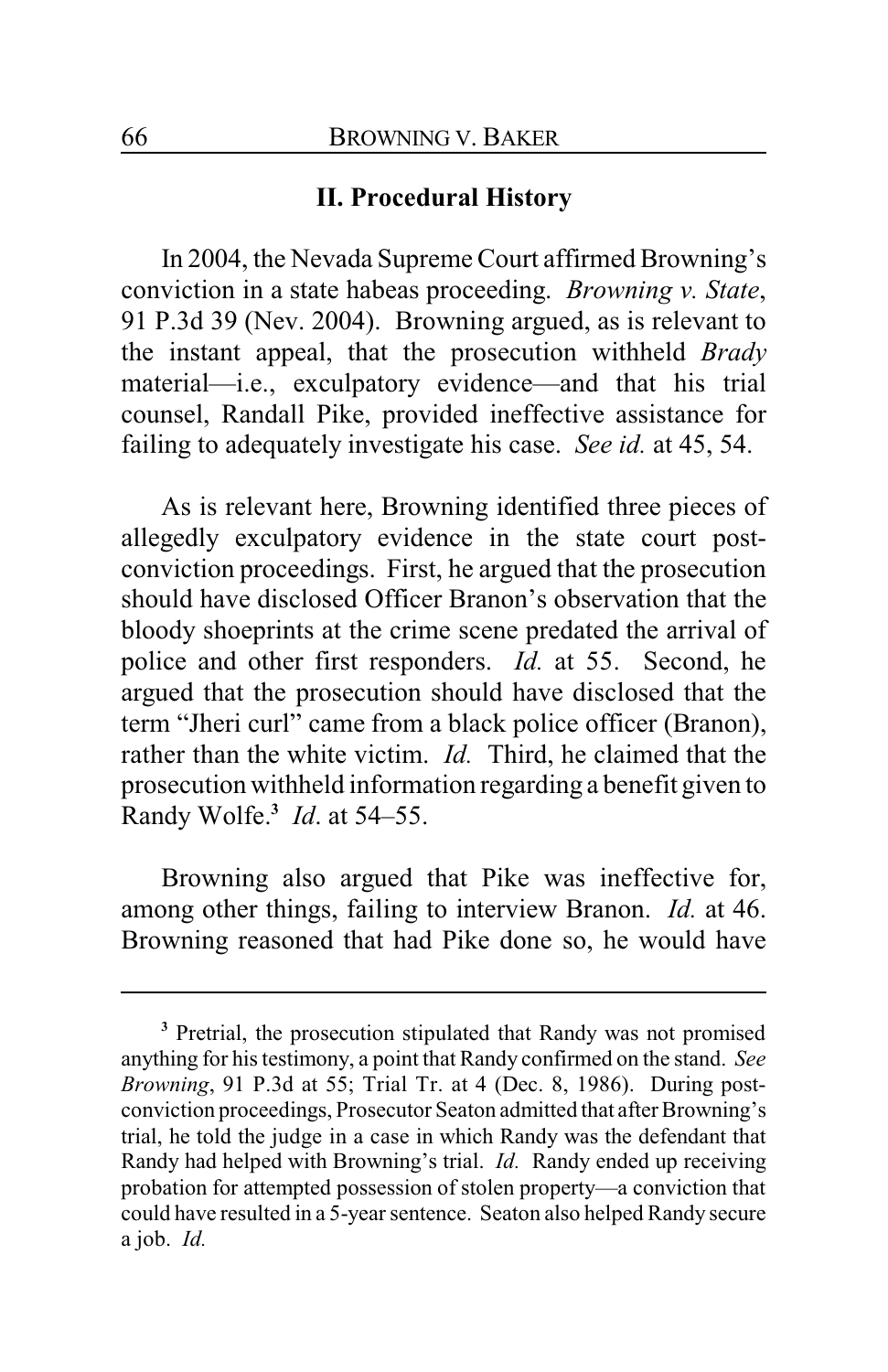discovered that the bloody shoeprints could not have been left by first responders, and that Hugo's description of his attacker's hair did not include the term "Jheri curl." *Id.* Moreover, Browning argued that Pike should have interviewed the Wolfes, as they were the prosecution's key witnesses. *Id.*

The Nevada Supreme Court upheld Browning's guilty verdict.**<sup>4</sup>** As to Browning's IAC claim, the court ruled that it was a reasonable trial strategy to not interview Branon to discover his knowledge of the bloody shoeprints. *Id.* at 46. Pike's investigation was sufficient to determine that the prints did not match Browning. *Id.* The court held that it was a "reasonable, tactical decision to leave the source of the prints uncertain." *Id.* That way, Pike could argue that the real killer was the source. *Id.* Had he investigated further, he may have discovered that first responders were responsible for the prints, thereby neutralizing this defense. *Id.*

As for Pike's failure to interview the Wolfes, the court held that it was a reasonable tactic for Pike to delegate witness interviews to his investigator, lest he interview witnesses personally and risk becoming a percipient witness himself. *Id.* Moreover, Pike's investigator had "gathered enough information to permit [Pike] to adequately crossexamine the Wolfes on their version of events, their drug usage, their informer status, their lying, and their convictions and arrests." *Id.*

**<sup>4</sup>** The Nevada Supreme Court reversed the district court's denial of Browning's challenge to his sentence of death, *Browning*, 91 P.3d at 56, but the jury subsequently reinstated the death sentence on remand and the Nevada Supreme Court affirmed in *Browning v. State*, 188 P.3d 60 (Nev. 2008).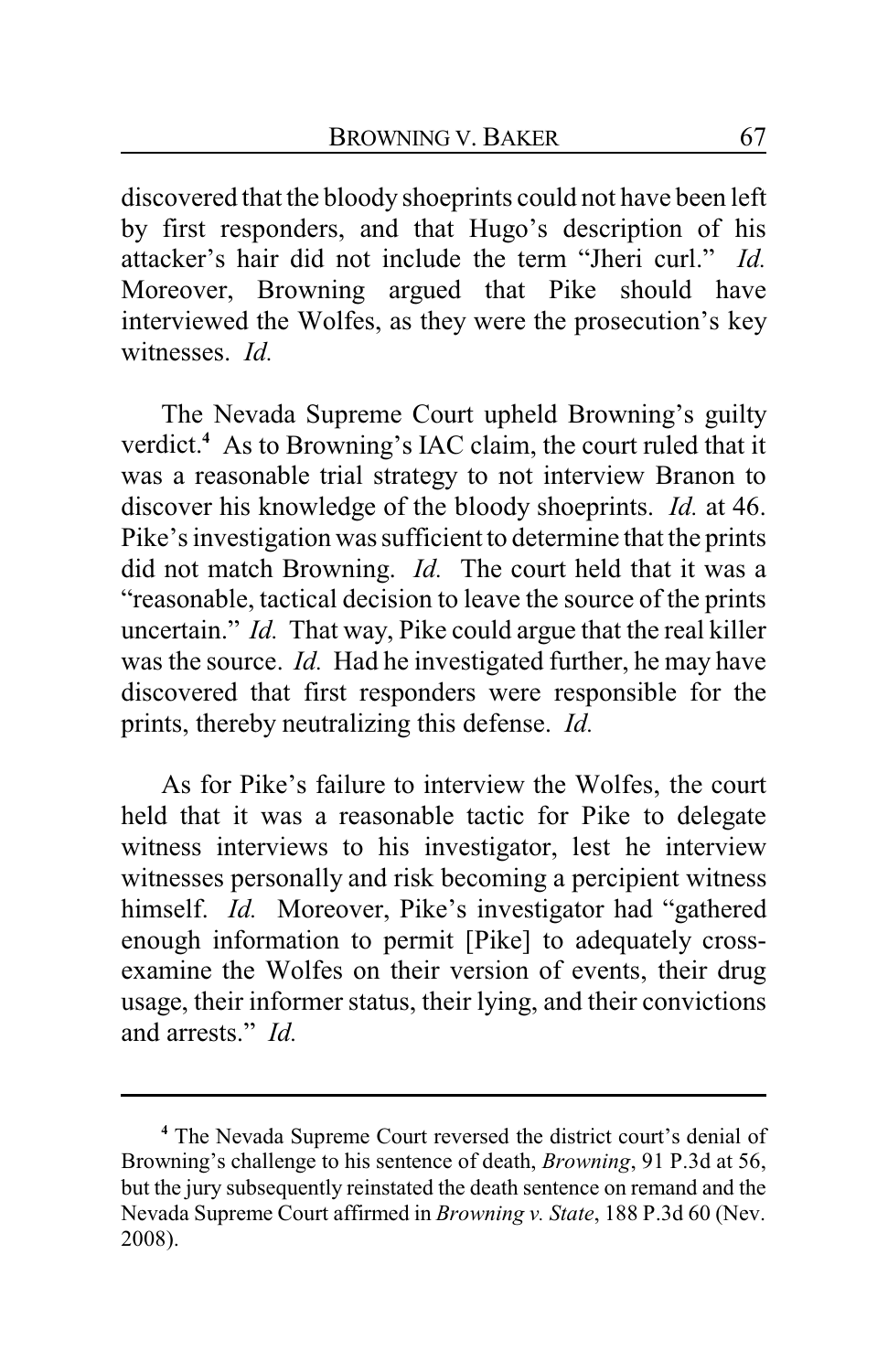Finally, while the court concluded that Pike was deficient for not discovering that "Jheri curl" was Branon's term and not Hugo's, it held that this was not prejudicial because the "issue of Browning's hairstyle was extensively explored at trial." *Id.*

As to Browning's *Brady* claims, the Nevada Supreme Court held that the prosecution should have disclosed the benefit to Randy Wolfe. *Id.* at 54–55. The court reasoned that, "[u]nder *Brady*, even if the State and a witness have not made an explicit agreement, the State is required to disclose to the defense any evidence implying agreement or an understanding." *Id.* at 55. Even so, the court ruled that there was no "reasonable probability of a different result" had the information been disclosed because Randy's "credibility was extensively challenged at trial." *Id.* The court also rejected Browning's bloody shoeprint *Brady* claim, noting that it had already deemed that information to be immaterial in the IAC context, and that the information was available to the defense had Pike interviewed Branon. *Id.* The court similarly rejected Browning's *Brady* claim regarding the hairstyle evidence, noting that this information was, like the shoeprint evidence, available to the defense. *Id.*

Finally, the Nevada Supreme Court considered whether any errors, considered cumulatively, were prejudicial. *Id.* at 56. As is relevant here, the court considered Pike's failure to discover Hugo's true description of the killer's hair, and the prosecution's failure to turn over impeachment evidence regarding Randy Wolfe. *Id.* It determined that there was no "reasonable probability" that Browning would not have been convicted but for the cumulative effect of the errors. *Id.* The court reasoned that the "evidence of Browning's guilt remains overwhelming." *Id.*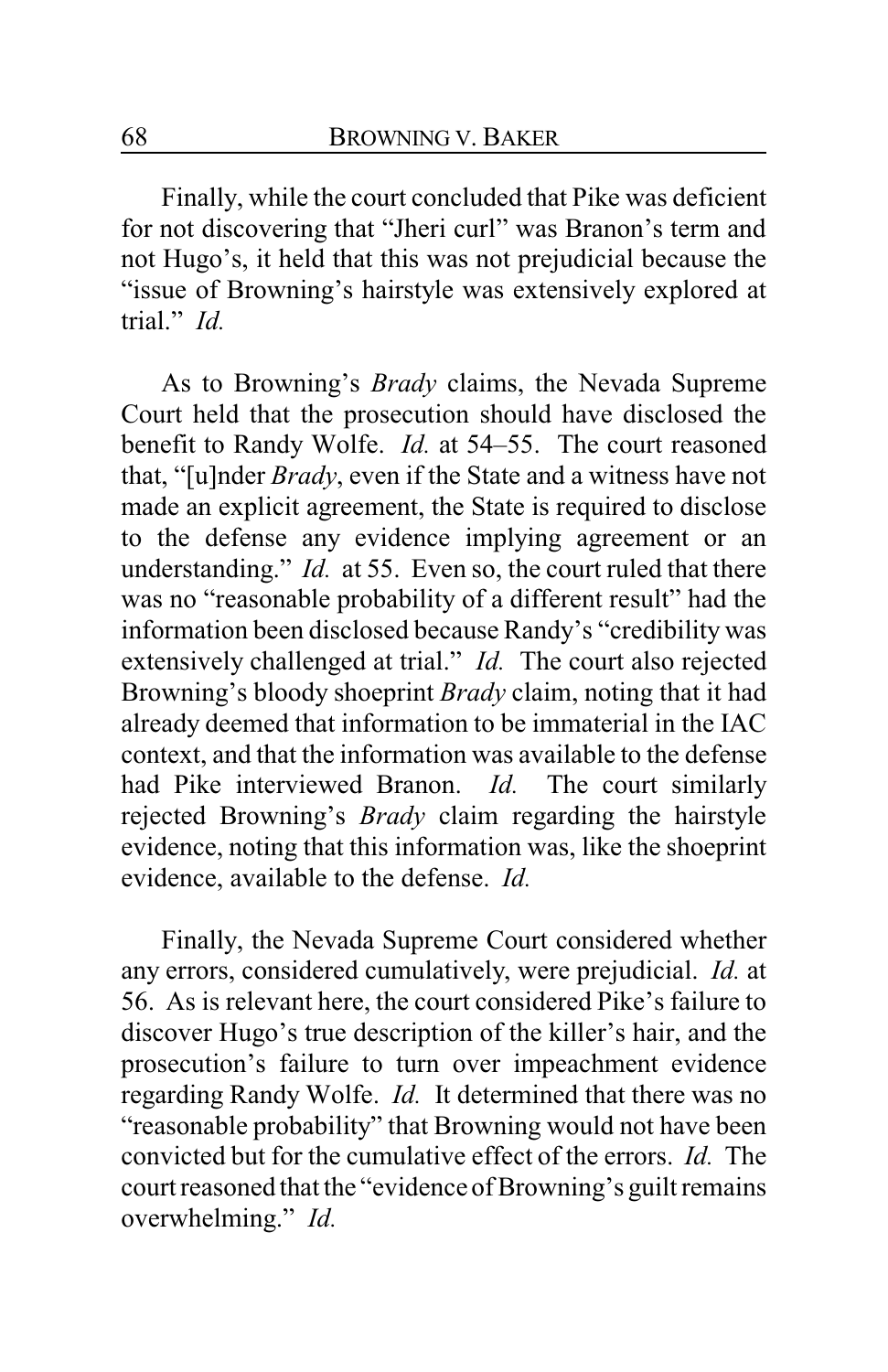Browning filed a petition for a writ of habeas corpus in the United States District Court for the District of Nevada. On November 28, 2011, Browning filed his Fifth Amended Petition, which is the petition before us. On August 1, 2014, the district court denied Browning's petition. The district court granted Certificates of Appealability ("COA") on the issues of (i) whether the prosecution committed a *Brady* or *Napue* violation by failing to turn over information regarding the bloodyshoeprints, (ii) whether the prosecution committed a *Brady* violation by failing to turn over evidence of a benefit to Randy Wolfe, and (iii) whether Pike provided ineffective assistance by failing to investigate the source of the bloody shoeprints, Hugo's description of his attacker's hair, and the Wolfes' credibility. Browning appealed.

## **III. Standard of Review**

We review the district court's decision de novo, while applying AEDPA's "highly deferential standards" to the last reasoned state court decision—here, the Nevada Supreme Court's 2004 denial of post-conviction relief. *Davis v. Ayala*, 135 S. Ct. 2187, 2198 (2015); *see Reis-Campos v. Biter*, 832 F.3d 968, 973 (9th Cir. 2016), *cert. denied*, 137 S. Ct. 1447 (2017). The state court's decision receives binding deference unless it is "contrary to, or involved an unreasonable application of, clearly established Federal law, as determined by the Supreme Court of the United States" at the time of the state court's decision, or if it was "based on an unreasonable determination of the facts in light of the evidence presented in the State court proceeding." 28 U.S.C. § 2254(d)(1), (2); *Wiggins*, 539 U.S. at 520.

Surmounting AEDPA deference is "daunting." *Taylor v. Maddox*, 366 F.3d 992, 1000 (9th Cir. 2004). This is by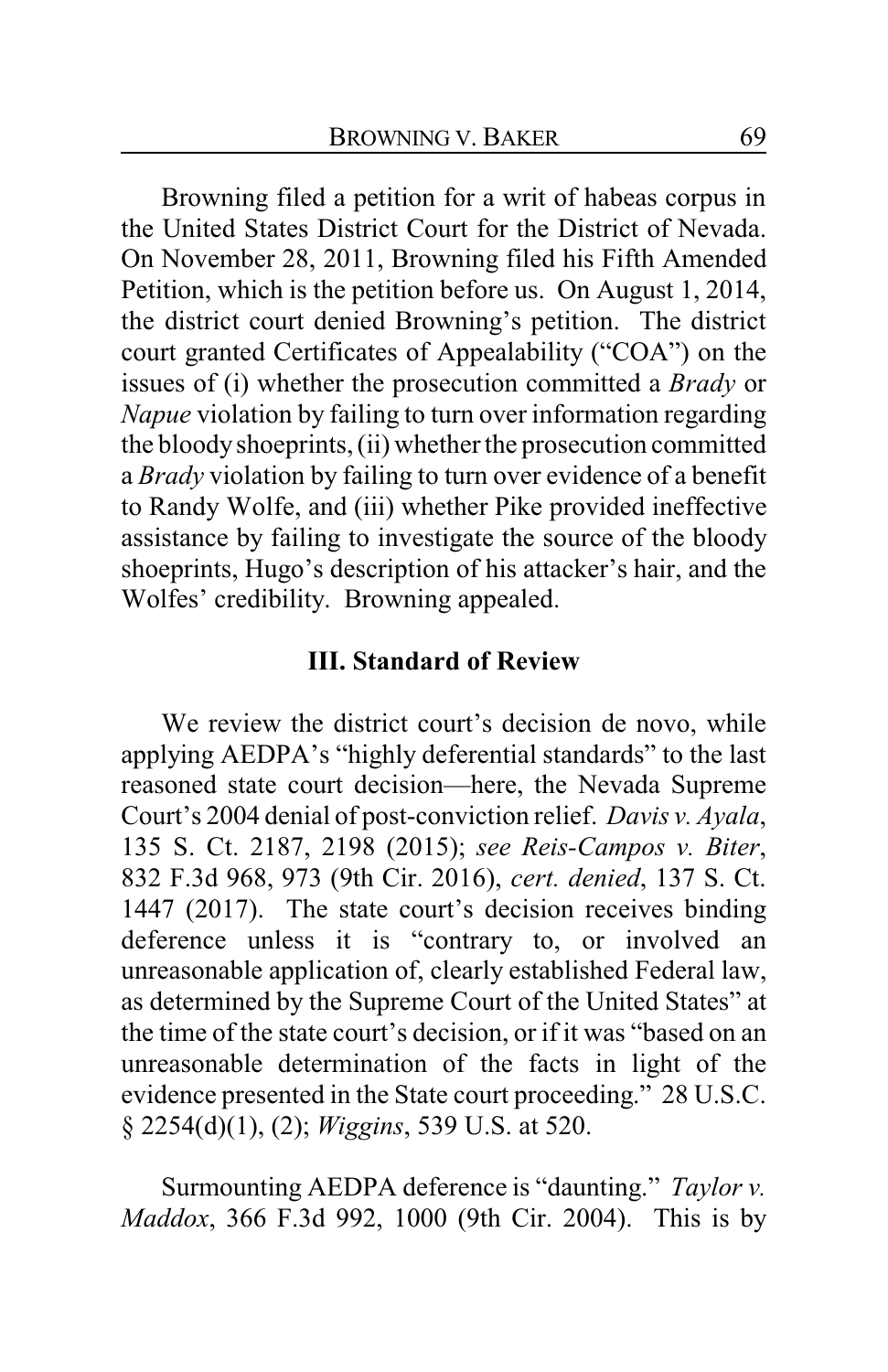design out of respect for state court proceedings, and is "satisfied in relatively few cases." *Id.*; *see also Williams*, 133 S. Ct. at 1094. "[AEDPA] reflects the view that habeas corpus is a 'guard against extreme malfunctions in the state criminal justice systems,' not a substitute for ordinary error correction through appeal." *Harrington v. Richter*, 562 U.S. 86, 102–03 (2011) (quoting *Jackson v. Virginia*, 443 U.S. 307, 332 n.5 (1979) (Stevens, J., concurring)). It is not enough that a federal court determine, in its "independent judgment," that the "state-court decision applied clearly established federal law erroneously or incorrectly . . . . Rather, that application must be *objectively unreasonable.*" *Lockyear*, 538 U.S. at, 75–76 (emphasis added and internal citation omitted). Where "it is possible to read the state court's decision in a way that comports with clearly established federal law . . . we must do so." *Mann v. Ryan*, 828 F.3d 1143, 1157–58 (9th Cir. 2016). In other words, we must uphold a state court determination even if we would have concluded, on de novo review, that the state court committed legal error, so long as a fair-minded jurist could decide otherwise. *See Lockyear*, 538 U.S. at 75–76. To overrule a state court's decision requires that its ultimate conclusion be so unreasonable that it there is *no* "possibility for fairminded disagreement." *Ayala*, 135 S. Ct. at 2199 (internal quotation marks omitted). Finally, a federal court may not review the facts of a case de novo; we must begin with the "presumption" that the state court's factual determinations are correct. *Taylor*, 366 F.3d at 999.

## **IV. Browning's Claims for Relief**

Browning's petition comes down to three pieces of evidence: the description of the assailant provided by the victim, Hugo Elsen; bloody shoeprints leading from Hugo's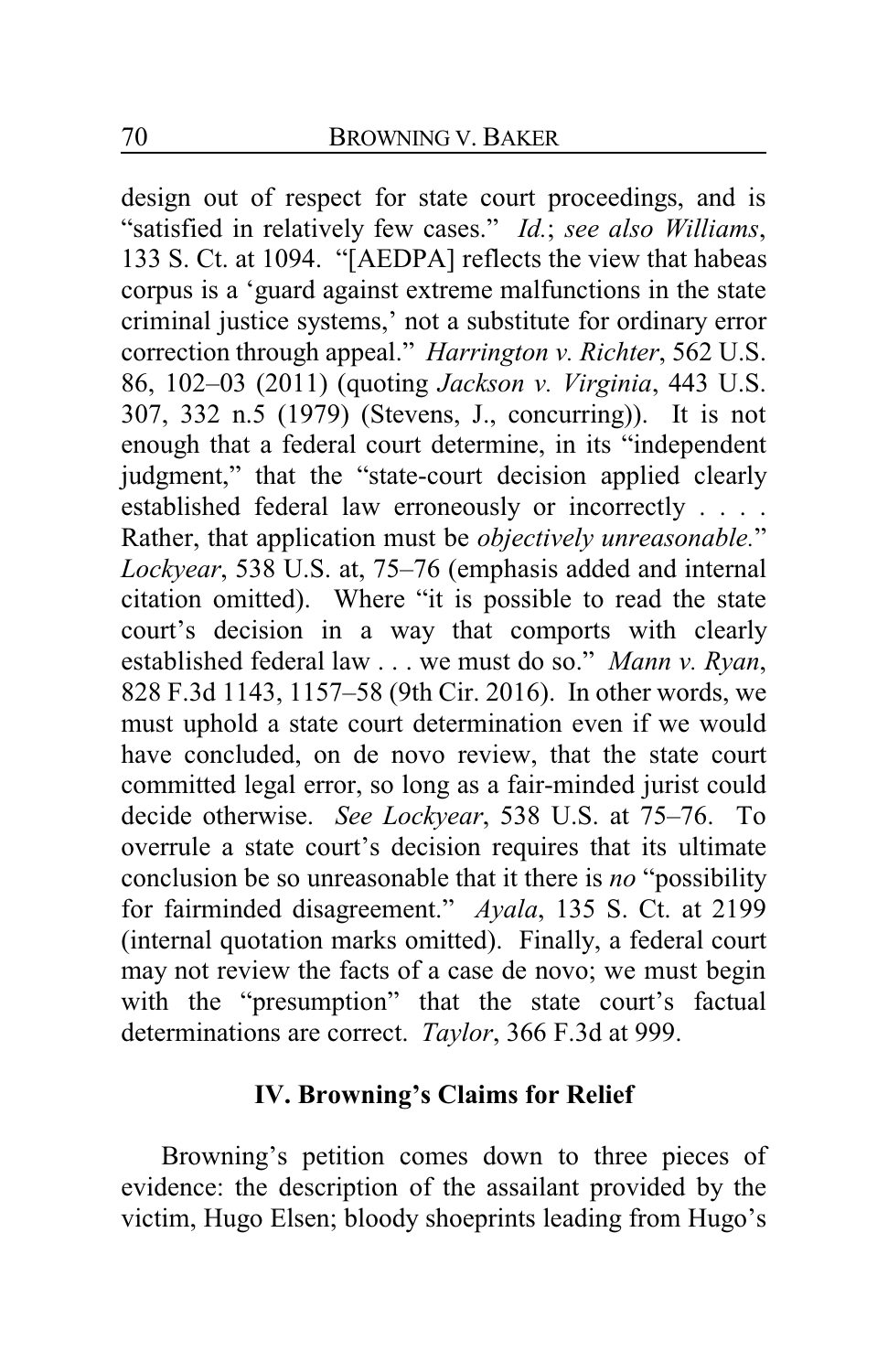body; and the benefit received by Randy Wolfe for his testimony. None of this evidence compels a finding that the Nevada Supreme Court was objectively unreasonable in rejecting Browning's petition for post-conviction relief.

First, Hugo's description of the killer was presented to the jury, and the jury knew that the description conflicted with other eyewitness testimony. That the jury did not know the term "Jheri curl" was the testifying officer's and not the victim's did not appreciably diminish this conflict. Second, Pike's ignorance of the fact that the bloody shoeprints predated the arrival of first responders did not undercut his defense that someone other than Browning committed the murder because he *did* know that the prints did not match Browning. And third, the jury was presented with a cavalcade of impeachment evidence against Randy and Vanessa Wolfe. That the jury did not know that the prosecution would *later* help Randy secure a benefit for his testimony against Browning—a fact that apparently Randy did not even know—makes no difference because it was not reasonably probative of his credibility. And even if it was, the information was, at most, cumulative.

The weakness of the alleged exculpatory evidence is enough to reject Browning's habeas petition on its own. But it positively blanches when set against the substantial evidence inculpating Browning: his fingerprints were found on the vendor's side of a glass display case, which is offlimits to customers; he was found by police with some of the stolen jewelry; numerous eyewitnesses identified him; and he confessed to the Wolfes.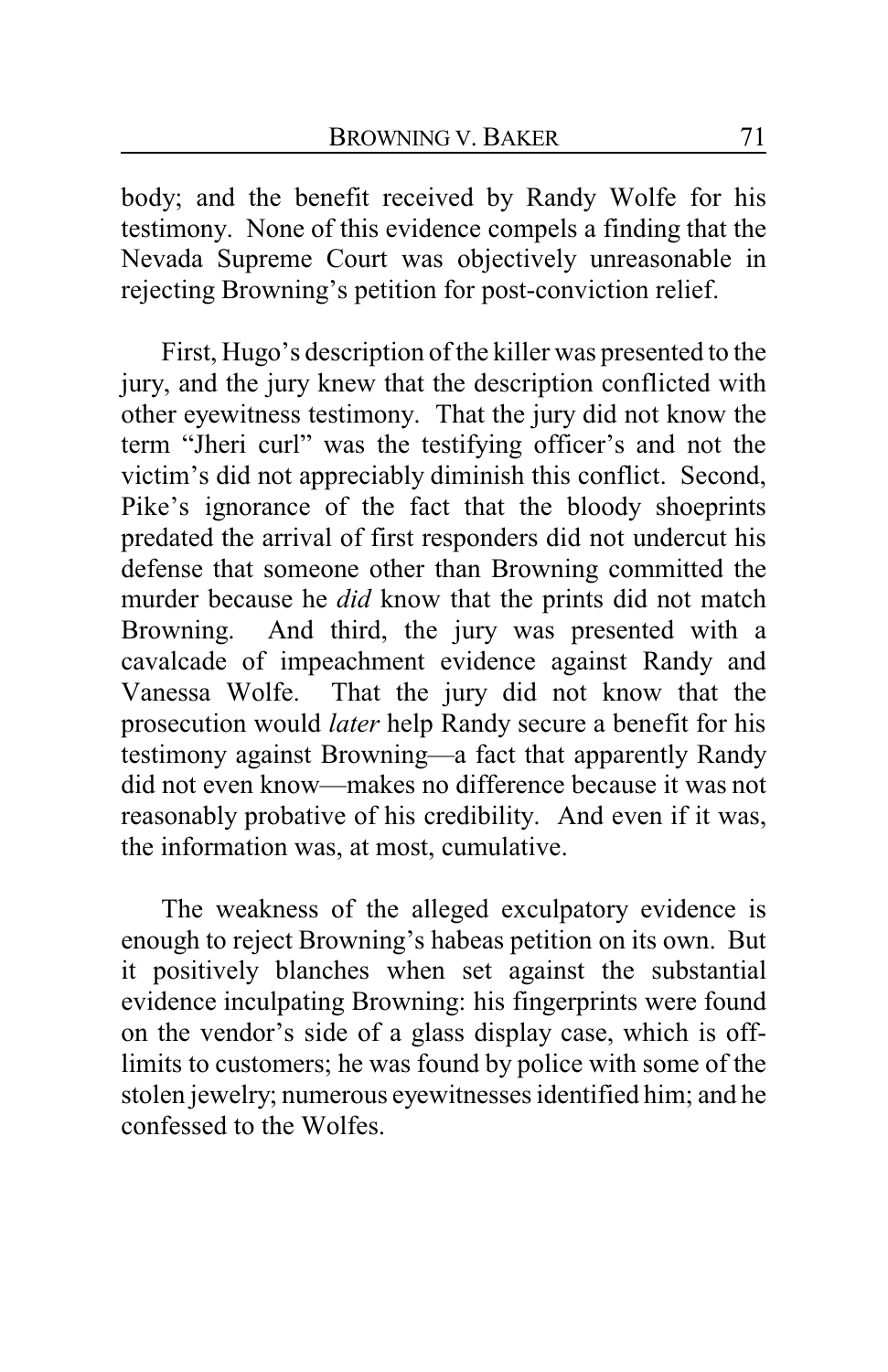# **a. Browning Fails to Establish a** *Brady* **Violation Because the Purported** *Brady* **Evidence Is Either Not Exculpatory or Not Material**

The Nevada Supreme Court decided Browning's *Brady* claim on the merits. We therefore apply AEDPA's deferential standard of review, and may only find a *Brady* violation if the state court's decision was an objectively unreasonable application of Supreme Court law or an unreasonable determination of the facts. 28 U.S.C.  $§$  2254(d)(1), (2).

Under *Brady v. Maryland*, the prosecution must disclose "evidence that is both favorable to the accused and material either to guilt or to punishment." *United States v. Bagley*, 473 U.S. 667, 674 (1985) (internal quotation marks omitted). "'Evidence is material within the meaning of *Brady* when there is a reasonable probability that, had the evidence been disclosed, the result of the proceeding would have been different.'" *Turner v. United States*, 137 S. Ct. 1885, 1893 (2017) (quoting *Cone v. Bell*, 556 U.S. 449, 469–70 (2009)). "'A reasonable probability of a different result is one in which the suppressed evidence undermines confidence in the outcome of the trial.'" *Id.* (quoting *Kyles v. Whitley*, 514 U.S. 419, 434 (1995)).

> Thus, to establish a *Brady* violation, a defendant must prove: 1) the evidence at issue is favorable to the accused, either because it is exculpatory, or because it is impeaching, 2) the evidence was suppressed . . . either willfully or inadvertently, and 3) prejudice resulted, meaning there is a reasonable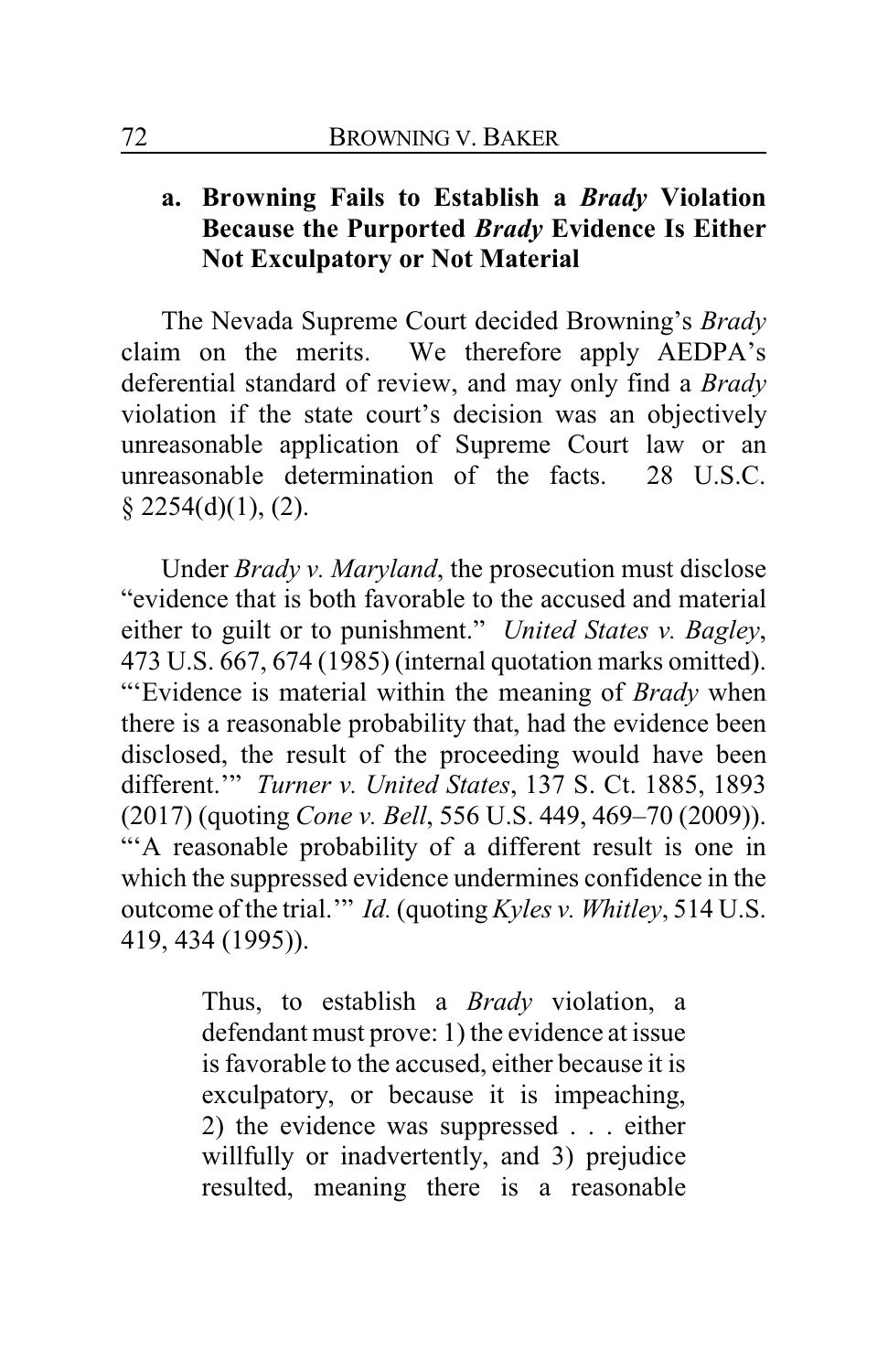probability that disclosing the evidence to the defense would have changed the result.

*Andrews v. Davis*, 798 F.3d 759, 793 (9th Cir. 2015) (internal quotation marks and adjustments omitted) (citing *Strickler v. Greene*, 527 U.S. 263, 281–82 (1999); *Bagley*, 473 U.S. at 682).

The Nevada Supreme Court reasonably concluded that no *Brady* violation occurred because the hairstyle and impeachment evidence is not exculpatory, and, while the shoeprint evidence is exculpatory, a fair-minded jurist could deem it immaterial when viewed collectively with the abundant evidence of Browning's guilt.

# **i. Whether the Purported** *Brady* **Material Is Exculpatory**

# **1. The Hairstyle Evidence**

The jury did not know that Officer Branon received a description of the assailant from the victim himself. Instead, Branon recounted the description that Hugo gave him, without identifying its source. He told the jury that

> [t]he description we received was black male, adult in his late twenties, wearing a blue baseball cap, blue windbreaker-type jacket, blue Levi's. He was medium complexioned, bore a mustache and what was described as a shoulder length J[h]eri-type curl.

This was a mostly accurate reporting of Hugo's dying declaration, except that the term "J[h]eri-type curl" was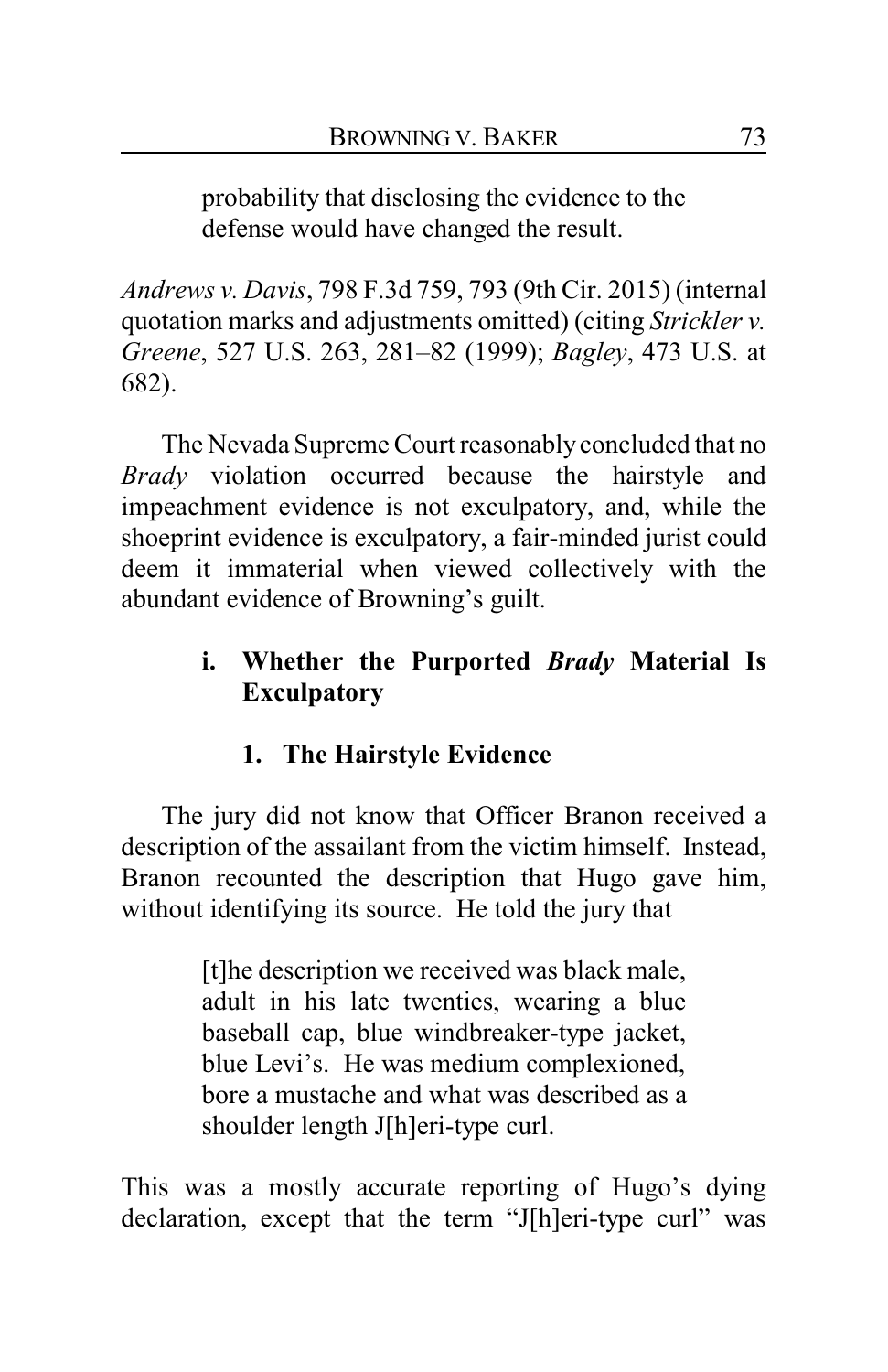Branon's, not Hugo's. Browning argues that the prosecution's failure to turn over the fact that Branon's description came from the victim himself, and that the term "J[h]eri-type curl" was Branon's, not Hugo's, was materially exculpatory.

The Nevada Supreme Court held that no *Brady* violation occurred because the exculpatory information was "reasonably available to the defense." *Browning*, 91 P.3d at 55. And, at any rate, the information did not give rise to a "reasonable probability of a different result." *Browning*, 91 P.3d at 46. This was because the "issue of Browning's hairstyle was extensively explored at trial." *Id.*

The Nevada Supreme Court's conclusion was not objectively unreasonable because a fair-minded jurist could conclude that the hairstyle evidence was not exculpatory, let alone materially so. *See Ayala*, 124 S. Ct. at 2199. The majority concludes otherwise only by asserting a novel view of *Brady* that extends the state's obligations into the murky zone of *interpretations* of otherwise neutral facts. That "Jheri curl" was Branon's term and not Hugo's does not help Browning. The only basis for deeming this information potentially exculpatory is that Prosecutor Daniel Seaton leveraged its purported source—Hugo, a white male—to argue that the speaker probably confused the terms Afro and Jheri curl. Seaton reasoned that the declarant was just "some white person" who didn't "really know[] the true definition of J[h]eri-curl." But while it is true that the source of the term was a black male, the *evidence* itself is not exculpatory, and the jury was free to disregard Seaton's unsubstantiated speculation as just that.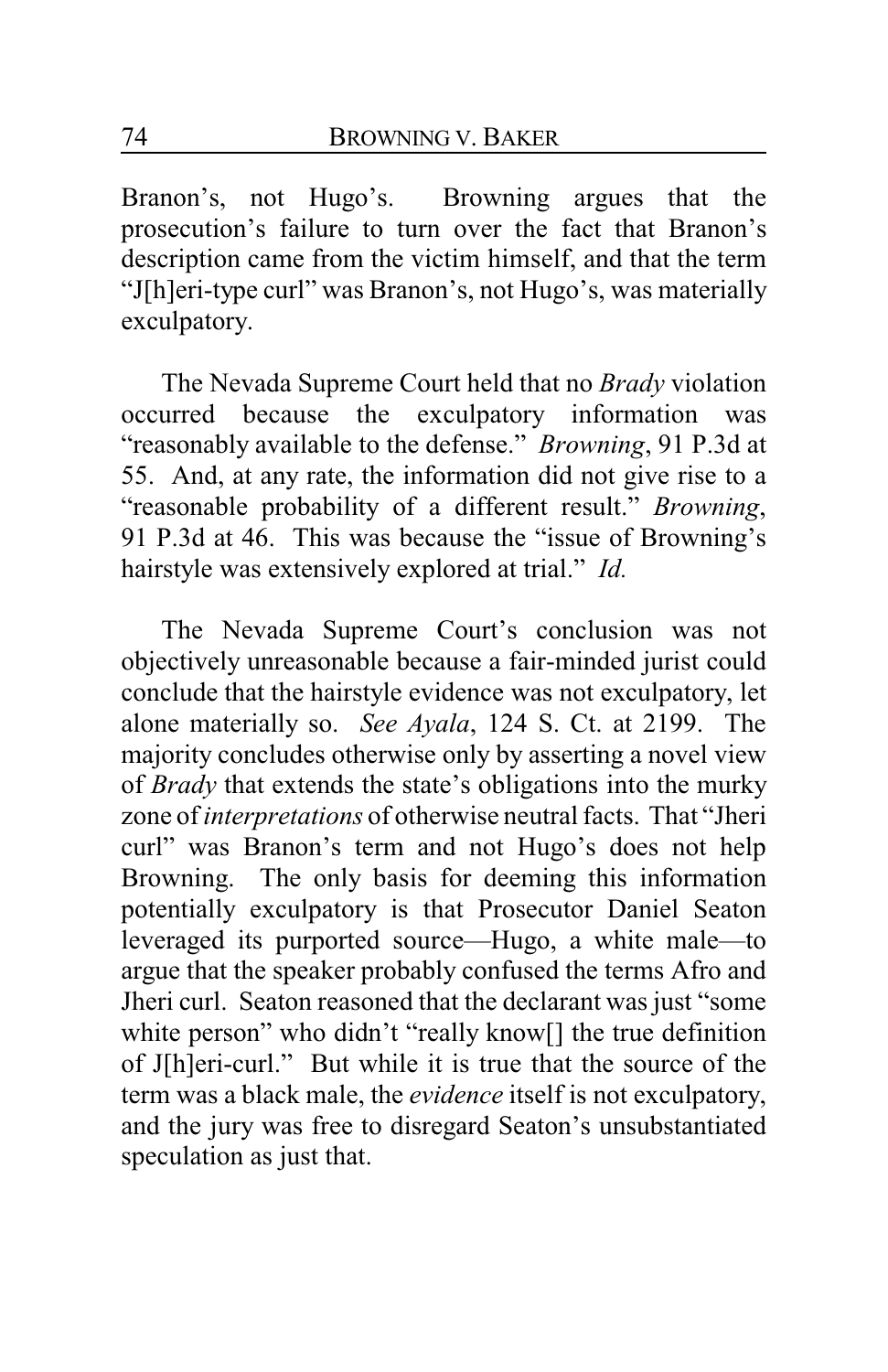## **2. The Benefit to Randy Wolfe for His Testimony**

It is undisputed that the prosecution intervened on Randy Wolfe's behalf in a separate trial in which Randy was the defendant *after* Randy testified in Browning's trial. Yet the Nevada Supreme Court determined that the prosecution should have disclosed the benefit to the defense. *Browning*, 91 P.3d at 54–55. The court reasoned that "the State is required to disclose to the defense any evidence implying an agreement or an understanding." *Id.*

It appears that the Nevada Supreme Court's determination was not based on any facts in the record. Both Randy and Prosecutor Seaton stated that there was no plea bargaining with Randy Wolfe regarding Browning's case, and Browning points to nothing in the record showing that Randy expected a benefit for his testimony. The Nevada Supreme Court therefore erred in concluding that the evidence was exculpatory. *See Amado v. Gonzalez*, 758 F.3d 1119, 1136 (9th Cir. 2014) (quoting 28 U.S.C. § 2254(d)(2)) (state court made an "unreasonable determination of the facts" where "[t]here was nothing in the record that could support" its finding).

The majority correctly notes that the evidence could only be exculpatory if Randy actually expected a benefit for his testimony that was not already disclosed. But the Nevada Supreme Court never made such a finding. Under AEDPA, we are not entitled to weave facts out of whole cloth just to make sense of a state court's determination. *See id*. Because nothing in the record shows that any deal was made—expressly or otherwise—between Seaton and Randy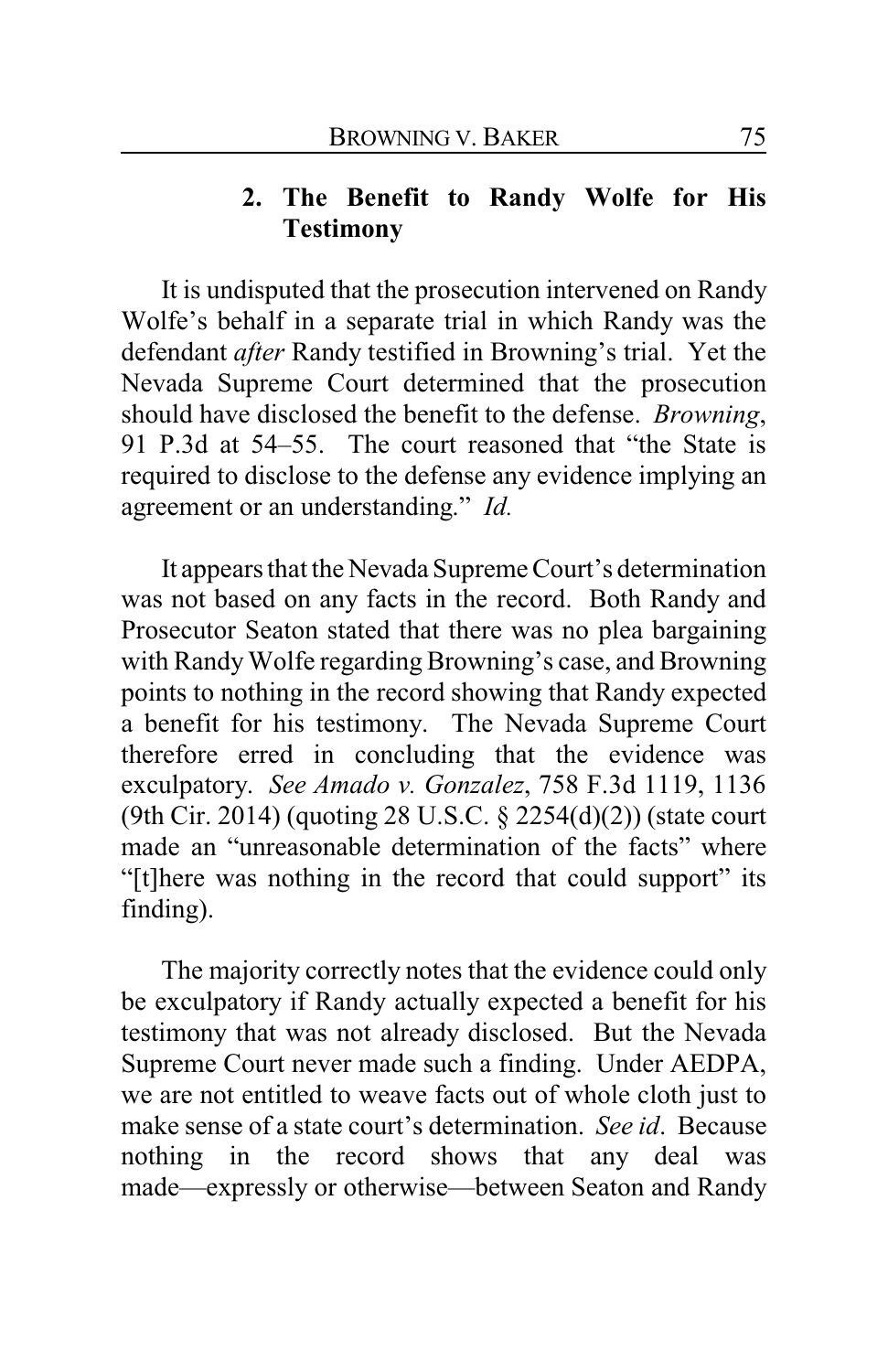at the time of trial, nothing was suppressed and no *Brady* violation occurred.**<sup>5</sup>**

#### **3. The Bloody Shoeprint Evidence**

The jury knew that the bloody shoeprints leading from Hugo's body to the front of the Elsens' store did not match the loafers Browning wore at the time of his arrest. But postconviction testimony also established that Branon knew that the shoeprints were present before first responders arrived at the scene. Under *Brady*, that knowledge is imputed to the prosecution as a whole. *Kyles*, 514 U.S. at 437–38 (the "individual prosecutor has a duty to learn of any favorable evidence known to the others acting on the government's behalf in the case, including the police"). Yet Specialist Horn testified that the prints were consistent with tennis shoes, and noted that first responders often wear tennis shoes at crime scenes. The jury was therefore left with the impression that first responders may have left the shoeprints. That was false. Moreover, the prosecution offered no evidence to suggest that someone besides the true killer could have been the source of

**<sup>5</sup>** The majority goes to great lengths in an attempt to shore up the Nevada Supreme Court's determination. Besides imputing to that court a finding that it did not make, the majority argues that it doesn't matter anyway because federal courts are powerless to review a state court's findings that favor the habeas petitioner. But the federal habeas statutes are only a one-way ratchet with respect to *who* may seek federal court review. *See* 28 U.S.C. § 2254(a). While only a prisoner may invoke a federal court's jurisdiction to challenge his detention, nothing in the habeas statutes prevents a federal court from reviewing the *entire* record—including facts that the state court construed as favorable to the petitioner—once it has properly asserted jurisdiction. The majority cites no authority for the proposition that a state court's factual (or legal) errors are impervious to challenge in such a situation.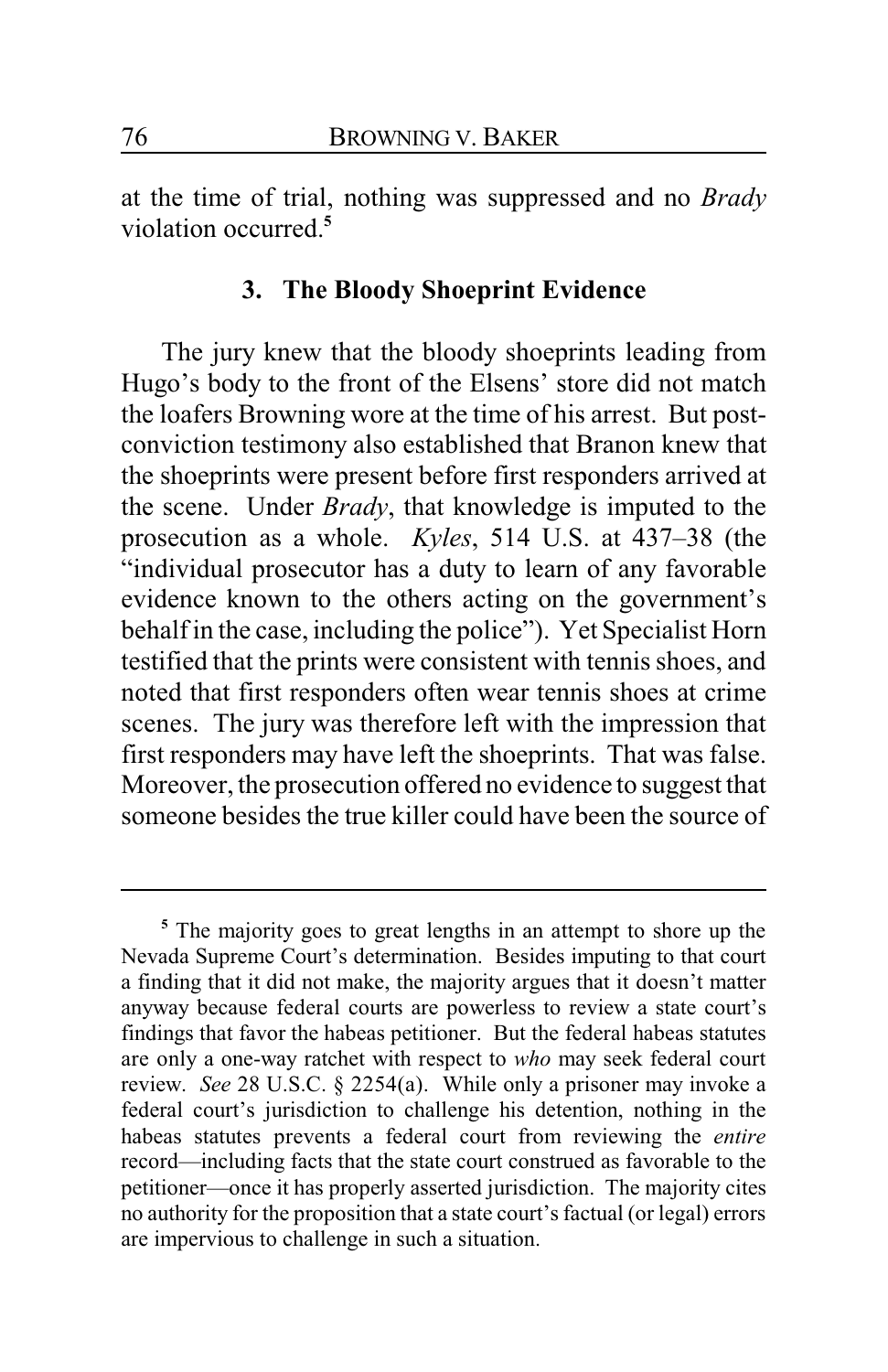the prints. Evidence that the shoeprints were present before the first responders arrived was therefore exculpatory.

## **ii. Whether the Purported** *Brady* **Evidence is Material**

The majority correctly notes that the three *Brady* claims must be considered "collectively" to determine whether they are material. *Kyles*, 514 U.S. at 436; *Turner*, 137 S. Ct. at 1895 (considering the "cumulative effect of the withheld evidence"). Materiality is a determination of whether disclosure of all pieces of exculpatory evidence, taken together, gives rise to a "reasonable probability" of a different outcome. *See Cullen v. Pinholster*, 563 U.S. 170, 189 (2011). "A reasonable probability is a probability sufficient to undermine confidence in the outcome." *Id*.

The majority concludes that the cumulative effect of three pieces of evidence—Hugo's description of his killer's hairstyle, the source of the bloody shoeprints, and the benefit for Randy Wolfe's testimony—tips the scales in favor of a finding of materiality. **<sup>6</sup>** The majority's conclusion is not compelled either by the evidence or binding Supreme Court law.

**<sup>6</sup>** Tellingly, the majority arrives at this conclusion only after *sua sponte* expanding the certificate of appealability to include an alleged *Brady* violation not even raised by Browning on appeal: Hugo's description of his assailant's hairstyle. Considering our obligation to consider *Brady* evidence cumulatively to determine its prejudicial effect, it is unclear whether the majority could have found a *Brady* violation if the certificate was limited to the two claims that Browning actually raised before this court.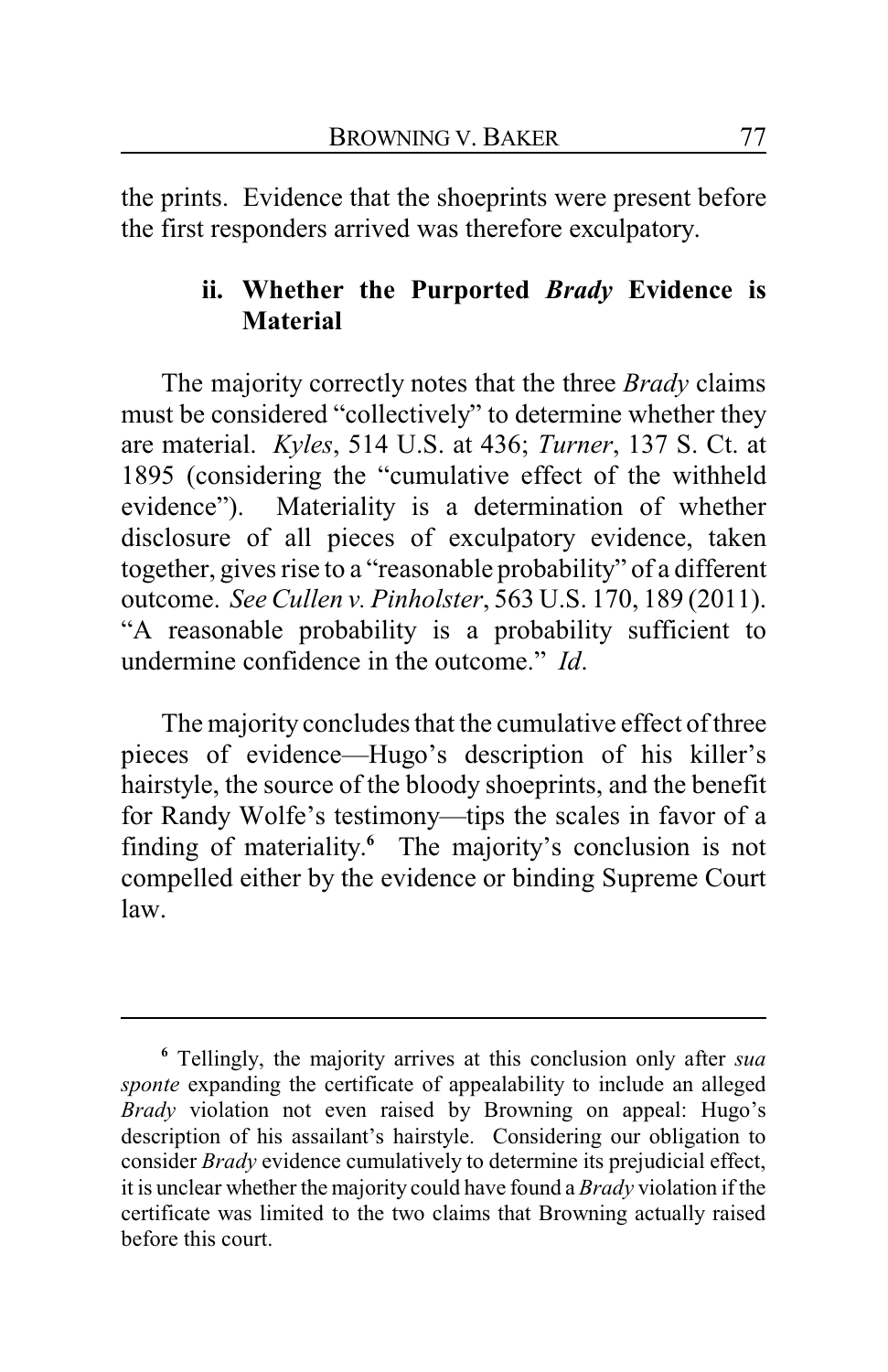**1.** The majority errs by assuming that the benefit to Randy Wolfe and the hairstyle evidence is *Brady* material. As discussed (*see* Part IV.a.1, 2), both pieces of evidence are reasonably viewed as not exculpatory and so withholding the information has no material impact on the case. But even if the hairstyle evidence could be deemed exculpatory because its disclosure would have foreclosed Seaton's argument that "some white person" confused the terms "Jheri curl" and "Afro," it was not unreasonable for the Nevada Supreme Court to deem it immaterial. The majority concedes that all of the words Branon used to describe Browning's hair are inconsistent with an Afro—"Jheri curl," "shoulder length," "loosely curled," and "wet." In other words, Branon's use of the term "Jheri curl" did nothing to diminish the conflict in the eyewitness testimony that was squarely before the jury. **7** On the one hand, Hugo described Browning as having wet, shoulder-length hair. On the other, Josy and Coe described the person they saw as having short hair that "puffed" or stuck out the back of a blue cap. That the jury was also exposed to the term "Jheri curl" does not somehow reconcile these inconsistent accounts.

The term "Jheri curl" also lost its salience over the course of the trial. Browning's counsel presented a hairstyle expert, Annie Yates, who testified to the difference between a Jheri curl and an Afro. Pike then showed her a 12-person photographic array and asked her to identify which persons

**<sup>7</sup>** The majority suggests otherwise, asserting that the "precise words Hugo used to describe his assailant's hair" is material under *Brady* because Hugo's description of his assailant as having shoulder-length hair "was markedly different from Browning's hair on the day of the murder—an Afro." But the defense *did* know that Hugo's description included the term "shoulder-length hair," and that information *was* presented to the jury.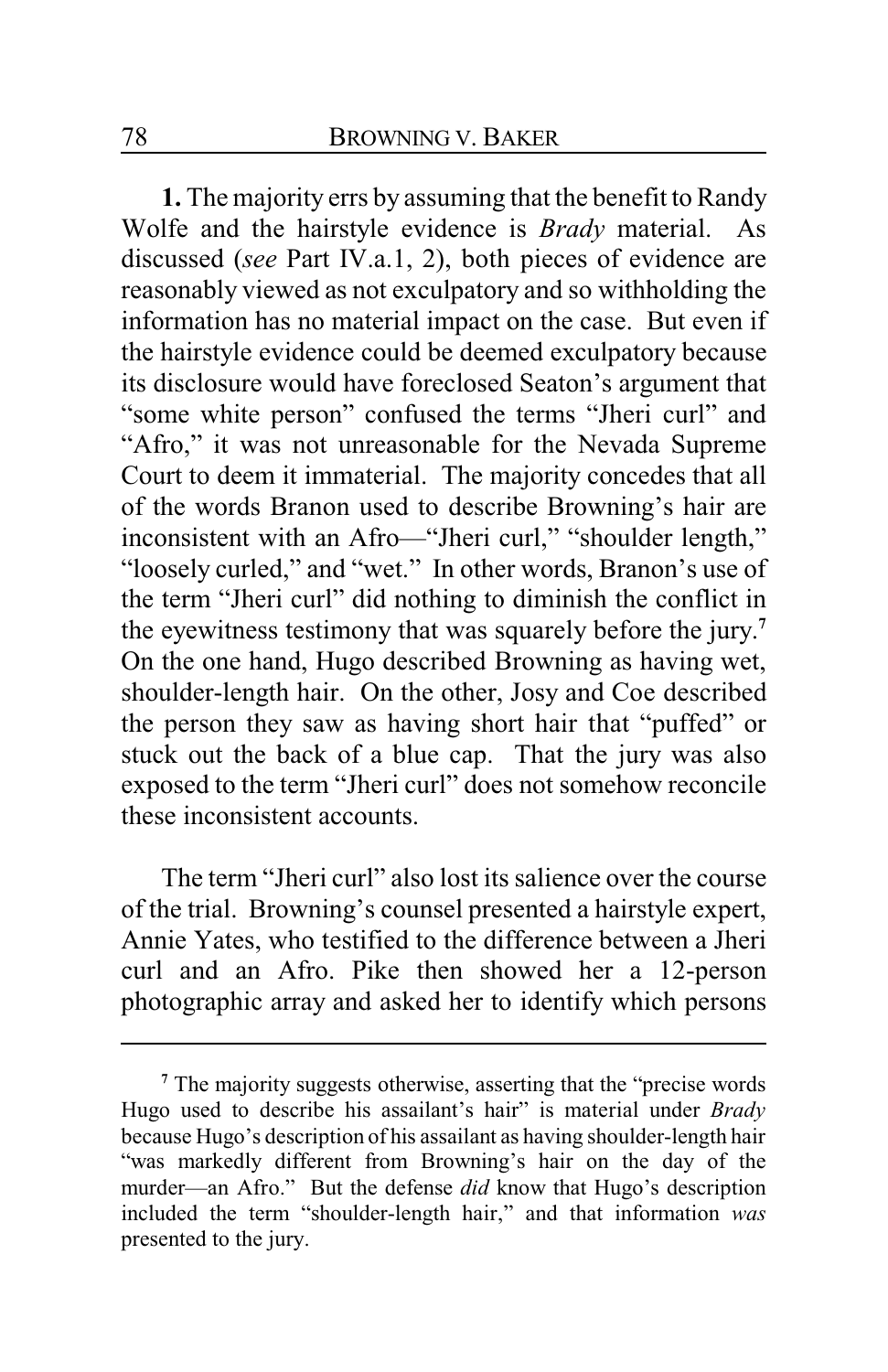had Jheri curls. The array included a picture of Browning. Yates stated that four of the persons had Jheri curls, none of whom was Browning. The jury therefore knew that Browning's Afro hairstyle was inconsistent with a Jheri curl. Accordingly, it was not objectively unreasonable for the Nevada Supreme Court to reject the hairstyle *Brady* claim because the hairstyle evidence was not materially exculpatory.

Undeterred, the majority insists that the information was critical to the defense because, it reasons, "Jheri curl" is the only term "susceptible to the argument that the speaker could have seen an Afro and used the wrong term because he was unfamiliar with African American hairstyles." But the fact that Seaton leveraged the term's relative obscurity to spin speculation does not detract from the fact that a fair-minded juror could reasonably dismiss such conjecture as unfounded. *See Ayala*, 135 S. Ct. at 2199. Moreover, Seaton's argument makes no sense, because the description Branon received—and which was before the jury—included the fact that the assailant's hair was "shoulder length." Thus, even if the jury entertained the far-fetched notion that the speaker said "Jheri-curl" when he meant "Afro," it was still faced with a clear conflict in the evidence: was the assailant's hair shoulder-length or in an Afro?

**2.** As to the bloody shoeprint evidence, the majority chides the Nevada Supreme Court for engaging in "pure speculation" for suggesting that the prints were probably left by Josy or Coe. To be sure, the evidence did not support such a conclusion. But neither did it suggest otherwise. Under AEDPA, our review is limited to the original trial record, *Pinholster*, 563 U.S. at 181, and nothing in that record indicates that the shoeprints were *not* those of Josy or Coe.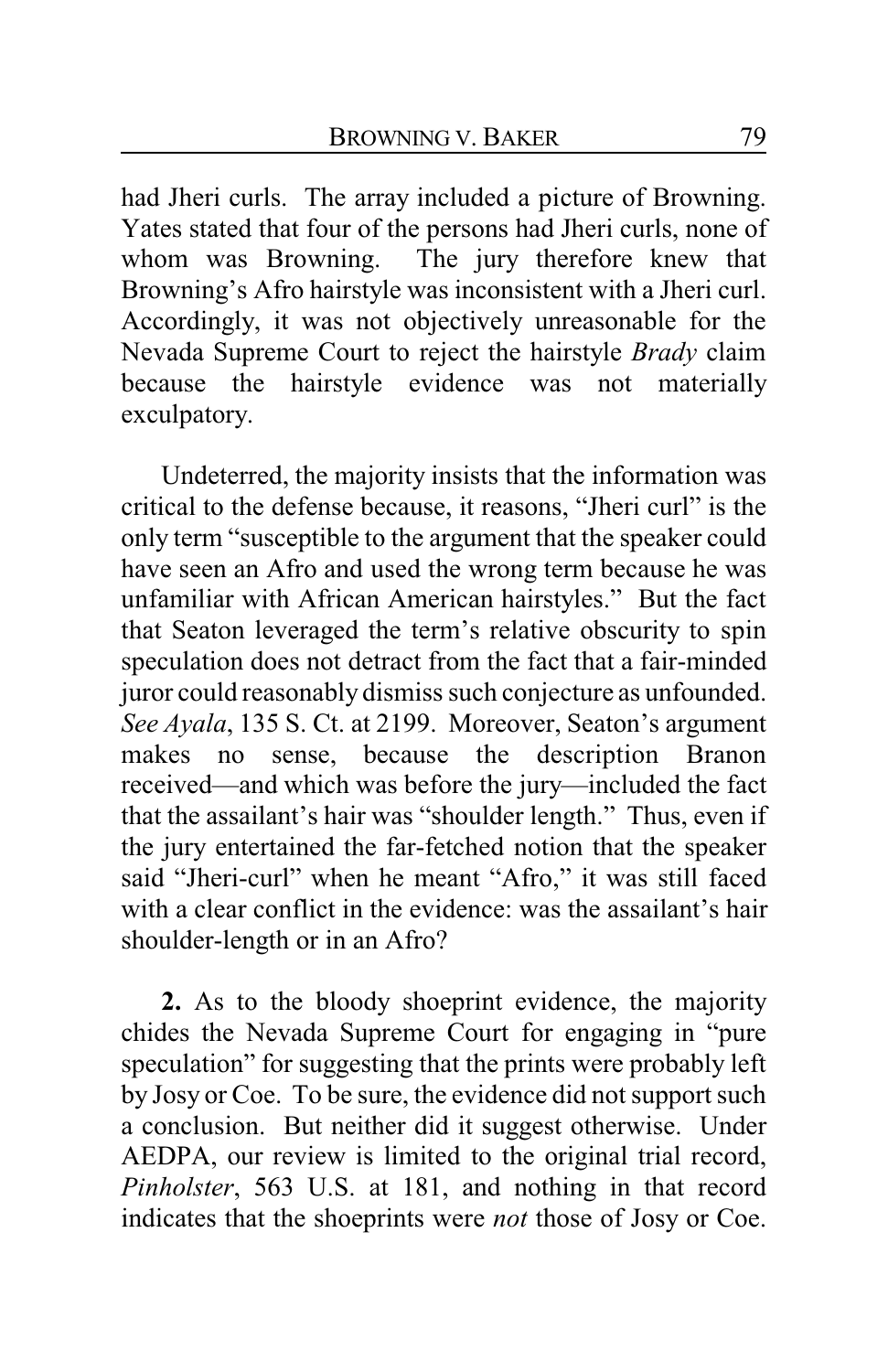The majority buries this fundamental rule in a footnote, while simultaneously embarking on its own fact-finding mission, concluding that, based on its review of the images of the shoeprints, "the shoeprints appear to us larger than those of a typical woman's shoe." Tellingly, the majority cites no expert testimony from the trial record to support its observation—because there is none. Leading with its chin, the majority commits double error under AEDPA: not only does it draw its own evidentiary conclusions, *see Taylor*, 366 F.3d at 999, but it engages in the very "speculation" for which it roundly criticizes the Nevada Supreme Court.

Limiting our review to the trial record, as we must, the shoeprints' provenance is unknown. What *was* known at the time of trial, and what was presented to the jury, was the fact that the shoeprints did not match Browning. In other words, they pointed to someone else, which is consistent with the defense's theory that a black Cuban associate of the Wolfes committed the crime. Had the defense known that the prints predated the arrival of the first responders, its theory would have been the same. And to the extent the information had some exculpatory value by eliminating one innocuous explanation for the prints (i.e., that they were left by first responders), the record does not compel a conclusion that the information was material. Indeed, even had the jury known that first responders were not the source, it could have reasonably inferred that the prints may have been left by a person who was not the killer—e.g., Josy, Coe, or someone else entirely. Either way, while the jury was left speculating about the prints' origin, it knew that they did not incriminate Browning.

**3.** Finally, even if the shoeprint evidence, viewed in a vacuum, was significant, it is reasonably deemed immaterial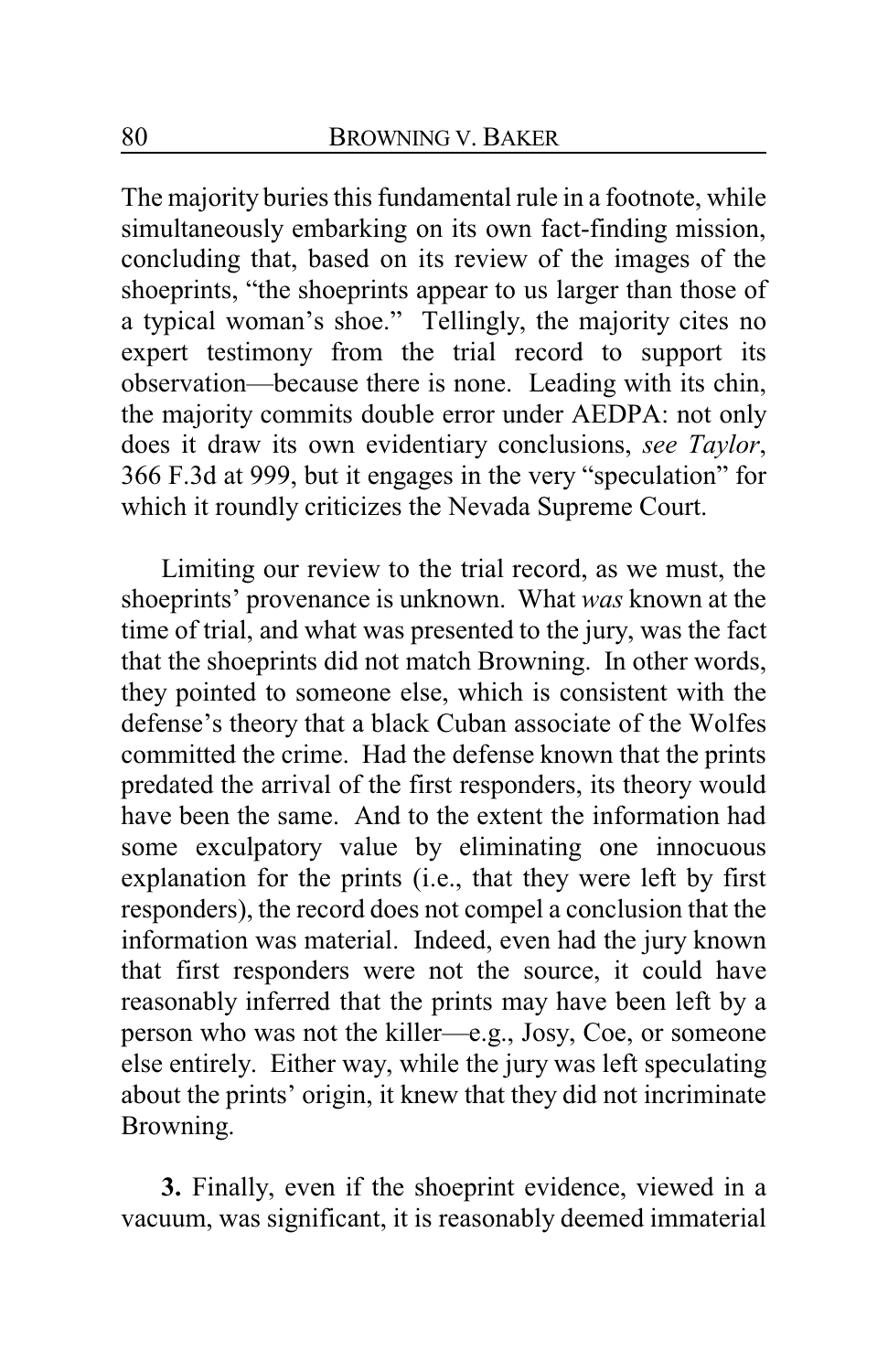when considered collectively with the evidence inculpating Browning. We assess the combined effect of both undisclosed exculpatory evidence *and* the evidence that was before the jury as a whole in determining whether there is a "reasonable probability" that disclosure of *Brady* material would have changed the outcome. *See Kyles*, 514 U.S. at 437 (materiality of *Brady* evidence is judged according to the "net effect" of the evidence). As the Nevada Supreme Court found, substantial evidence inculpated Browning:

• *Browning's fingerprints in the Elsens' store.*  Browning's fingerprints were found on the disturbed jewelry counter—both on the top side of the glass and on a fragment from the broken sliding-glass door on the vendor's side of the display case. The majority minimizes this fact, which it concedes is "probably the strongest evidence against Browning," by surmising various innocent explanations: the fingerprints could have predated the murder, Browning may have made the prints during the commission of the crime but someone else stabbed Hugo, or the other unidentified prints at the scene could belong to the true killer. But the jury could have easily drawn a contrary conclusion: the fact that Browning's prints were found on a piece of glass broken in the commission of the robbery-murder, and on the *vendor's* side of the glass case, points to his guilt. Combined with the other inculpatory evidence (discussed below), this would not have been an unreasonable inference. *Cf. Mikes v. Borg*, 947 F.2d 353, 361 (9th Cir. 1991)(fingerprints alone—absent evidence that theywere made "during the commission of the crime"—are insufficient evidence of guilt where the government's case is "supported *solely* by evidence that the defendant's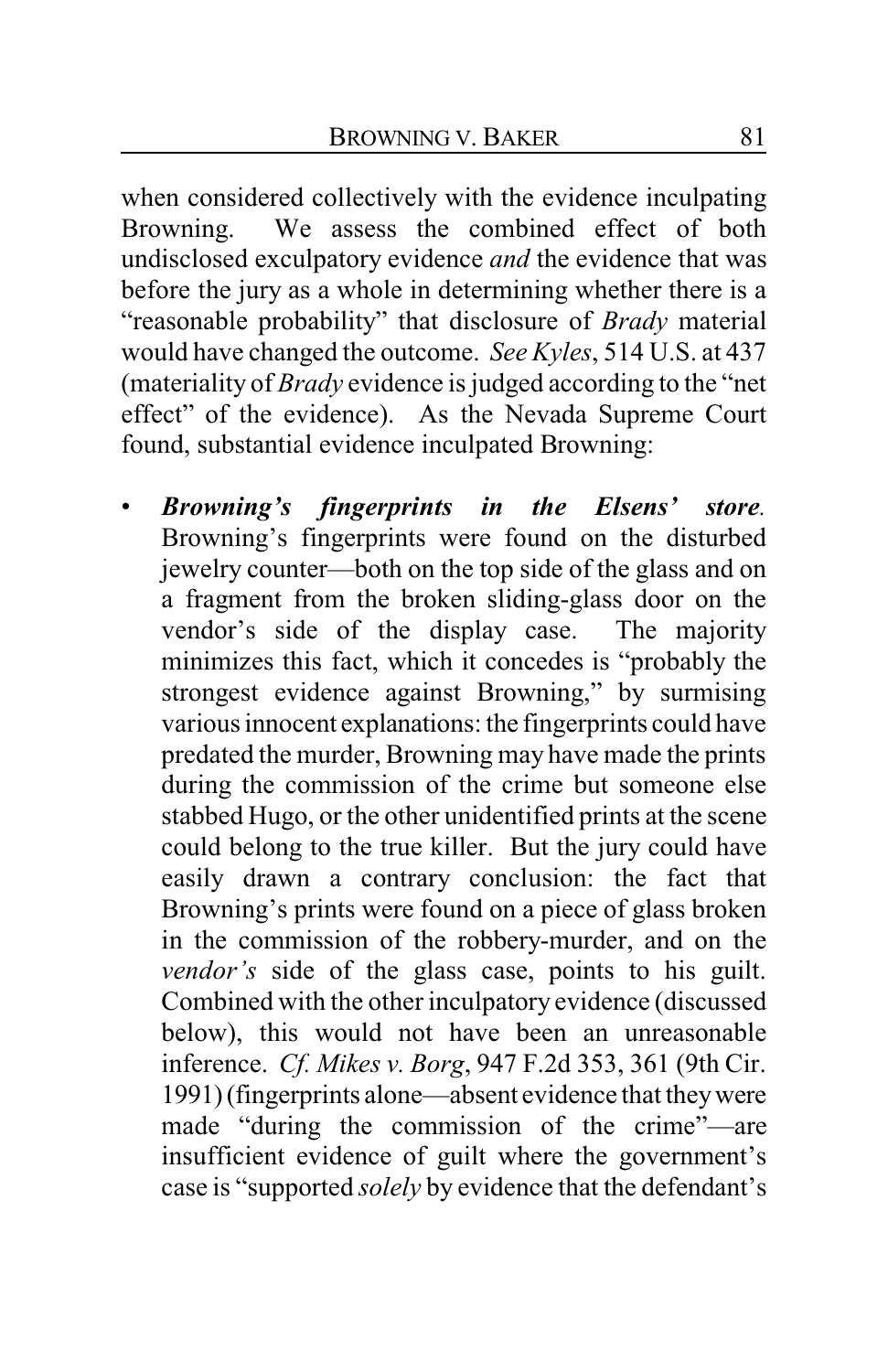fingerprints were found on th[e] object" (emphasis added)).

- *The eyewitness identifications.* Three eyewitnesses— Josy, Coe, and Woods—identified Browning as the person they saw in or near the Elsens' store around the time of the murder. The majority insists the The majority insists the identifications were "flawed" because Josy and Coe were at first equivocal, and the police used a suggestive "show up" identification procedure at the crime scene. But the majority ignores Josy's testimony that the person she saw raise a knife over her husband wore a blue "Hollywood" cap with a "puff[]" of hair protruding out the bottom—an account that fits with Coe's description of the alleged assailant, matches Browning's hairstyle at the time of his arrest, and is consistent with the fact that the same blue cap was found in a dumpster outside the Wolfes' motel room. **<sup>8</sup>** Moreover, Woods' contemporaneous identification of Browning was unequivocal. A fairminded jurist could therefore reasonablyconclude that the identifications were strong evidence of Browning's guilt.
- *The jewelry in the motel room.* Police officers discovered Browning with some of the stolen jewelry in the Wolfes' motel room shortly after the murder. The majority notes that Browning's fingerprints were not found on the stolen jewelry, and the rest of the loot was later turned over by the Wolfes. But the jury knew these

**<sup>8</sup>** The majority also does not acknowledge the fact that Coe's identification is consistent with Browning's own admission that he was walking south near the store. However, because Browning testified to this fact only in post-conviction proceedings, I do not consider it in the *Brady* analysis. *See Pinholster*, 563 U.S. at 181.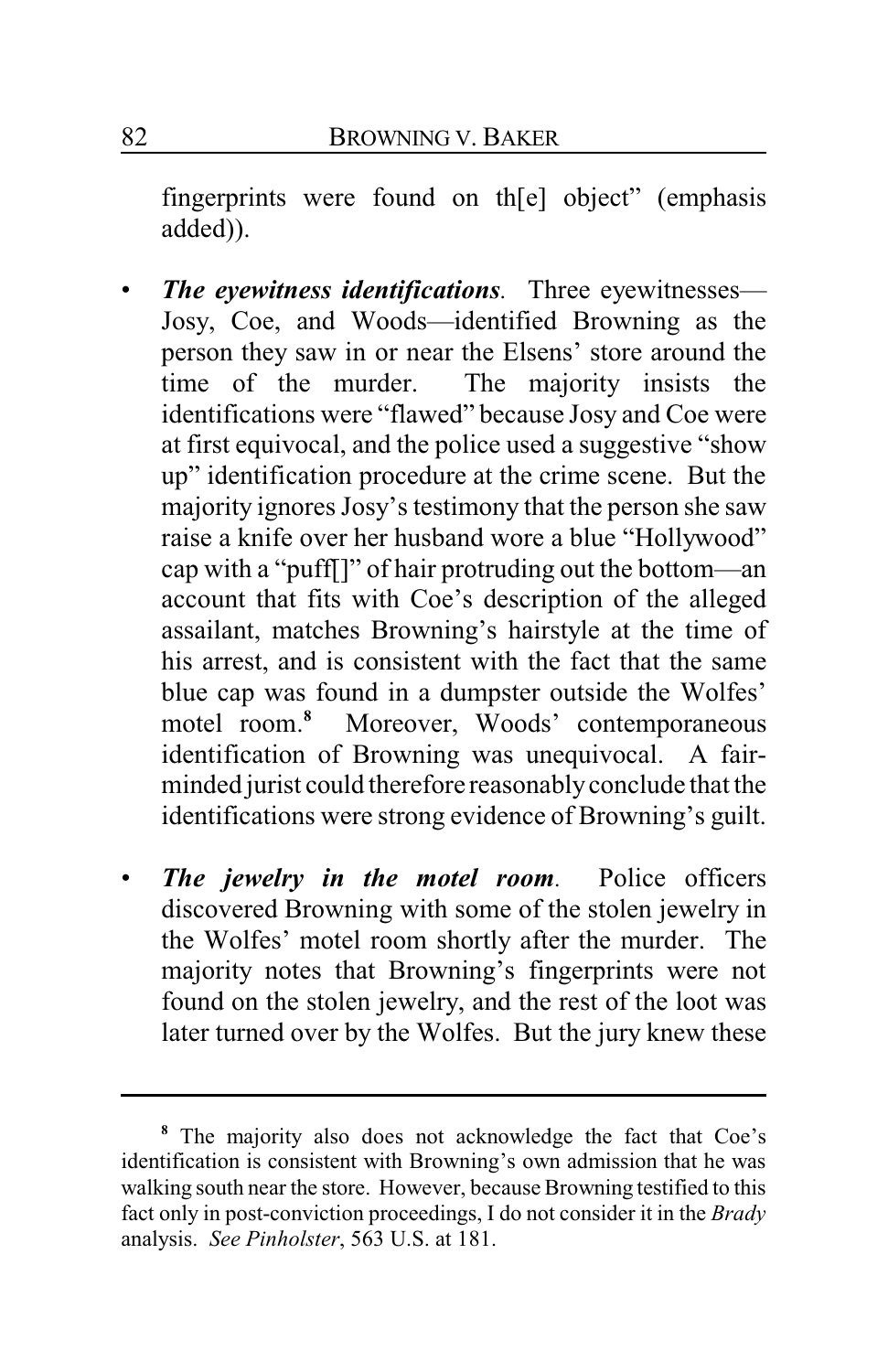facts and was entitled to infer guilt from this evidence when considered with the other evidence inculpating Browning.

• *Browning's Confession to Randy and Vanessa Wolfe*. The Wolfes' testimony was devastating to the defense. According to the Wolfes, Browning confessed to them to committing the robbery-murder, and then asked Vanessa to help cover it up.

To be sure, the Wolfes' testimony was susceptible to substantial impeachment. They were habitual drug users with prior convictions and a penchant for lying. But all of this was presented to the jury. The jury learned that Randy had a history of illegal drug use, used heroin four days before testifying, stole property, used his wife's prostitution to support his drug use, lied under oath in Browning's case about keeping some of the stolen jewelry, had three prior felony convictions, and was awaiting sentencing in a pending case. The jury was entitled to credit the Wolfes' testimony notwithstanding that the Wolfes were, by all accounts, thoroughly unscrupulous characters.

Tellingly, the majority provides no support for the suggestion that the jury could *not* have reasonably believed the Wolfes. Instead, it speculates that perhaps one more piece of exculpatory evidence—e.g., the source of the bloody shoeprints—would have tipped the scales for at least one juror. But our role is not to reweigh the evidence and make fresh credibility determinations. *See Williams v. Ryan*, 623 F.3d 1258, 1266 (9th Cir. 2010). Because the jury was entitled to credit the Wolfes' testimony, and because that testimony directly implicated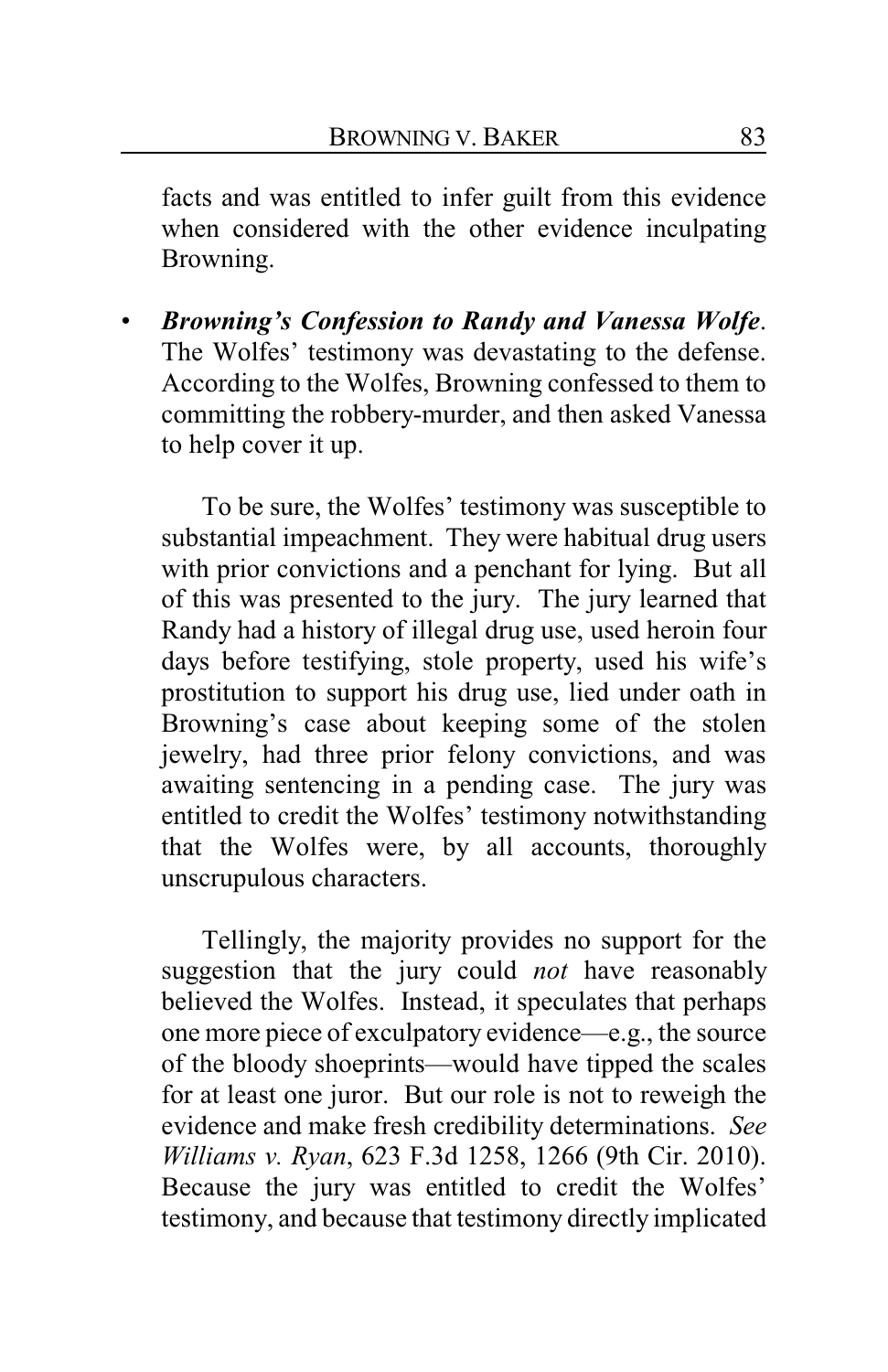Browning as the murderer, a fair-minded jurist could have concluded that Browning's confession to the Wolfes was strong evidence of his guilt.

• *The Knife.* Vanessa Wolfe testified that she found Browning with a knife in her motel room, and that he asked her to help him dispose of it. If the jury believed her, this was compelling evidence inculpating Browning. Moreover, at trial, a prosecution expert testified that Hugo's injuries were "consistent" with wounds made by the knife, though he did not know whether the particular knife recovered by the police was the actual murder weapon.**<sup>9</sup>**

In sum, the jury had before it substantial evidence inculpating Browning. The majority concludes otherwise only by reweighing the evidence: by deciding that the Wolfes were not credible, dismissing the eyewitness identifications of Browning as "flawed," and minimizing the highly inculpatory fingerprint evidence.**<sup>10</sup>** In so doing, the majority

**<sup>9</sup>** In post-trial proceedings, the defense submitted an affidavit by Dr. WilliamChisumin which Dr. Chisum determined that Hugo's wounds did not "coherently coincide" with those of the recovered knife. But that testimony, at most, created a conflict in the evidence. And, at any rate, we are limited to considering the evidence that was before the trial court. *See Pinholster*, 563 U.S. at 181.

**<sup>10</sup>** The jury likely also considered the tan jacket found with Browning in the Wolfes' motel room, and which the prosecution identified as the jacket worn by Browning in a photograph shown to the jury. The jacket had Type B blood on it, which is the same blood type as Hugo. Prosecutor Seaton argued in his rebuttal closing argument that this "proves [Browning's] guilt probably as much as anything." Post-conviction forensic testing revealed, however, that the blood was not Hugo's. Seaton's statement was therefore unfairly prejudicial. Even so, the jury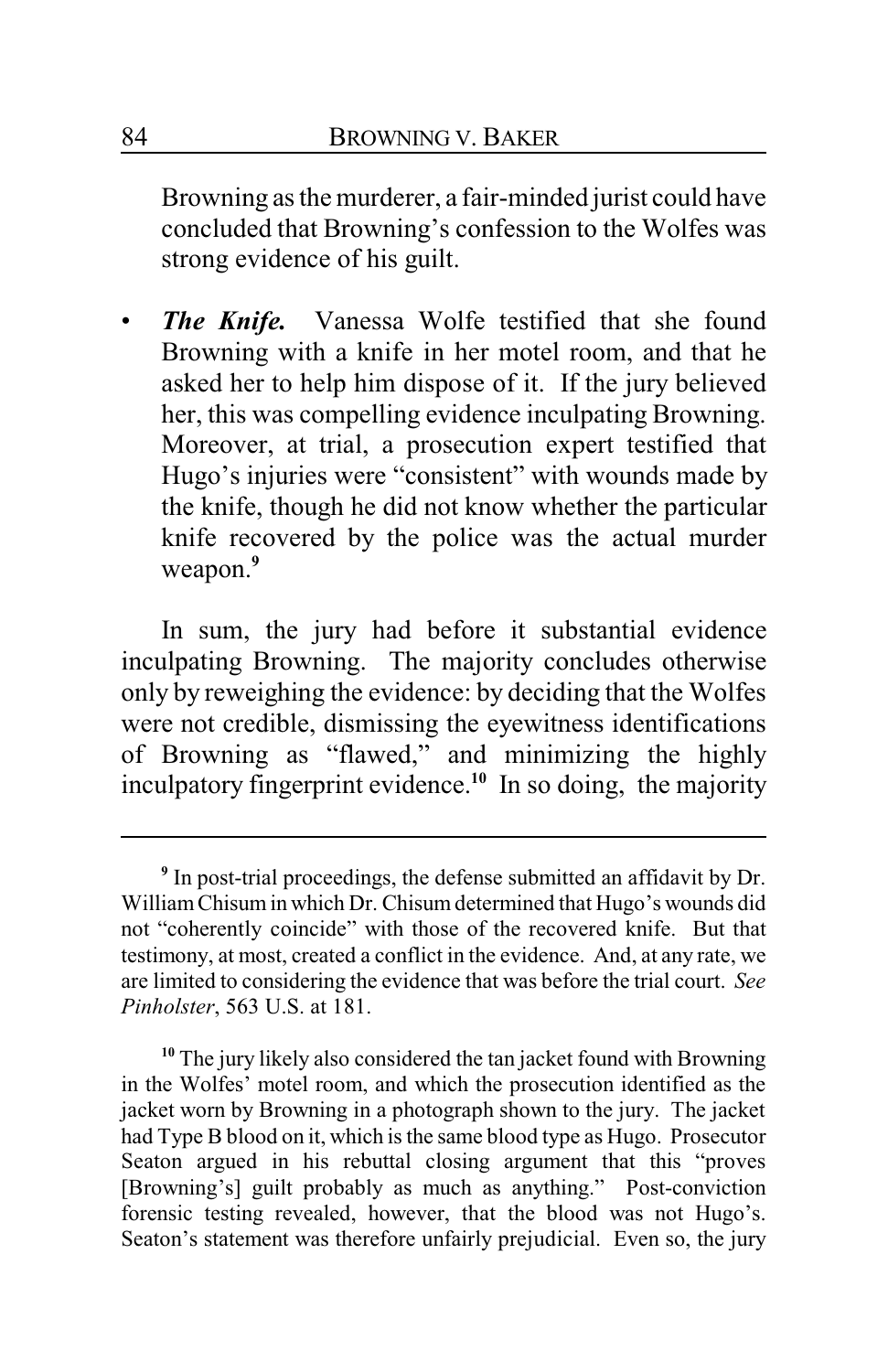ignores the presumption owed to the Nevada Supreme Court's factual determinations and decides for itself the strength of the case against Browning. *See Taylor*, 366 F.3d at 1000. That is error. Considering the limited exculpatory value of the shoeprint evidence, combined with the substantial evidence pointing to Browning's guilt, the jury could have convicted Browning even if it was presented with the purported *Brady* material. The Nevada Supreme Court was therefore not objectively unreasonable in rejecting Browning's *Brady* claim.

**b. Browning's Ineffective Assistance of Counsel Claim Fails Because the Nevada Supreme Court Was Not Objectively Unreasonable in Concluding That Pike Acted According to a Reasonable Trial Strategy**

To prevail on his IAC claim, Browning must show (i) that his trial counsel's assistance fell below an objective standard of reasonableness, and (ii) that but for his counsel's deficient performance, there is a "reasonable probability that . . . the result of the proceeding would have been different." *Strickland v. Washington*, 466 U.S. 668, 691–94 (1984); *accord Hinton v. Alabama*, 134 S. Ct. 1081, 1087–88 (2014); *Wiggins*, 539 U.S. at 521. "A reasonable probability is a probability sufficient to undermine confidence in the outcome." *Pennsylvania v. Ritchie*, 480 U.S. 39, 57 (1987) (internal quotation marks omitted). This is a rigorous standard. The defendant must show both that "counsel made errors so serious that counsel was not functioning as the

was not left with the unassailable impression that the blood was, in fact, Hugo's. Indeed, Seaton conceded that "[t]here are *other people* in this world with B blood."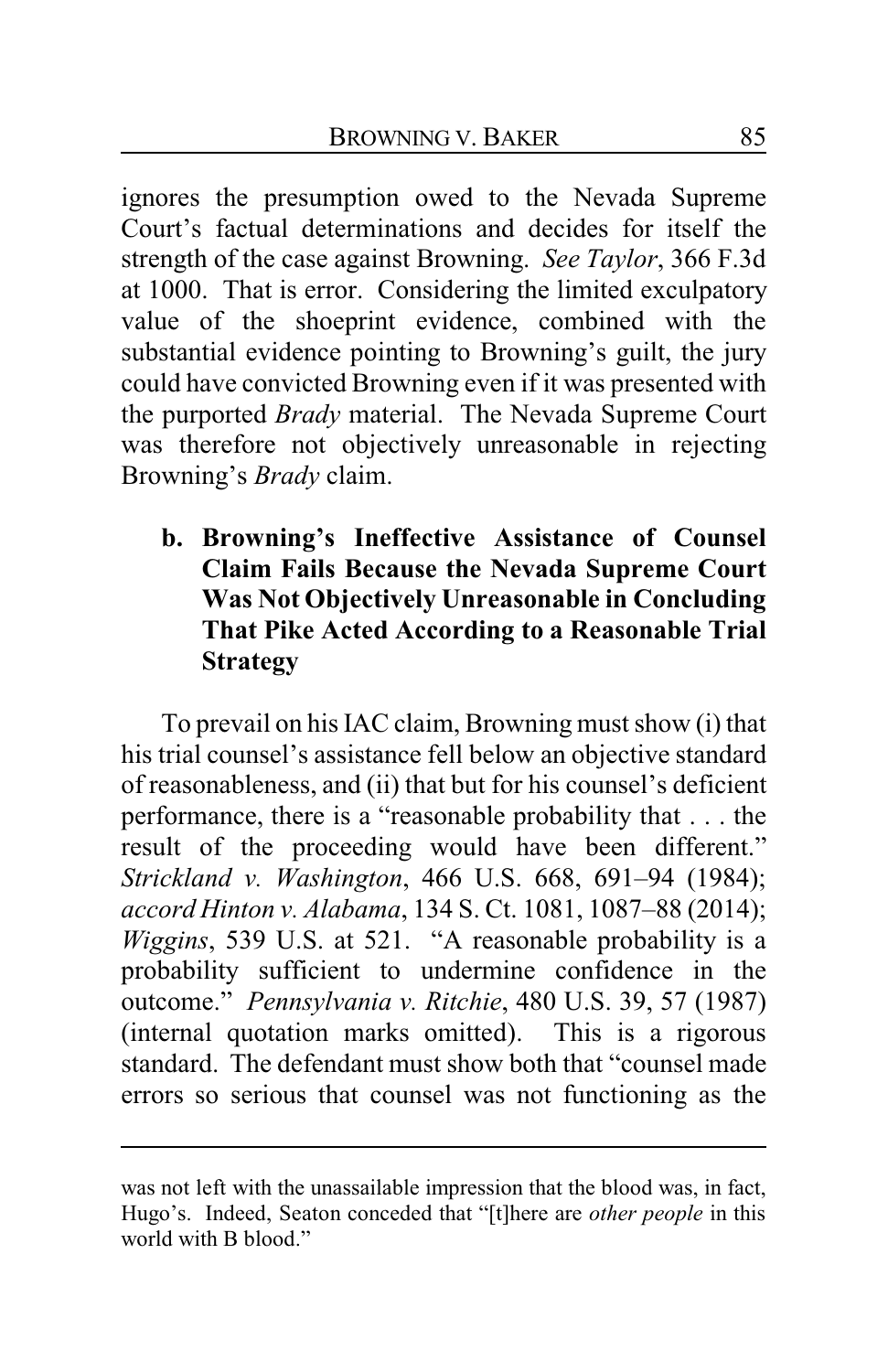'counsel' guaranteed the defendant by the Sixth Amendment," *and* that the "deficient performance prejudiced the defense." *Strickland*, 466 U.S. at 687.

The Nevada Supreme Court decided Browning's IAC claim on the merits, and therefore our review is governed by AEDPA's deferential review standard. *See Johnson*, 133 S. Ct. at 1094. Because we must also afford counsel's performance a presumption of reasonableness, *Strickland*, 466 U.S. at 690, claims of IAC under AEDPA are "doubly deferential." *Yarborough v. Gentry*, 540 U.S. 1, 6 (2003). When applying *Strickland* in the AEDPA context, the question is "whether there is a reasonable argument that counsel satisfied *Strickland*'s deferential standard, such that the state court's rejection of the IAC claim was not an unreasonable application of *Strickland*." *Murray v. Schriro*, 746 F.3d 418, 465–66 (9th Cir. 2014) (internal quotation marks and citation omitted).

Browning contends that his trial counsel, Randall Pike, provided ineffective assistance because he (i) did not interview Officer Branon and learn about Hugo's description of his assailant's hairstyle, (ii) did not investigate the source of the bloody shoeprints; and (iii) did not interview the Wolfes. The Nevada Supreme Court agreed on (i), but not on (ii) or (iii). As to (i), the Nevada Supreme Court held that the deficiency was not prejudicial because the hairstyle evidence was "extensively explored at trial."**<sup>11</sup>** *Browning*, 91 P.3d at 46.

**<sup>11</sup>** I agree with the majority that we must review Pike's performance *as a whole*, and that the district court erred in granting COAs only on specific aspects of Pike's alleged deficient performance. *See* 28 U.S.C. § 2253(c)(2); *see also Wong v. Belmontes*, 558 U.S. 15, 17 (2009).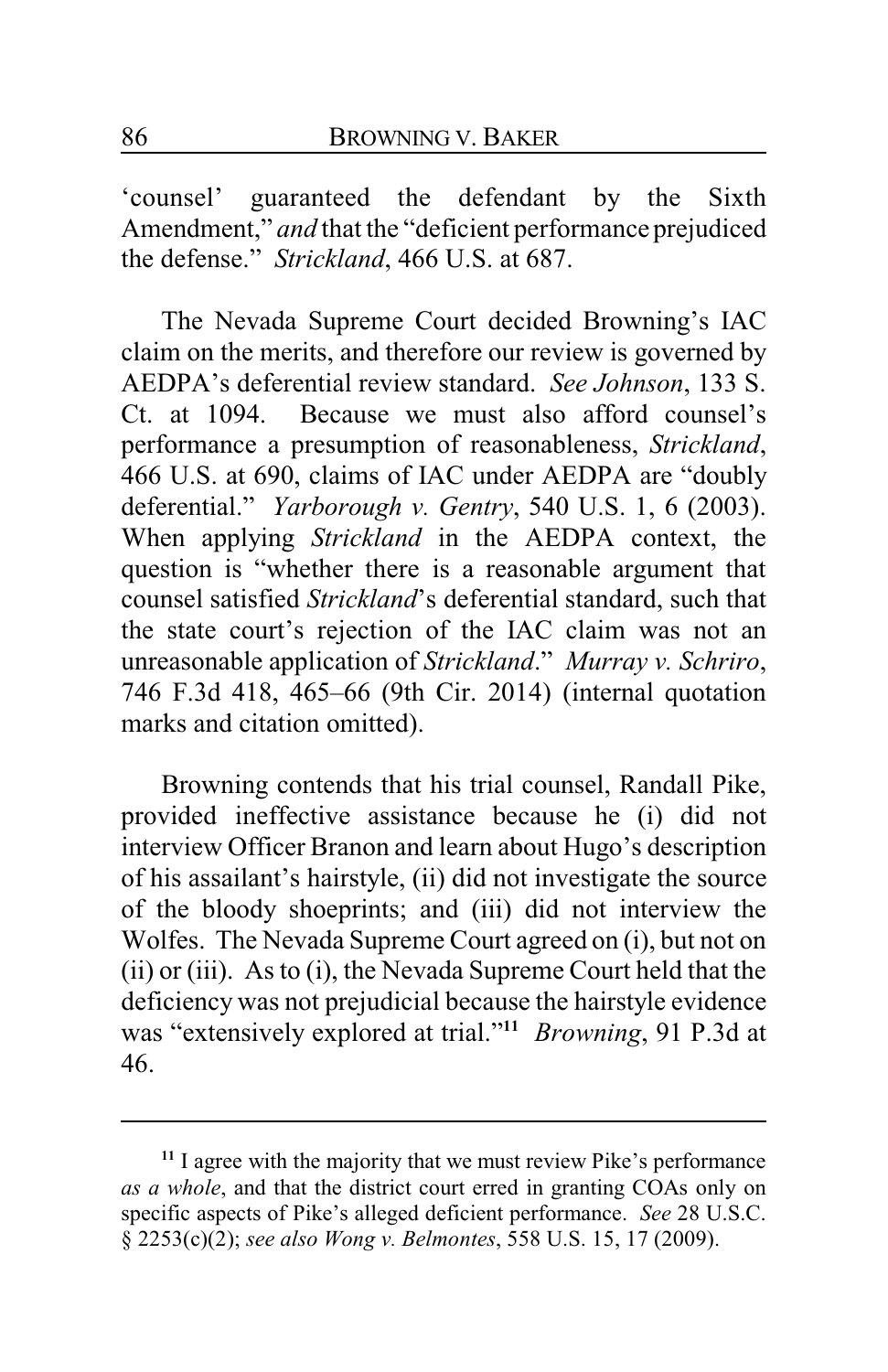## **i. The Hairstyle Evidence**

The Nevada Supreme Court noted that, while Pike's performance in not discovering Hugo's true description of his assailant's hair was deficient, the evidentiary conflict was squarely before the jury. *See id.* It concluded that, in light of the conflicting testimony, combined with the "strong evidence of Browning's guilt," there was "no reasonable probability of a different result if counsel had discovered and presented the evidence that 'j[h]eri-curl' was the officer's term, not the victim's." *Id.*

Under AEDPA, our task is to decide whether the Nevada Supreme Court's conclusion that Pike's deficient performance did not prejudice Browning's defense was objectively unreasonable. The majority concludes that it is, noting that "Hugo's description of his assailant's hair is powerful evidence of Browning's innocence." But, as described in the context of Browning's *Brady* claim (*see* Part IV.a, *supra*), the jury *did* hear Hugo's description of his killer's hair, and so the conflict between his account and the accounts of Josy and Coe was squarely presented. The only question is whether there exists a reasonable probability that the jury would have acquitted Browning had it known that "Jheri curl" was Branon's term and not Hugo's. For the reasons already discussed, the Nevada Supreme Court's determination was not objectively unreasonable because the hairstyle evidence could reasonably be viewed as not exculpatory.

## **ii. The Bloody Shoeprint Evidence**

The Nevada Supreme Court held that it was not deficient performance for Pike to forgo investigating the actual source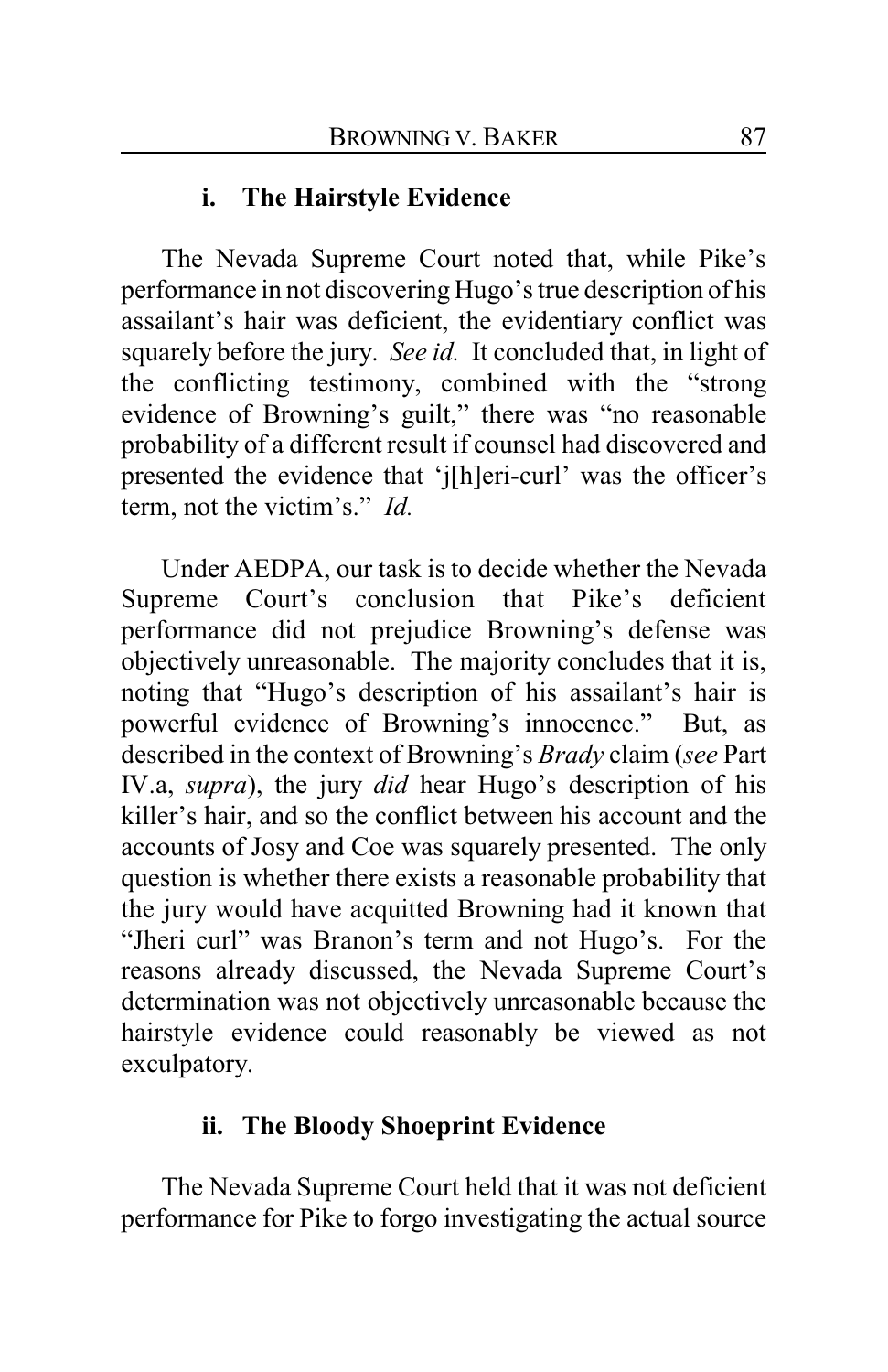of the bloody shoeprints. *Id.* at 46. In the post-conviction proceeding, Pike explained that his decision was part of a strategy to "overcast[] a shadow of a doubt," by pointing to someone else—a black Cuban associate of the Wolfes—as the assailant. If he had investigated the true source of the shoeprints, he may have discovered that someone other than the killer—e.g., a first responder—was the true source, which would have undercut this theory. The Nevada Supreme Court reasoned that "[a]s long as the source of the prints was unknown, [Pike] could argue to the jury that the actual murderer had left them." *Browning*, 91 P.3d at 46.

The Nevada Supreme Court was not objectively unreasonable in concluding that Pike executed a reasonable trial strategy based on his investigation of the evidence. An attorney's decision must be "evaluate[d] . . . from counsel's perspective at the time" of the decision, thereby "eliminat[ing] the distorting effects of hindsight." *Strickland*, 466 U.S. at 689. At the time of trial, Pike had gathered enough information to know that the shoeprints did not match his client. It was an open question whether first responders, Josy, Coe, or someone else was the source. Interviewing first responders about their shoes could have resulted in the discovery that a first responder *was* the source. This is therefore not, as the majority insists, an "extreme instance of strategy determining investigation." To the contrary, it is an example of trial counsel making a "strategic choice[]" after "less than complete investigation" that is rooted in a sound theory of the defense. *See Strickland*, 466 U.S. at 690–91.

The majority relies on *Weeden v. Johnson*, 854 F.3d 1063 (9th Cir. 2017), but that case is not on point. There, a split panel of this court considered counsel's failure to obtain a psychological evaluation of the defendant. *Id.* at 1067–68.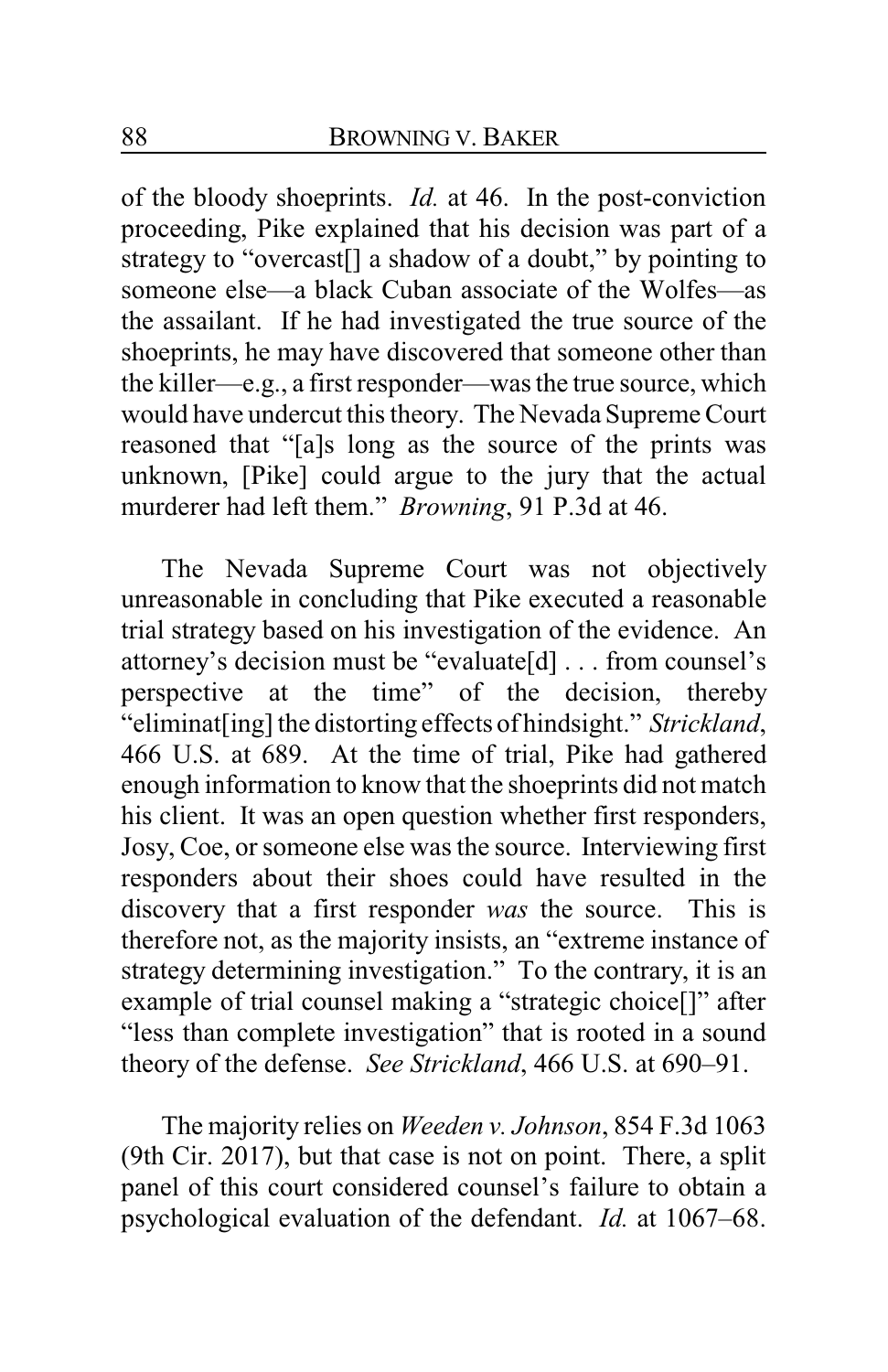The defendant had been convicted of attempted robbery and first degree felony-murder after a botched robbery attempt resulted in the victim's death. *Id.* at 1067. Because the defendant was not present at the crime scene, the prosecution pressed the theory that she planned and facilitated the crime. *Id.* at 1066, 1070. Thus, the defendant's "mental condition was an essential factor in deciding whether she actually had the required mental states for the crime." *Id.* at 1070. Yet defense counsel did not pursue psychological evidence that could have shown that the defendant lacked the requisite mental capacity to plan the robbery. *Id.* at 1068–69. He argued that it was a reasonable tactic to remain ignorant because a psychological profile could have revealed that his client was easily manipulated. *Id.* That may have given the prosecution an opening to argue that even if the defendant "did not understand the magnitude of the robbery, she nonetheless went along with it." *Id.*(internal quotation marks omitted).

The court held that defense counsel had unreasonably "put[] the cart before the horse" by allowing trial strategy to dictate the scope of the investigation. *Id.* at 1070. While I stand by my dissent in *Weeden*, even on the *Weeden* majority's own terms that case is distinguishable in relevant part. There, counsel conducted *no* investigation on an issue that was central to the prosecution's burden of proof. *See id.* Here, by contrast, Pike collected enough information to know that the shoeprints did not match his client, and this discovery supported his trial strategy of arguing that someone else committed the murder.

Moreover, unlike the defendant's psychological competency in *Weeden*, the importance of discovering the source of the shoeprints was not evident until Branon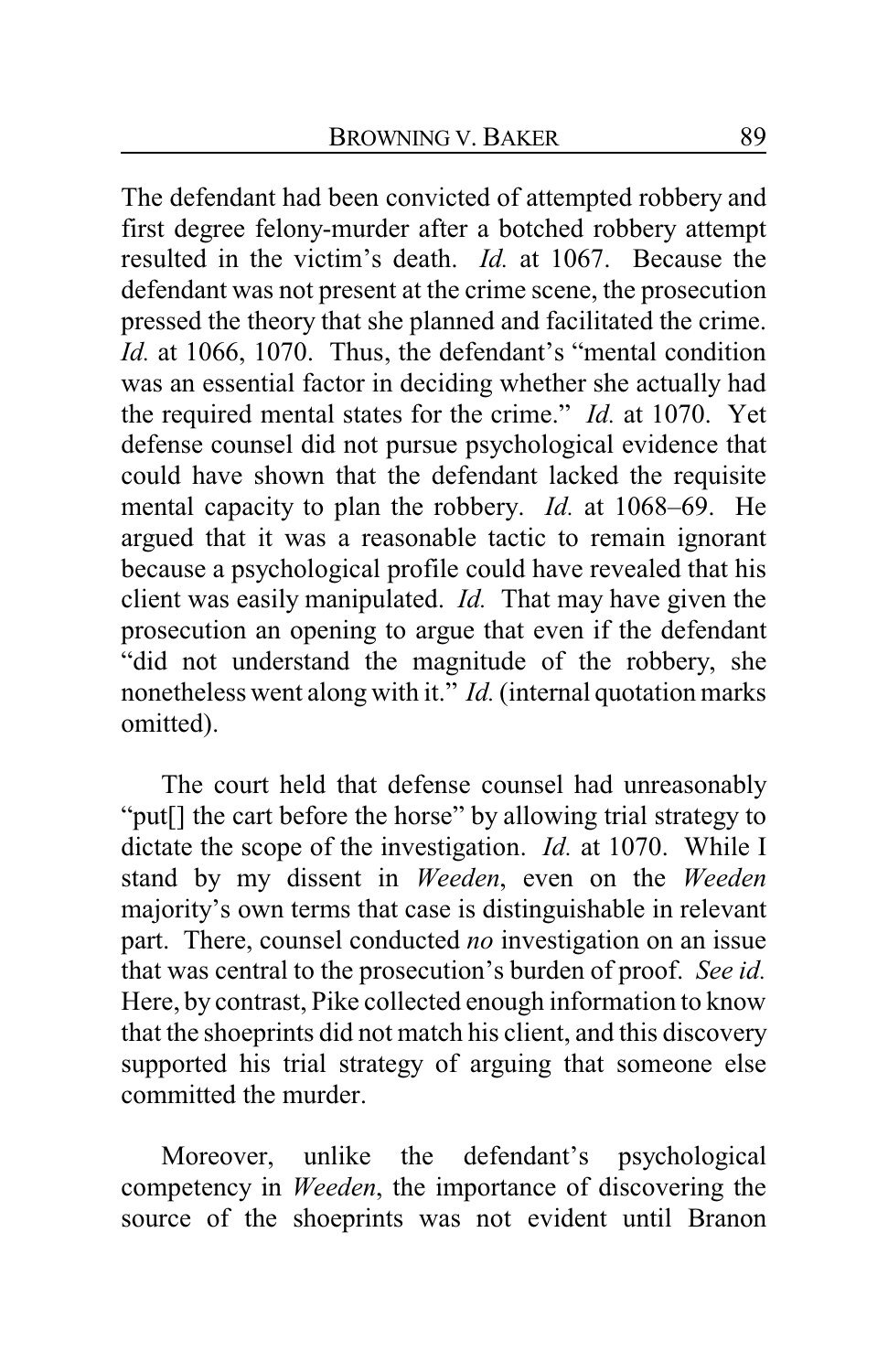revealed—some 15 years later—that the prints predated his arrival at the scene. At the time of trial, Pike knew that the prints were exculpatory because they did not match his client, and there was no reason to believe that someone *other than* the true killer was the source. Indeed, Pike may have reasonably assumed that first responders would have exercised care to preserve the crime scene. The fact that first responders did *not* make the prints only became relevant after Horn's testimony suggested that they *may* have been the source. Whether Pike performed adequately is a measure of his own actions in preparing for trial, not a function of misleading testimony introduced by the prosecution. Had Horn not testified about first responders' shoe preferences, Browning would have no claim of deficient performance based on the shoeprint evidence. To the contrary, Pike made clear to the jury the shoeprints' *exculpatory* value.

The majority's reasoning also creates a tension between the prosecution's *Brady* obligations and defense counsel's performance responsibilities. A*Brady* violation occurswhere the prosecution fails to turn over evidence requested by the defense, or where it fails to "*volunteer* exculpatory evidence *never requested*." *Kyles*, 514 U.S. at 433 (emphasis added); *see Strickler*, 527 U.S. at 280. The underlying premise is that some evidence is discoverable by diligent inquiry, while other evidence is not. The shoeprint evidence falls into the latter categorybecause, until Horn's testimony, Pike reasonablydid not think to ask whether the prints were left by someone other than the killer. Boiled down, Browning's grievance reduces to a *Brady*, not an IAC, claim.

Finally, in *Weeden*, even if counsel had obtained a psychological report that was unfavorable to his theory of the case, he was not required to disclose it to the prosecution.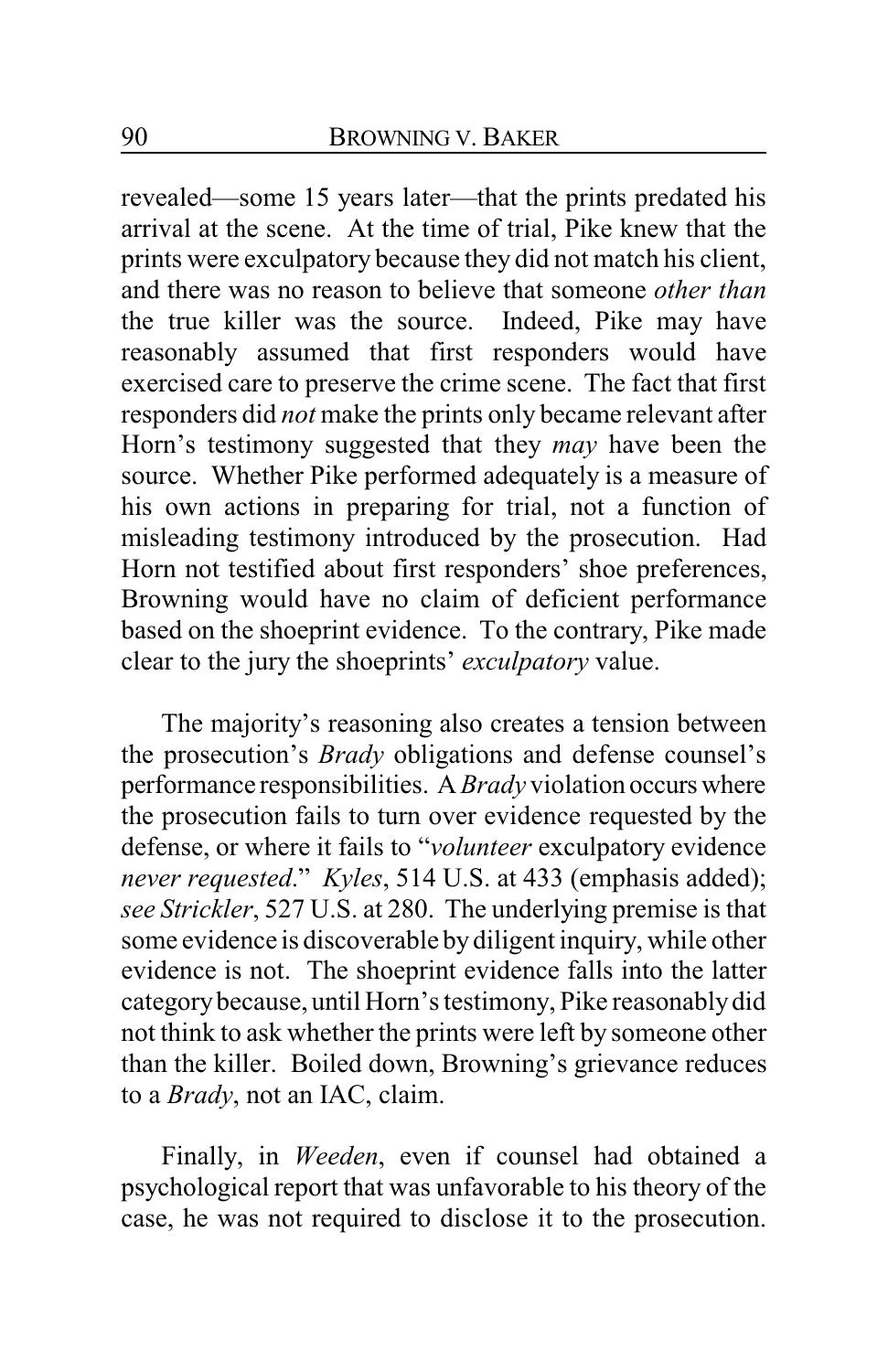854 F.3d at 1070. Nor would an adverse psychological finding have precluded him from arguing, as he did, that the defendant, a 14-year-old girl, could be "easilymanipulated by older people" because of her age. *See id.* at 1067 (internal quotation marks omitted). Thus, he arguably had nothing to lose but potentially much to gain by investigating his client's psychological profile. Here, by contrast, had Pike discovered that first responders were actually responsible for the shoeprints, this would have undercut his argument that a black Cuban was the true killer.**<sup>12</sup>**

The majority's reliance on *Harrington v. Richter*, a case in which the Supreme Court rejected an IAC claim, is equally puzzling. There, the Court—reversing an en banc decision of this court—upheld a state court's ruling that defense counsel's failure to test blood evidence was a reasonable trial strategy. *Richter*, 562 U.S. at 107–08. Had defense counsel tested the blood, he would have discovered—as postconviction results revealed—that the evidence supported the defendant's version of events. *See id*. But without the benefit of hindsight, defense counsel faced two possible outcomes from a blood test: a result that corroborated his client's account and one that undermined it. *See id.* at 108. Faced with the "serious risk[]" of an adverse test result, the

**<sup>12</sup>** To be sure, it appears that Pike never connected the shoeprints directly to the enigmatic black Cuban. This renders his post-trial explanation for not investigating the prints somewhat suspect. Even so, our task is not to review Pike's performance as if on a direct appeal or to second-guess his intent at the time of trial. We may only reject the state court's determination if Pike's decision cannot be construed by a fairminded jurist as a "sound trial strategy." *See Strickland*, 466 U.S. at 689; *see also Richter*, 562 U.S. at 110 ("*Strickland* . . . calls for an inquiry into the objective reasonableness of counsel's performance, not counsel's subjective state of mind").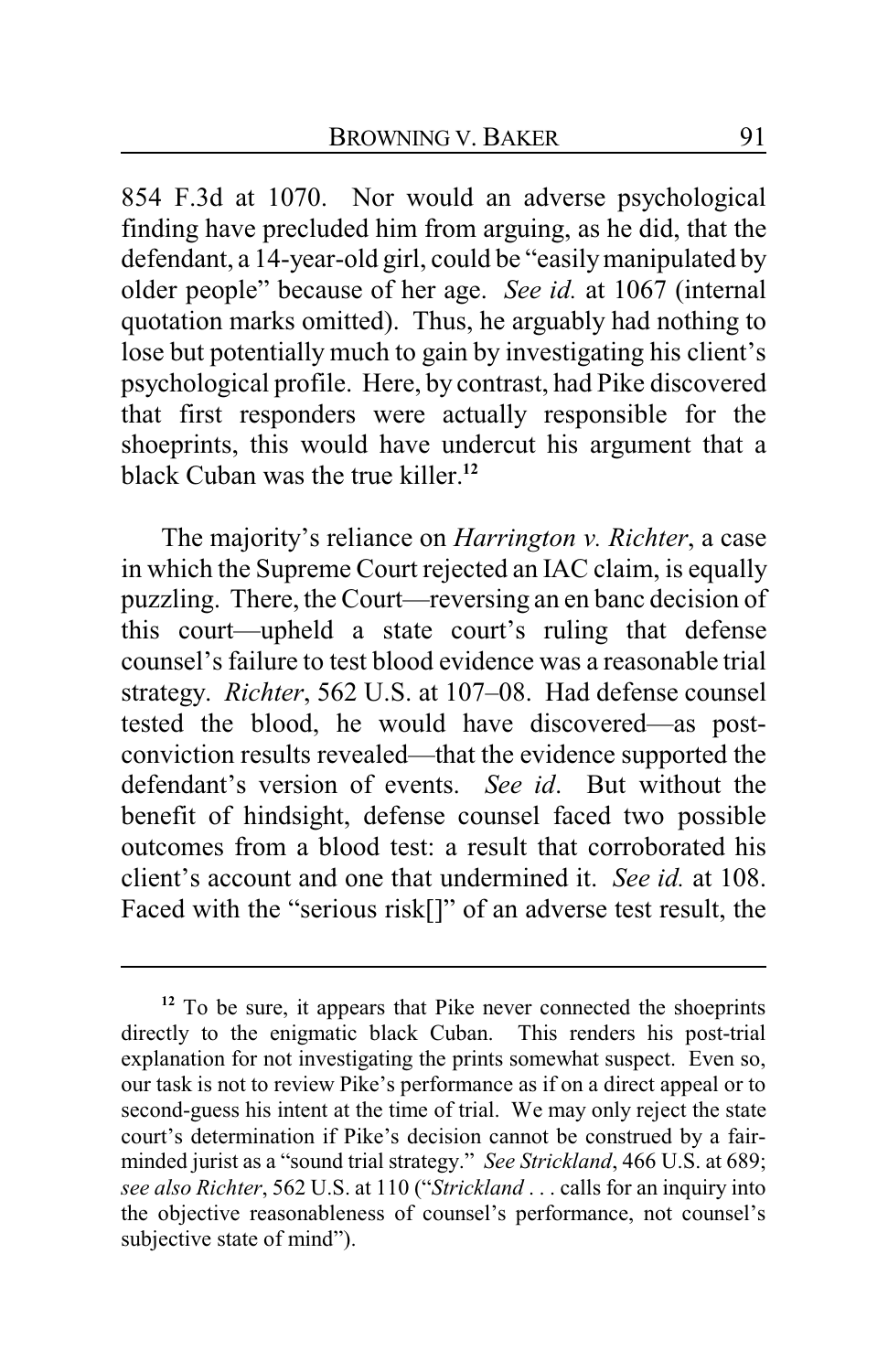Court held that the attorney was not required to "pursue an investigation that . . . might be harmful to the defense." *Id.*

Pike faced a similar dilemma here. Investigating the bloody shoeprints could have bolstered his theory—and Browning's account—that a black Cuban murdered Hugo, or it could have undermined it.**<sup>13</sup>** Only in the "harsh light of hindsight" does Pike's strategy appear unreasonable. As in *Richter*, "[i]t was at least arguable that a reasonable attorney could decide to forgo inquiry into the [shoeprint] evidence in the circumstances here." *See Richter*, 562 U.S. at 106.

The majority distinguishes *Richter* on the ground that defense counsel there did not completely trust his client's

**<sup>13</sup>** The majority speculates that Pike had nothing to lose by interviewing Branon because no matter what Branon said, that "still would have inflicted no harm on [Pike's] theory" that the black Cuban committed the murder. Not necessarily. In response to a question about whether first responders entered the store before Branon's arrival, Pike could not have ensured that Branon would answer with a simple "yes" and nothing more, as the majority assumes. Branon may very well have elaborated, saying something like: "Yes, and they're the reason why there were bloody shoeprints all over the place." This observation also disposes of Browning's argument that Pike should have asked Branon about the prints after Horn's testimony indicated that they may have been left by first responders. Browning suggests that, at that point, at worst Branon could have confirmed Horn's testimony. But Horn did not testify that the first responders *had* made the prints. He only observed that first responders wear tennis shoes to crime scenes. Thus, even after Horn's testimony, Pike could plausibly argue his black-Cuban-did-it theory. Had Pike asked Branon about what he saw when he arrived at the scene, and had Branon told him that the first responders were the source of the prints, Pike would have had significantly less latitude to press this defense. All this is to say that a fair-minded jurist could conclude that Pike was reasonable in seeking to avoid obtaining the shoeprint information by not interviewing Branon.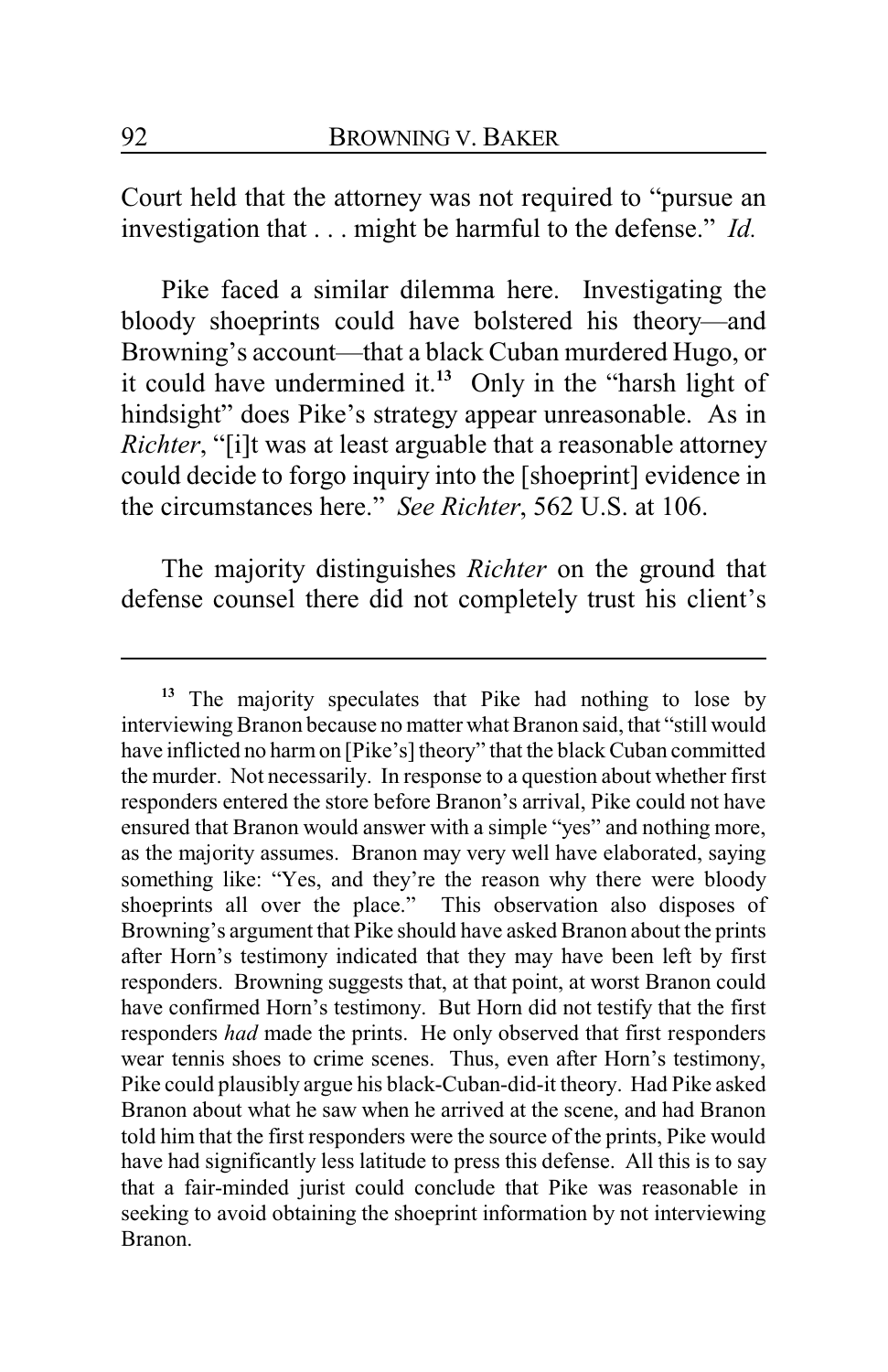version of events. *Id.* at 108. According to the majority, this distinction makes all the difference because, here, "Pike had no reason to disbelieve Browning's assertions that he had been framed by the Wolfes."**<sup>14</sup>** But *Richter* does not teeter on so thin a reed. That counsel there "had reason to question the truth of his client's account" was only one factor considered by the Court. *See id.* at 108 (noting that "*[e]ven apart from* th[e] danger" that the defendant was lying, testing the blood could have "shift[ed] attention to esoteric matters of forensic science, distract the jury from whether Johnson was telling the truth, or transform the case into a battle of the experts" (emphasis added)). Ultimately, the Court rejected the IAC claim because defense counsel's tactic was consistent with a strategy of "try[ing] to cast pervasive suspicion of doubt [rather] than to strive to prove a certainty that exonerates." *Id.* at 109. Same here. Pike, in his words, executed a strategy of "overcasting a shadow of doubt, as opposed to proving." The Nevada Supreme Court's determination that Pike's performance was not deficient for failing to discover the shoeprint evidence was therefore not objectively unreasonable. *See Browning*, 91 P.3d at 46.

**<sup>14</sup>** The majority also makes the bald allegation that Pike "thought Browning was guilty." The record does not appear to support this statement, yet it is key to the majority's ominous warning that condoning Pike's strategy would result in blanket cover for attorneys who shirk their investigatory obligations. The majority reasons that defense counsel need merely cite a belief that their clients are untrustworthy to justify conducting little or no investigation. This is a red herring: The issue is not whether Pike believed Browning was guilty; it is whether Pike's trial strategy made sense. Had Pike's decision to forgo further investigation of the shoeprints' provenance been untethered to any potential benefit to his client, that decision may very well have constituted inadequate performance. But, as explained, that is not the case.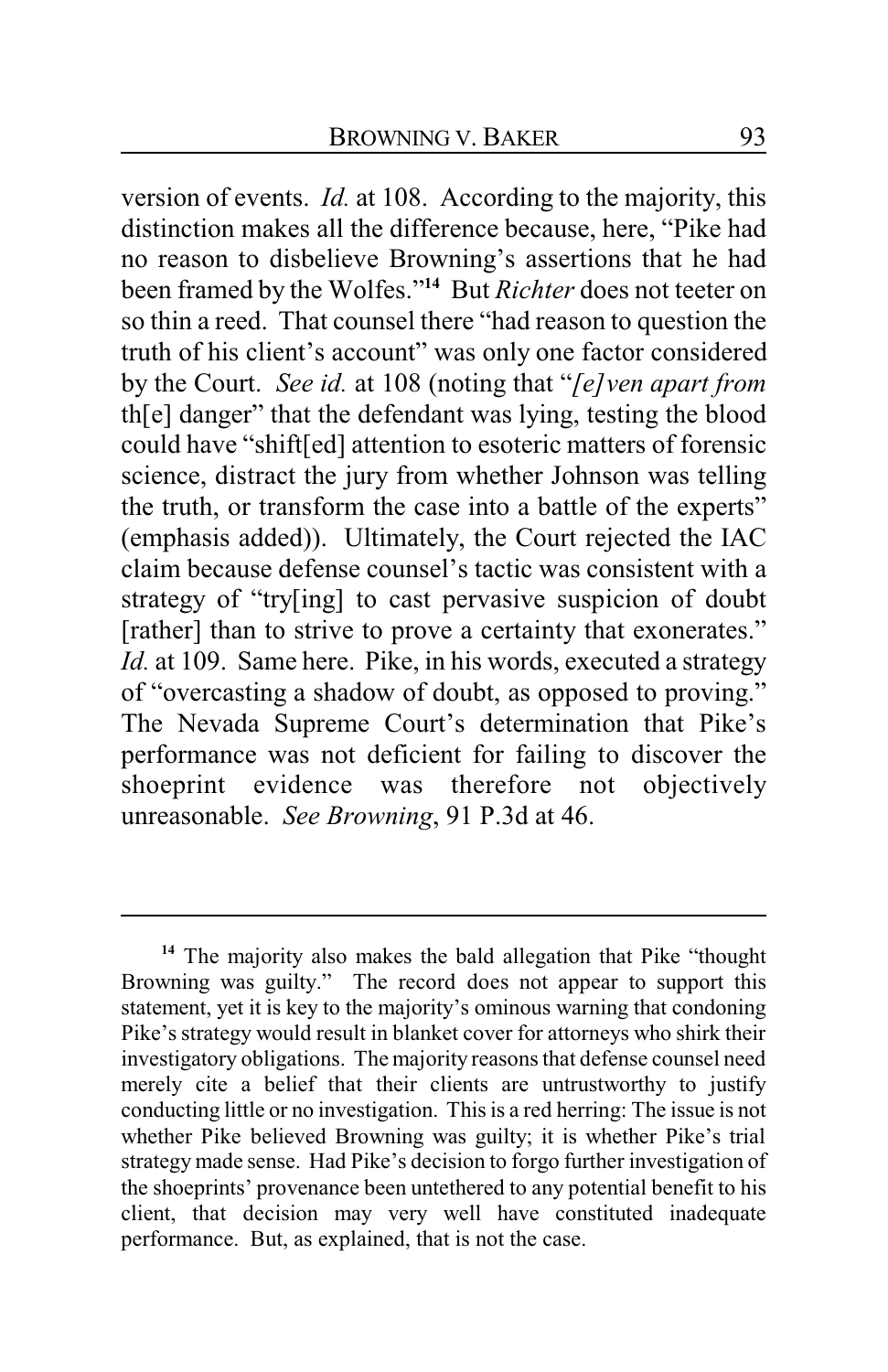#### **iii. The Wolfes**

The Nevada Supreme Court concluded that Pike acted reasonably in not interviewing the Wolfes. *Browning*, 91 P.3d at 46. The court noted Pike's policy of delegating the responsibility of interviewing witnesses to his investigator rather than conducting interviews himself, which could have made Pike a percipient witness. *Id.* The court concluded that this was a "reasonable tactic." *Id.* But Pike's investigator never interviewed the Wolfes. While he sought permission to do so, Pike denied his requests. The Nevada Supreme Court's conclusion that Browning "has failed to show that counsel was ineffective" because it was "reasonable" to delegate interview responsibility to an investigator was therefore an unreasonable determination of the facts. *See id.*; 28 U.S.C. § 2254(d)(2).

Even so, the Nevada Supreme Court's ultimate conclusion was not unreasonable because Browning fails to show prejudice. *See Richter*, 562 U.S. at 88. Assuming it was deficient performance to not interview the Wolfes, it is unclear how any additional information that Pike may have uncovered would have likely changed the outcome of the trial. As the majority correctly notes, the jury was presented with a "mountain of evidence providing potential reasons to doubt the Wolfes' credibility."**<sup>15</sup>** The jury knew that the Wolfes had a history of lying, stealing, drug use, and prior convictions. Piling on one more bad act would have simply added to the already formidable "mountain." *See Lewis v. Cardwell*, 609 F.2d 926, 928 (9th Cir. 1979) (counsel's

**<sup>15</sup>** The record indicates that Pike was told, prior to trial, that the Wolfes had, on another occasion, falsely accused someone of committing crimes against Vanessa Wolfe.